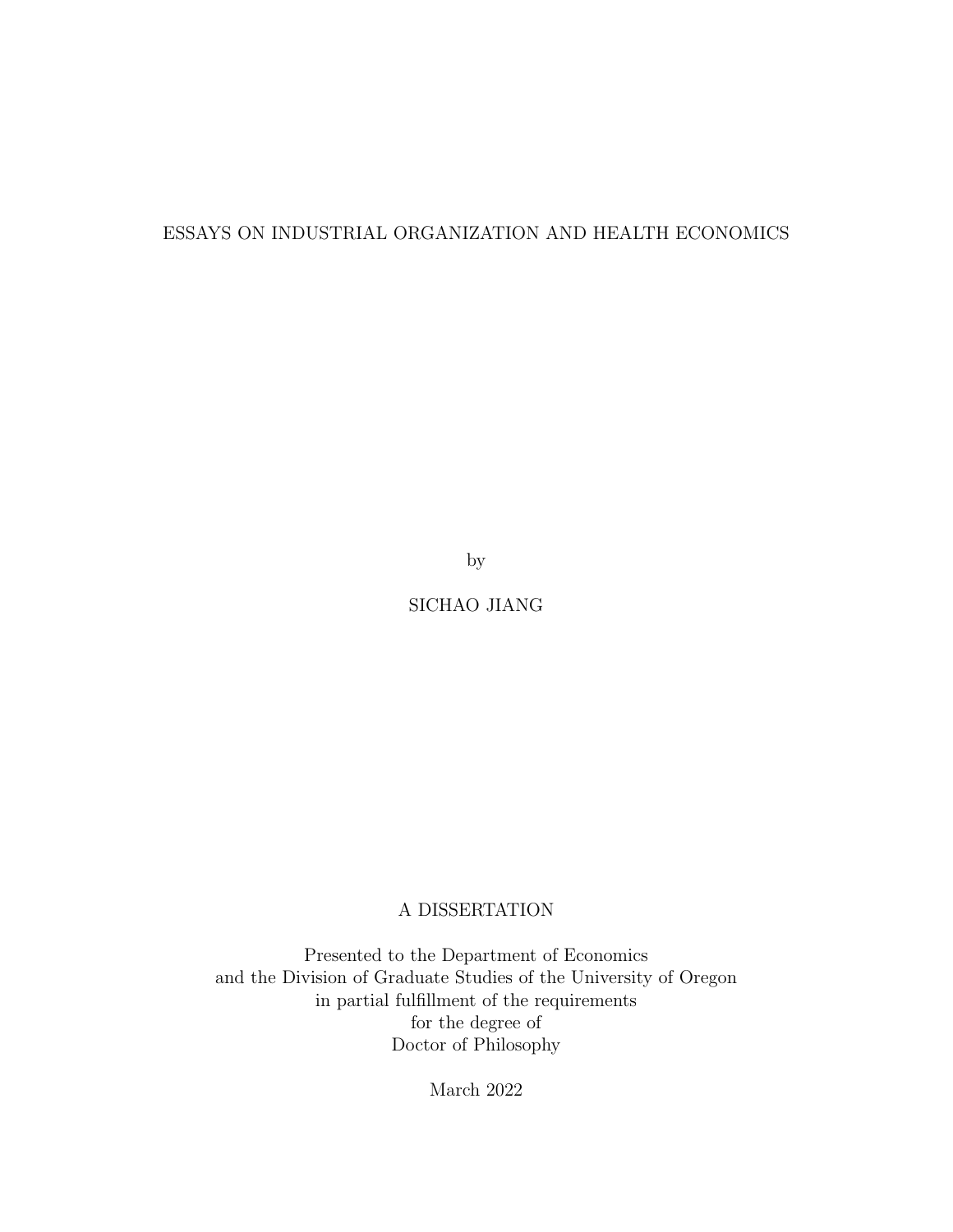### DISSERTATION APPROVAL PAGE

Student: Sichao Jiang

Title: Essays on Industrial Organization and Health Economics

This dissertation has been accepted and approved in partial fulfillment of the requirements for the Doctor of Philosophy degree in the Department of Economics by:

| Co-Chairperson               |
|------------------------------|
| Co-Chairperson               |
| Core Member                  |
| Institutional Representative |
|                              |

and

Krista Chronister Vice Provost of Graduate Studies

Original approval signatures are on file with the University of Oregon Division of Graduate Studies.

Degree awarded March 2022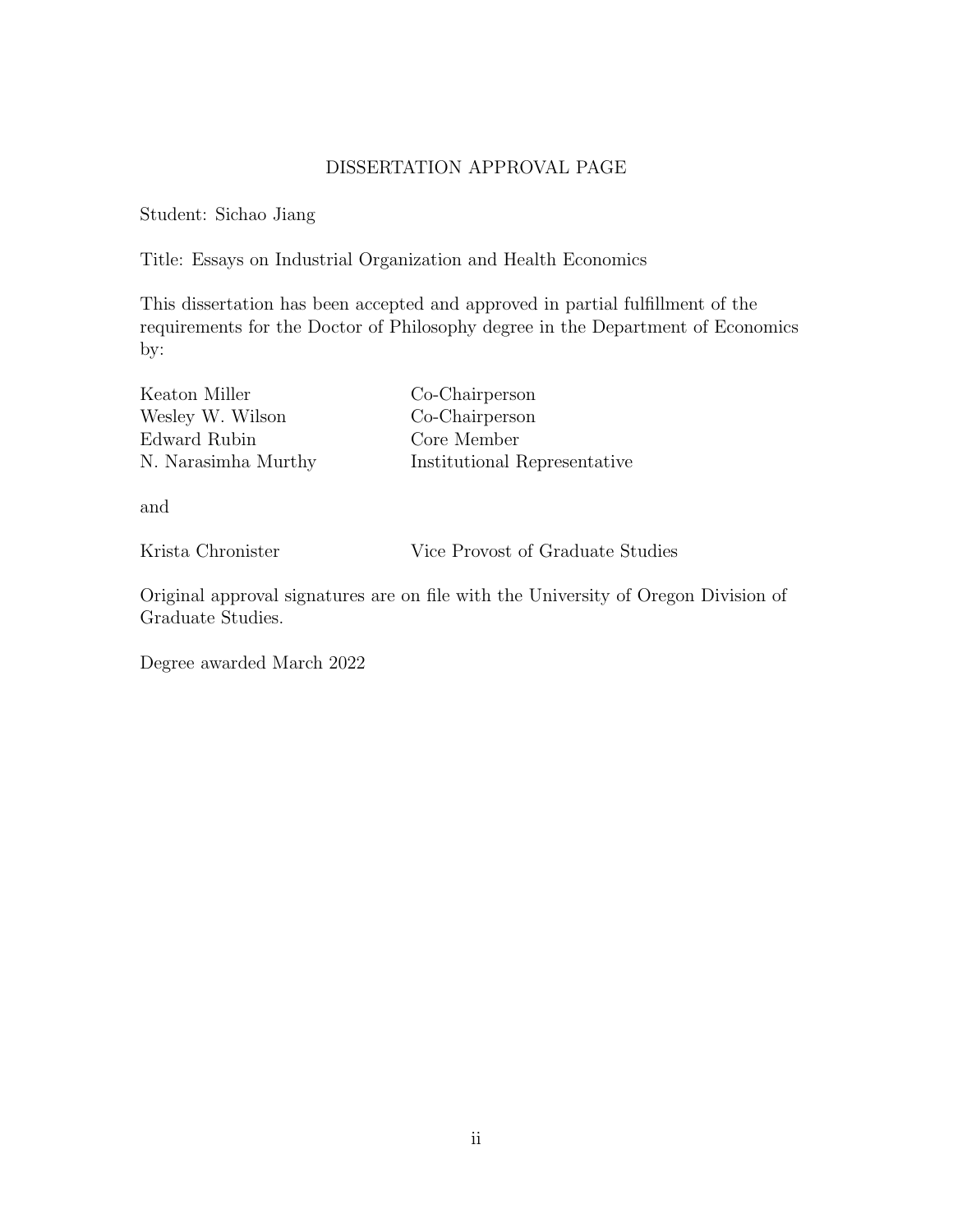© 2022 Sichao Jiang All rights reserved.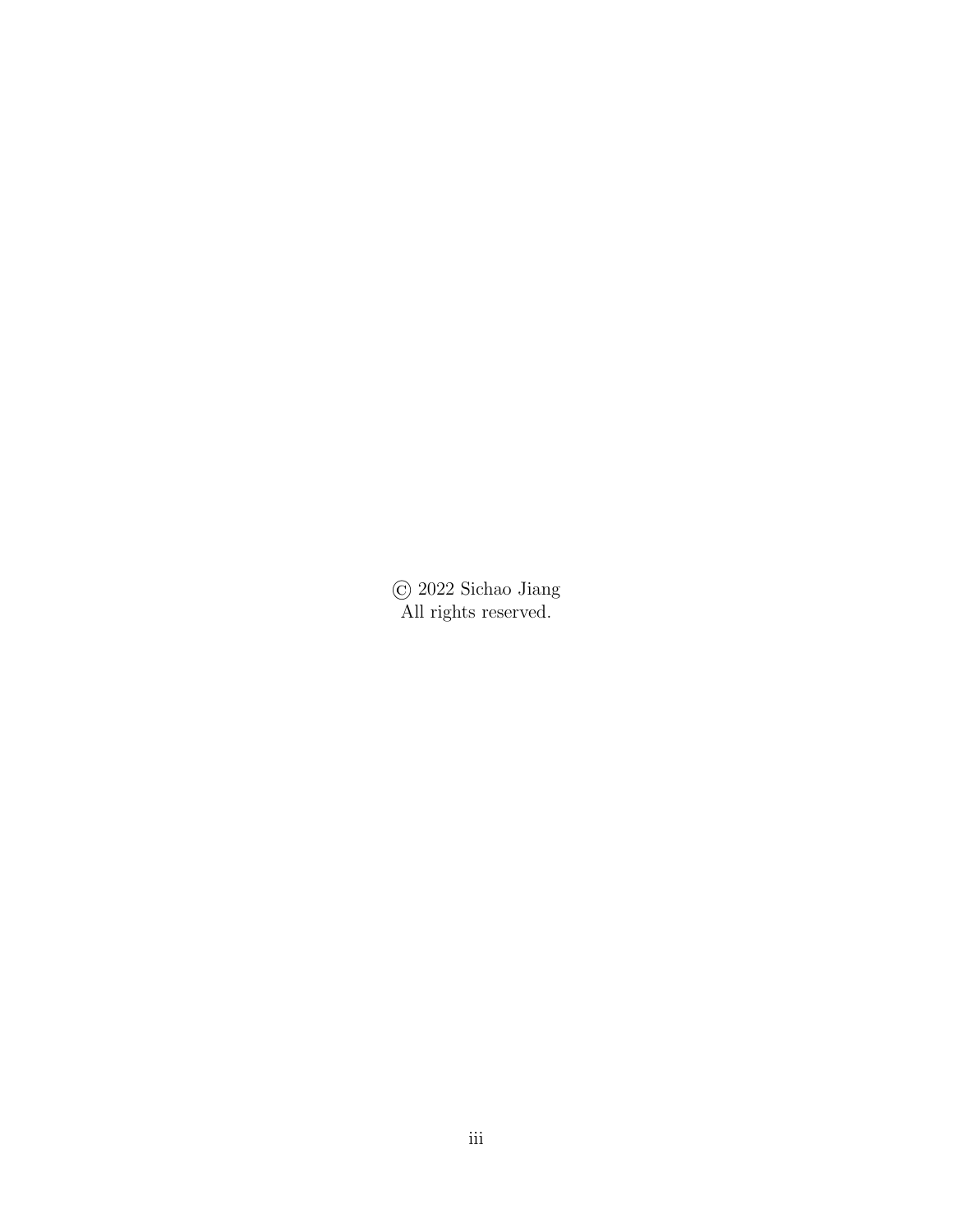#### DISSERTATION ABSTRACT

Sichao Jiang

Doctor of Philosophy

Department of Economics

March 2022

Title: Essays on Industrial Organization and Health Economics

This thesis is composed of three essays and provides empirical contributions to the Industrial Organization literature, especially in the field of transportation and health economics. It aims to understand different issues related to economics by applying various empirical methods.

The first essay (chapter 2) examines firm exit in Canadian markets, specifically the grain elevator market. There is a long line of previous literature that finds capacity, vintage, multi-plant ownership affect exit. In this paper, a choice model is used to examine a firm's decision to shut down a grain elevator in terms of these variables, but also develops measures of spatial competition, local economic conditions and linkages to the transportation markets. In all cases, these variables are statistically important and point to results that reinforce previous studies, but also direct to new explanations on the determinants of plant exit.

The second essay (chapter 3) examines the effects of marijuana legislation change on the agricultural labor market. The paper uses differences-in-differences with a synthetic control methodology to identify the effects of labor market outcomes from marijuana legalization. This method aims to avoid substantial labor market spillovers in neighboring states and to construct a decent parallel trend for the pre-treatment time period with pretty varied agricultural markets in the U.S.

iv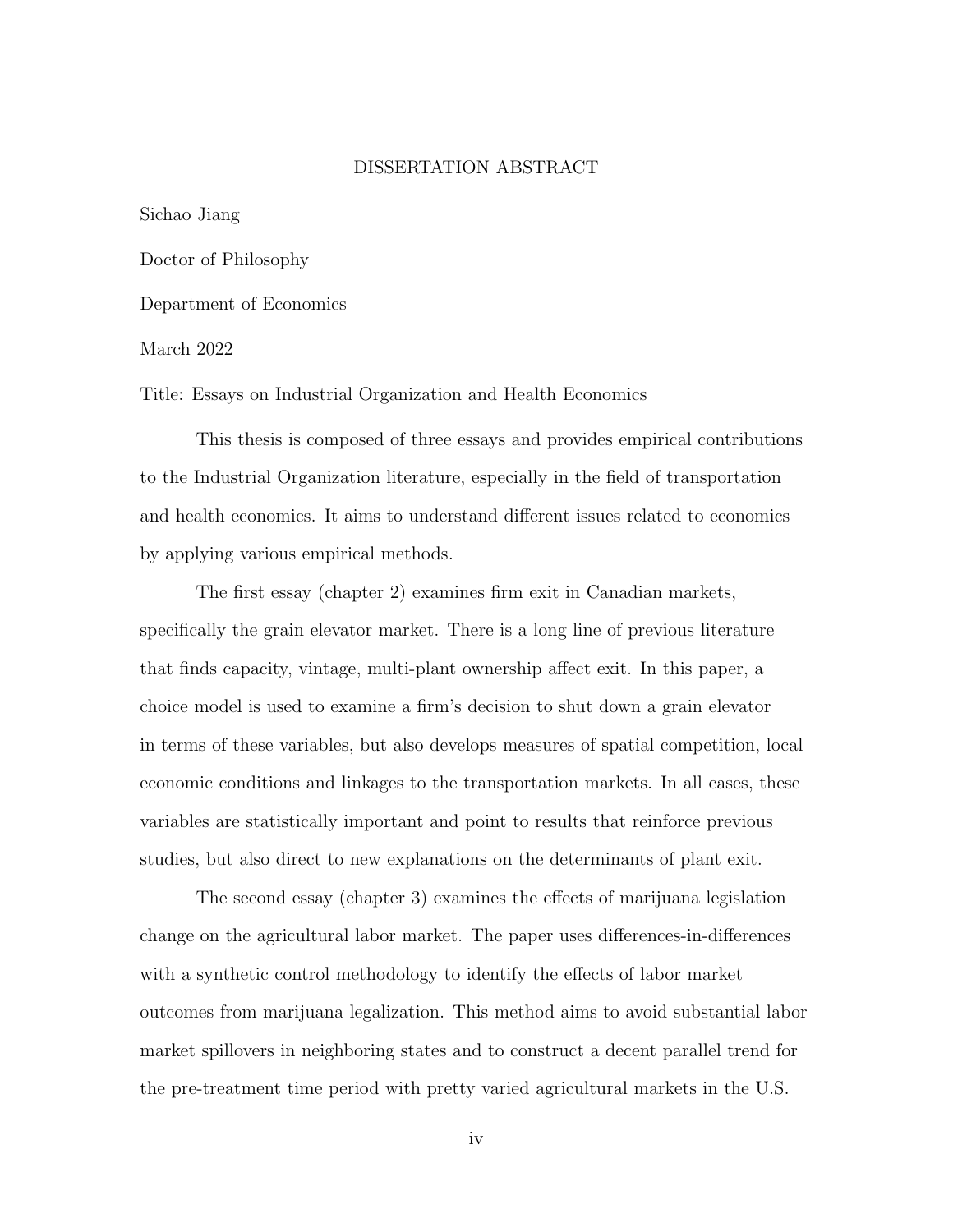The results show that cannabis legalization is associated with an increase in overall employments that people are flushing into the industry, but no increase in peremployee wages in both the retailer and agricultural labor market.

The third essay (chapter 4) looks into the accuracy of firms' prediction errors in the context of Medicare Advantage, where insurers receive subsidies from the government and compete to provide health insurance to seniors. The results show that on average firms overestimate future costs. Overestimation in forecast error decreases with the experience of the firm. Firms in more competitive markets (as measured by the number of other firms present) form more accurate estimates. Firms with higher costs than expected generally offer plans that feature greater patient cost sharing (i.e. higher deductibles and copays).

This dissertation includes both previously published/unpublished and coauthored material.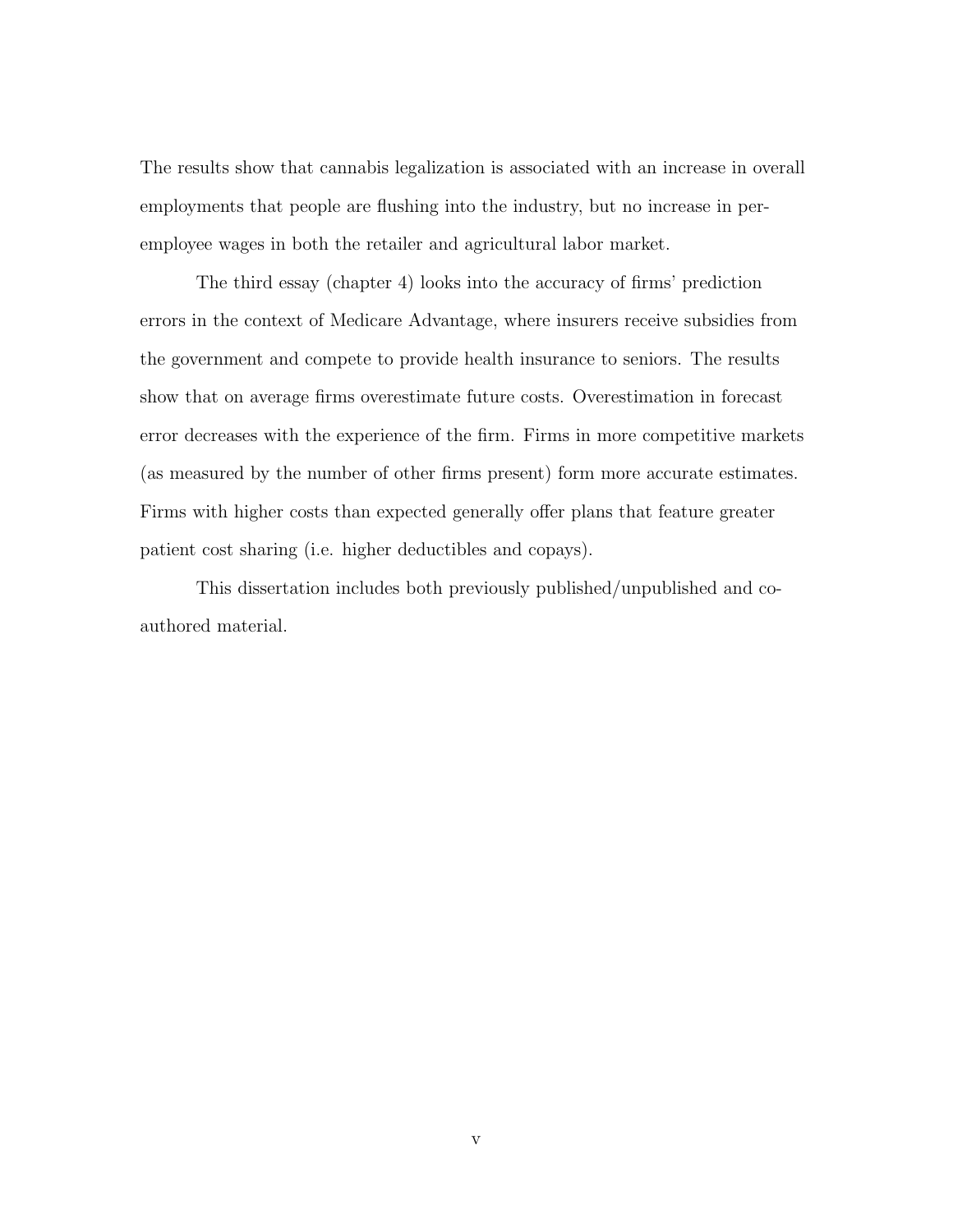#### CURRICULUM VITAE

#### NAME OF AUTHOR: Sichao Jiang

### GRADUATE AND UNDERGRADUATE SCHOOLS ATTENDED:

University of Oregon, Eugene, OR, USA Texas Tech University, Lubbock, TX, USA

### DEGREES AWARDED:

Doctor of Philosophy, Economics, 2022, University of Oregon Master of Science, Economics, 2018, University of Oregon Bachelor of Science, Economics & Mathematics, 2017, Texas Tech University

### AREAS OF SPECIAL INTEREST:

Industrial Organization Applied Econometrics Applied Microeconomics

### PROFESSIONAL EXPERIENCE:

Graduate Employee, Department of Economics, University of Oregon, 2018- 2022 Summer Associate, Analysis Group, 2021 Research Consultant, Western Economic Association International,2020-2021

### GRANTS, AWARDS AND HONORS:

Graduate Teaching Fellowship, University of Oregon, 2018-2022 Edward G. Daniel Scholarship, University of Oregon, 2018 Kleinsorge Fellowship Award and Distinctive Scholar Award, University of Oregon, 2017 Graduate School First-Year Fellowship, University of Oregon, 2017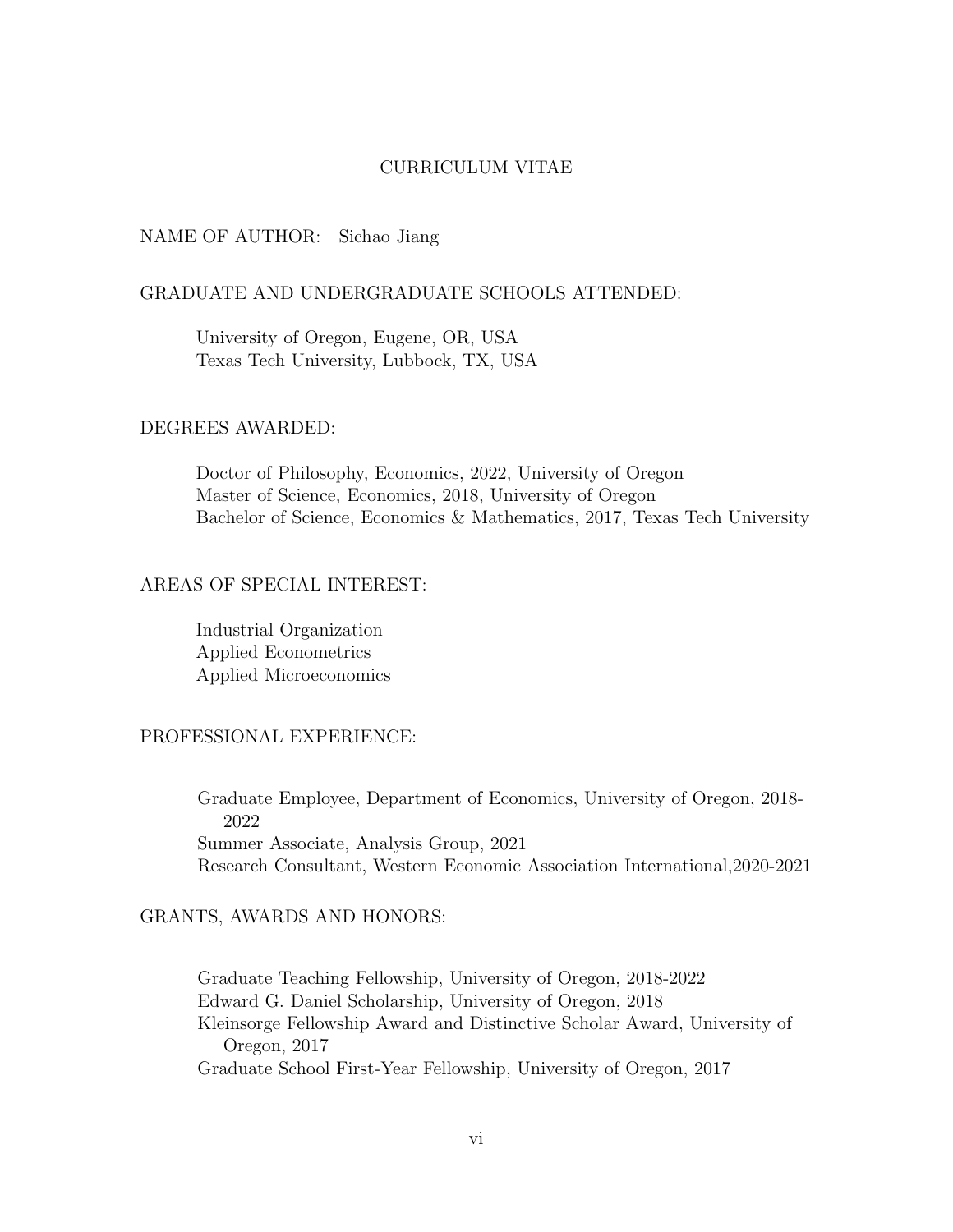### PUBLICATIONS:

Jiang, S., Nolan, J. & Wilson, W.W. (2021). Exit Decisions in the Canadian Grain Elevator. Journal of Industry, Competition and Trade, 1-19.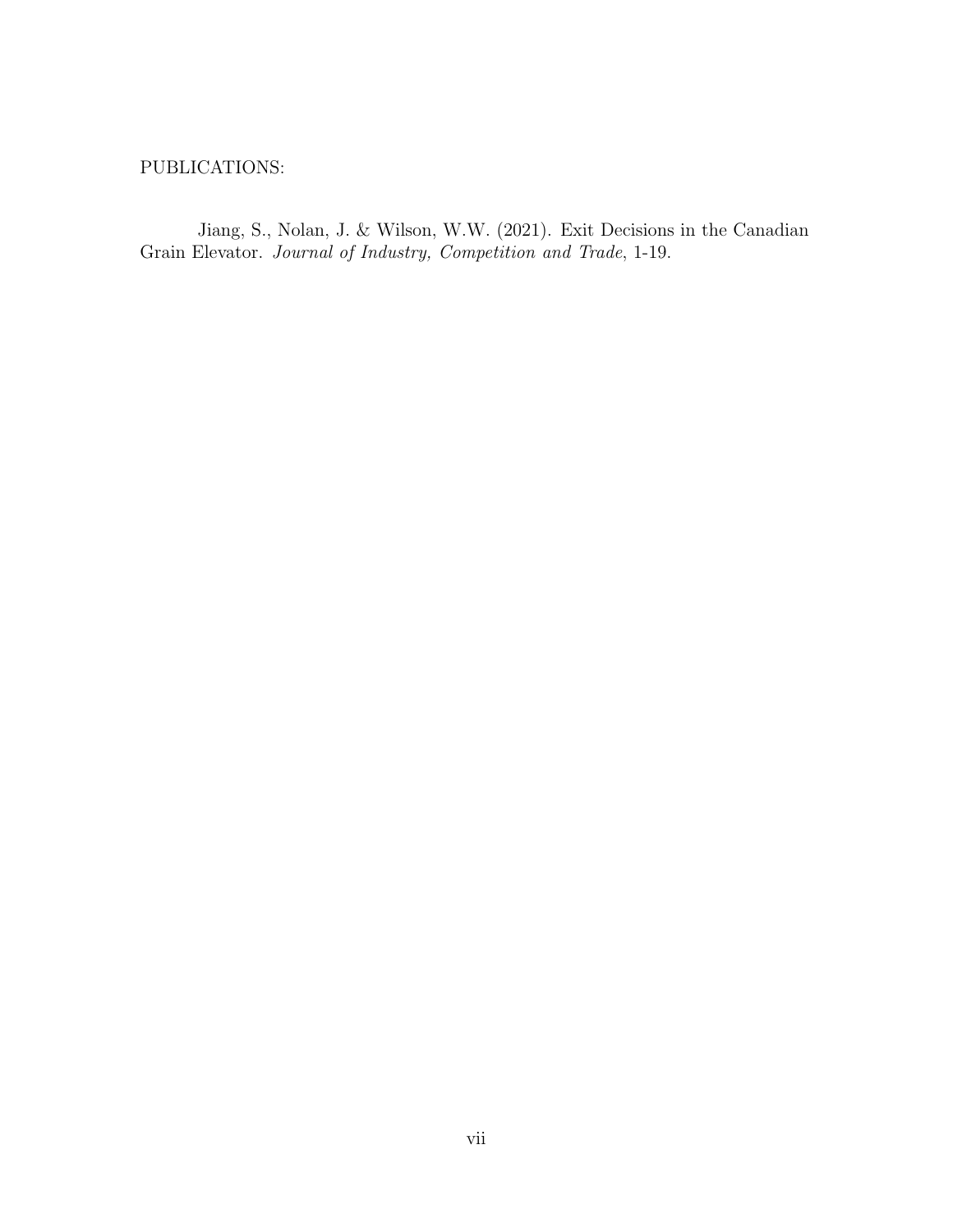### TABLE OF CONTENTS

| I                                           |     | <b>INTRODUCTION</b>                                                                      | $\mathbf{1}$             |
|---------------------------------------------|-----|------------------------------------------------------------------------------------------|--------------------------|
| П                                           |     | <b>EXIT DECISIONS IN THE CANADIAN GRAIN</b>                                              |                          |
|                                             |     | <b>ELEVATOR INDUSTRY</b>                                                                 | $\overline{\mathcal{A}}$ |
|                                             | 2.1 |                                                                                          | 4                        |
|                                             | 2.2 |                                                                                          | 9                        |
|                                             | 2.3 |                                                                                          | 14                       |
|                                             | 2.4 | Econometric Specification and Results                                                    | 20                       |
|                                             | 2.5 |                                                                                          | 27                       |
|                                             |     | <b>III WATCHING THE GRASS GROW: DOES</b>                                                 |                          |
|                                             |     | RECREATIONAL CANNABIS LEGALIZATION                                                       |                          |
| AFFECT RETAIL AND AGRICULTURAL WAGES?<br>31 |     |                                                                                          |                          |
|                                             | 3.1 |                                                                                          | 31                       |
|                                             | 3.2 | Labor in the Cannabis Industry $\ldots \ldots \ldots \ldots \ldots \ldots \ldots \ldots$ | 36                       |
|                                             | 3.3 |                                                                                          | 39                       |
|                                             | 3.4 |                                                                                          | 48                       |
|                                             |     | 3.4.1                                                                                    | 48                       |
|                                             |     | 3.4.2                                                                                    | 55                       |
|                                             |     | 3.4.3                                                                                    | 57                       |
|                                             | 3.5 |                                                                                          | 57                       |
|                                             |     | IV ARE FIRMS' COST PREDICTIONS ACCURATE?                                                 |                          |
|                                             |     | EVIDENCE FROM MEDICARE ADVANTAGE<br>viii                                                 | 62                       |

### Chapter Page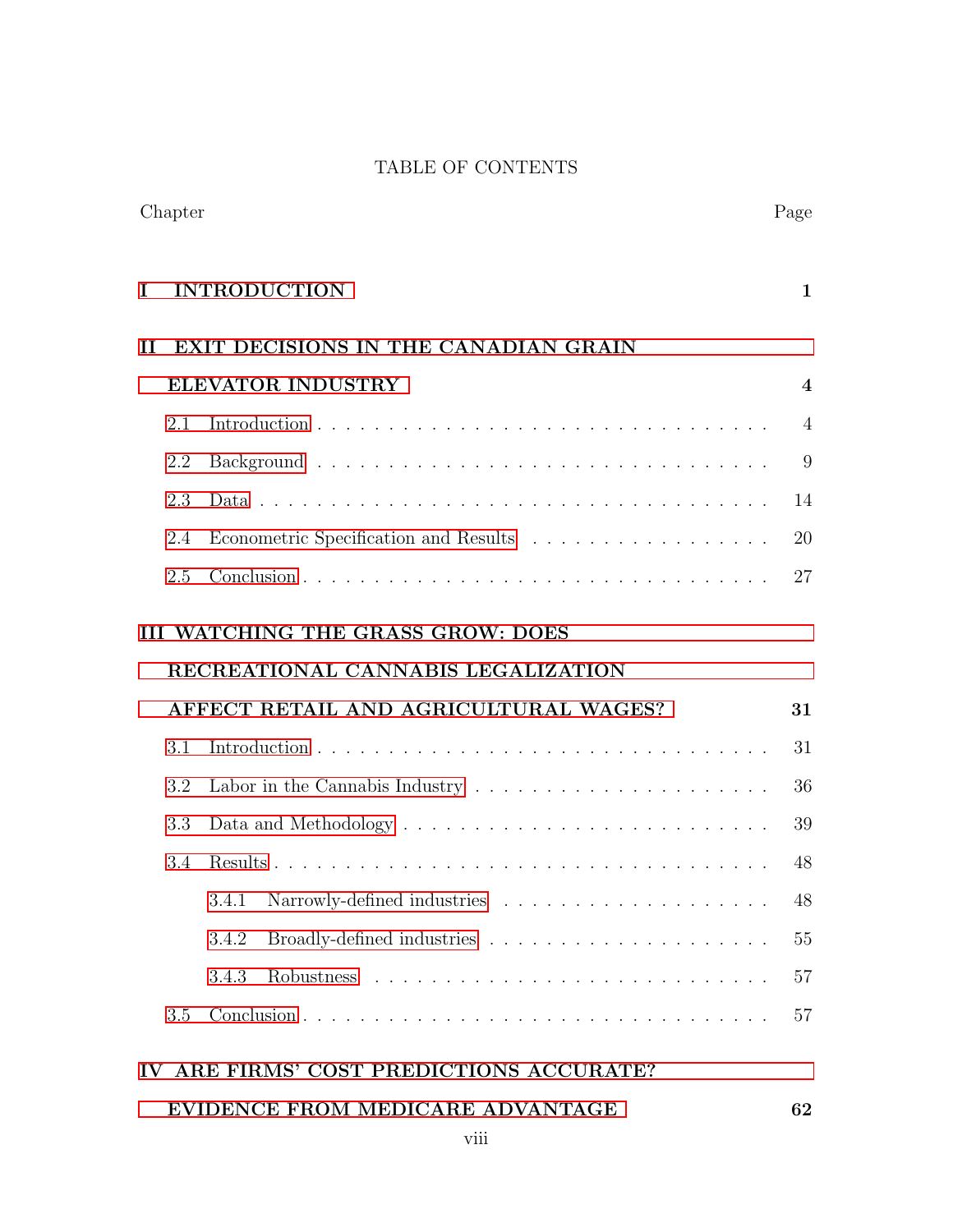| Chapter | Page |
|---------|------|
|---------|------|

| 4.3 |                                                         |                                                                                      | 68 |
|-----|---------------------------------------------------------|--------------------------------------------------------------------------------------|----|
| 4.4 |                                                         |                                                                                      |    |
|     |                                                         | 4.4.1 The relationship between prediction errors and                                 |    |
|     |                                                         | plan-level observables $\ldots \ldots \ldots \ldots \ldots \ldots \ldots \ldots$ 71  |    |
|     | The relationship between prediction errors and<br>4.4.2 |                                                                                      |    |
|     |                                                         | product characteristics $\ldots \ldots \ldots \ldots \ldots \ldots \ldots \ldots$ 72 |    |
| 4.5 |                                                         |                                                                                      |    |

### APPENDICES

| $\mathbf{A}$ | <b>CHAPTER 2 APPENDIX</b> | 75  |
|--------------|---------------------------|-----|
| B            | <b>CHAPTER 3 APPENDIX</b> | 76  |
|              |                           | 76  |
|              |                           | 76  |
|              |                           | 95  |
|              | <b>CHAPTER 4 APPENDIX</b> | 115 |
|              |                           |     |
|              | <b>REFERENCES CITED</b>   |     |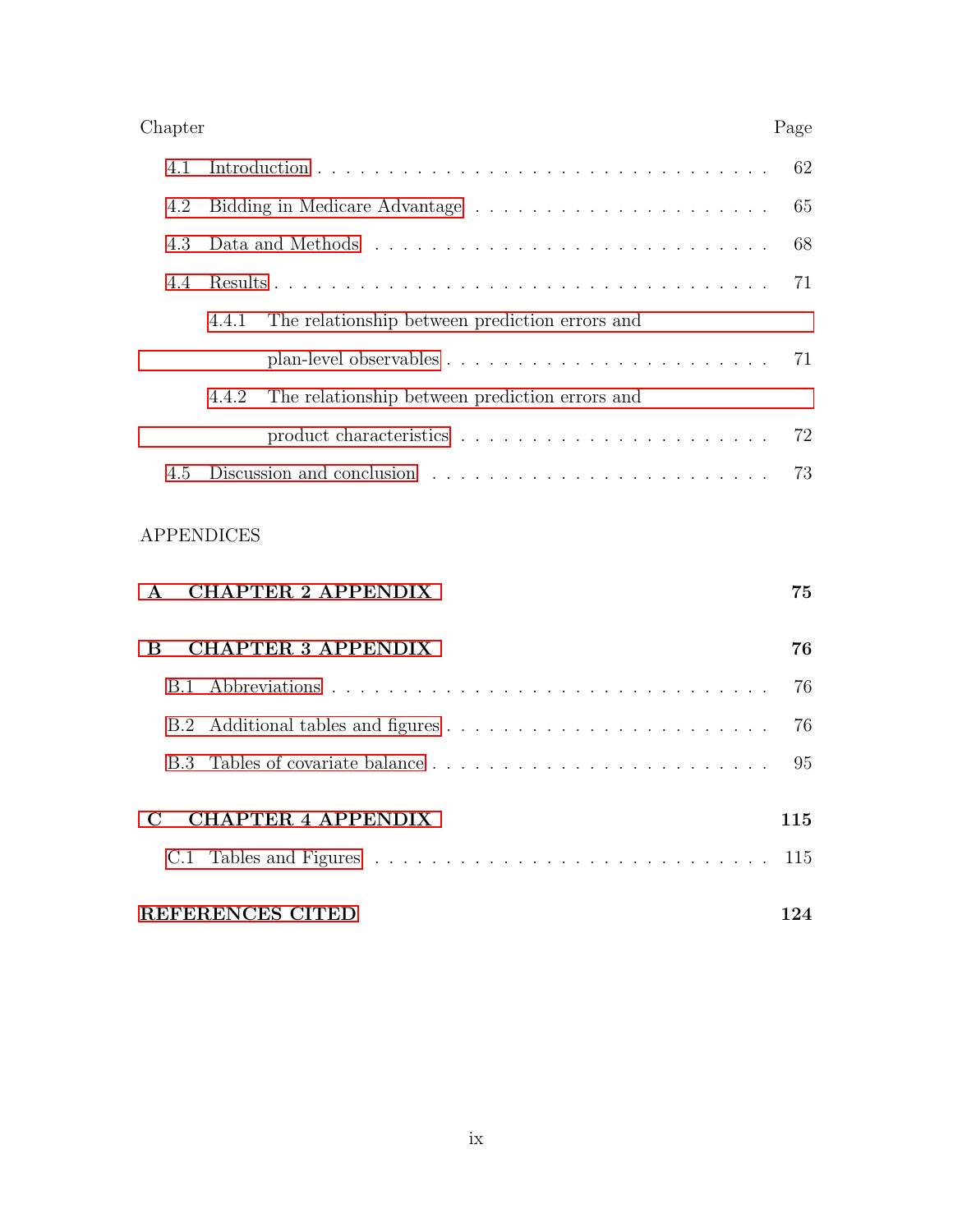### LIST OF FIGURES

| Figure         |              |                                                                       | Page   |
|----------------|--------------|-----------------------------------------------------------------------|--------|
| $\mathbf{1}$   |              | Number of Primary Elevators Over Time                                 | 15     |
| $\overline{2}$ |              |                                                                       | 18     |
| 3              |              | Employment and wages for "narrowly defined"                           |        |
|                |              | agricultural firms                                                    | 44     |
| $\overline{4}$ |              | Employment and wages for "narrowly defined" retail firms $\ldots$ .   | 45     |
| $\overline{5}$ |              | Comparing "narrowly defined" agricultural labor                       |        |
|                |              | market outcomes in Colorado and its synthetic control                 | $50\,$ |
| $\,$ 6 $\,$    |              | Comparing "narrowly defined" agriculture labor                        |        |
|                |              | market outcomes in Washington and its synthetic control               | 51     |
| $\overline{7}$ |              | Comparing "narrowly defined" retail labor market                      |        |
|                |              | outcomes in Colorado and its synthetic control $\ldots \ldots \ldots$ | 52     |
| 8              |              | Comparing "narrowly defined" retail labor market                      |        |
|                |              | outcomes in Washington and its synthetic control                      | 53     |
|                | B.2.1        | Employment and wages for "broadly defined"                            |        |
|                |              |                                                                       | 81     |
|                | <b>B.2.2</b> | Employment and wages for "broadly defined" retail firms $\ldots$ .    | 82     |
|                | B.2.3        | Comparing broadly-defined agriculture labor market                    |        |
|                |              | outcomes in Colorado and its synthetic control                        | 83     |
|                | <b>B.2.4</b> | Comparing broadly-defined agriculture labor market                    |        |
|                |              |                                                                       |        |
|                |              | outcomes in Washington and its synthetic control                      | 84     |
|                | <b>B.2.5</b> | Comparing broadly-defined retailer labor market                       |        |
|                |              | outcomes in Colorado and its synthetic control                        | 85     |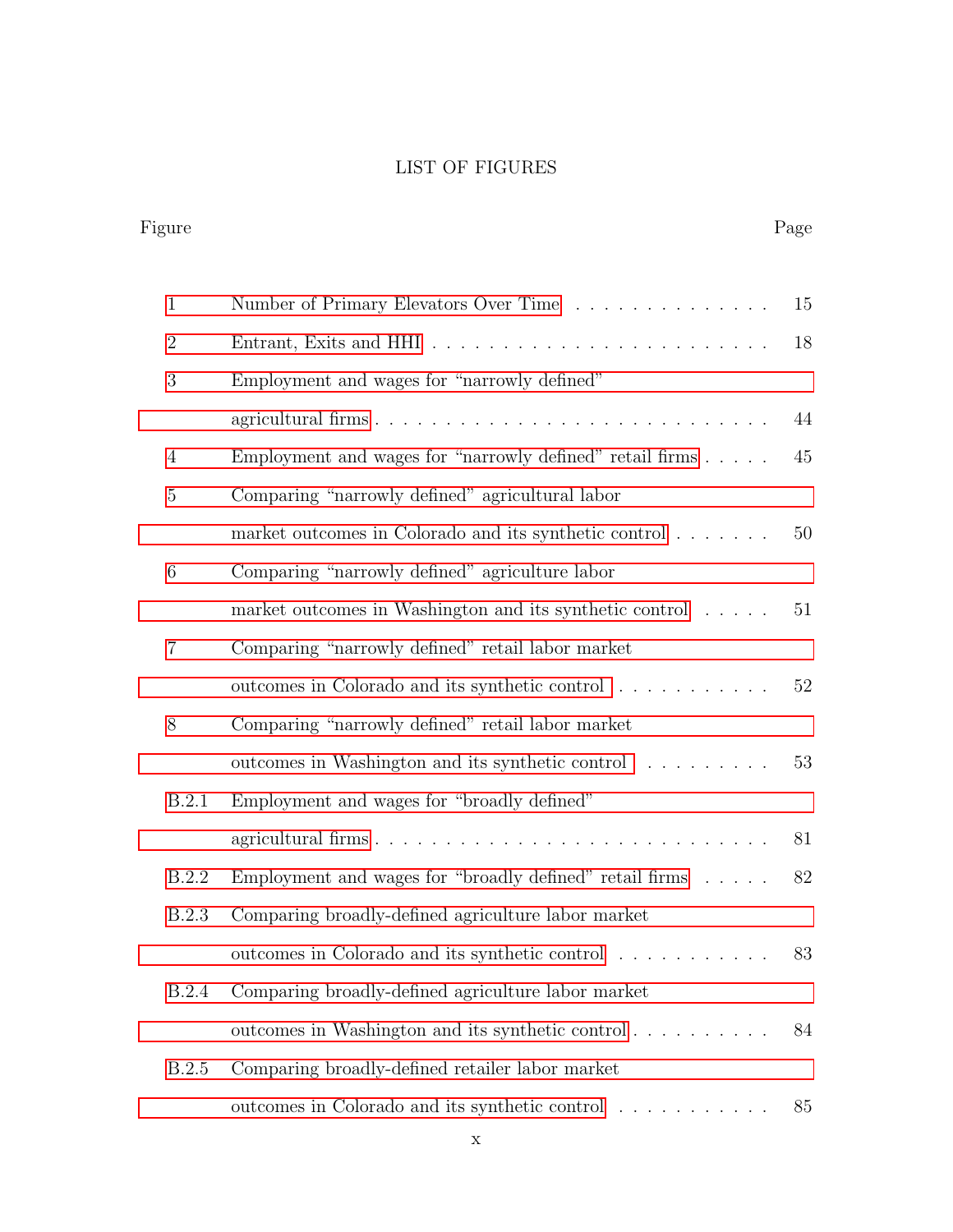| Figure       |                                                                                  | Page |
|--------------|----------------------------------------------------------------------------------|------|
| B.2.6        | Comparing broadly-defined retailer labor market                                  |      |
|              | outcomes in Washington and its synthetic control                                 | 86   |
| B.2.7        | Placebo tests for narrowly-defined agriculture labor                             |      |
|              |                                                                                  | 87   |
| <b>B.2.8</b> | Placebo tests for narrowly-defined agriculture labor                             |      |
|              |                                                                                  | 88   |
| B.2.9        | Placebo tests for narrowly-defined retailer labor                                |      |
|              |                                                                                  | 89   |
| B.2.10       | Placebo tests for narrowly-defined retailer labor                                |      |
|              |                                                                                  | 90   |
| B.2.11       | Placebo tests for broadly-defined agriculture labor                              |      |
|              |                                                                                  | 91   |
| B.2.12       | Placebo tests for broadly-defined agriculture labor                              |      |
|              | market outcomes in Washington $\ldots \ldots \ldots \ldots \ldots \ldots \ldots$ | 92   |
| B.2.13       | Placebo tests for broadly-defined retailer labor market                          |      |
|              |                                                                                  | 93   |
| B.2.14       | Placebo tests for broadly-defined retailer labor market                          |      |
|              |                                                                                  | 94   |
| C.1          |                                                                                  | 115  |
| C.2          | The distribution of the overall prediction error over time $\ldots \ldots$       | 116  |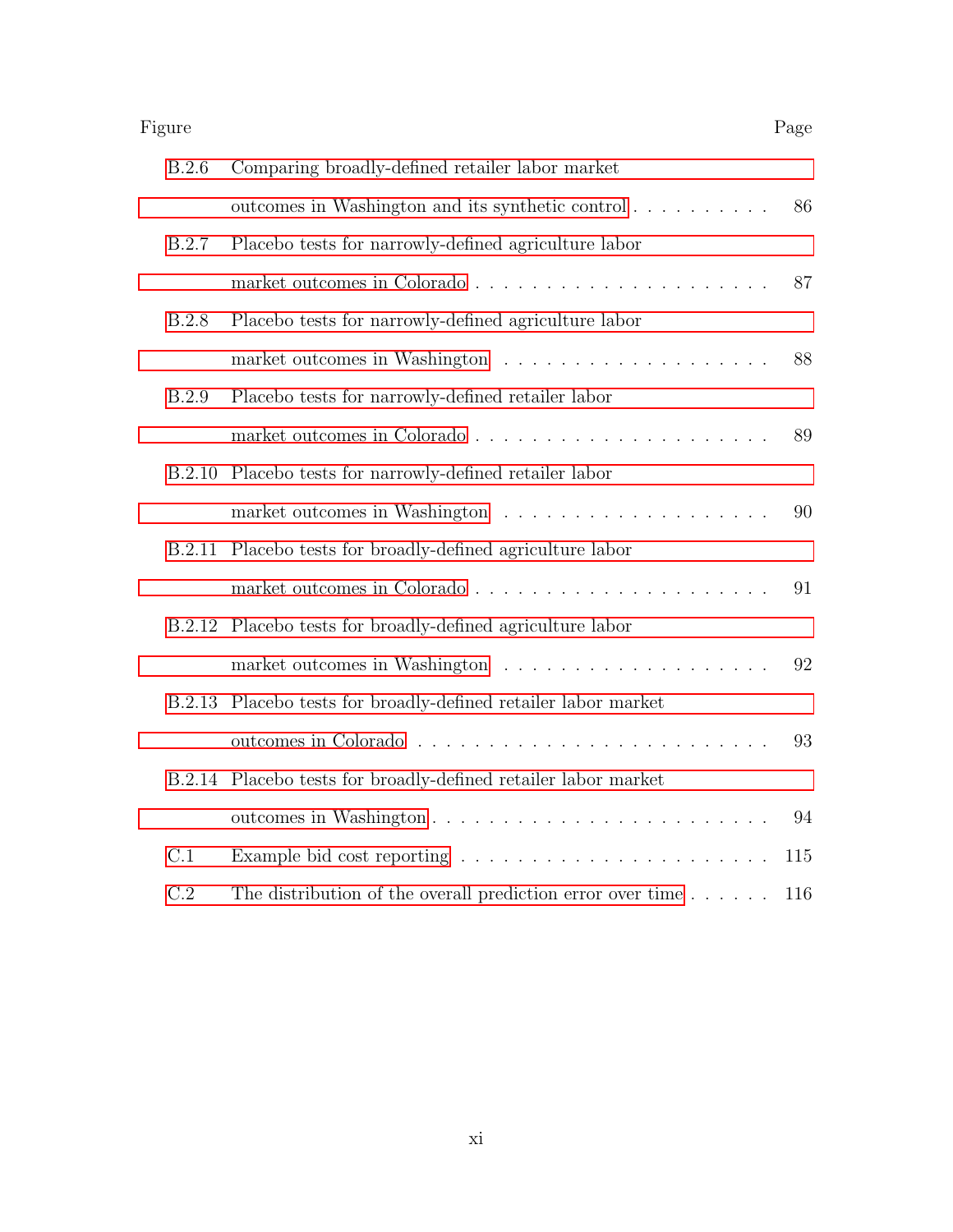### LIST OF TABLES

Table Page

# [1 Descriptive Data of Primary Elevators](#page-33-1) . . . . . . . . . . . . . . . . 20 [2 Basic Model Results](#page-37-0) . . . . . . . . . . . . . . . . . . . . . . . . . . 24 [3 Vertical Linkages and Spatial Competition Model Results](#page-38-0) . . . . . 25 [4 Basic Model with Age Included](#page-40-1) . . . . . . . . . . . . . . . . . . . . 27 [5 Vertical Linkages and Spatial Competition Model](#page-41-0) [Results with Age included](#page-41-0) . . . . . . . . . . . . . . . . . . . . . . . 28 [6 Synthetic control estimates of the effect of](#page-67-0) [recreational cannabis legalization on narrowly-defined](#page-67-0) [labor market outcomes](#page-67-0) . . . . . . . . . . . . . . . . . . . . . . . . 54 [7 Synthetic control estimates of the effect of](#page-69-0) [recreational cannabis legalization on broadly-defined](#page-69-0) [labor market outcomes](#page-69-0) . . . . . . . . . . . . . . . . . . . . . . . . 56 [8 Results from alternative specifications of weekly wages](#page-71-0)

| narrowly-defined agriculture labor market outcomes 77      |  |
|------------------------------------------------------------|--|
| B.2.2 Synthetic control weights assigned to each state for |  |
| narrowly-defined retail labor market outcomes 78           |  |
|                                                            |  |

[A.1 Basic Model Results After 2002](#page-88-1) . . . . . . . . . . . . . . . . . . . . 75

[B.1 List of Abbreviations](#page-89-3) . . . . . . . . . . . . . . . . . . . . . . . . . 76

[B.2.1 Synthetic control weights assigned to each state for](#page-90-0)

[per worker](#page-71-0) . . . . . . . . . . . . . . . . . . . . . . . . . . . . . . . 58

[B.2.3 Synthetic control weights assigned to each state for](#page-92-0) [broadly-defined agriculture labor market outcomes](#page-92-0) . . . . . . . . . 79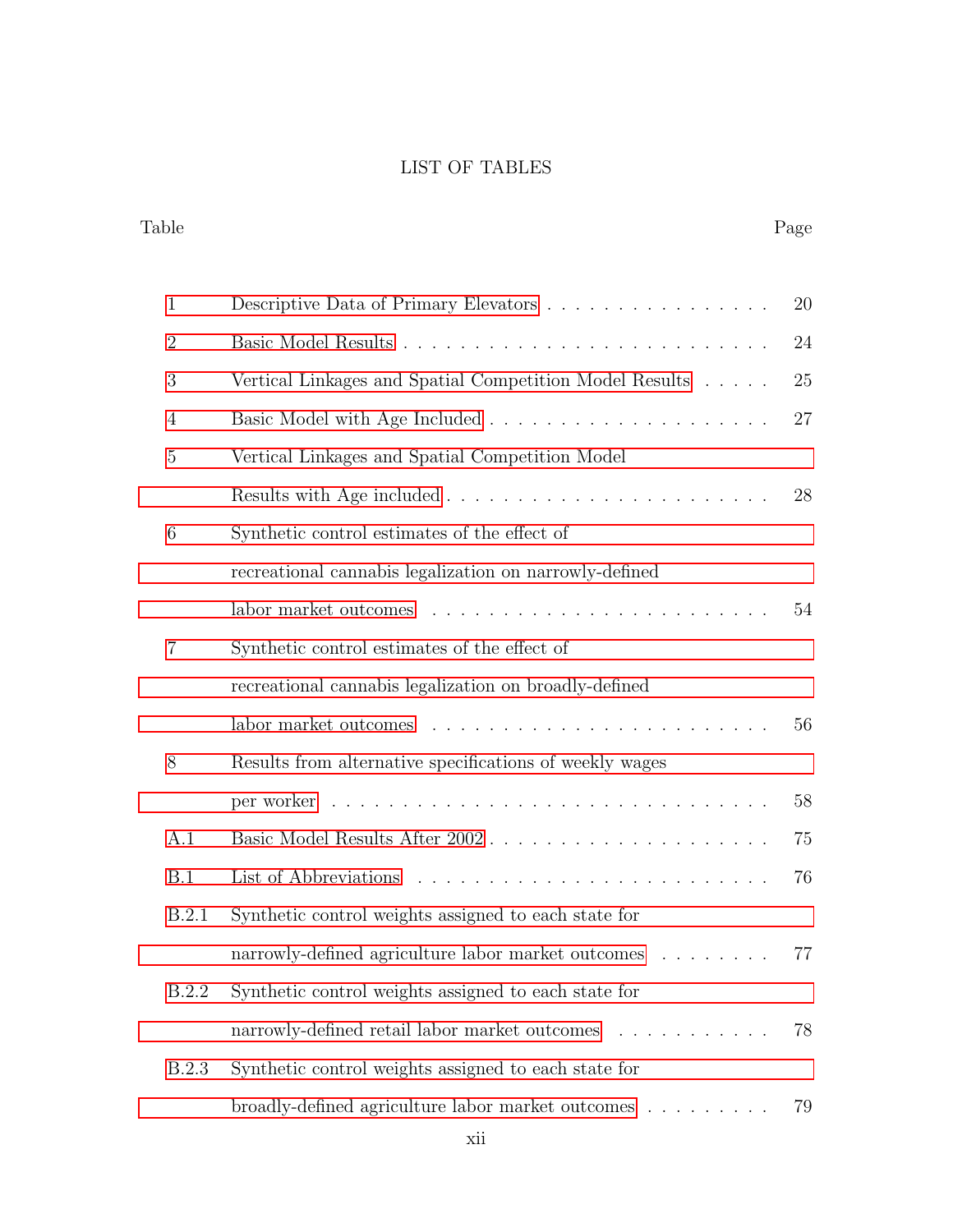| Table         |                                                                                  | Page |
|---------------|----------------------------------------------------------------------------------|------|
| <b>B.2.4</b>  | Synthetic control weights assigned to each state for                             |      |
|               | broadly-defined retail labor market outcomes                                     | 80   |
| <b>B.3.1</b>  | CO broadly-defined agriculture average weekly wage                               |      |
|               |                                                                                  | 95   |
| <b>B.3.2</b>  | CO broadly-defined agriculture total quarterly wages                             | 96   |
| <b>B.3.3</b>  | CO broadly-defined agriculture average employment                                | 97   |
| <b>B.3.4</b>  | CO broadly-defined agriculture number of establishments $\ldots$ .               | 98   |
| <b>B.3.5</b>  | WA broadly-defined agriculture average weekly wage                               |      |
|               |                                                                                  | 99   |
| <b>B.3.6</b>  | WA broadly-defined agriculture total quarterly wages                             | 100  |
| <b>B.3.7</b>  | WA broadly-defined agriculture average employment                                | 101  |
| <b>B.3.8</b>  | WA broadly-defined agriculture number of establishments                          | 102  |
| <b>B.3.9</b>  | CO narrowly-defined agriculture average weekly wage                              |      |
|               |                                                                                  | 103  |
| <b>B.3.10</b> | CO narrowly-defined agriculture total quarterly wages $\ldots \ldots$            | 104  |
|               | B.3.11 CO narrowly-defined agriculture average employment                        | 105  |
|               | B.3.12 CO narrowly-defined agriculture number of establishments                  | 106  |
|               | B.3.13 WA narrowly-defined agriculture average weekly wage                       |      |
|               |                                                                                  | 107  |
|               | B.3.14 WA narrowly-defined agriculture total quarterly wages                     | 108  |
| B.3.15        | WA narrowly-defined agriculture average employment                               | 109  |
| B.3.16        | WA narrowly-defined agriculture number of establishments                         | 110  |
|               | B.3.17 CO narrow retail average weekly wage per worker                           | 110  |
|               | B.3.18 CO narrow retail total quarterly wages                                    | 111  |
|               | B.3.19 CO narrow retail average employment $\dots \dots \dots \dots \dots \dots$ | 111  |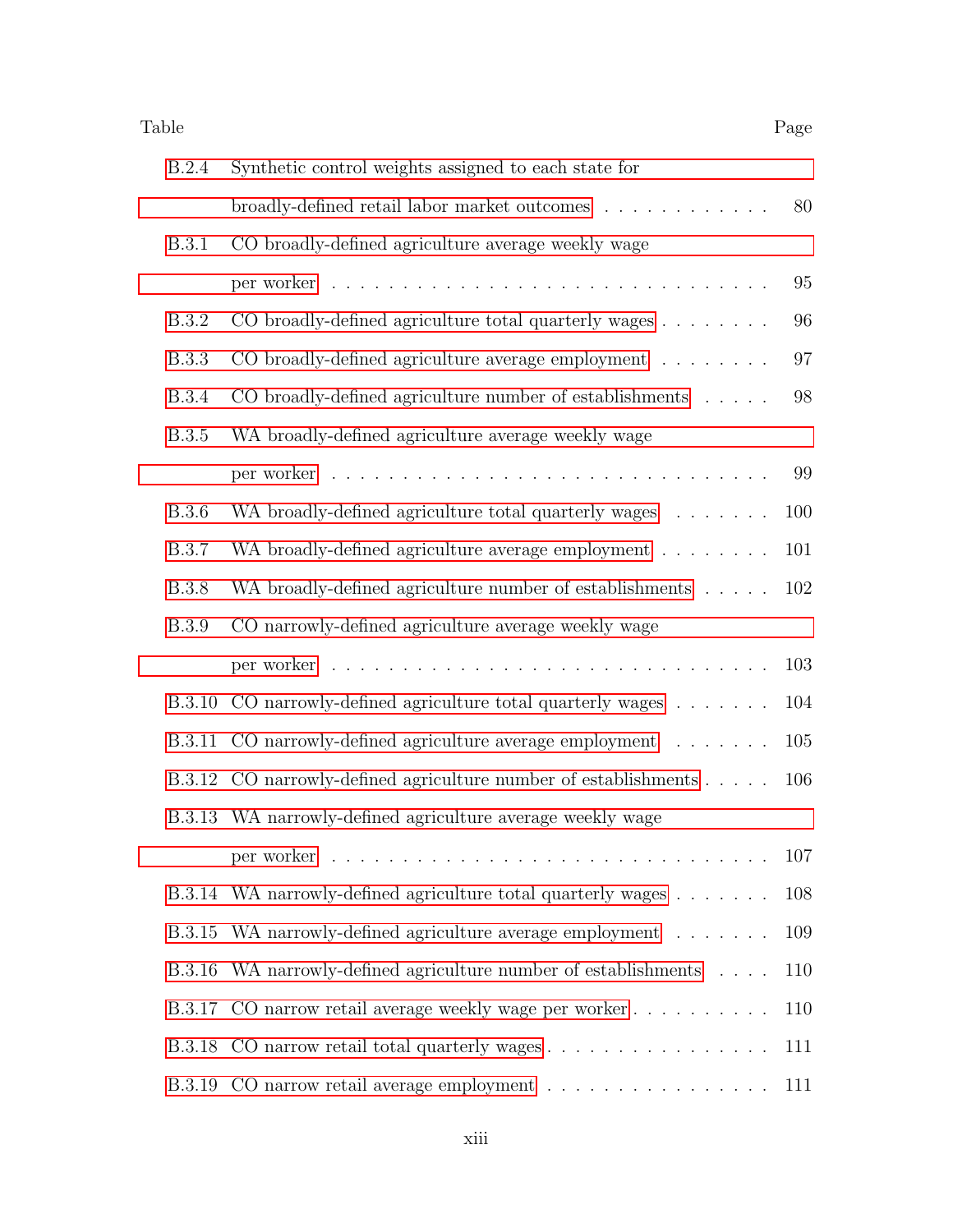| Table         |                                                                                   | Page |
|---------------|-----------------------------------------------------------------------------------|------|
|               | B.3.20 CO narrow retail number of establishments                                  | 111  |
|               | B.3.21 WA narrow retail average weekly wage per worker                            | 111  |
|               | B.3.22 WA narrow retail total quarterly wages                                     | 112  |
| <b>B.3.23</b> | WA narrow retail average employment                                               | 112  |
|               | B.3.24 WA narrow retail number of establishments                                  | 112  |
| <b>B.3.25</b> | CO broad retail average weekly wage per worker                                    | 112  |
| <b>B.3.26</b> | CO broad retail total quarterly wages                                             | 113  |
|               |                                                                                   | 113  |
|               | B.3.28 CO broad retail number of establishments                                   | 113  |
| B.3.29        | WA broad retail average weekly wage per worker                                    | 113  |
| <b>B.3.30</b> | WA broad retail total quarterly wages                                             | 114  |
| B.3.31        | WA broad retail average employment                                                | 114  |
| B.3.32        | WA broad retail number of establishments                                          | 114  |
| C.1           |                                                                                   | 117  |
| C.2           | Correlations between the overall forecast error and its                           |      |
|               |                                                                                   | 118  |
| C.3           | The distribution of the overall prediction error across                           |      |
|               | quartiles of measures of experience and competition                               | 119  |
| C.4           | The association between prediction errors and plan observables                    | 120  |
| C.5           | The association between absolute prediction errors                                |      |
|               |                                                                                   | 121  |
| C.6           | The association between plan benefits and the overall                             |      |
|               |                                                                                   | 122  |
| C.7           | The association between plan benefits and the                                     |      |
|               | absolute overall prediction error $\ldots \ldots \ldots \ldots \ldots \ldots 123$ |      |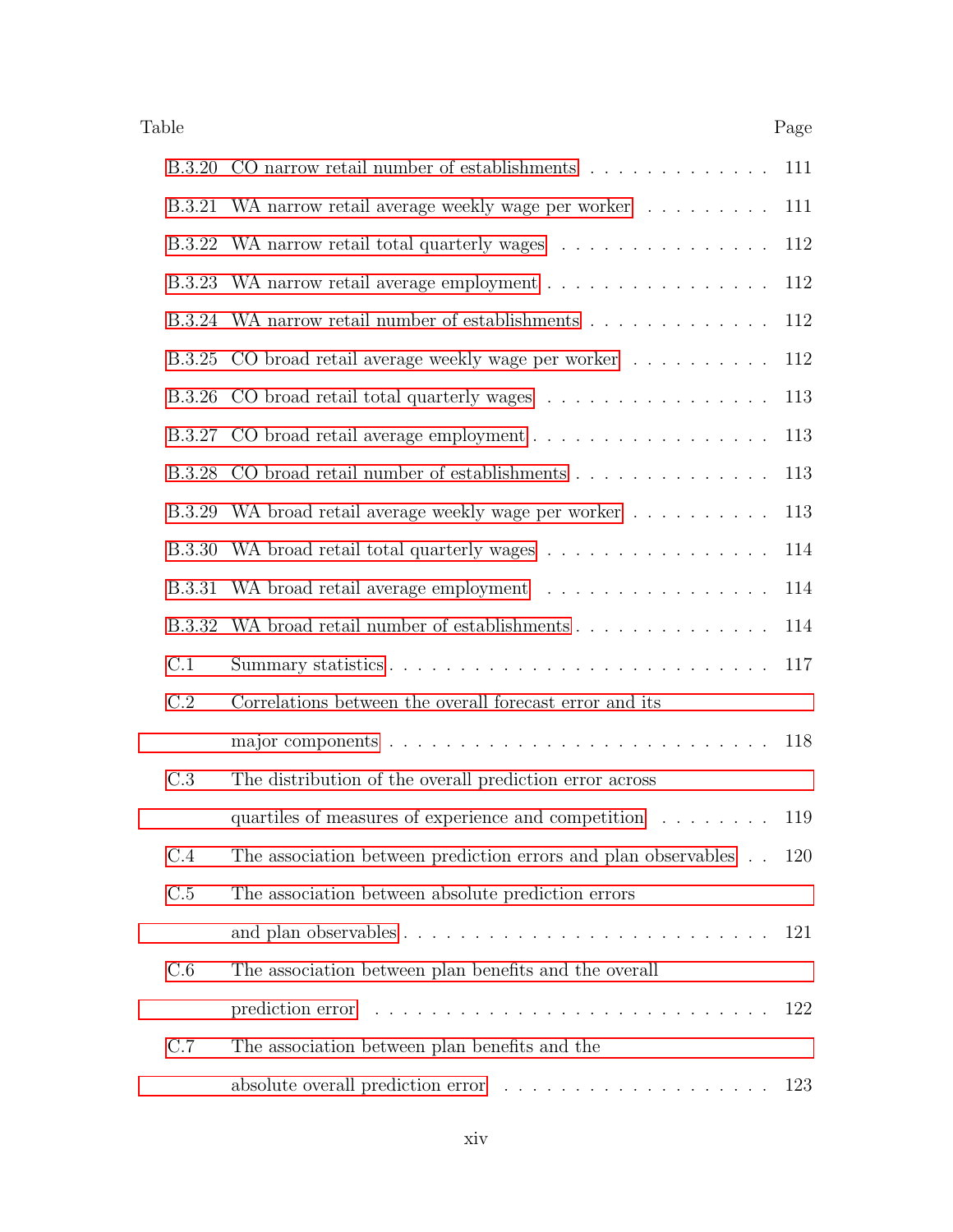#### CHAPTER I

### INTRODUCTION

<span id="page-14-0"></span>This thesis is composed by three essays and provides empirical contributions to the Industrial Organization literature, specially in the field of transportation and health economics. It aims to understand different issues related to economics by applying various empirical methods which include models of exit, policy effects on labor market, and prediction errors in the context of Medicare Advantage settings. The empirical models include conventional techniques logit modeling and piecewise regression models, causal inference methods i.e., different in different and synthetic control, and some machine learning applications like LASSO, MICE, regression trees and etc.

In chapter 2, jointly with Dr. James Nolan and Dr. Wesley W. Wilson, we examined firm exit in Canadian markets, specifically the grain elevator market. Grain elevators play a central role in the movement of grain to market and to rural economies in terms of employment and investment. Over the last three decades, the grain elevator industry in Canada has experienced a major decline in the number of elevators as older and technologically obsolete elevators have been replaced by larger and more technologically advanced elevators. We develop a model of exit in the Canadian grain elevation industry using data from 1999 to 2016 collected at the individual elevator level. Our specification explains elevator exit based on traditional variables used in the industrial organization literature such as capacity, multi-plant ownership, and vintage. But, we also include a measure of vertical linkages in the industry (i.e., the effects of vertical investments in transportation infrastructure) as well as spatial measures to account for local demand, supply and competition. The results provide strong evidence that exit

1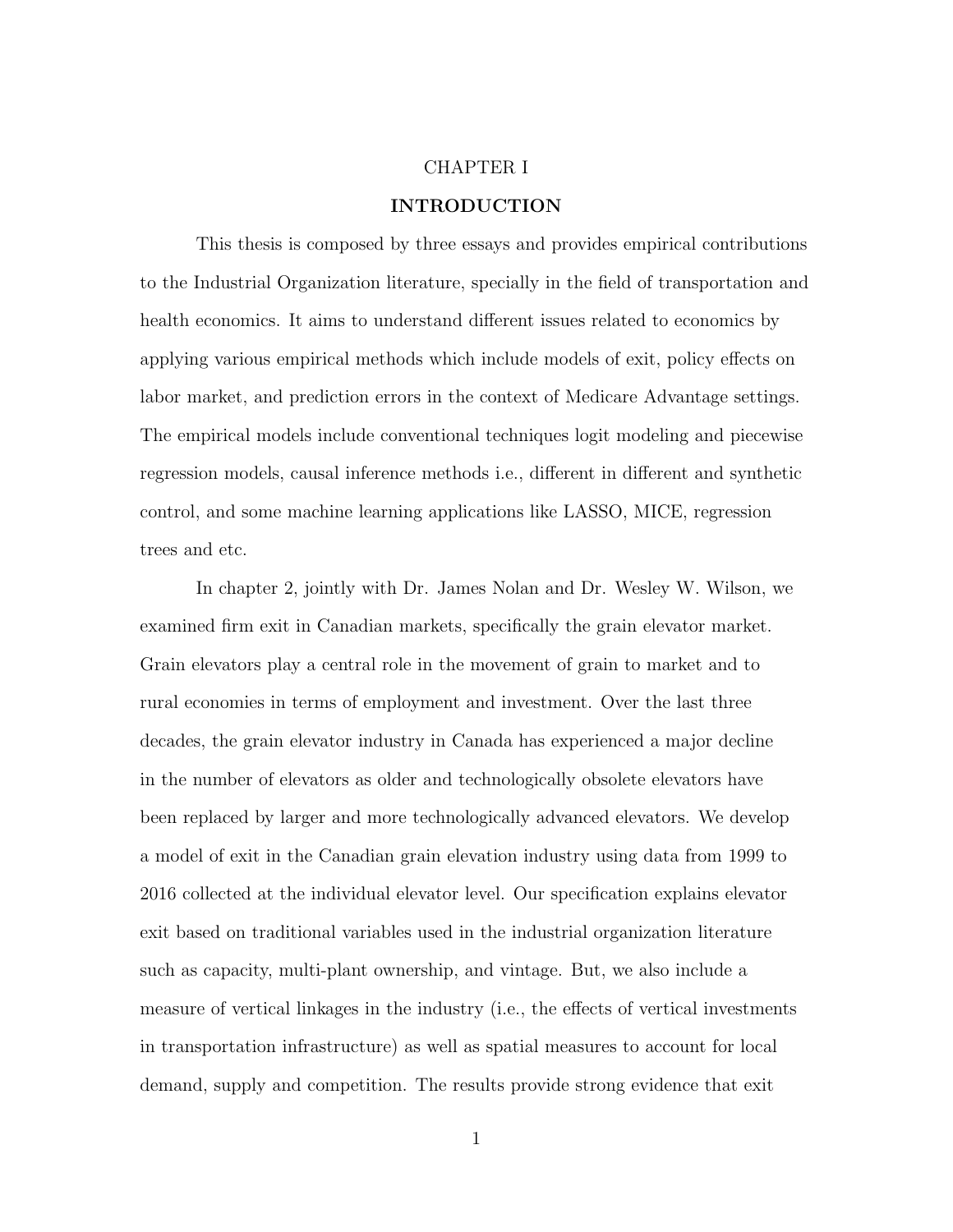in this key agricultural and trade industry is affected by whether an elevator is a recent entrant (vintage), its size, vertical linkages, local demand and supply conditions, and spatial competition.

In chapter 3, jointly with Dr. Keaton Miller, we examined the effects of marijuana legislation change on the agricultural labor market. Over the past several years, cannabis has become legal for recreational use in several U.S. states and jurisdictions around the world. The opening of these markets has led to the establishment of hundreds of cannabis production and retail firms with accompanying demand for labor, leading to concerns about spillover effects on wages from incumbents. We study the markets for agricultural and retail labor in Washington and Colorado, early legalizers with now-established cannabis markets. Using a synthetic control technique to account for the possibility of border-state spillover effects and machine learning techniques for data imputation and variable selection, we find no evidence that cannabis legalization is associated with increases in per-employee wages, neither within industries most similar to cannabis production or retail, nor in more broad industry categories. We conclude that cannabis legalization is unlikely to negatively impact incumbent firms through the labor market channel.

In chapter 4, jointly with Dr. Keaton Miller we investigated the accuracy of the predictions in the context of Medicare Advantage, where insurers receive subsidies from the government and compete to provide health insurance to seniors. As part of the "bidding" process, firms must submit forecasts of their costs. Insurers have incentives to report accurately, as these predictions are used to determine both the level of the subsidy and (implicitly) the degree to which that subsidy can be spent on various plan features. We collect data on predictions

2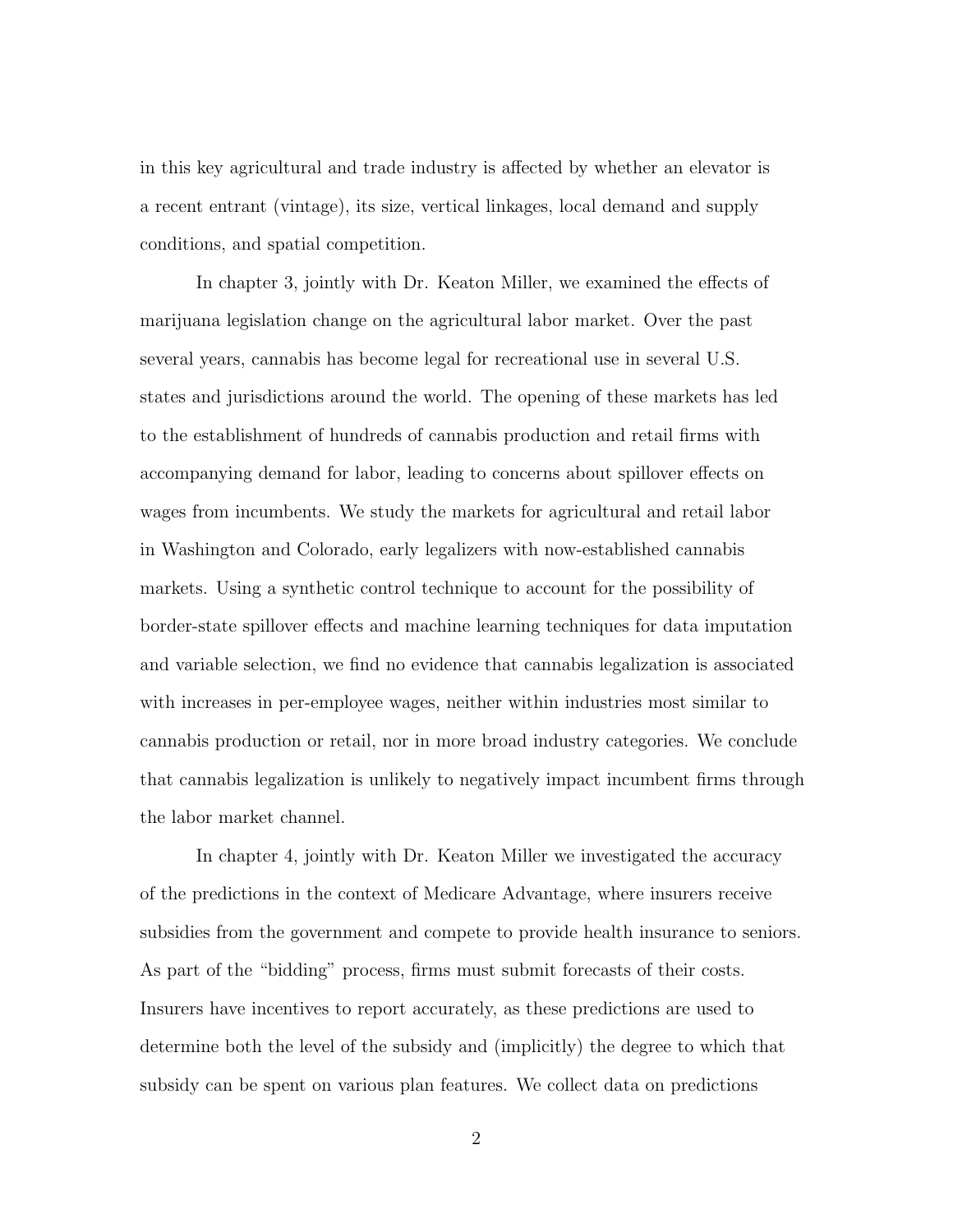and realized expenses per member per month at the plan-service-category level from 2008-2015, and document three stylized facts. Our results show that first, on average firms overestimate future costs. Second, this overestimation decreases with the experience of the firm. Firms in more competitive markets (as measured by the number of other firms present) form more accurate estimates. We show that firms with higher costs than expected generally offer plans that feature greater patient cost sharing (i.e. higher deductibles and copays).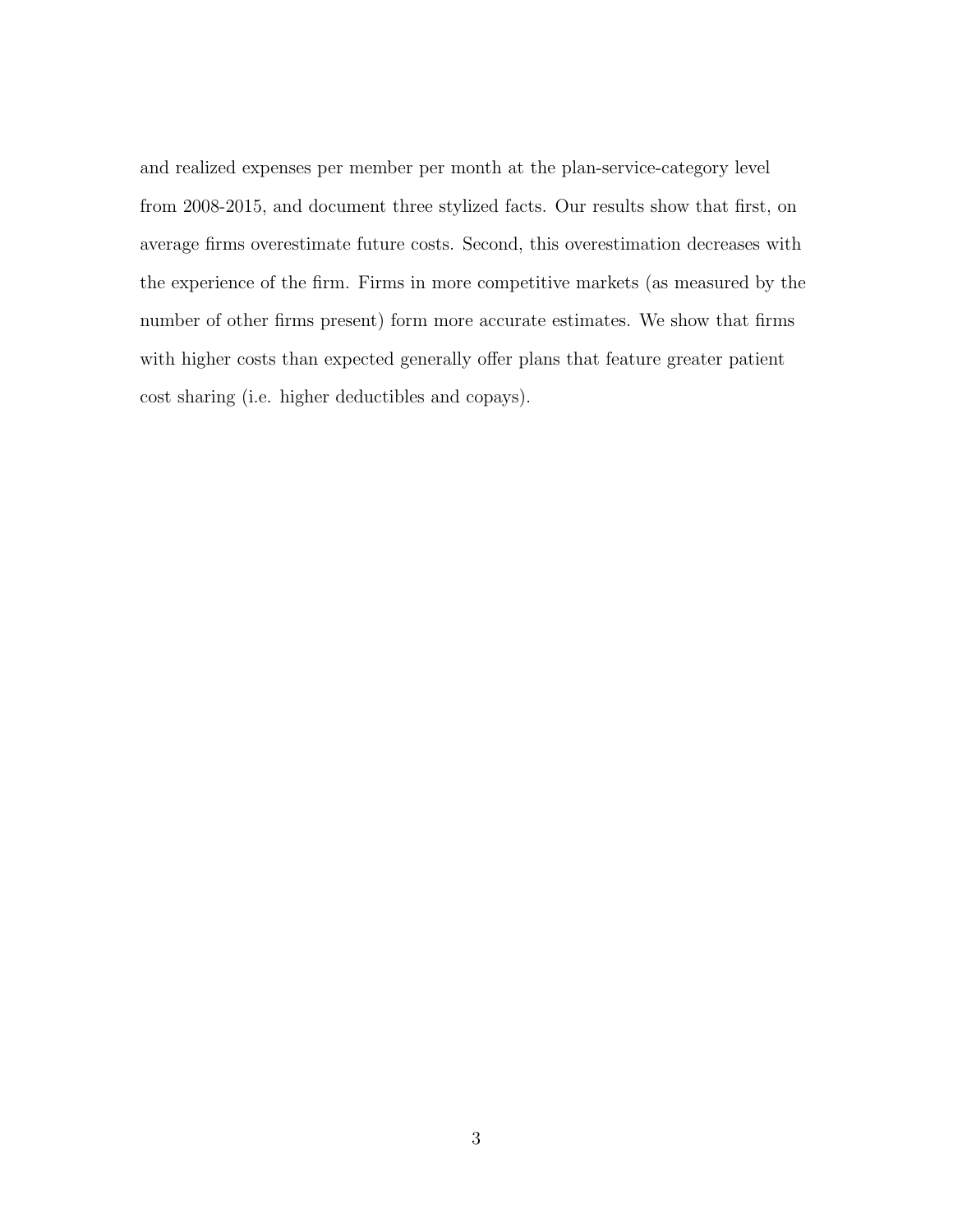#### CHAPTER II

## <span id="page-17-0"></span>EXIT DECISIONS IN THE CANADIAN GRAIN ELEVATOR INDUSTRY

From Jiang, S., Nolan, J. & Wilson, W.W. (2021). Exit Decisions in the Canadian Grain Elevator. Journal of Industry, Competition and Trade, 1-19.

### <span id="page-17-1"></span>2.1 Introduction

Grain elevators have long been a visible and important component in rural communities. They not only provide employment opportunities and invest in the local areas, they are also the central local gathering point for agricultural products and link the local markets to destinations. Elevators not only receive grain, they also store, blend and/or treat grains, ultimately loading the stored grain for shipment to terminals and processing plants. In Canada, since the first Prairie elevator was built in 1881 in Gretna, Manitoba there has been enormous investment in rural elevators to accommodate the long-term growth of the Prairie grain industry.[1](#page-17-2)

Over the last few decades, the industry has transitioned as older (mostly built of wood) and smaller elevators have given way to more modern (mostly built of concrete) larger elevators. In this paper, we examine this transition by developing and estimating a model of exit that captures traditionally used determinants such as scale, multi-plant firms, plant vintage, but also develop and include a measure of vertical linkages as well as local measures of demand, supply, and spatial competition. We develop a panel dataset of Western Canadian elevators in operation during 1999-2016 time period. These data provide a comprehensive unbalanced panel that allow patterns of exit to be described and

<span id="page-17-2"></span> $1$ <https://www.thecanadianencyclopedia.ca/en/article/grain-elevators.>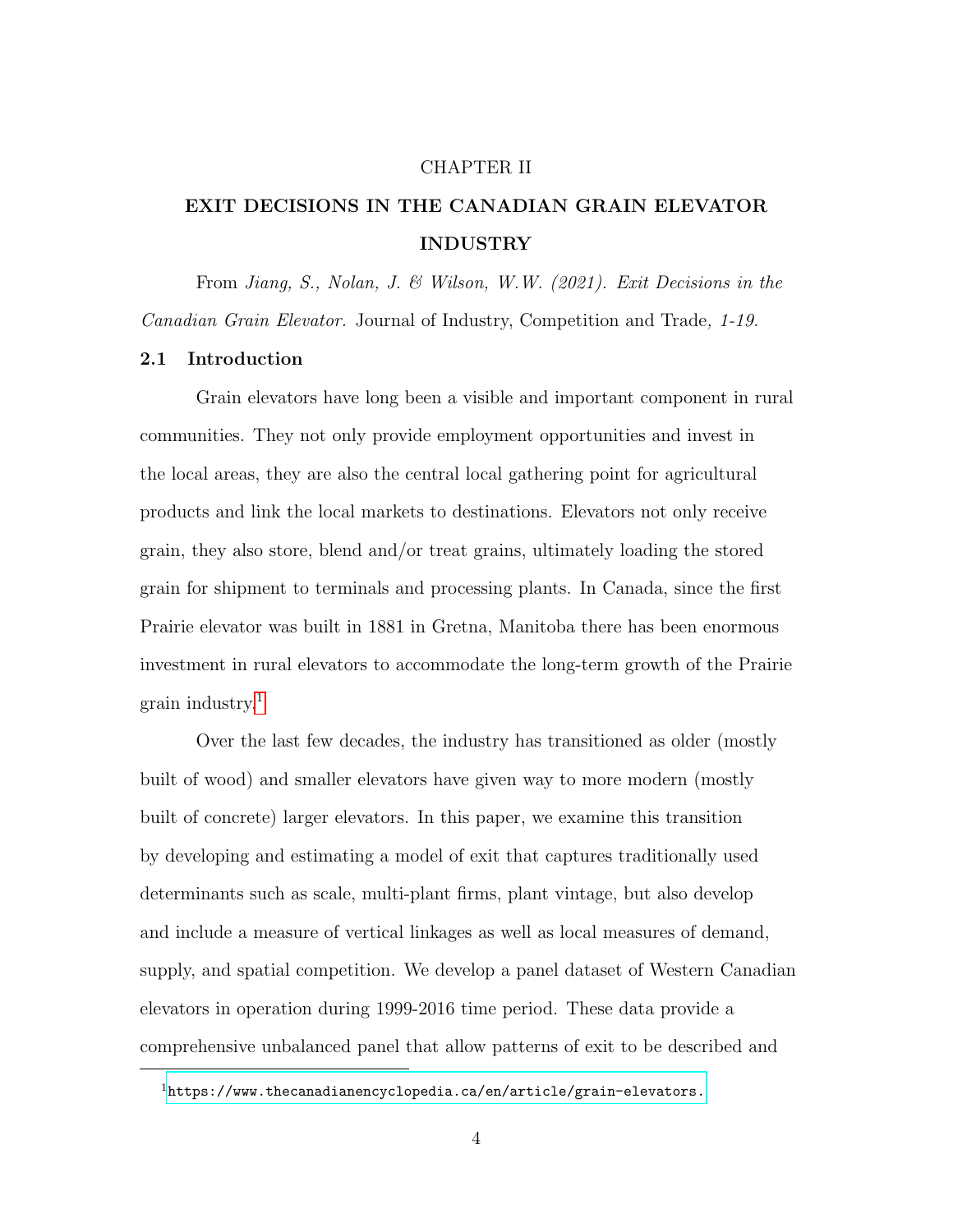allow the estimation of a unique model of exit to be estimated. We first estimate a model motivated by the industrial organization literature on exit. The model includes variables such as capacity, multi-plant ownership, and whether or not an elevator was a recent entrant to the market to capture elevator vintage. We then develop and include in the model, measures of the vertical relationship between the elevators and the transportation markets as well as a set of variables to reflect the spatial setting of the elevator. These latter include local measures such as demand, supply and spatial competition. The results provide strong evidence consistent with the literature that capacity and time of entry (i.e. more recent, newer technology) have negative effects on exit. We also find that vertical relationships as well as spatial measures of demand, supply and spatial competition have expected and strong effects on the probability that an elevator in the sample exited the market.

The current industry in Canada consists of four types of elevators. These are: primary, forwarding, process, and terminal elevators. Primary elevators receive grain directly from producers for storage and forwarding. Process elevators receive and store grain for direct manufacture or processing into other grain products. Terminal elevators receive grain after official inspection and weighing, cleaning and storing grain before moving it along the supply chain; and transfer elevators transfer grain that has been officially inspected and weighed at another elevator. Transfer elevators can also receive, clean, and store domestic or foreign grain.<sup>[2](#page-18-0)</sup> Primary elevators still dominate the grain elevator industry in Canada. In 1999, there were 976 primary elevators, and a total of 57 other types of elevators. The number of primary elevators generally decreases throughout the range of the data (1999-2016). Yet since 2004, total capacity of primary grain elevators has increased

<span id="page-18-0"></span> $2$ [https://en.wikipedia.org/wiki/Grain](https://en.wikipedia.org/wiki/Grain_elevator)\_elevator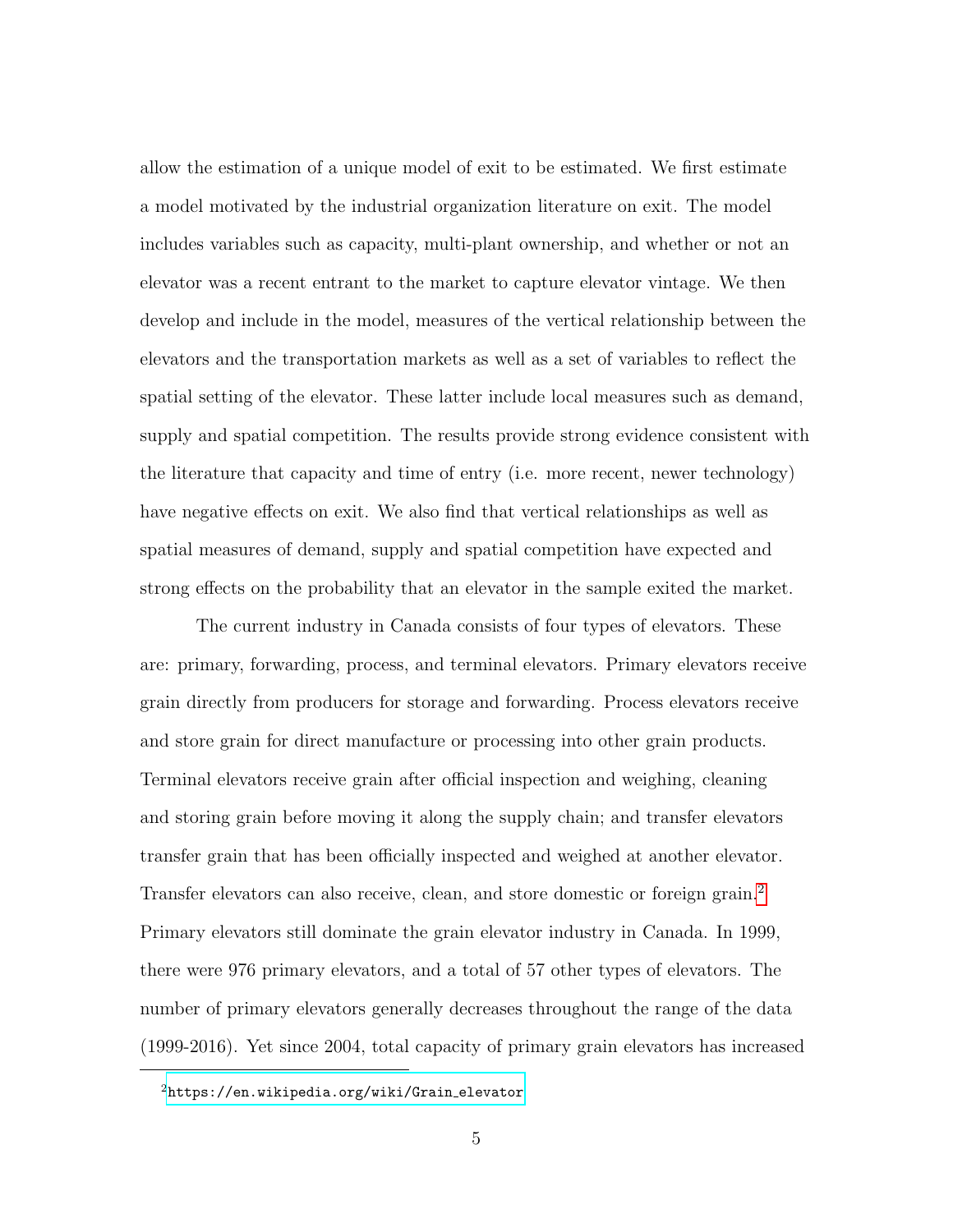in most Canadian provinces. For example, Alberta has seen total primary elevator capacity increases from 1,685,250 to 1,834,160 tonnes within the time frame of 1999 to 2016. British Columbia is the only province where inland elevator capacity fell, from  $46,030$  $46,030$  $46,030$  in 1999 to  $41,130$  tonnes in  $2016<sup>3</sup>$  Overall, the industry now has fewer but larger elevators, while these remain mostly primary elevators. Concurrently, the number of process and terminal elevators have increased while their average capacity has dropped. And since 2013, no transfer elevators have been operational in this market. We focus the analysis on primary elevators, given their dominance in the industry.

There is considerable research on industrial entry and exit.<sup>[4](#page-19-1)</sup> Generally, this literature finds that inefficient firms/plants tend to exit the market either due to the lack of scale economies or due to inherent inefficiencies.<sup>[5](#page-19-2)</sup> Other research points to strategic motivations for exit e.g., [Ghemawat and Nalebuff](#page-143-0) [\(1985\)](#page-143-0), [Ghemawat](#page-143-1) [and Nalebuff](#page-143-1) [\(1990\)](#page-143-1), and others. In addition, recent research provides evidence that firm characteristics at time of entry have an important effect on exit [\(T. Dunne,](#page-141-0) [Klimek, and Roberts](#page-141-0) [\(2005\)](#page-141-0), while other research theoretically points to the role of multiplant ownership e.g., [Reynolds](#page-147-0) [\(1988\)](#page-147-0) and [Ghemawat and Nalebuff](#page-143-1) [\(1990\)](#page-143-1) and and empirically (e.g., [Audretsch and Mahmood](#page-138-0) [\(1995\)](#page-138-0), [Mata et al.](#page-146-0) [\(1995\)](#page-146-0),

<span id="page-19-0"></span><sup>&</sup>lt;sup>3</sup>The data comes from the Canadian Grain Commission, [https://www.grainscanada.gc.ca/](https://www.grainscanada.gc.ca/wa-aw/geic-sgc/summary-sommaire-eng.asp) [wa-aw/geic-sgc/summary-sommaire-eng.asp](https://www.grainscanada.gc.ca/wa-aw/geic-sgc/summary-sommaire-eng.asp)

<span id="page-19-1"></span><sup>4</sup>There is a related literature that examines the effects of financial information on firm failure e.g., [Altman](#page-137-1) [\(1968,](#page-137-1) [1973\)](#page-137-2), [Zingales](#page-150-0) [\(1998\)](#page-150-0). [Zingales](#page-150-0) [\(1998\)](#page-150-0) finds, for example, that highly leverages trucking firms are less likely to survive following deregulation. In the case of the Canadian grain elevator industry, elevator success in Western Canada is tied to several factors, including financial/operational elements (e.g. turnover, capacity, pricing, etc.) as well as transportation (i.e. rail and road) connectivity [\(Lawrence, Nolan, & Schoney, 2016\)](#page-145-0).

<span id="page-19-2"></span><sup>5</sup>See, for example, [Franklin](#page-142-0) [\(1974\)](#page-142-0), [Jovanovic](#page-144-0) [\(1982\)](#page-144-0)[,T. Dunne, Roberts, and Samuelson](#page-141-1) [\(1988,](#page-141-1) [1989\)](#page-141-2), [Lieberman](#page-145-1) [\(1990\)](#page-145-1)[,Audretsch](#page-137-3) [\(1991,](#page-137-3) [1995\)](#page-138-1), [P. Dunne and Hughes](#page-141-3) [\(1994\)](#page-141-3), [Mata, Portugal,](#page-146-0) [and Guimaraes](#page-146-0) [\(1995\)](#page-146-0), [Gibson and Harris](#page-143-2) [\(1996\)](#page-143-2), [Audretsch, Houweling, and Thurik](#page-138-2) [\(2000\)](#page-138-2), Segarra and Callejón [\(2002\)](#page-148-0), [Elston and Agarwal](#page-141-4) [\(2004\)](#page-141-4), [K. S. Miller and Wilson](#page-146-1) [\(2018\)](#page-146-1)and etc.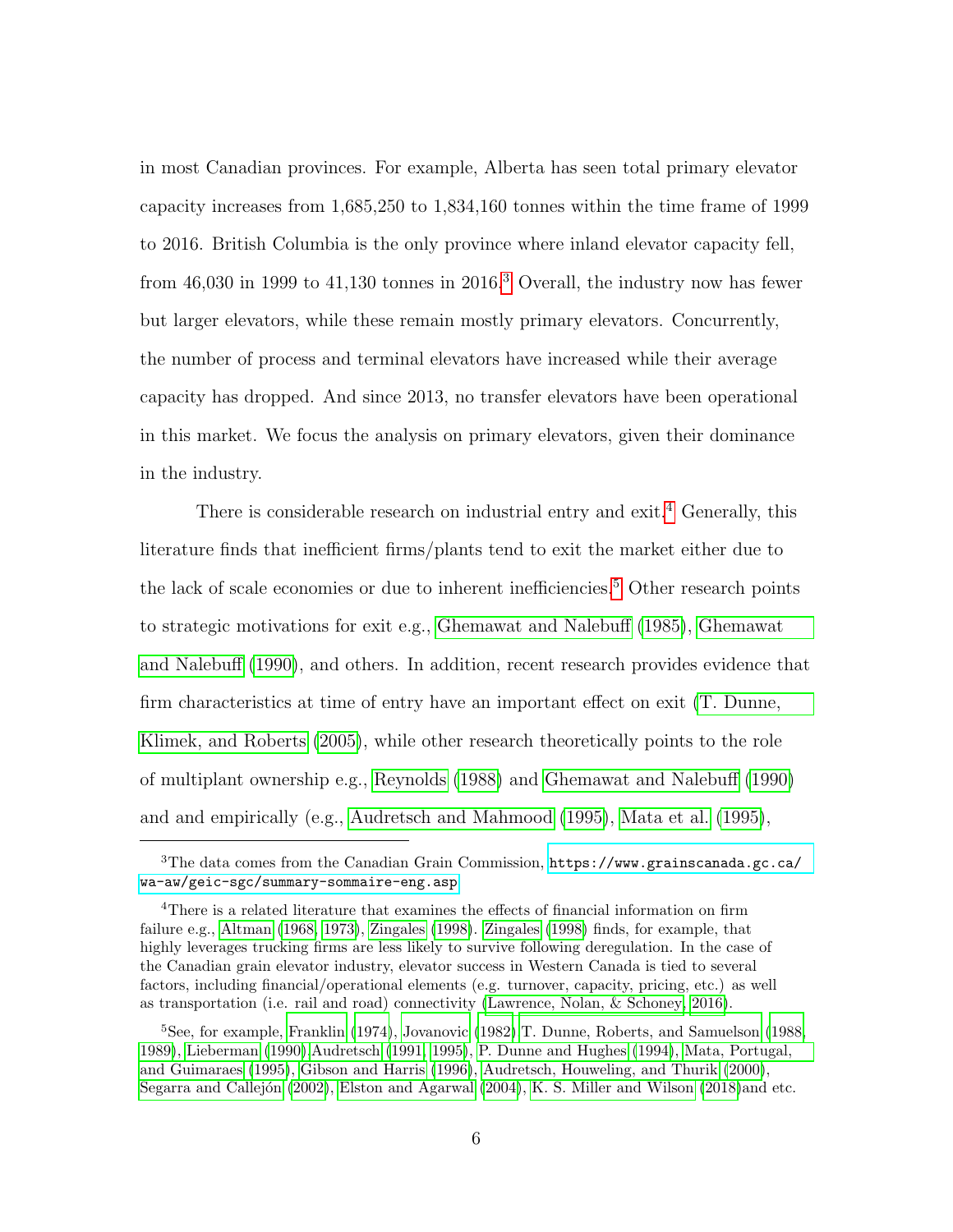and [K. S. Miller and Wilson](#page-146-1)  $(2018)$ .<sup>[6](#page-20-0)</sup> Previous research has shown that the effects of scale can have a positive effect on the likelihood of exit. That is, in declining demand markets. [Ghemawat and Nalebuff](#page-143-0) [\(1985\)](#page-143-0) show theoretically that a small single plant firm can profitably "hang on" longer than a large firm, with the result that the larger firm exits first. In a subsequent paper, [Ghemawat and Nalebuff](#page-143-1) [\(1990\)](#page-143-1) allow partial capacity adjustments, but similarly find that large firms reduce capacity before small firms and then both small and large firms reduce capacity until their plants are equally sized, subsequently reducing capacity at the same rate. When firms operate multiple plants, [Whinston](#page-150-1) [\(1988\)](#page-150-1) find that the large plant can improve a multi-plant firm's strategic position in the survival game, with the result that this firm will not necessarily be the first to exit or cut capacity. [Fudenberg and Tirole](#page-142-1) [\(1986\)](#page-142-1) analyze a model in which two firms possess asymmetric information about each other's fixed costs, but hold symmetric expectations. They identify a unique subgame perfect equilibrium where high-cost firms exit earlier than low-cost firms. We conclude that overall, the implications of plant capacity on exit decisions are mixed. That is small and/or inefficient firms can be "shaken" out earlier, but in declining markets it may be that small firms "stakeout" the market with the result that larger firms exit first. [\(Lieberman](#page-145-1) [\(1990\)](#page-145-1), and [Blonigen, Liebman, and Wilson](#page-139-0) [\(2007\)](#page-139-0))

In this paper, we control for what have become standard exit related variables such as capacity, multi-plant ownership, and whether the plant (individual elevator) is a recent entrant (to capture vintage effects). But given the nature of the industry, we also introduce industry specific variables that may also have an

<span id="page-20-0"></span><sup>&</sup>lt;sup>6</sup>There are other studies that reinforce these findings, covering a broad range of countries. These include Italy[\(Colombo & Delmastro, 2000\)](#page-140-0), the United States [\(Bernard & Jensen, 2007\)](#page-138-3), Belgium [\(Van Beveren, 2007\)](#page-149-0), Sweden [\(Bandick, 2007\)](#page-138-4), Japan [\(Kimura & Kiyota, 2006\)](#page-145-2), New Zealand [\(Gibson & Harris, 1996\)](#page-143-2), Chile (Alvarez & Görg, 2009), etc.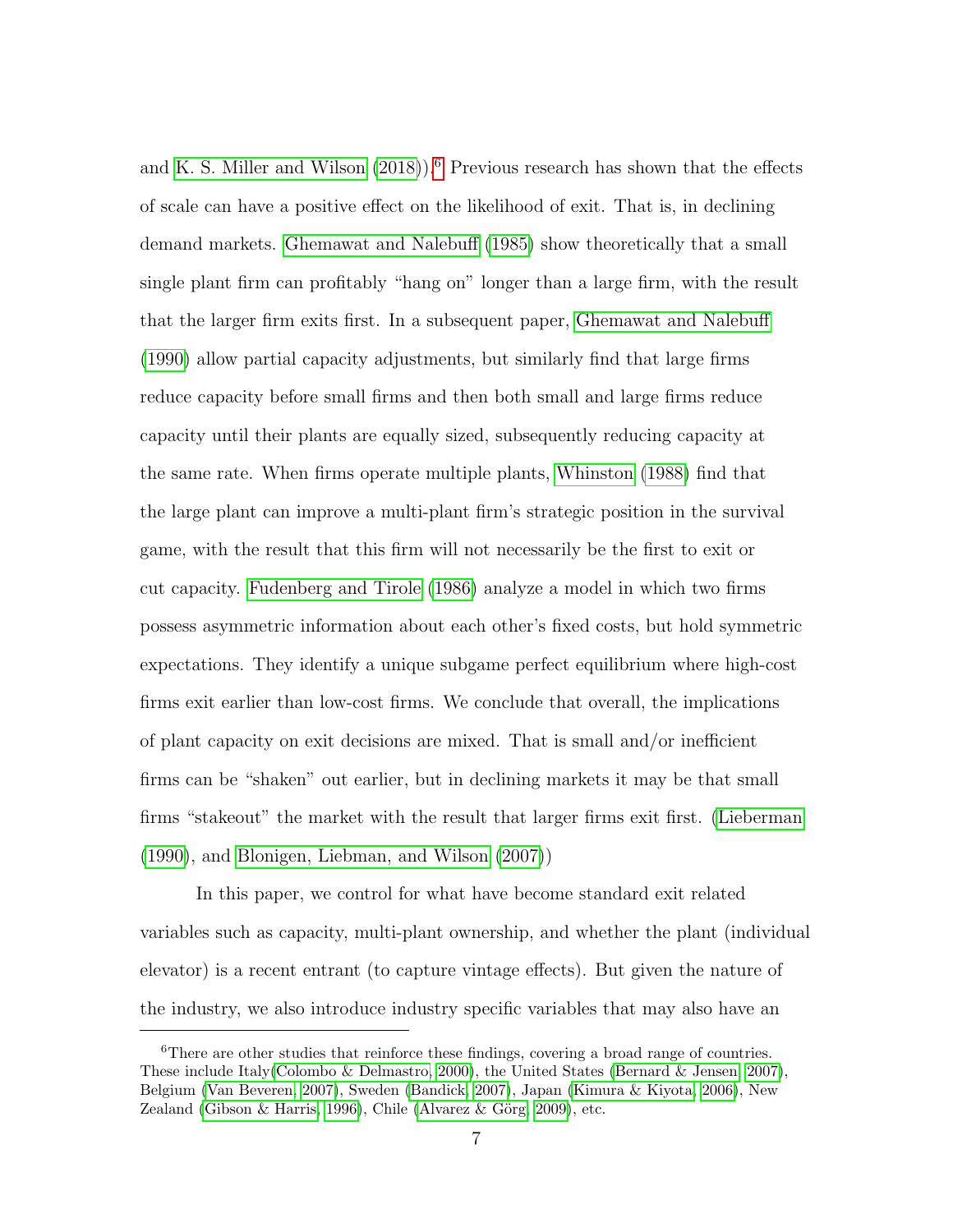effect on elevator exit. Since elevators are part of an extensive grain supply chain in Canada, their individual relationships with the grain transportation market can also influence their long term viability. In this sense, rail transportation in particular represents a vertical linkage connecting individual grain elevators to final markets. Plants/elevators supported by well developed transportation infrastructure would seem less likely to exit the market. Some elevators now also have considerable capacity to load hopper cars, which means they can ship large quantities, leading to lower negotiated freight rates than elevators with smaller capacities. We capture this effect with a rail carload capacity variable and find that it has a significant negative effect on the probability of a given elevator exiting the market. In addition, we also introduce a set of variables to account for differences in local demand and supply conditions, as well as spatial competition from other proximate elevators. The latter measure is a measure of capacity of other proximate elevators (calculated using weights inversely related to distance to the neighboring elevators).

There is a limited amount of research that applies to vertical relations in firms' exit decisions. As an example, [Chen](#page-140-1) [\(2002\)](#page-140-1) use a duration model to find that vertical integration reduces the likelihood of survival for US petroleum plants. [de](#page-141-5) [Figueiredo and Silverman](#page-141-5) [\(2012\)](#page-141-5) examine exit rates in the US laser printer and manufacturing industry, finding that the density of a vertically related population has an adverse effect on exit rate. In our market, a clear vertical linkage exists between grain elevators and rail transportation. While some elevators can load only a few cars at a time, others can load dozens of rail cars in short order. Railroads will typically offer rate discounts for multiple rail car shipments over smaller rail car movements, a situation that places elevators having high car loading capacity

8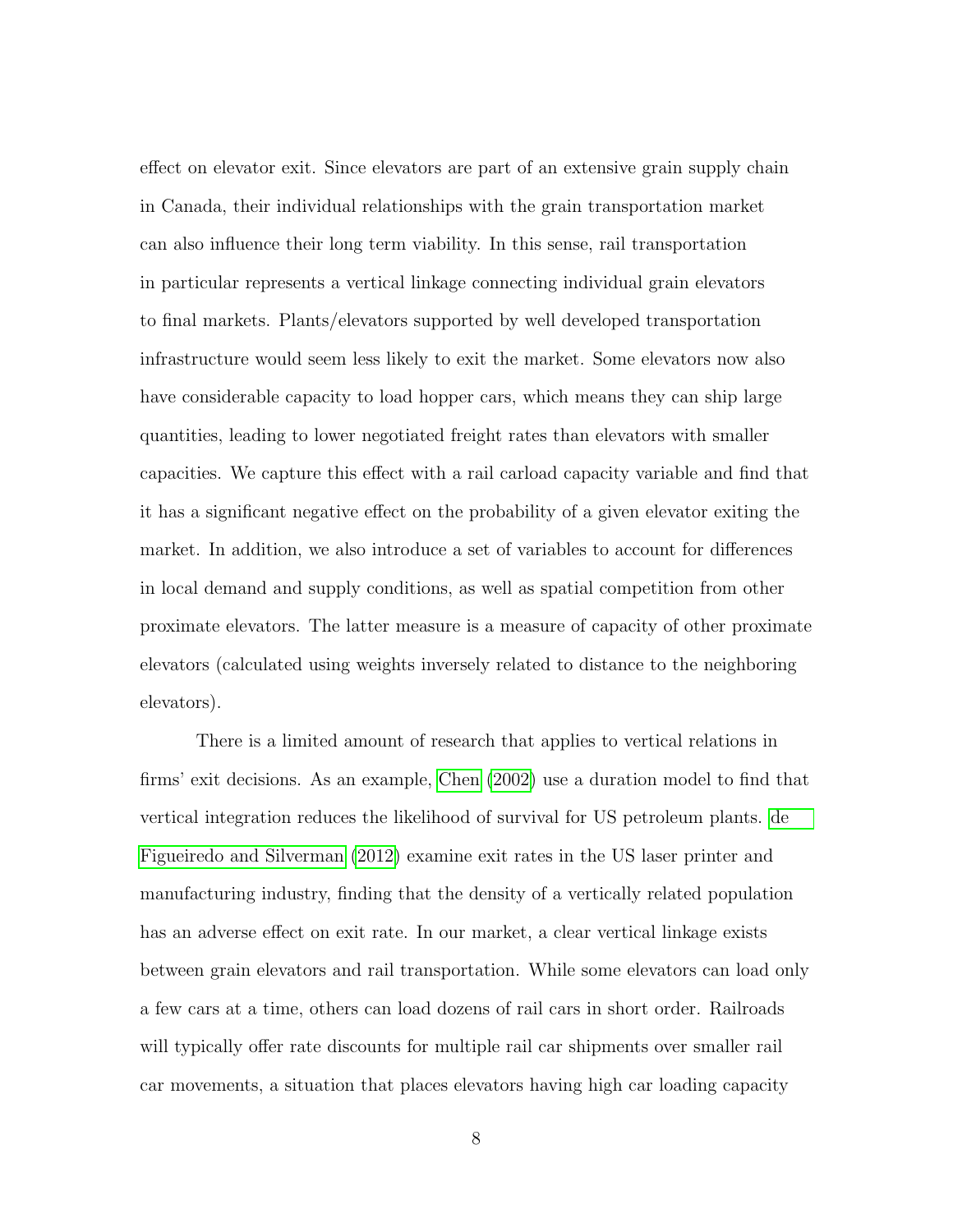with a substantial competitive advantage.<sup>[7](#page-22-1)</sup> Due to this, car loading capacity is our measure of vertical linkage. In the case of grain elevators, [Sarmiento and Wilson](#page-147-1) [\(2005\)](#page-147-1) show that large elevators have a greater tendency to adopt a shuttle train technology than smaller ones, while the size of a rival has a negative impact on adoption decisions. They also find shuttle train technologies tend to be adopted in regions with high production and less competition.

The remainder of this paper is organized as follows: Section 2 contains some general background of the grain elevation industry in Canada and provides a review of related academic literature; Section 3 describes the data on Western Canadian grain elevators, providing more details about firm entry and exit during the study period; Section 4 presents the results of various econometric specifications and then discusses our findings; Section 5 concludes. At the very end of the paper, we have added an Appendix of the basic model estimates as Appendix A.

#### <span id="page-22-0"></span>2.2 Background

Grain elevators have long been crucial to Canadian rural agricultural communities, not only in terms of the services provided but also in terms of employment, investment, local purchases, etc. Their primary role is to provide a convenient collection point for local grain, including storage and processing, as well as providing a connection with rail transportation that allows access to both domestic and international markets. In Canada, most grain operations on

<span id="page-22-1"></span><sup>7</sup>While there remains limited regulation on grain rates in Canada, the importance of rate discounts for larger shippers was buttressed with the so-called Great Northern Grain (GNG) case of 2007 (filed with the [Canadian Transportation Agency](#page-139-1) [\(2007\)](#page-139-1)) whereby a relatively small grain shipper (GNG) filed a rate complaint against a major railway. The case concerned the level of rate discounts being offered by railways at that time to elevators that had high loading capacities. GNG argued this was effectively undue discrimination against smaller grain shippers like itself who could not easily improve their loading situation. GNG won the case with the regulator, with the consequence that the major railways were forced to revise their grain rate schedules to render them less discriminatory against smaller grain shippers.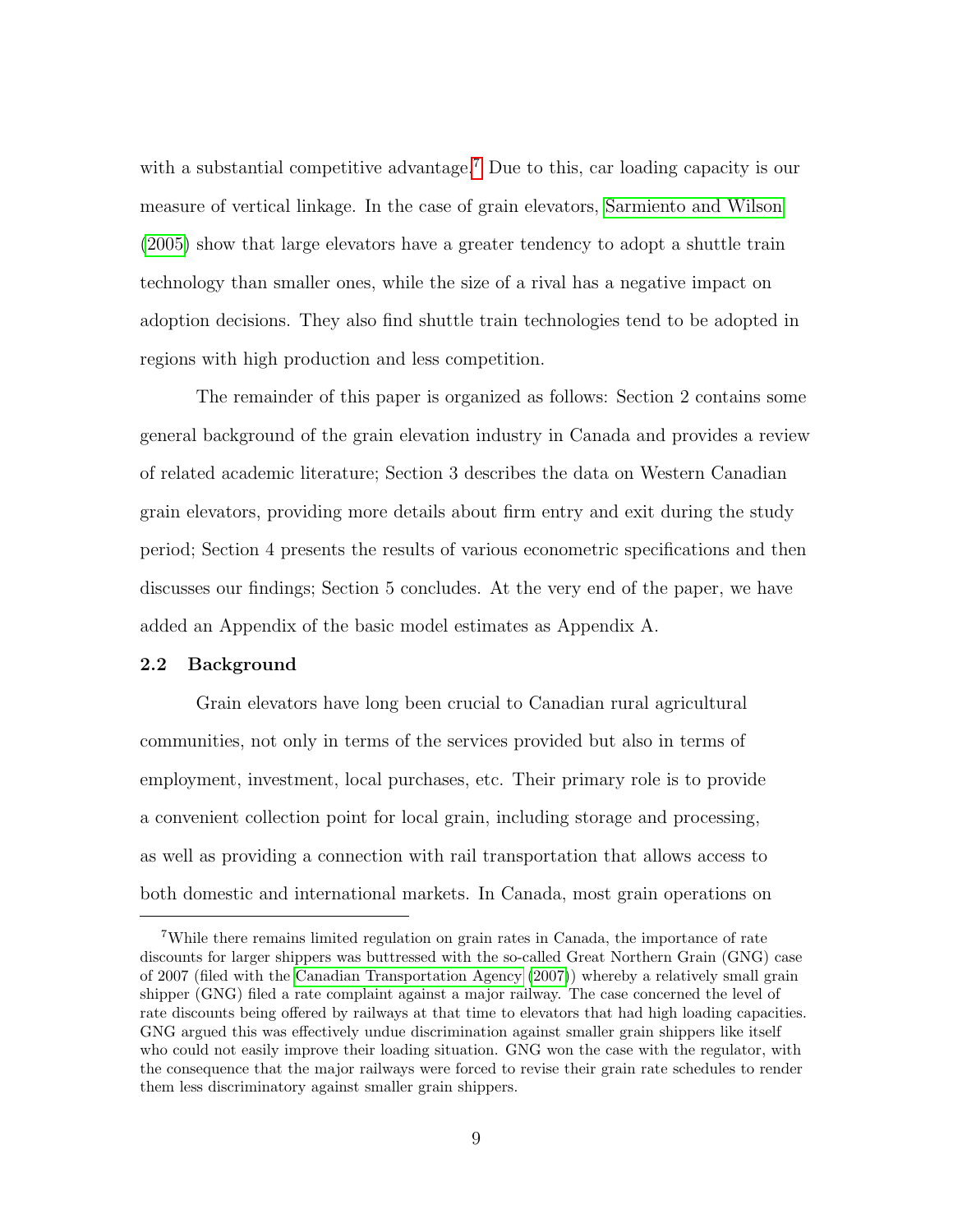the Prairies are linked to the Class 1 railroad network. An interesting feature of Canadian elevators is their geographic dispersion. As discussed by [Selyem](#page-148-1) [\(2000\)](#page-148-1), Canadian Prairie towns were historically located approximately 6-10 miles apart, a distance based mostly on the limitation of transportation modes at the time, as well as the availability of farm inputs such as water and fuel. While much fewer in number today, grain elevators were and remain a significant business activity in many rural communities, especially in Western Canada. While rooted in history, change now characterizes the modern grain elevator industry in Canada. As an example, up until 2012, Canadian farmers sold their grain through the Canadian Wheat Board (CWB), the quasi-governmental agency acting as the sole marketer of Prairie grains destined for export from Canada.[8](#page-23-0) While the CWB no longer exists, farmers still need to deliver and sell their grain through a licensed grain elevator company. In turn, grain companies gain comparative advantages through procuring grain in local markets, coupled with other factors such as elevator capacity, ownership, and rail carload capacity.

In this market, historical smaller capacity elevators have gradually given way to fewer but larger and more modern successors. Average elevator capacity has nearly tripled in recent years; in 1999 capacity was 6,558.34 tonnes but grew to 20,568.66 tonnes by 2016. Modern elevators offer higher-speed loading and unloading facilities, fast grain cleaning capabilities, unit train loading ability, and substantial storage space.

The history of the ownership of Canadian grain elevators is of interest and is important to understand the transition to the modern era. In early pioneer days individuals living in Western Canada's prairie towns often built their own grain

<span id="page-23-0"></span> $8$ <https://www.thecanadianencyclopedia.ca/en/article/canadian-wheat-board>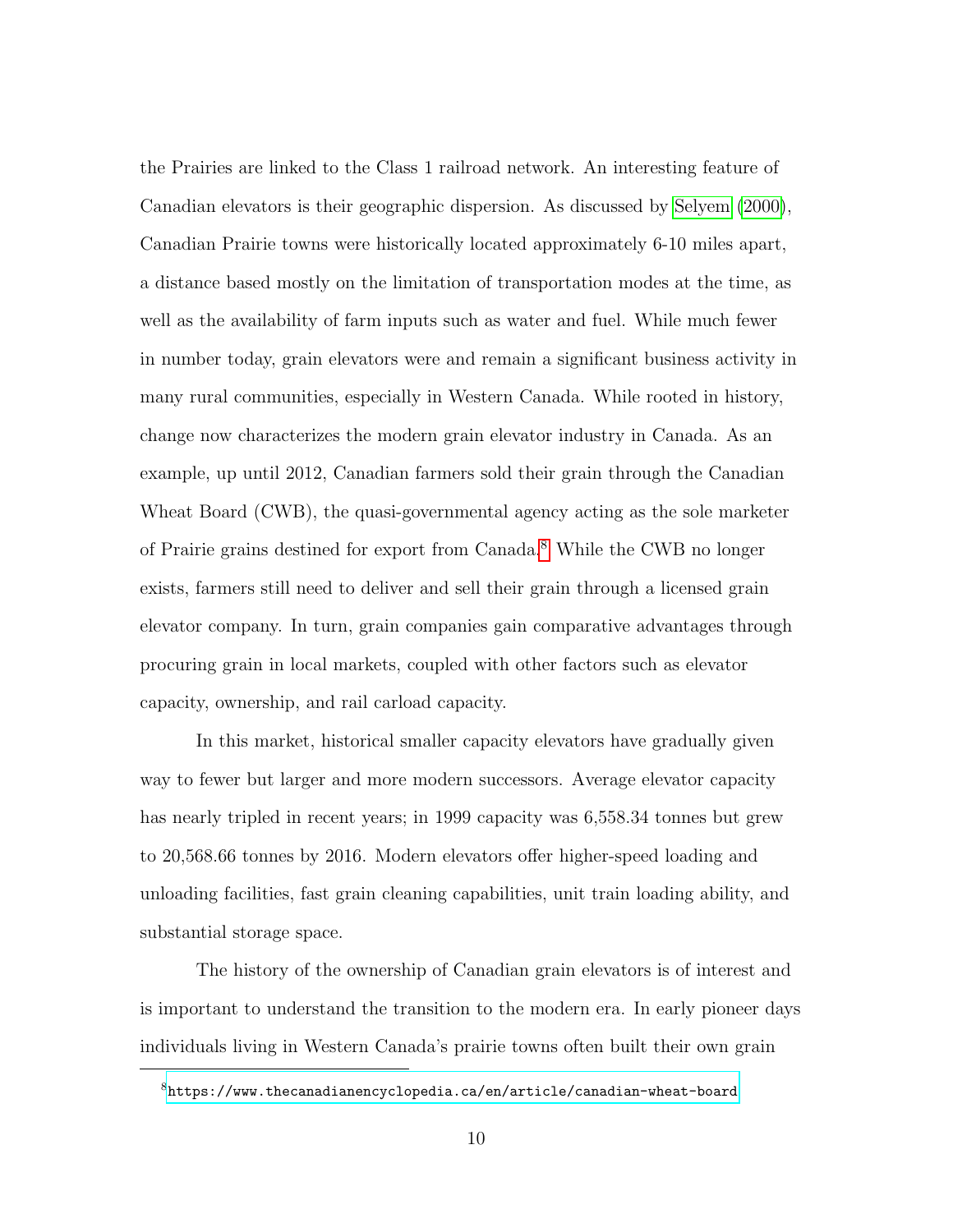elevators (as co-operatives), and this process gradually brought in private grain companies as competition.<sup>[9](#page-24-0)</sup> While much of the 20th century was dominated by the provincial (Alberta, Saskatchewan and Manitoba) pool elevator companies, by the mid-1990s falling costs of grain processing led to increased consolidation through mergers.[10](#page-24-1) Within our data set, in fact, several major mergers occurred. These include Agricore United taking over United Grain Growers in 2001, and subsequently Agricore United was taken over by the Saskatchewan Wheat Pool in 2007. The latter merger created the largest grain handler in Canada, re-named as Viterra Inc.[11](#page-24-2) Mergers in this industry have been mostly approved by Canadian competition authorities, but the latter merger was subject to some regulatory intervention due to competitive concerns (i.e. creation of more market power) in several areas, including at the Port of Vancouver. In summary, over the last 25 years, the grain elevator industry in Canada has been characterized by relatively small number of multi-plant (elevator) firms.

Bulk transportation has been a driving force in agriculture and in particular the grain industry in Canada. When the Canadian Pacific Railway (CPR) linked the Pacific province of British Columbia to the rest of Canada in 1871, one goal of the Federal government at that time was that this would help Canada expand its nascent grain export markets [\(Larson & James, 2007\)](#page-145-3). Railroads were an important part of Western Canadian expansion, with farming and rail access going hand in hand for new immigrants looking to settle the West. To this end, grain transportation rates were regulated by the Canadian government ever since the subsidy given to help CPR build the final rail linkage to British Columbia. But

<span id="page-24-0"></span><sup>9</sup>[https://en.wikipedia.org/wiki/Grain](https://en.wikipedia.org/wiki/Grain_elevator) elevator

<span id="page-24-1"></span> $^{10}$ [https://en.wikipedia.org/wiki/Grain](https://en.wikipedia.org/wiki/Grain_elevator)\_elevator

<span id="page-24-2"></span> $11$ <https://en.wikipedia.org/wiki/Viterra>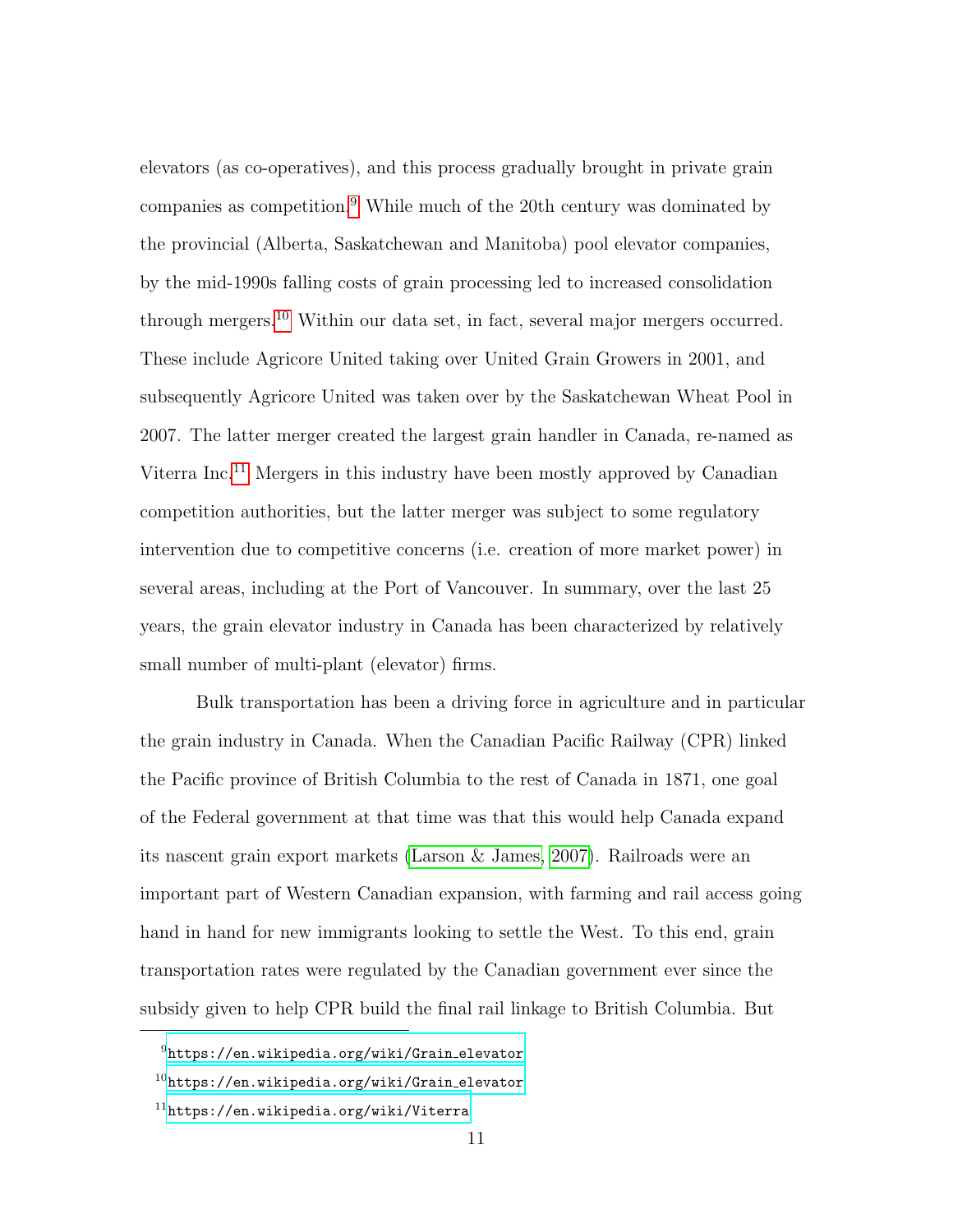as a mature industry, by the 1970s the Canadian government had also started to subsidize various mainline rail upgrades to support on-going grain shipments. However, around this time the government also began to allow the two Canadian Class 1 railways to sell or abandon rail lines that were deemed to be uneconomic [\(Vachal & Bitzan, 1997\)](#page-149-1).

Many of the abandoned lines were in fact so-called "grain dependent" branch lines, track that in some cases served long lines of individual town grain elevators through distant parts of the Prairies. The peak period of this abandonment process was between 1984 to 1996, where the total length of socalled grain-dependent branch lines in Western Canada dropped by about 14 percent [\(Thraves, 2007\)](#page-149-2). These abandonments hastened the demise of the old and small wooden elevators. The trend was reinforced with the repeal of Crow rate regulations in 1996 [\(J. F. Nolan & Kerr, 2012\)](#page-147-2) and then slowed when new and stricter rate regulations were introduced in 2000 as the railways and grain companies had streamlined into more efficient grain handling networks [\(Brewin,](#page-139-2) [Schmitz, Nolan, & Gray, 2017\)](#page-139-2).

Concurrently, the ownership of one major Class 1 railroad underwent dramatic change with the privatization of the formerly publicly owned Canadian National Railway in 1995. Prior to this, the operations of the multi-modal Canadian Pacific Limited had been devolved into five independent companies. This ultimately left two private railroads carrying Canadian grain at regulated rates. Change was visible in other ways. The average number of rail cars that could be loaded by remaining grain elevators increased with the consolidation and modernization of the grain handling system. For example, over the duration of the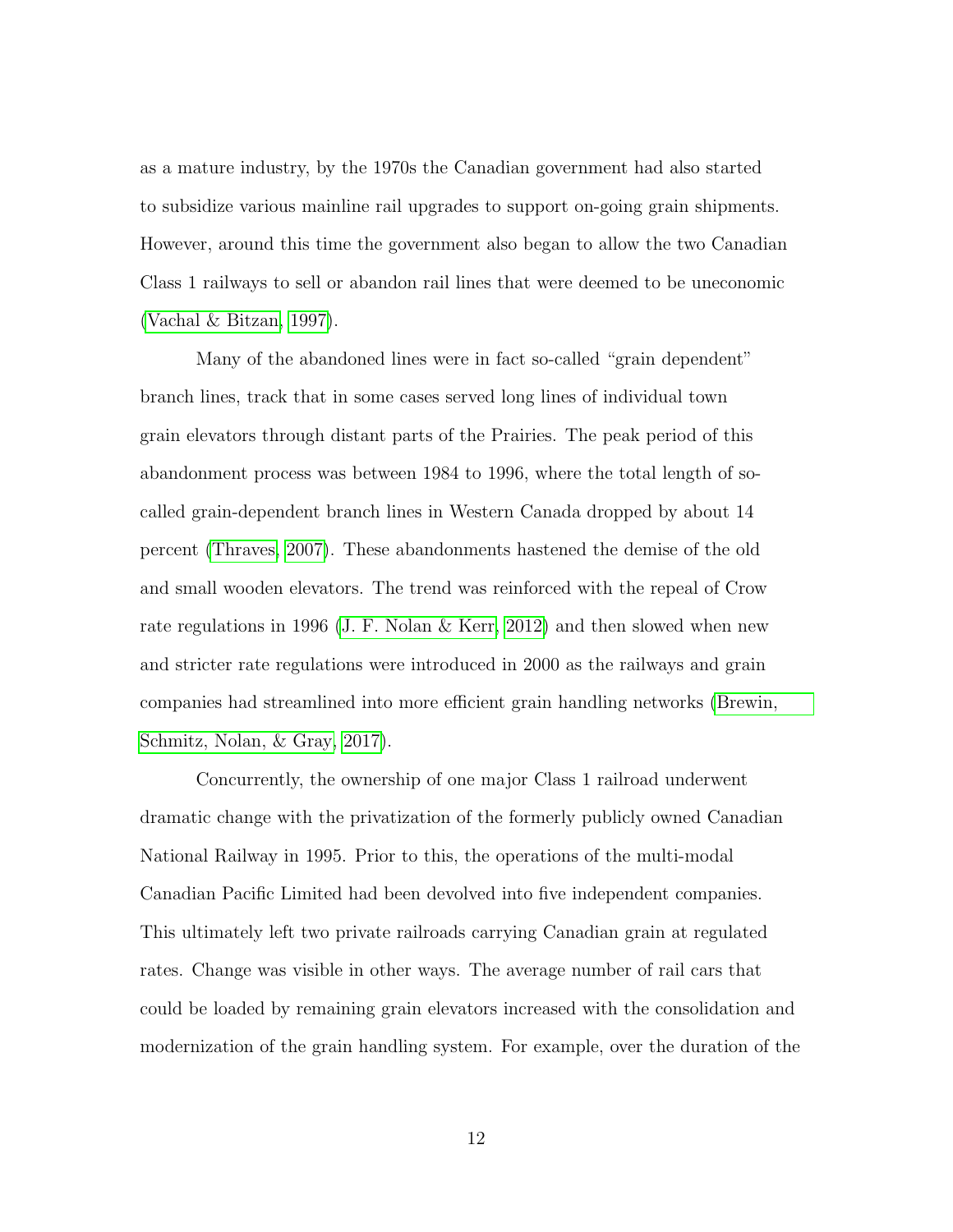data set we found average car load capacity for all elevators nearly tripled from 22.97 to 62.84.

In comparing the industry in Canada and the U.S., it is worth noting that Canada is a considerably smaller grain producer, with a much greater focus on export markets, whereas the U.S. grain industry splits between domestic and export markets, with domestic grain markets dominating elevator operations in most states. To this end, previous research on the grain elevator industry and industry evolution focuses on the U.S. market. Relevant works include [Frittelli](#page-142-2) [\(2005\)](#page-142-2) who find that between 1980 to 1998, the number of farms decreased by 15%, but farm size increased by 11%; concurrently, the number of terminal elevators increased, but the total number of grain elevators dramatically fell, mostly due to country elevators exiting the market. Other research has looked into vertical relations within the grain industry in the U.S. [Schmiesing, Blank, and Gunn](#page-148-2) [\(1985\)](#page-148-2) find that increases in the use of (large) unit grain trains in turn gives elevators access to larger and in some cases more distant markets, improving their price efficiency. [Huang](#page-144-1)  $(2003)$  determined factors affecting shuttle<sup>[12](#page-26-0)</sup> adoption, and as of the late 1980s with changes to how railroads marketed to grain shippers, shuttle trains have been increasingly adopted by the elevator industry. [Prater, Sparger,](#page-147-3) [Bahizi, and O'Neil](#page-147-3) [\(2013\)](#page-147-3) highlighted the importance of grain train shuttles to railroad efficiencies. Local grain elevators that have been unable to accommodate shuttle-train shipments (for example, because they had small siding or loading capacity) have mostly gone out of business. In essence, many believe that with the demise of the CWB, the Canadian grain elevator industry is becoming similar

<span id="page-26-0"></span> $12A$  type of bulk train movement. A shuttle is a dedicated set of 75 to 110 covered grain hopper cars that carry just grain from one destination to another. [https://www.up.com/customers/](https://www.up.com/customers/ag-prod/shuttle/index.htm) [ag-prod/shuttle/index.htm](https://www.up.com/customers/ag-prod/shuttle/index.htm)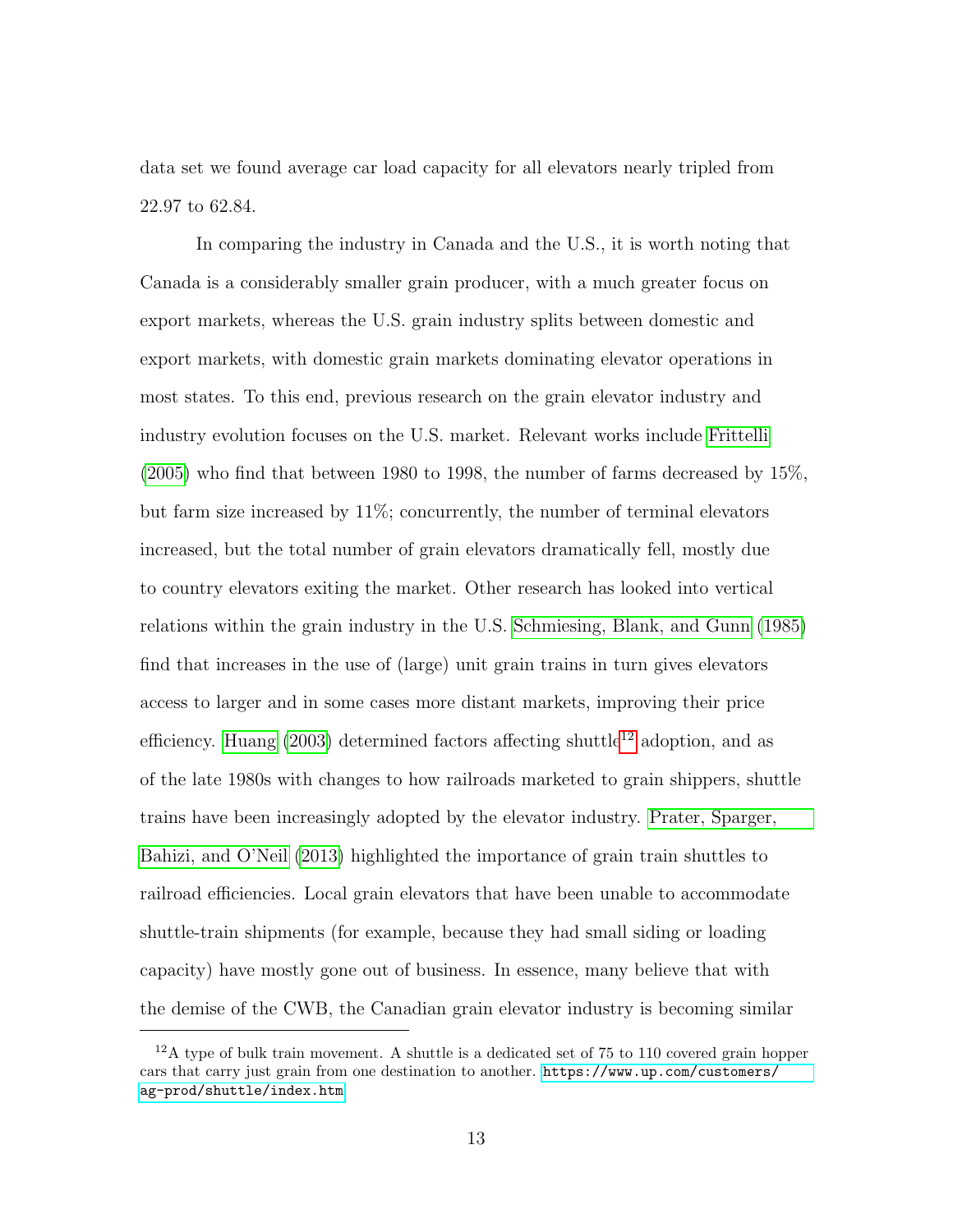to that in the US, but "is approximately 20 years behind the grain movement system now operating in the United States.[\(D. Wallace, 1997\)](#page-150-2)." Finally, [Vachal](#page-149-1) [and Bitzan](#page-149-1) [\(1997\)](#page-149-1) examine survey data of Canadian grain elevators. At that time, they concluded that industry parties were in fact expecting a declining number of elevators in Canada in the short run. However, respondents also expected an increase in production as well as in overall elevator capacity.

#### <span id="page-27-0"></span>2.3 Data

The data we use contains information on all grain handling facilities in Western Canada that were licensed from 1999 to 2016 (through the Canadian Grain Commission). The data was downloaded directly from the Canadian Grain Commission website.[13](#page-27-1) In total, 1346 elevators operated over this time period. Many elevators are observed over time which allows us to ascertain whether an individual facility exited the market (or not) and when it exited. For each elevator, the data contains details such as storage capacity, ownership, the town closest to the facility, the geographical coordinates of the town, the type of elevator, the railroad(s) that serve the elevator, as well as the type of elevator. As we shall see, due to the importance of proximate grain production to an elevator, we also added data on regional agricultural production.

Initial examination of the data highlights the major changes in the industry, especially at the beginning of the sample. As alluded to earlier, the number of primary grain elevators decreased markedly through the 1990s as a result of rail line abandonment and the repeal of Crow rates (discussed previously). Some of the decline of the 1990s is reflected in our data from 1999 to 2002 (Figure 1)

<span id="page-27-1"></span> $13$ <https://www.grainscanada.gc.ca/en/grain-research/statistics/grain-deliveries/>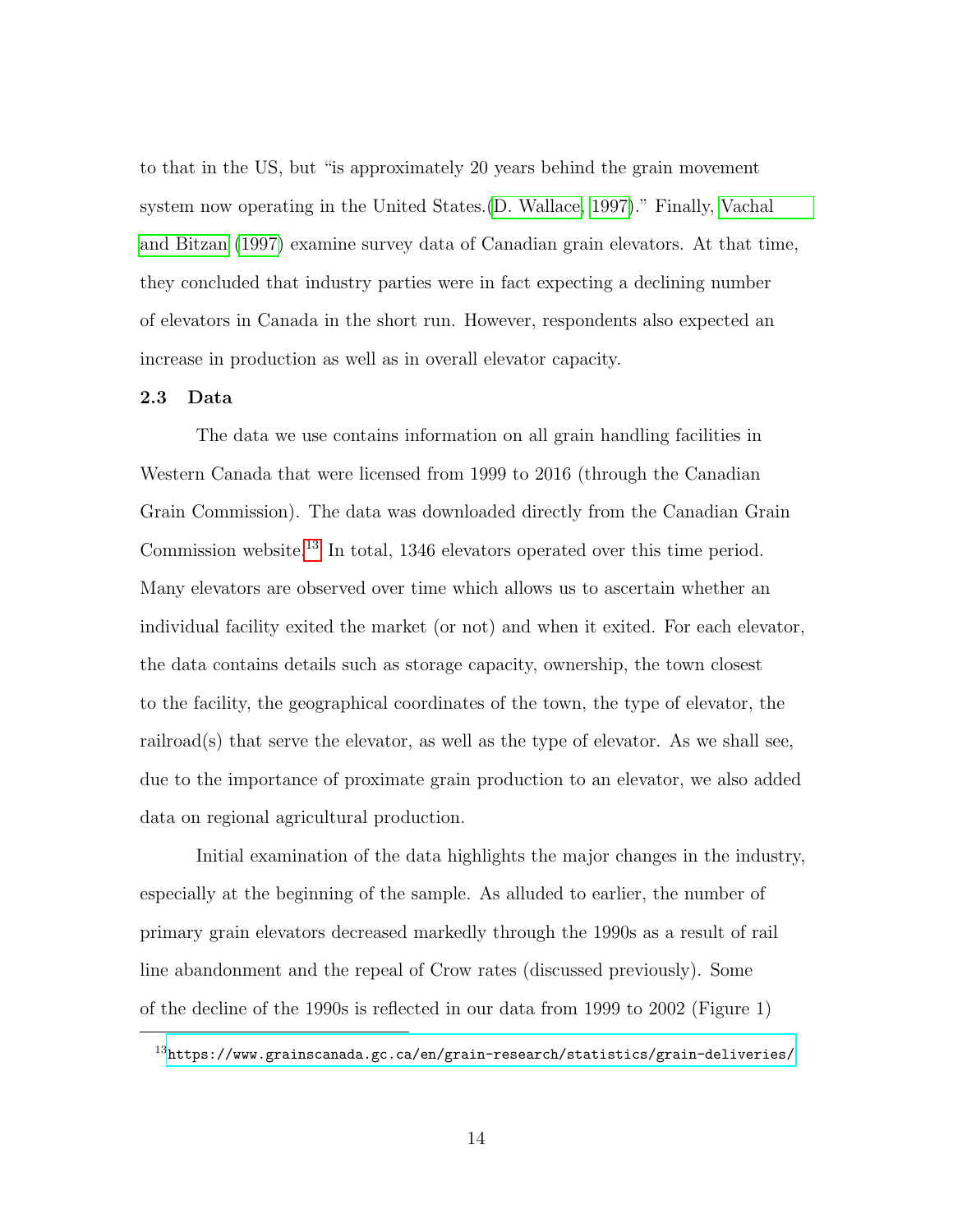and indicates the magnitude of the declines. But since 2002, the total number of elevators in the region has been relatively stable.<sup>[14](#page-28-1)</sup>

<span id="page-28-0"></span>

Figure 1. Number of Primary Elevators Over Time

The dramatic decline in elevators was the result of more cost efficient transportation options for grain movement as well as industry technological change. Ceteris paribus railroads prefer higher loading and shipment volume, creating the so called "unit trains".[15](#page-28-2) These lead to lower unit costs. As a result of increased

<span id="page-28-1"></span><sup>&</sup>lt;sup>14</sup>In our later analysis, we model the data using both the whole sample period as well as data after 2002, and the results are qualitatively equivalent as well as numerically similar.

<span id="page-28-2"></span><sup>15</sup>A unit train, also called a block train or a trainload service, is a train in which all cars (wagons) carry the same commodity and are shipped from the same origin to the same destination, without being split up or stored en route. [https://en.wikipedia.org/wiki/](https://en.wikipedia.org/wiki/Unit_train) Unit\_[train](https://en.wikipedia.org/wiki/Unit_train)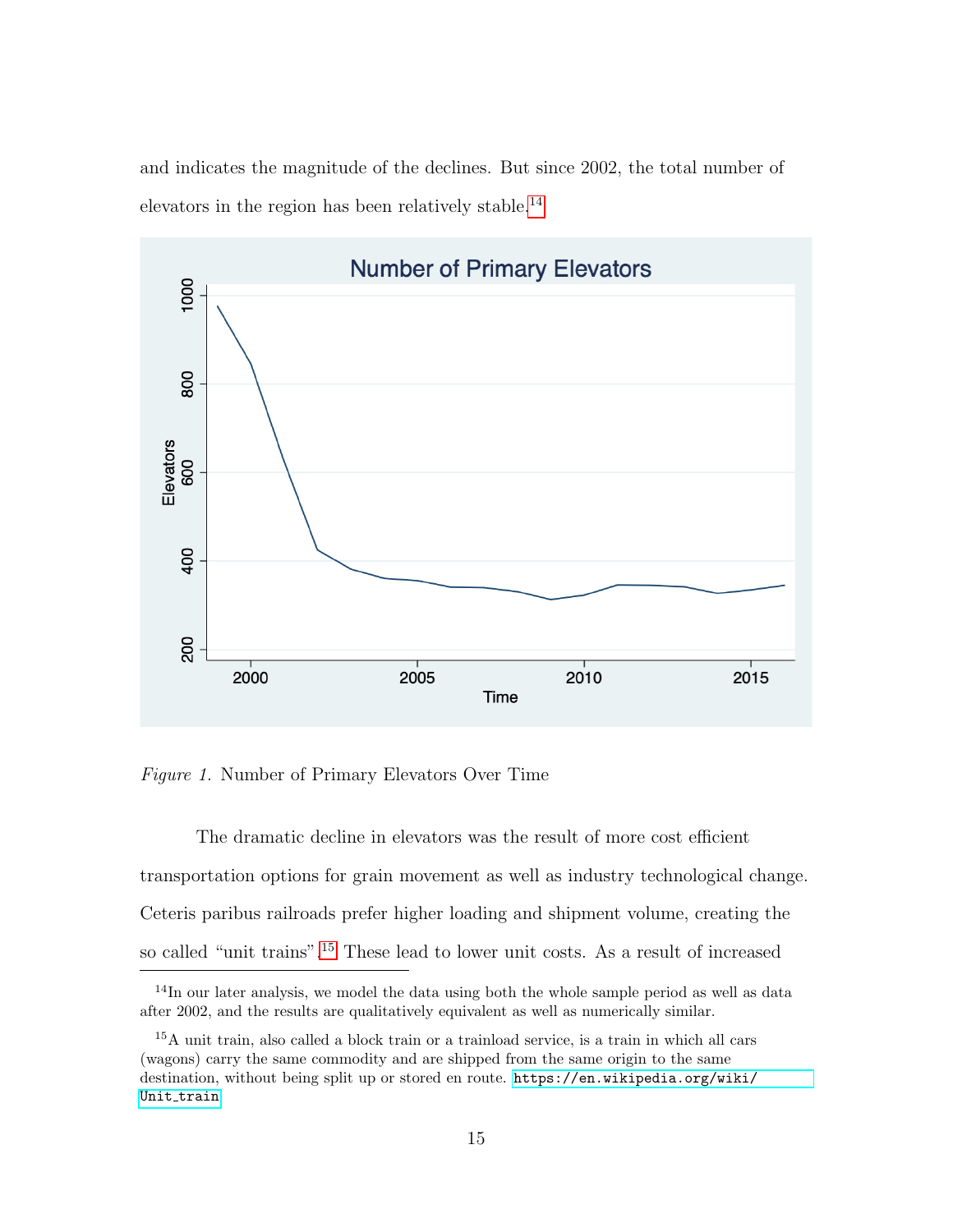freedoms to conduct line abandonments at that time, Canadian railroads chose to abandon numerous low-density branch lines on the Prairies. Concurrently, small-town grain elevators were gradually replaced by more dispersed but larger and more efficient terminals, which effectively caused farmers to truck their grain over considerably longer distances [\(J. Nolan, 2007\)](#page-147-4). Since older grain elevators remain a nostalgic symbol for many western Canadians, some towns have succeeded in preserving elevators by switching them into museums or art galleries. But preservation is not the norm and most have been deteriorated or dismantled. Over the last 20 years, newer grain elevators have tended to have much larger capacities and are more efficient and durable than their predecessors.<sup>[16](#page-29-0)</sup> These highefficiency grain elevators not only facilitate loading/unloading grain more quickly than previously, but they also help maintain higher grain quality on a large scale [\(Simmins, 2004\)](#page-148-3).

The dependent variable in our analysis is a discrete variable that reflects whether or not an elevator exits in the subsequent time period. This variable reflects a determination by the owning grain company that the long-run profit of a given individual elevator does not support keeping it open. In effect, these profits are assumed to be a function of the elevator capacity, whether the elevator is owned by a company that owns other elevators, whether the elevator entered the data after the first year of the data (i.e., new entrant<sup>[17](#page-29-1)</sup>), rail car loading/siding capacities, and local demand and supply conditions, including the degree of spatial competition.

<span id="page-29-0"></span> $16$ [https://www.farmprogress.com/grain-handling/new-innovations-grain-storage](https://www.farmprogress.com/grain-handling/new-innovations-grain-storage-systems-higher-capacities-and-better-grain-quality) [-systems-higher-capacities-and-better-grain-quality](https://www.farmprogress.com/grain-handling/new-innovations-grain-storage-systems-higher-capacities-and-better-grain-quality)

<span id="page-29-1"></span><sup>&</sup>lt;sup>17</sup>In our case the first year of data is 1999. We do not observe when the plants that existed in 1999 first appeared. But, we are able to identify plants that first appeared after 1999 which is the basis for the entrant dummy and follows an approach used by [T. Dunne et al.](#page-141-0) [\(2005\)](#page-141-0).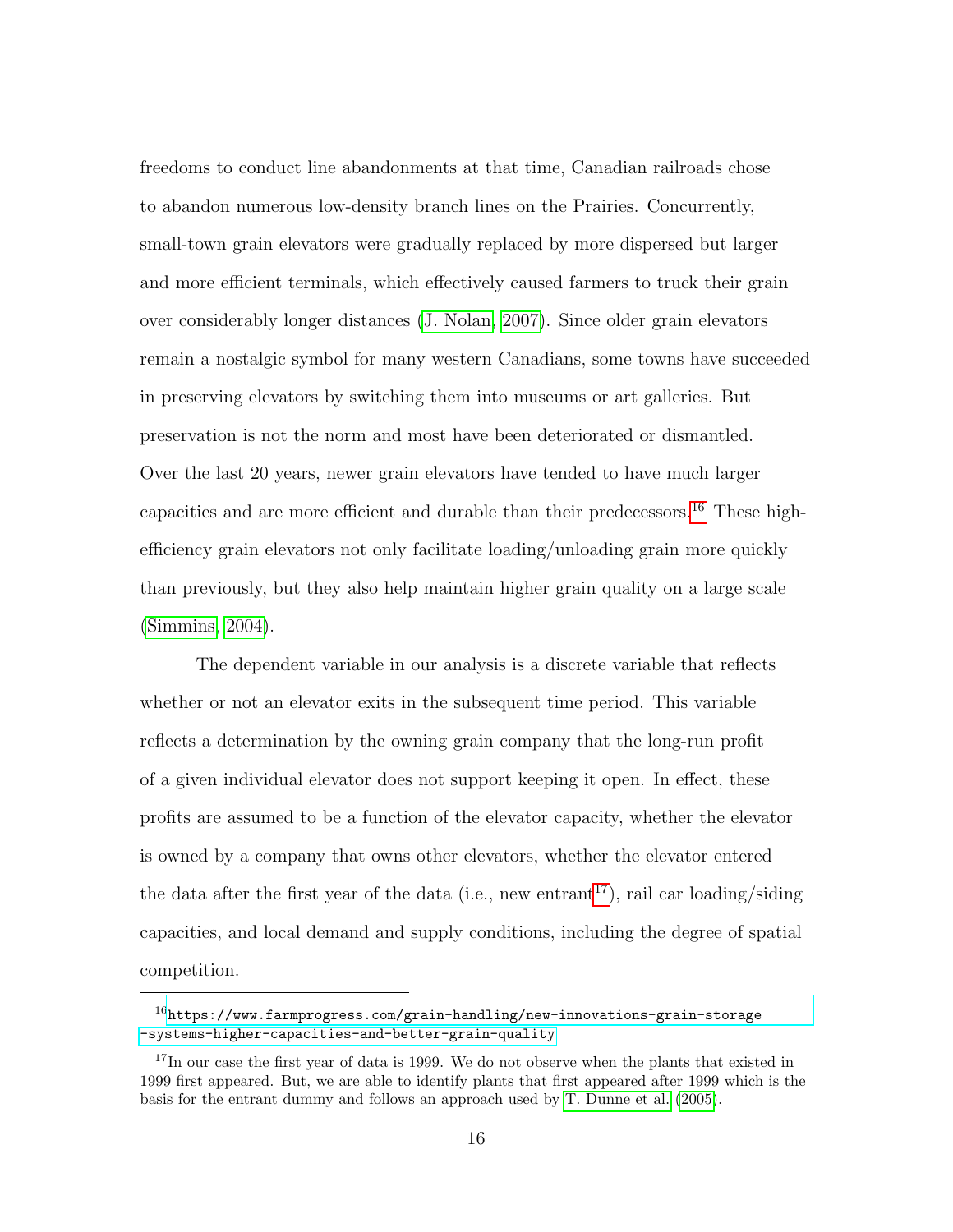The size of a grain elevator plays an essential role on exit behavior. Over time the average capacity has increased. In 1999, the average capacity was 6,558 tonnes, increasing to 16,723 tonnes in 2009, and to 20,568 tonnes in 2016 (Table 1).

Elevator ownership is a discrete variable that takes a value of one if it is the single elevator owned by a firm or zero if it is owned by a firm operating multiple elevators. The number of single ownership elevators is relatively small, but has increased modestly through the time period (Table 1). We also observe from the data that the status of grain elevator ownership (i.e self-owned-plant or a multiplant firm) usually does not change given that the elevator remains in the market. Statistically, we only have a single observation that switched its (plant) ownership. In fact, this elevator was owned by a multi-plant firm at the beginning of the sample period, but later became a self-owned elevator, and went out of business in 2006.

Since we have the capacity of each licensed primary elevator throughout the sample, if an elevator is not part of the 1999 data then we record it as an entrant and, as such, these are more likely to be more technologically advanced than elevators that have been in the market longer. In principle, such elevators tend not to exit (at least immediately after entry), which is consistent with [T. Dunne et](#page-141-0) [al.](#page-141-0) [\(2005\)](#page-141-0), who found that entry barriers are also exit barriers. The total number of new entrants since 1999 increased to 247 by 2016, as shown in Table 1. Figure 2 ((a)) illustrates the number of entrants and exits throughout the data. As noted earlier, there was dramatic exit from 1999-2003. Since then the number of exits has been relatively stable and remain about the same over time.

The number of firms in the industry has also changed over time. But, the change varies over time. In 1999, there were a total of 32 firms in our data

17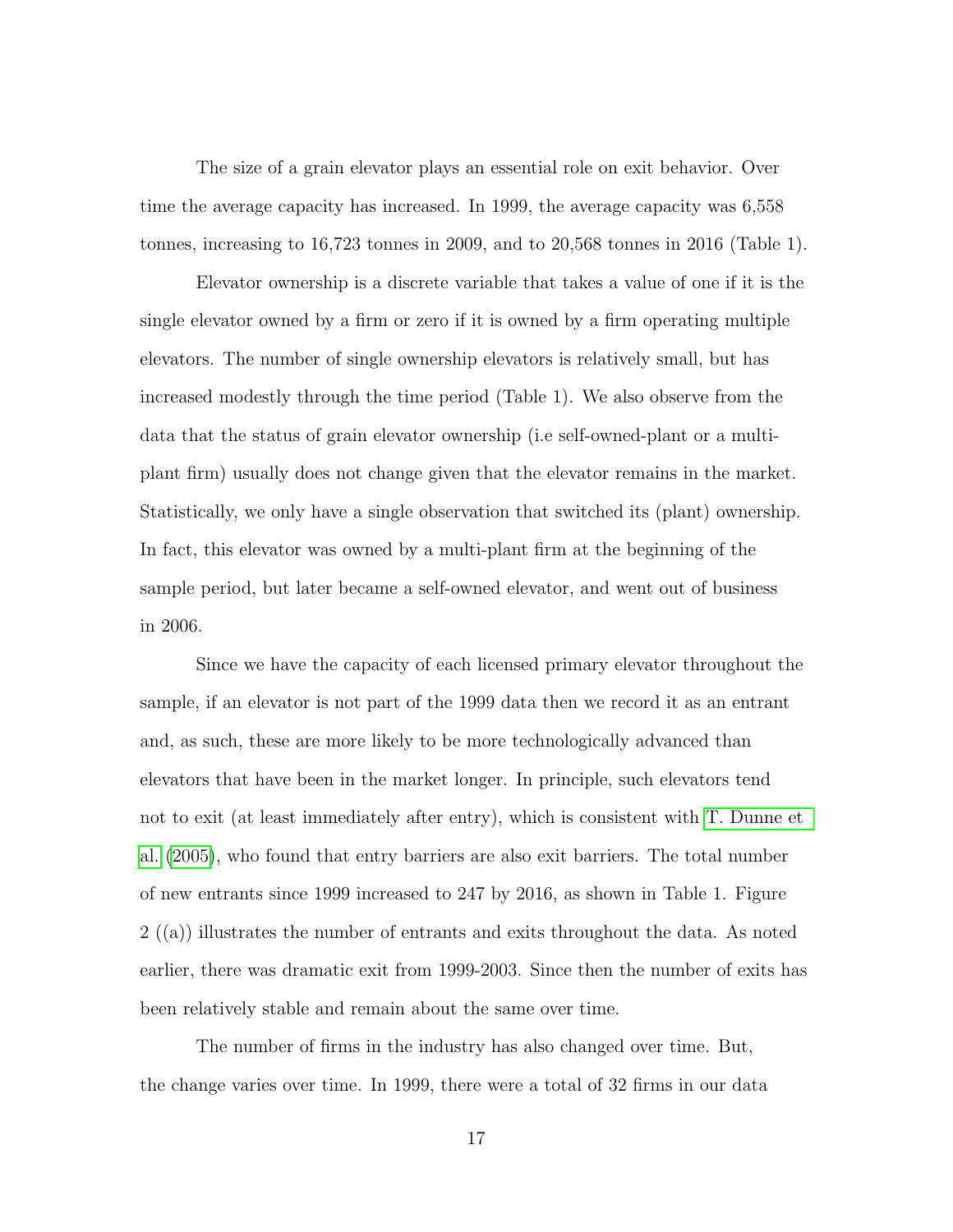<span id="page-31-0"></span>

Figure 2. Entrant, Exits and HHI

increasing to 68 by 2011 and remaining somewhat constant since then. In 1999, the top three elevators owners in our data are Saskatchewan Wheat Pool (303 elevators with 1,523,880 tonnes capacity), Agricore Cooperative Ltd. (258 elevators and 1,371,140 tonnes capacity), and United Grain Growers (126 elevators and 820820 tonnes capacity). The number of elevators owned by top firms within the industry dropped largely while the total capacity increased. In 2016, the largest three elevator owners were Viterra Inc. (72 elevators and 1,884,570 tonnes capacity), Richardson Pioneer (58 elevators and 153,640 tonnes capacity), and Patterson Grain (28 elevators and 710,750 tonnes capacity) leading the market.

The number of firms is changing over time and has generally increased over the time span of the data, but the average capacity held by firms has also changed. The average capacity per firm, was initially large in 1999, fell dramatically over the next five years and then increased, leaving the concentration in the market somewhat mixed. As illustrated in Figure 2(b), the Hirshmann-Herfindahl Index (HHI) for the industry generally increased from 1999 to 2007, but has fallen somewhat since then.

Vertical linkage of a grain elevator to the transportation sector is measured through car loading capacities (in rail cars) associated with each elevator. Elevators

18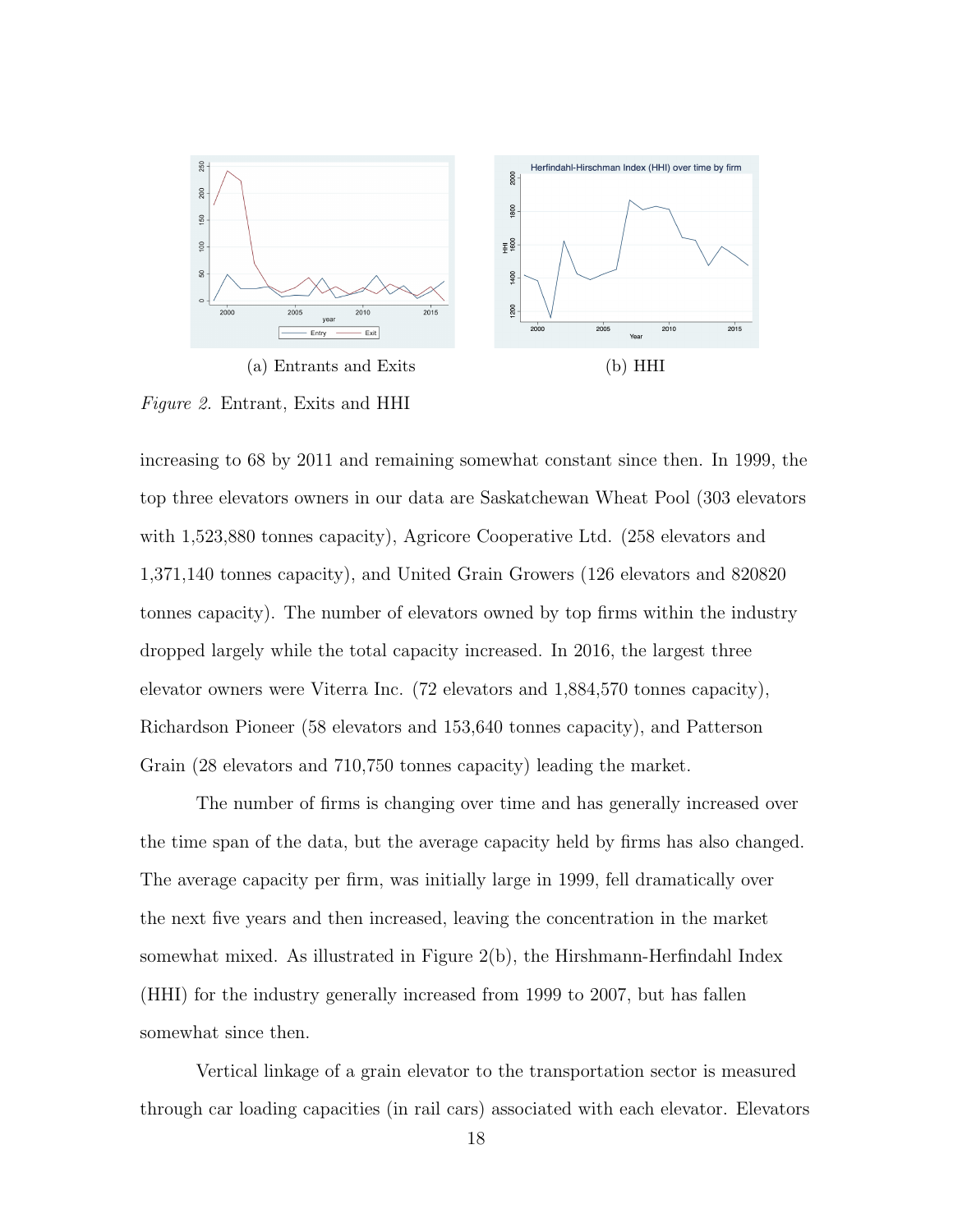that can load greater numbers of rail cars tend not to leave the industry. The average car loading number for each of the elevator has increased from 22.96 in 1999 to 62.83 in 2016 as shown in Table 1. From this table, it is also clear that surviving elevators enlarge their grain and car capacities.

Total agricultural production data<sup>[18](#page-32-0)</sup> in the area was collected at the elevator station level.[19](#page-32-1) We also have data on the third level of census division, or subdivision of Canada, and we aggregate total production in the subdivision to provide a measure of local demand for elevator services.<sup>[20](#page-32-2)</sup> Additionally, we aggregate the total amount of elevator capacity in each of the subdivisions as a measure of the supply of elevator services. From Table 1, we find that agricultural production per subdivision, per elevator, and per unit capacity are all increasing throughout the sample period.

The data contain the geographical coordinates of each elevator. We use the geographic coordinates to first calculate distances between each of the facilities. Then using the distances between facilities, we construct an inverse distance weighted mean value of elevator capacity [\(Liu et al., 2021\)](#page-145-4). The idea is that nearby elevators have a larger influence than elevators located further away. The general formula for inverse weighted means is given below. Different exponent values relate to the decay associated with distance. To this end, we considered  $\frac{1}{2}$ , 1 and 2. Further, we restricted the range of a fixed distance. In our case, the calculations were based on a distance of 20 miles, but we also considered distances that ranged

<span id="page-32-0"></span><sup>18</sup><https://www150.statcan.gc.ca/n1/en/type/data?MM=1>

<span id="page-32-1"></span><sup>&</sup>lt;sup>19</sup>The original data has the station geographic coordinates in the smallest administrative division in Canada, such as cities, towns, villages, townships, and parishes and etc. [https://](https://en.m.wikipedia.org/wiki/Administrative_divisions_of_Canada) [en.m.wikipedia.org/wiki/Administrative](https://en.m.wikipedia.org/wiki/Administrative_divisions_of_Canada) divisions of Canada

<span id="page-32-2"></span> $^{20}$ [https://en.wikipedia.org/wiki/Census](https://en.wikipedia.org/wiki/Census_geographic_units_of_Canada)\_geographic\_units\_of\_Canada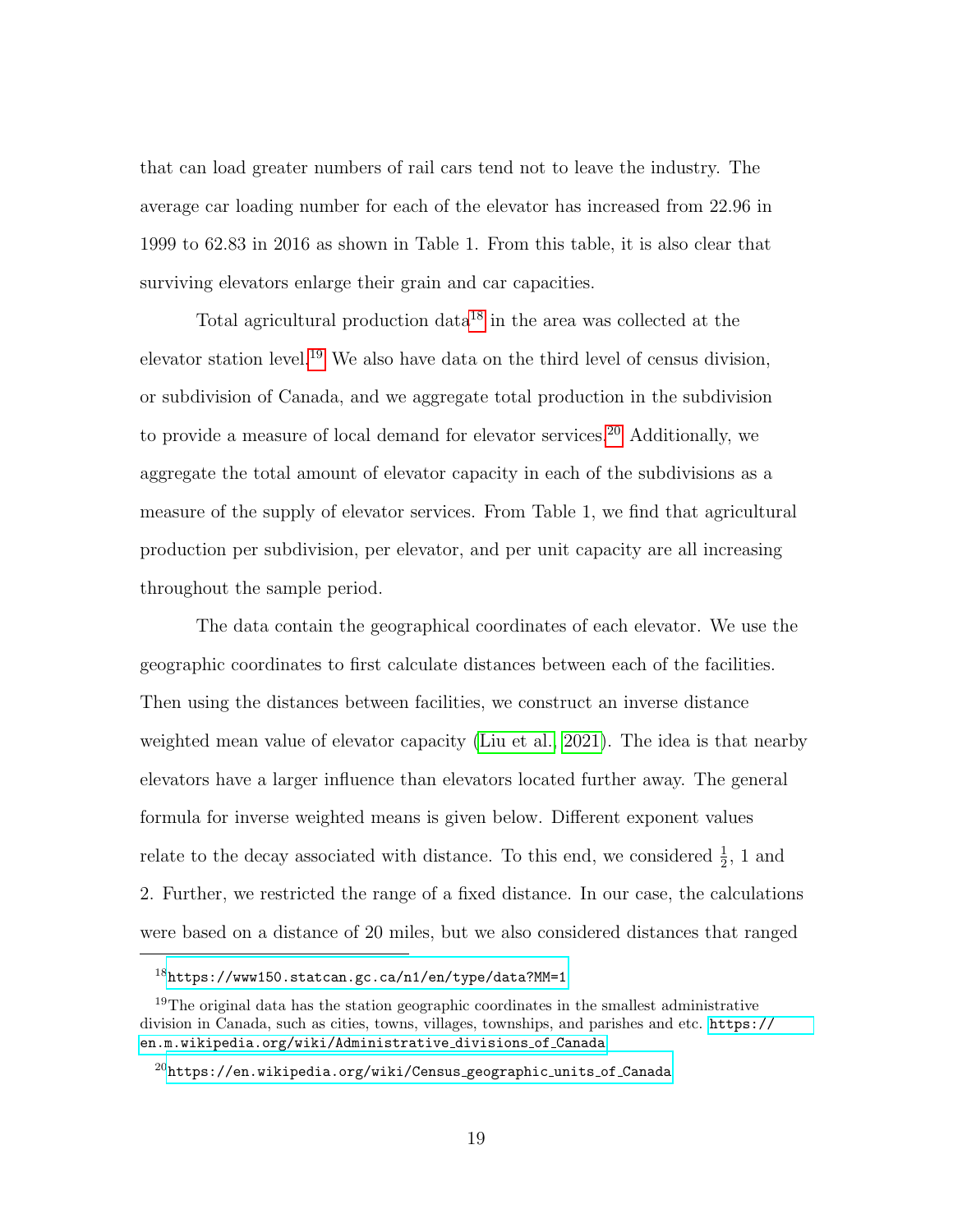from 10 to 150 miles. The formula is given by:

$$
\hat{z}(\mathbf{x}_0) = \sum_{i=1}^n z(\mathbf{x}_i) \cdot d_{ij}^{-r} / \sum_{i=1}^n d_{ij}^{-r}
$$

Our empirical findings are consistent across varying exponents and distances.

The reported results are based on an exponent of  $\frac{1}{2}$  and we have included all

elevators in the sample within 20 miles of the reference point.[21](#page-33-2)

<span id="page-33-1"></span>Table 1. Descriptive Data of Primary Elevators

| Variables                                                    | 1999     | 2009     | 2016     |
|--------------------------------------------------------------|----------|----------|----------|
| Number of Elevators                                          | 976      | 314      | 345      |
| Exit                                                         | 178      | 12       | 0        |
| Capacity (tonnes)                                            | 6558     | 16723    | 20569    |
| Single Elevators                                             | 18       | 23       | 39       |
| Entrant                                                      | $\Omega$ | 151      | 247      |
| Car Loading Capacities                                       | 22.96    | 54.87    | 62.83    |
| Agriculture Production (thousands of tonnes)                 | 63.5     | 210      | 280      |
| Weighted Capacity of 20 mile range                           | 7093.88  | 16705.81 | 20221.44 |
| Agriculture Production Per Elevator (in subdivision)         | 3170     | 25852    | 34549    |
| Agriculture Production Per Unit of Capacity (in subdivision) | 0.486    | 1.79     | 1.78     |

#### <span id="page-33-0"></span>2.4 Econometric Specification and Results

In this section, we examine exit behavior under a logit choice specification. In particular, we know that conceptually firms will exit if the long-run profits of the firm with exit are greater than the long-run profits of the firm if they do not exit. Our approach is common in the literature e.g., [Blonigen et al.](#page-139-0) [\(2007\)](#page-139-0); [T. Dunne et](#page-141-0) [al.](#page-141-0) [\(2005\)](#page-141-0); [Lieberman](#page-145-1) [\(1990\)](#page-145-1), and [K. S. Miller and Wilson](#page-146-1) [\(2018\)](#page-146-1). As discussed in [K. S. Miller and Wilson](#page-146-1) [\(2018\)](#page-146-1), the approach can emerge naturally from common dynamic models of entry and exit e.g., [Ericson and Pakes](#page-142-3) [\(1995\)](#page-142-3) where firms make exit decisions based on expected future profits which are a function of their individual state, the state of their competitors as well as market conditions. In our

<span id="page-33-2"></span><sup>&</sup>lt;sup>21</sup>We also explored different exponents ( $r=1$  and 2) and examined different distances  $(d=10,20,\dots,150)$  miles). These results are generally consistent with those presented through the rest of the paper.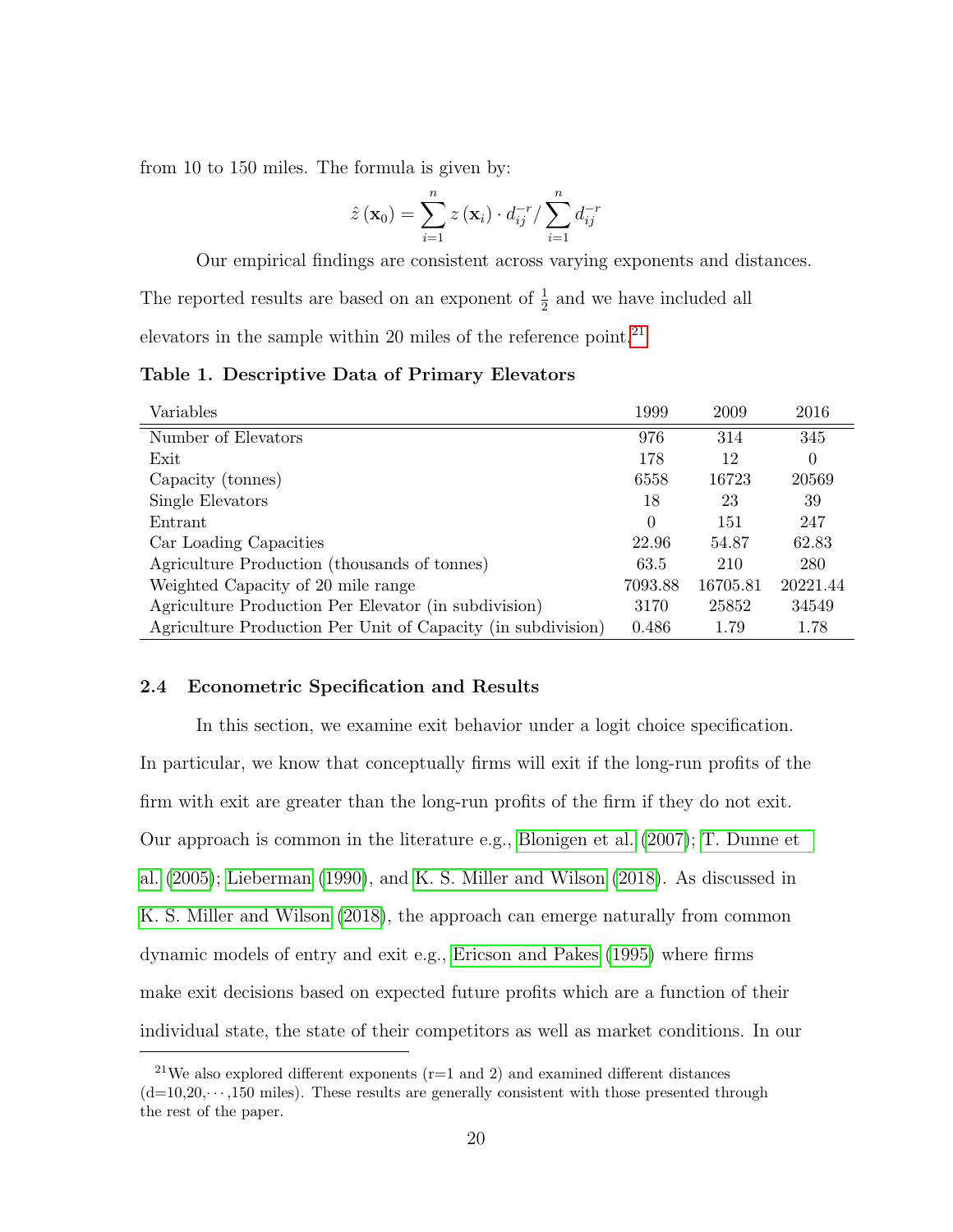model, we capture individual states with measures of capacity, whether the elevator is recent entrant, whether it is part of a multi-plant firm, the state of competitors is captured in inverse weighted capacity measures (spatial competition), and market conditions are captured in the local demand and supply measures. The specification allows us to identify characteristics that contribute to elevator longevity in this market. Effectively, for the *i*th elevator, we define the latent variable as  $Y^*$ 

$$
Y_i^* = \beta \times X_i + \varepsilon. \tag{2.1}
$$

As discussed earlier, we do not observe profits, but we do observe whether the elevator or firm exits, which is represented by  $Y_i$ <sup>[22](#page-34-0)</sup> The dependent variable equals one if the elevator exits the market at the end of the year, and has a value of zero if it did not.

The explanatory variables are represented by  $X_i$ , while  $\beta$  is a vector of parameters to be estimated. The variables considered include grain capacity, if the elevator is part of a multi-plant firm, if the elevator is an entrant, car loading amounts, agricultural production at the subdivision level, weighted capacity, subdivision capacity, as well as agricultural production per unit of capacity within the subdivision.<sup>[23](#page-34-1)</sup> The detailed explanations are:

<span id="page-34-0"></span><sup>22</sup>Another approach that could be considered is based on hurdle rates which reflect the minimum rate of return to gauge where or not to pursue (or maintain) a project e.g., [Brigham](#page-139-3) [\(1975\)](#page-139-3), [Liesch and Knight](#page-145-5) [\(1999\)](#page-145-5), These are, of course, very comparable in concept in that decisions can be interpreted as the result of long-run profits. In our case, we simply do not have access to the cost and returns necessary to implement a hurdle approach, and instead follow the bulk of the literature to use the decision to reflect the long-run profits.

<span id="page-34-1"></span><sup>&</sup>lt;sup>23</sup>The pairwise correlations amongst the right-hand side variable are generally quite small and the empirical results are generally robust across a wide range of specifications suggesting the any issues related to multicollinearity are non-existent or quite small. Further, a referee suggested that we consider the possible endogeneity of capacity. However, given that the market shares defined over sub-divisions are quite small (These average about 12 percent overall, and only 6 percent for existing plants, with only about a 2.6 percent median value). Given the relatively small market shares and the stability of coefficients, endogeneity does not appear to be a major issue.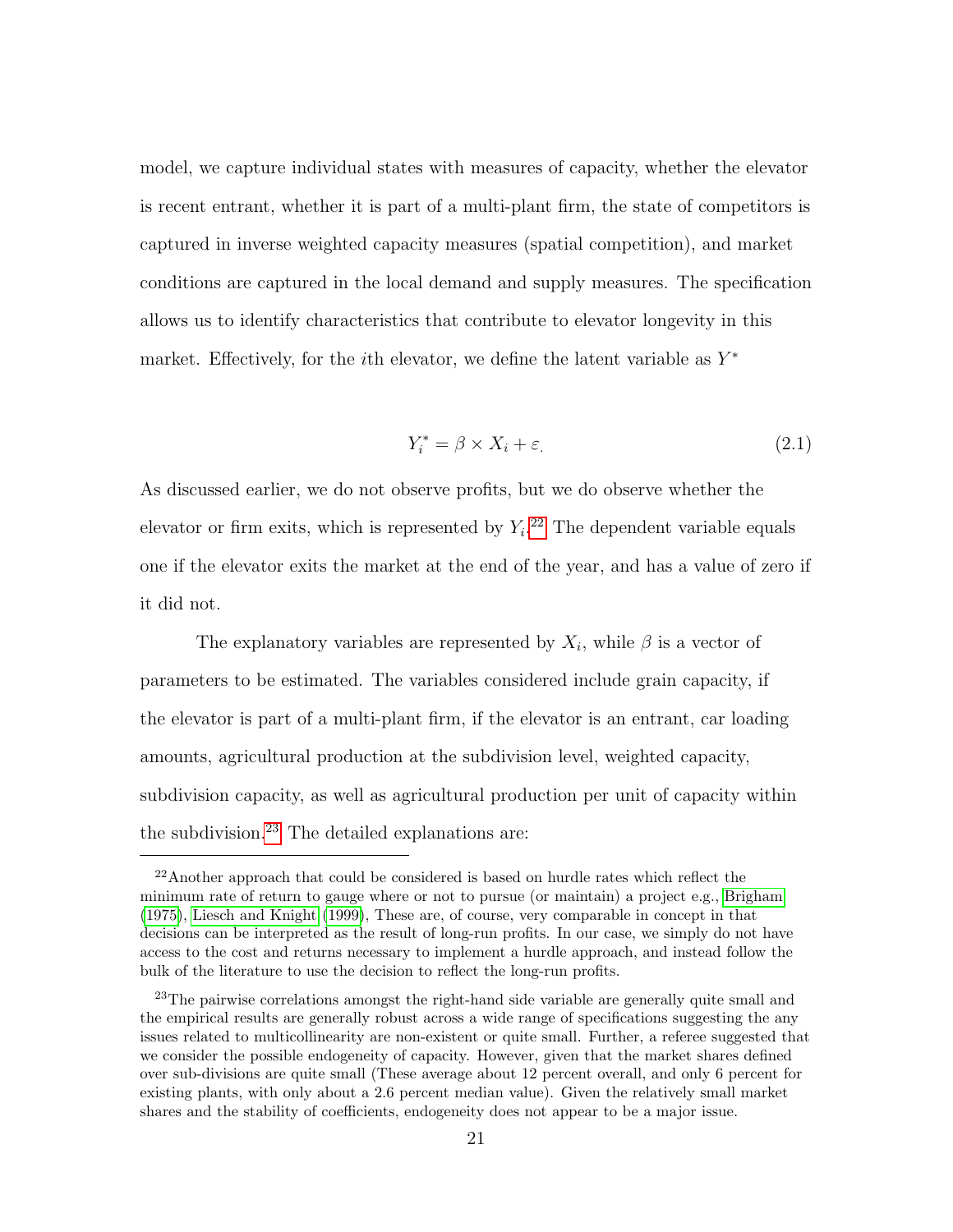| LOG_CAP                       |     | Logged capacity of the elevator             |
|-------------------------------|-----|---------------------------------------------|
| ELEV_OWNERSHIP                |     | One if the grain elevator is owned by a     |
|                               |     | single plant firm; zero if the elevator is  |
|                               |     | owned by multiplant firms.                  |
| <b>ENTRANT</b>                | $=$ | One if the grain elevator is not operating  |
|                               |     | at the start of the observation year but    |
|                               |     | enter the market later on; zero if the firm |
|                               |     | is operating at the beginning               |
| LOG_CAR                       | $=$ | Logged elevator car loading capacities      |
| AG_Production                 |     | Total agriculture production within each    |
|                               |     | subdivision level.                          |
| Weighted_CAP_20_Mile          |     | Weighted average capacity with inverse      |
|                               |     | distance of all elevators from the sample   |
|                               |     | excluding the reference point, center       |
|                               |     | elevator, within 20 miles                   |
| Subdiv <sub>-CAP</sub>        |     | Total grain elevator capacity within a      |
|                               |     | subdivision area                            |
| Ag_Production/Subdiv_Capacity | $=$ | Average Agriculture Production per total    |
|                               |     | elevator capacity in a subdivision area     |

We present two sets of results. Table 2 contains a base model with elevator, capacity, ownership, and whether the elevator is a new entrant (after 1999) with different fixed treatments (by time and subdivision). Column 1 does not contain any fixed effects and is the base specification; Column 2 includes time fixed effects; Column 3 includes subdivision fixed effects; and Column 4 contains both time and subdivision fixed effects. Table 3 adds measures of rail car-loading capacity (vertical linkages) and measures of regional demand, supply and local competition. All of the specifications in this model include time fixed effects.

The results reported in Table 2 are largely consistent with the previous literature.<sup>[24](#page-35-0)</sup> That is, the effects of capacity and whether the elevator entered since the beginning of the data are both negative and statistically significant. This

<span id="page-35-0"></span> $24$ Given the large degree of exit in the first few time periods, we estimated the models excluding the initial three time periods where a lot of the exits were observed. The results are quite comparable with similar results and is attached in the appendix, Table A.1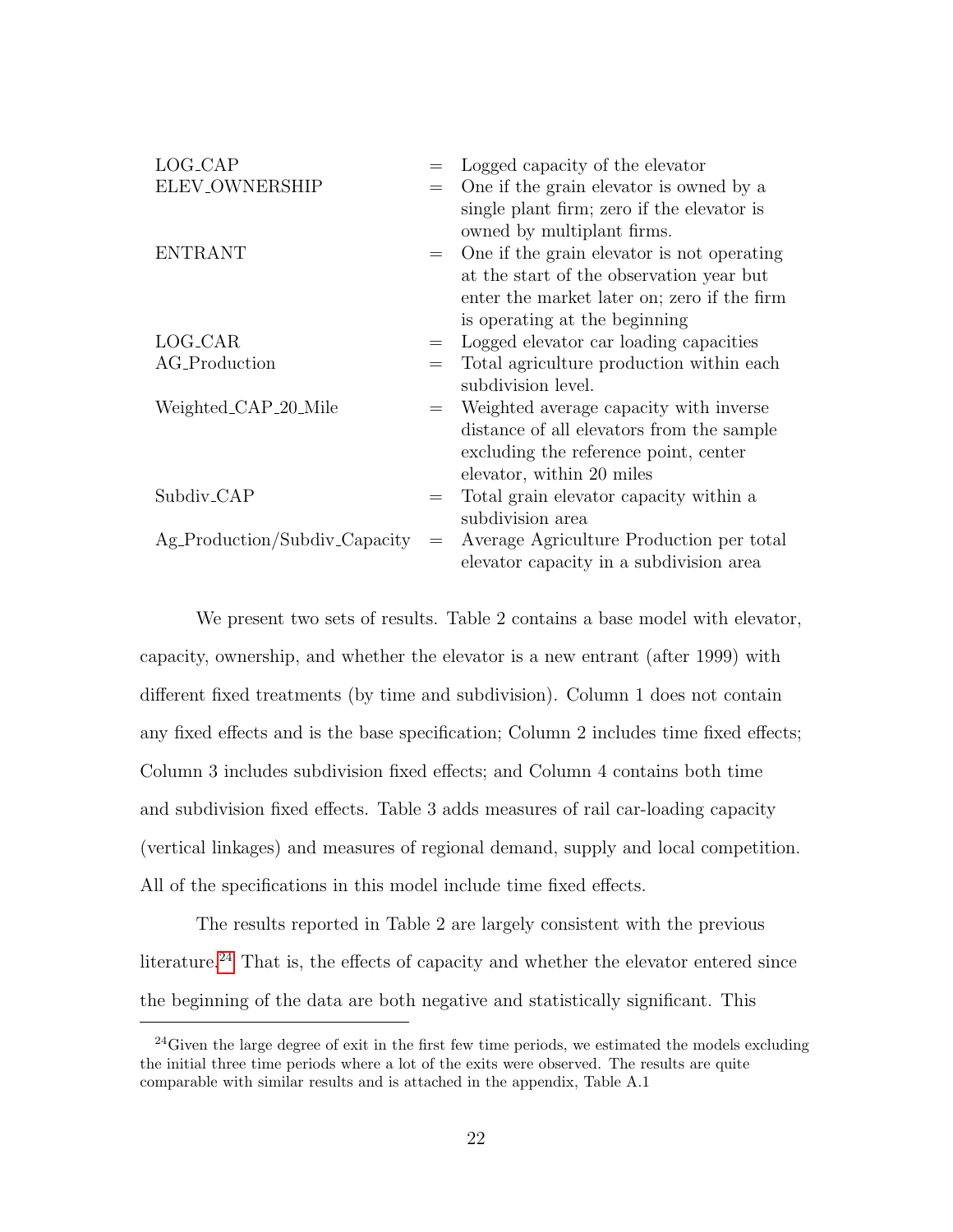means that larger and more modern elevators are less likely to exit. The effect on elevator ownership (a binary variable) has a negative coefficient, but is statistically significant only in Column 1 (which does not contain any fixed effects). A negative value here means that single ownership elevators are less likely to exit the market. While the overall results are mixed in terms of significance, as discussed earlier, the industry is still dominated by grain companies owning multiple elevators.

Table 3 incrementally adds rail car loading capacity, regional demand, regional capacity, and spatial competition. In all cases, the results related to capacity and whether or not the elevator is an entrant are quite similar to those found in Table 2. Both capacity and being an entrant have a negative effect on the likelihood of exit. In column 1, we add car loading capacity as a measure of vertical linkages. In this specification as well as the ensuing specifications this coefficient is negative and statistically significant. In column 2, we add total agricultural production of the subdivision in which the elevator is located, while in column 3, we add the total elevator capacity in the region. The former reflects demand conditions and the latter supply conditions. The coefficients on the demand measure are negative, while the coefficients on the supply measure are positive, which provide strong evidence that elevator in areas with strong demand and weak supply are less likely to exit the market. In Column 5, we add the ratio of the demand measure to the supply measure, and we find that the coefficient is negative, reinforcing our findings. Finally in Columns 4 and 5 we include our measure of spatial competition, that is the inverse distance weighted measure of rival elevator capacities. These, as discussed, capture the presence of rivals in the nearby area. This estimated coefficient in both specifications is positive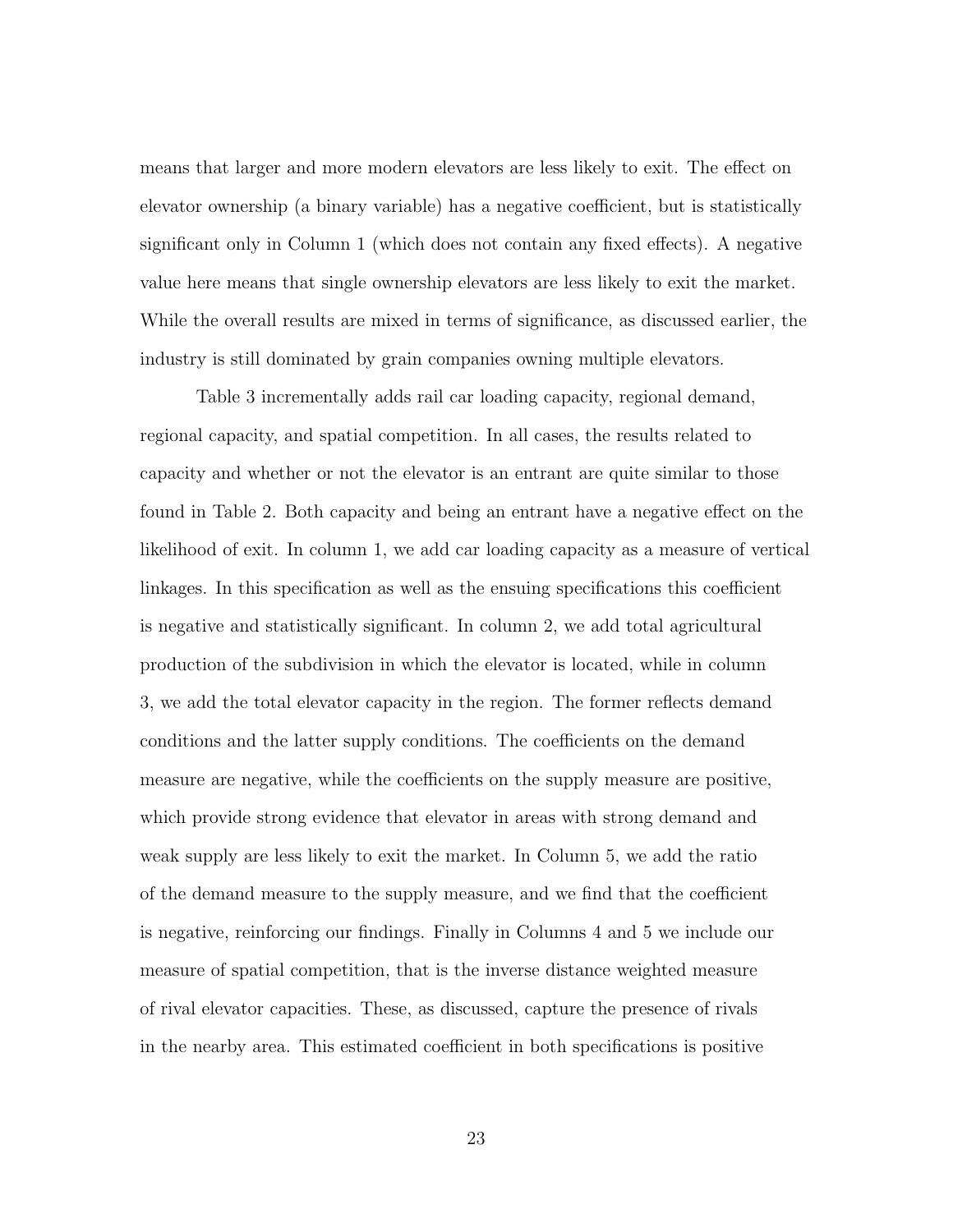and statistically significant, providing more evidence that the likelihood of exit is positively affected by the presence of spatial competition.

|                            | (1)          | (2)          | (3)          | (4)          |
|----------------------------|--------------|--------------|--------------|--------------|
|                            | exit         | exit         | exit         | exit         |
| LOG_CAP                    | $-0.941***$  | $-0.889***$  | $-1.017***$  | $-0.986***$  |
|                            | (0.0474)     | (0.0506)     | (0.0516)     | (0.0553)     |
| Elev <sub>-Ownership</sub> | $-0.364*$    | $-0.223$     | $-0.308$     | $-0.208$     |
|                            | (0.203)      | (0.209)      | (0.216)      | (0.221)      |
| Entrant                    | $-1.307***$  | $-0.799***$  | $-1.390***$  | $-0.931***$  |
|                            | (0.110)      | (0.125)      | (0.114)      | (0.131)      |
| Time Fixed Effect          | х            |              | Х            |              |
| Subdivision Fixed Effect   | X            | X            |              |              |
| Constant                   | $6.623***$   | $5.928***$   | $6.980***$   | $6.419***$   |
|                            | (0.406)      | (0.427)      | (0.563)      | (0.587)      |
| $\mathcal{N}$              | 7662         | 7317         | 7660         | 7315         |
| Log Likelihood             | $-2552.8261$ | $-2375.8799$ | $-2489.3525$ | $-2324.9201$ |

# Table 2. Basic Model Results

standard errors in parentheses

\*  $p < 0.1$ , \*\*  $p < 0.05$ , \*\*\*  $p < 0.01$ 

Overall, multiple specifications are presented in Tables 2 and 3, yet there is a remarkable similarity among the various models. In all models (both Table 2 and Table 3), capacity has a negative effect on the likelihood of exit which is consistent with the notion that small country elevators are disappearing. Second, elevators that entered since the beginning of the data are less likely to exit. Our interpretation is that these elevators have been built with increasingly modern technology, so our results highlight the importance of elevator modernization as necessary in order to compete in this market. The results with respect to ownership are somewhat mixed. The estimated effects are negative in all specifications, but are mixed in terms of statistical significance. This may be the result, as mentioned, that the industry in Canada is dominated by multi-elevator firms.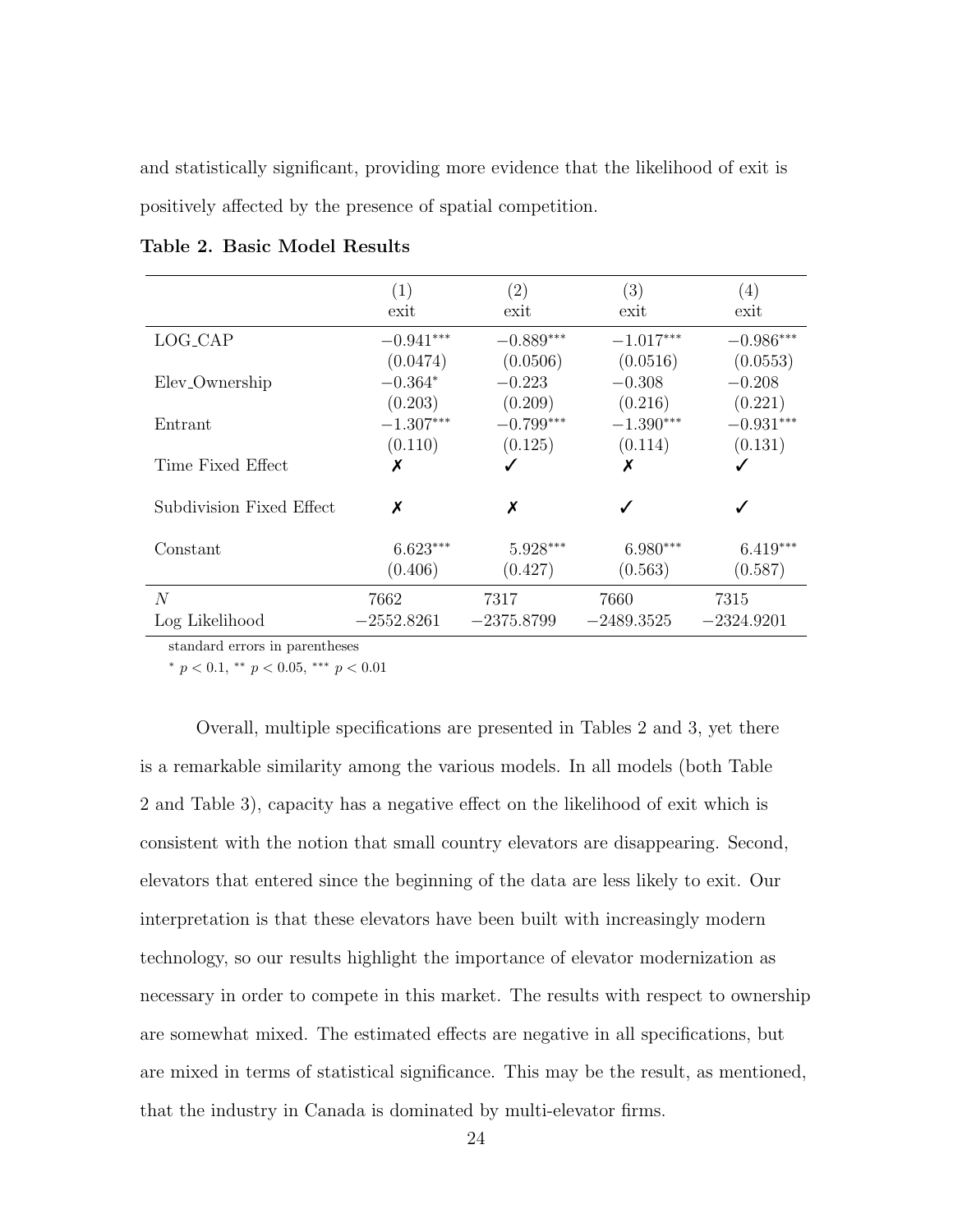|                                                           | (1)          | (2)          | (3)          | (4)          | (5)          |
|-----------------------------------------------------------|--------------|--------------|--------------|--------------|--------------|
|                                                           | exit         | exit         | exit         | exit         | exit         |
| LOG_CAP                                                   | $-0.660***$  | $-0.461***$  | $-0.483***$  | $-0.468***$  | $-0.328***$  |
|                                                           | (0.061)      | (0.061)      | (0.062)      | (0.062)      | (0.068)      |
| Elev <sub>-</sub> Ownership                               | $-0.138$     | $-0.413*$    | $-0.447**$   | $-0.371*$    | $-0.474**$   |
|                                                           | (0.220)      | (0.222)      | (0.224)      | (0.224)      | (0.235)      |
| Entrant                                                   | $-0.821***$  | $-0.849***$  | $-0.887***$  | $-0.899***$  | $-0.847***$  |
|                                                           | (0.127)      | (0.129)      | (0.131)      | (0.131)      | (0.134)      |
| LOG_CAR                                                   | $-0.371***$  | $-0.386***$  | $-0.391***$  | $-0.380***$  | $-0.267***$  |
|                                                           | (0.062)      | (0.062)      | (0.063)      | (0.063)      | (0.067)      |
| $LOG(AG_{\text{Production}})$                             |              | $-0.108***$  | $-0.113***$  | $-0.115***$  | $-0.274***$  |
|                                                           |              | (0.008)      | (0.008)      | (0.008)      | (0.019)      |
| $LOG(Subdiv_CAP)$                                         |              |              | $0.271***$   | $0.231***$   | $0.219***$   |
|                                                           |              |              | (0.052)      | (0.053)      | (0.054)      |
| $LOG(Weighted_CAP_20_Mile)$                               |              |              |              | $1.876***$   | $1.650***$   |
|                                                           |              |              |              | (0.457)      | (0.475)      |
| $LOG(Ag_{\text{-}}Production/Subdiv_{\text{-}}Capaceity)$ |              |              |              |              | $-0.255***$  |
|                                                           |              |              |              |              | (0.027)      |
| Constant                                                  | $5.034***$   | $4.818***$   | $1.855***$   | $-14.450***$ | $-13.741***$ |
|                                                           | (0.435)      | (0.430)      | (0.715)      | (4.037)      | (4.186)      |
| Time Fixed Effect                                         | ✓            | ✓            | ✓            |              | ✓            |
| $\boldsymbol{N}$                                          | 7297         | 7297         | 7297         | 7297         | 7231         |
| Log Likelihood                                            | $-2340.7356$ | $-2244.6586$ | $-2230.1823$ | $-2221.7229$ | $-2138.394$  |

Table 3. Vertical Linkages and Spatial Competition Model Results

standard errors in parentheses  $*$  p < 0.1,  $**$  p < 0.05,  $***$  p < 0.01

Rail car loading capacity has a negative effect on the likelihood of exit in all specifications. This means that elevators set up for large scale rail shipment are less likely to exit and suggests that another avenue for elevator survival would be to invest in rail car capacity. The regional demand and supply measures are as expected. Elevators in regions with strong demand (large agricultural production) are less likely to exit, while elevators in regions with considerable capacity are more likely to exit. Finally, we introduced a measure of spatial competition and found it has a positive effect on the likelihood of exit. Hence, elevators in areas with large nearby competitors are more likely to exit the market.

The results in Table 3, Column 5 appear to be have the best overall results based on the log-likelihood. In addition, generally, the coefficient estimates are remarkably stable across specifications and consistent with prior expectations. The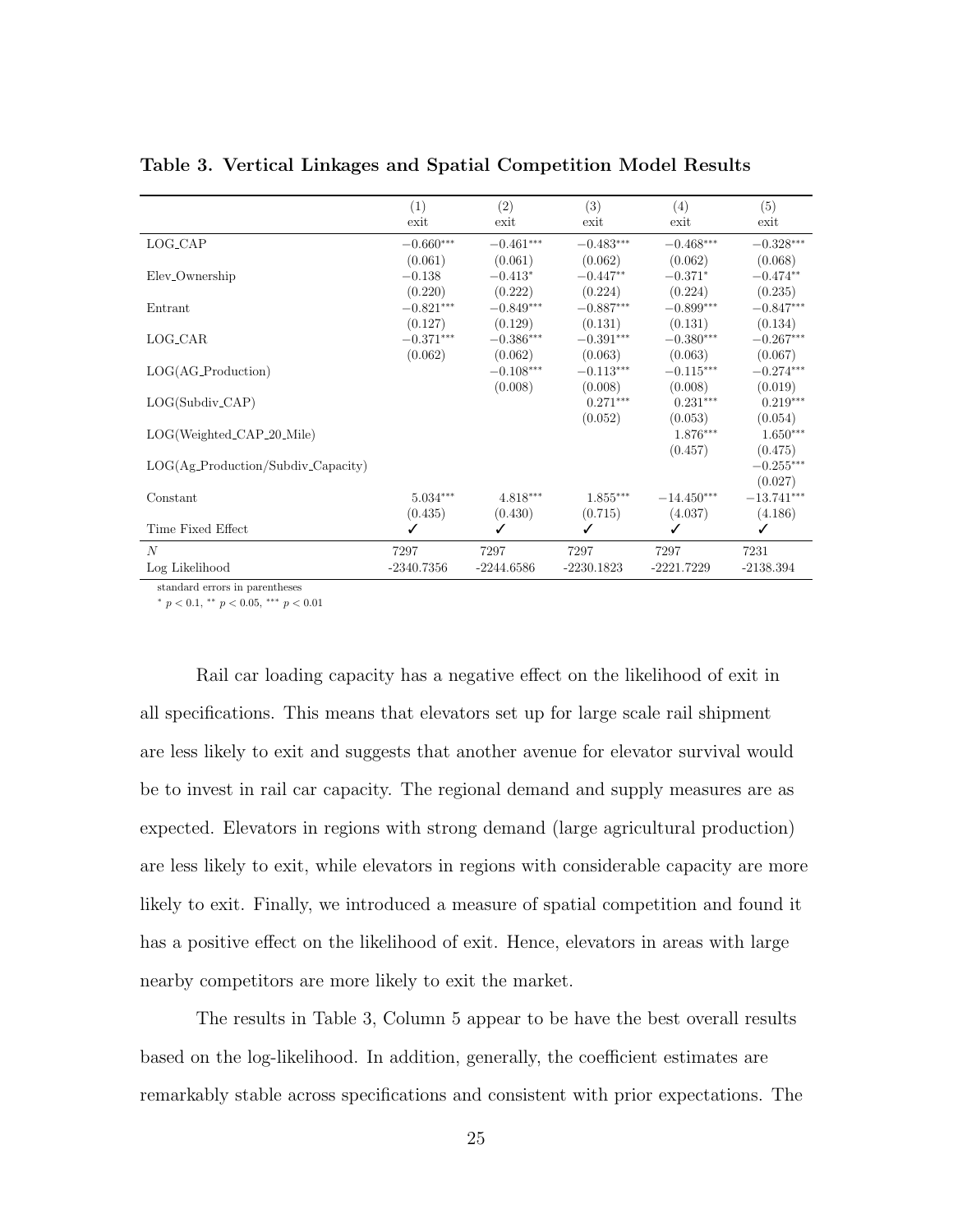overriding conclusion for the collective results is that the industry has transitioned from one of small capacities and dated technologies to one of large elevator sizes and more modern technologies. Elevators with a strong tie to transportation (rail car capacity), in areas with strong demands (agricultural production) and little capacity are more likely to remain in the market than those with limited car loading capacity, those located in low demand, and high capacity regions. In all models, elevators that existed at the beginning of the data (1999) were more likely to exit than elevators that entered later. This is consistent with the findings of [T. Dunne et al.](#page-141-0) [\(2005\)](#page-141-0). Finally, the role of spatial competitors in elevator exit decisions makes intuitive sense and is underscored by the empirical results. In all pertinent specifications, the effect of the inverse distance measure of competitor capacity is statistically important and has a strong positive effect on the probability of exit.

It is clear from the results in tables 2 and 3 whether an entrant has a strong negative effect on exit. As discussed in section 3, entrants are more likely to be more technologically advanced than non-entrants. In tables 2 and 3, we simply have entrant or not. In tables 4 and 5, we replicate the results in table 2 and 3, but introduce a measure of entrant age. All qualitative results remain the same and are numerically similar. The effects of age are positive (as expected) and significant in all specifications, suggesting that plants that enter later are less likely to exit the market.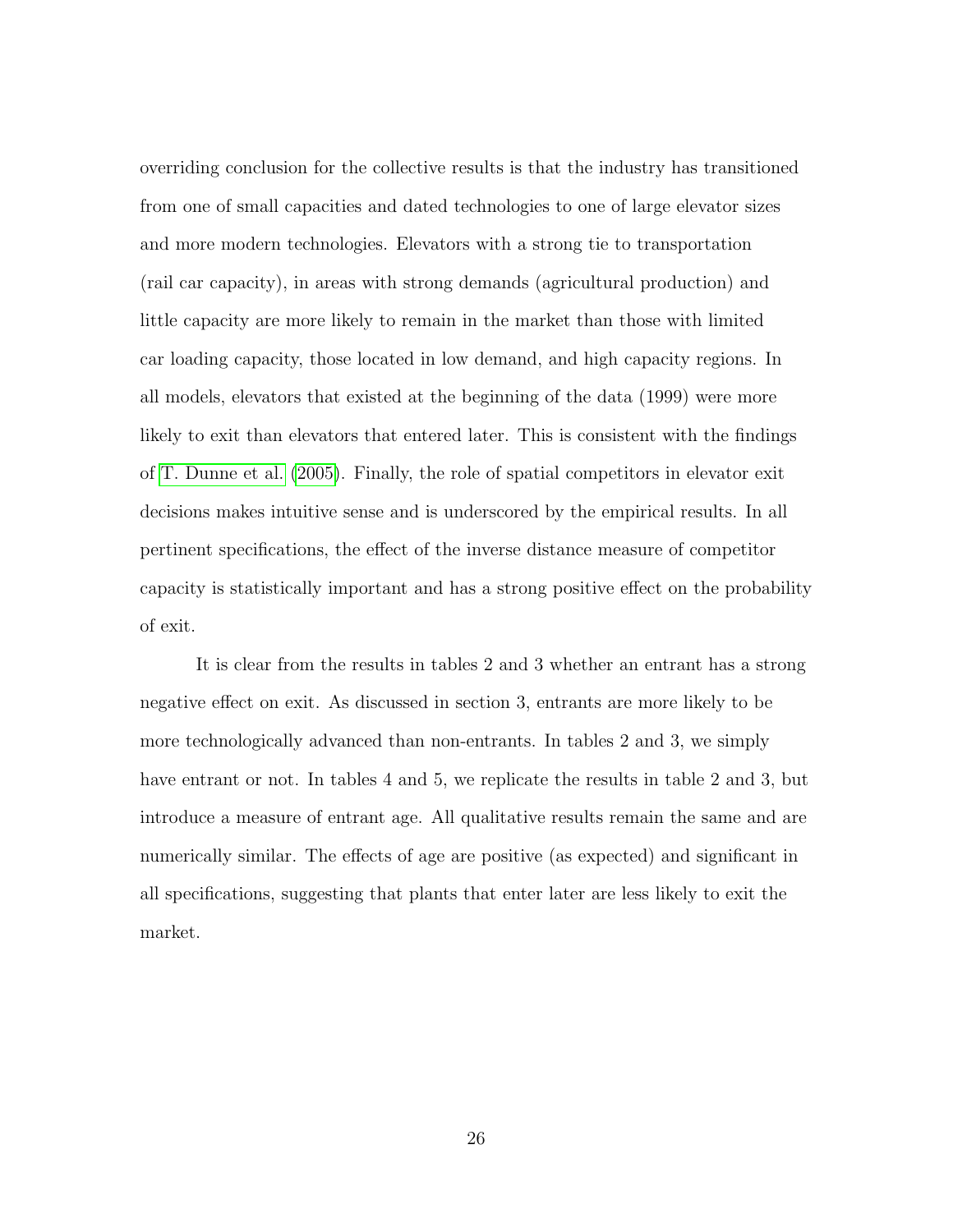|                            | (1)         | (2)         | (3)         | (4)         |
|----------------------------|-------------|-------------|-------------|-------------|
|                            | exit        | exit        | exit        | exit        |
| LOG_CAP                    | $-0.942***$ | $-0.895***$ | $-1.023***$ | $-0.997***$ |
|                            | (0.048)     | (0.051)     | (0.052)     | (0.056)     |
| Elev <sub>-Ownership</sub> | $-0.358*$   | $-0.185$    | $-0.293$    | $-0.163$    |
|                            | (0.204)     | (0.210)     | (0.216)     | (0.222)     |
| Entrant                    | $-1.352***$ | $-1.017***$ | $-1.512***$ | $-1.931***$ |
|                            | (0.178)     | (0.182)     | (0.182)     | (0.187)     |
| Age                        | 0.00836     | $0.0478*$   | 0.0235      | $0.0584**$  |
|                            | (0.026)     | (0.028)     | (0.027)     | (0.028)     |
| Time Fixed Effect          | х           |             | Х           |             |
|                            |             | X           |             |             |
| Subdivision Fixed Effect   | X           |             |             |             |
| Constant                   | $6.635***$  | $5.978***$  | $7.028***$  | $6.523***$  |
|                            | (0.408)     | (0.428)     | (0.566)     | (0.590)     |
| N                          | 7662        | 7317        | 7660        | 7315        |
| Log Likelihood             | $-2552.77$  | $-2374.41$  | $-2488.97$  | $-2322.83$  |

Table 4. Basic Model with Age Included

standard errors in parentheses

\*  $p < 0.1$ , \*\*  $p < 0.05$ , \*\*\*  $p < 0.01$ 

# 2.5 Conclusion

In Western Canada, elevators remain a key part of the modern grain supply chain. But over the last few decades, the number of grain elevators on the Prairies has fallen dramatically. In this paper, we develop and estimate a model of elevator exit that encompasses relationships from the extant industrial organization literature, but also measures of vertical linkages to transport markets and the spatial setting of the elevator.

Our findings are largely consistent with prior literature in that we find the likelihood of exit is negatively affected by elevator size and also whether a given elevator was an entrant over the duration of the sample. But unlike prior literature, we find mixed evidence that multi-plant (elevator) ownership have a significant effect on exit decisions. To this basic specification, we also added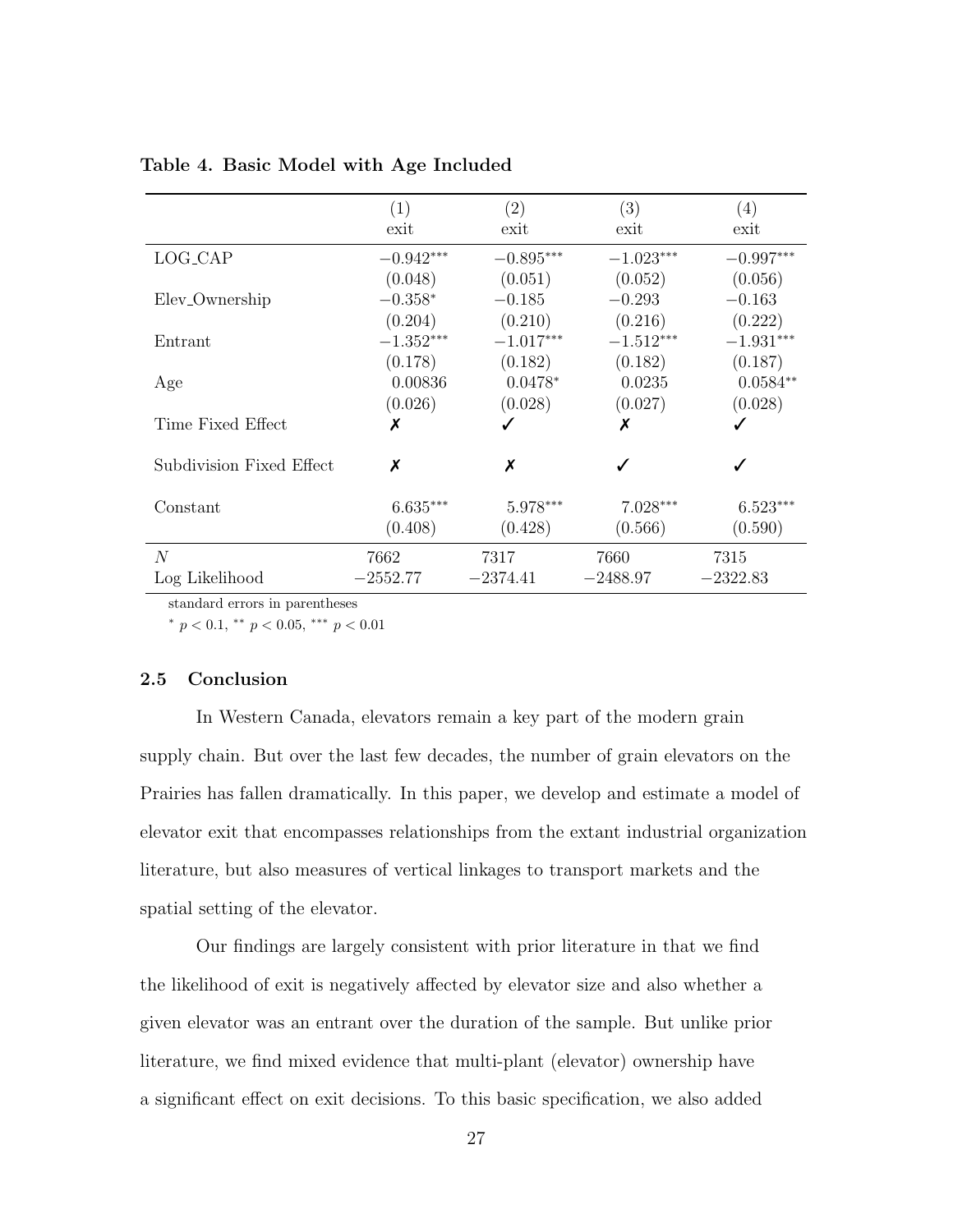Age included (1)  $(2)$   $(3)$   $(4)$   $(5)$ 

Table 5. Vertical Linkages and Spatial Competition Model Results with

|                                    | (1)                     | (2)         | (3)         | (4)         | (5)         |
|------------------------------------|-------------------------|-------------|-------------|-------------|-------------|
|                                    | exit                    | exit        | exit        | exit        | exit        |
| LOG_CAP                            | $-0.668^{\ast\ast\ast}$ | $-0.469***$ | $-0.491***$ | $-0.476***$ | $-0.333***$ |
|                                    | (0.061)                 | (0.061)     | (0.062)     | (0.062)     | (0.067)     |
| Elev <sub>-Ownership</sub>         | $-0.0982$               | $-0.363$    | $-0.393*$   | $-0.317$    | $-0.430*$   |
|                                    | (0.221)                 | (0.224)     | (0.226)     | (0.225)     | (0.236)     |
| Entrant                            | $-1.061^{\ast\ast\ast}$ | $-1.227***$ | $-1.280***$ | $-1.293***$ | $-1.129***$ |
|                                    | (0.184)                 | (0.188)     | (0.190)     | (0.191)     | (0.193)     |
| LOG_CAR                            | $-0.370***$             | $-0.387***$ | $-0.391***$ | $-0.380***$ | $-0.266***$ |
|                                    | (0.062)                 | (0.063)     | (0.063)     | (0.063)     | (0.067)     |
| $LOG(AG_{\neg} Production)$        |                         | $-0.110***$ | $-0.116***$ | $-0.117***$ | $-0.275***$ |
|                                    |                         | (0.008)     | (0.008)     | (0.008)     | (0.019)     |
| $LOG(Subdiv_CAP)$                  |                         |             | $0.274***$  | $0.234***$  | $0.220***$  |
|                                    |                         |             | (0.052)     | (0.053)     | (0.054)     |
| LOG(Weighted_CAP_20_Mile)          |                         |             |             | $1.883***$  | $1.654***$  |
|                                    |                         |             |             | (0.458)     | (0.476)     |
| LOG(Ag_Production/Subdiv_Capacity) |                         |             |             |             | $-0.254***$ |
|                                    |                         |             |             |             | (0.027)     |
| Age                                | $0.0523*$               | $0.0836***$ | $0.0866***$ | $0.0868***$ | $0.0625**$  |
|                                    | (0.028)                 | (0.028)     | (0.028)     | (0.028)     | (0.029)     |
| Constant                           | $5.092***$              | $4.910***$  | $1.910***$  | $-14.46***$ | $-13.72***$ |
|                                    | (0.437)                 | (0.431)     | (0.717)     | (4.045)     | (4.194)     |
| Time Fixed Effect                  |                         |             | ✓           | ✓           | ✓           |
| $\overline{N}$                     | 7297                    | 7297        | 7297        | 7297        | 7231        |
| Log Likelihood                     | $-2339.00$              | $-2240.39$  | $-2225.65$  | $-2217.17$  | $-2136.15$  |

standard errors in parentheses

 $* p < 0.1, ** p < 0.05, ** p < 0.01$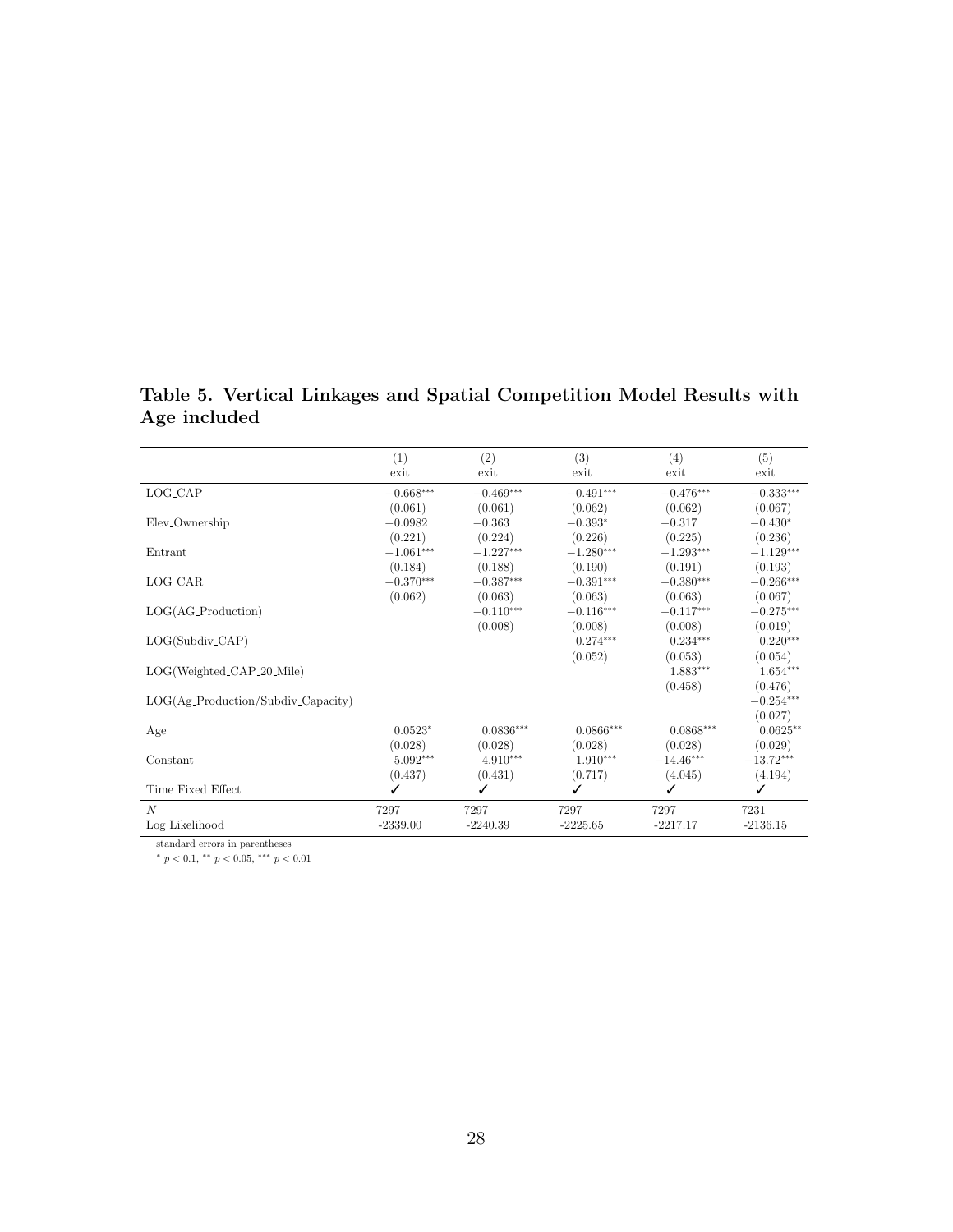variables intended to capture vertical linkages to the freight transportation market and to accommodate local demand and supply conditions (including spatial competition). We find that our measure of vertical linkages has a strong negative effect on the likelihood of exit, indicating this is still a factor critical for elevator investment decisions. We also find that local measures of demand, supply and spatial competition matter in the exit decision. Simply put, as local agricultural production levels increase, spatial competition falls, and production relative to capacity increases, we find elevators were less likely to exit.

As an important industry to the economy of Western Canada, grain elevators have a long history, characterized by a series of ongoing changes to its organization. Based upon relatively recent industry data, the focus of this analysis was on obtaining a better understanding of grain company decisions about opening or closing individual grain elevators. In spite of various factors unique to this industry that have affected its evolution, our basic findings still strongly accord with prior work on industrial exit. To this end and due to the inherently spatial nature of grain elevator markets, we found that conditioning on market factors the degree of localized spatial elevator competition was a significant determinant of an exit decision. The latter raises concerns as per the continued evolution of the industry with respect to potential mergers/consolidation and the degree of local market power in various key production regions.

One factor that could not be accounted for in this analysis is the overall effect that elevator closures have had on primary agriculture in Canada. For example, in moving grain to their "local" elevator, Prairie farmers have seen this average distance grow considerably over the past 30 years [\(J. Nolan, 2007\)](#page-147-0). Aside from the social costs of rural road damage [\(Larson & Nolan, 2007\)](#page-145-0) and considering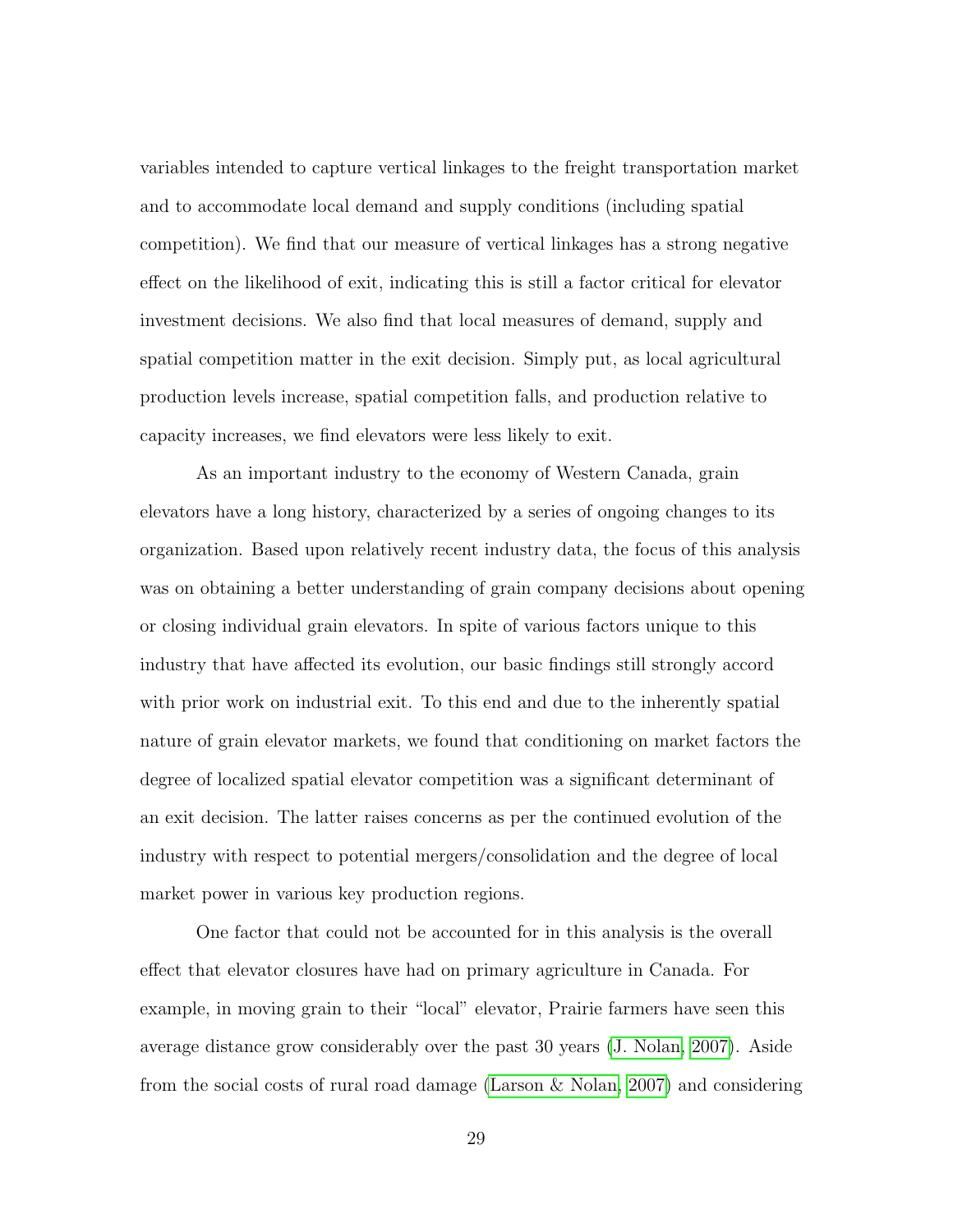the benefits of economies of scale, elevator exit and consolidation have shifted some logistics costs over to individual farmers and has thus affected the long-term sustainability and structure of Prairie agriculture.

Unlike its close counterpart in the U.S., grain elevators in Canada have always been characterized by just a few co-operatives or private firms. With the demise of the Canadian Wheat Board in 2012, along with climate change, the lengthening of the crop season, more arable land and increased crop diversity in the region, the Canadian Prairie elevator industry is poised to see major changes in the near future. Our findings on exit decisions support the need for vigilance on the part of competition authorities in shaping how the industry moves forward. This must be done in order to avoid the monopolizing effects of economies of scale in elevation coupled with the identified objective of minimizing spatial competition.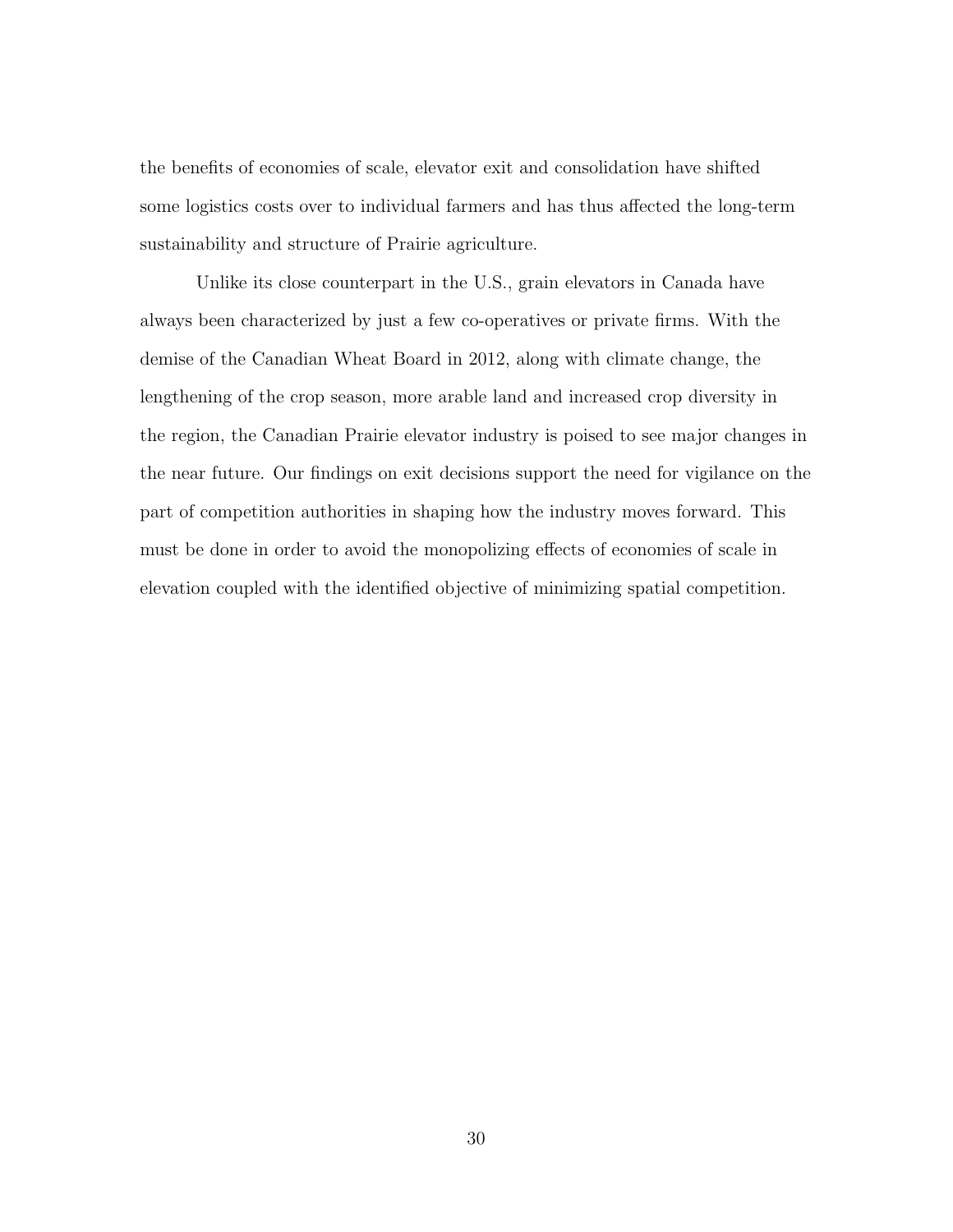#### CHAPTER III

# WATCHING THE GRASS GROW: DOES RECREATIONAL CANNABIS LEGALIZATION AFFECT RETAIL AND AGRICULTURAL WAGES?

The synthetic procedure described in this chapter was a collaborative work where I did the data collection, curation, analysis, and visualization and Dr. Miller and I wrote and edited the manuscript together.

#### 3.1 Introduction

The long-standing landscape of cannabis prohibition is rapidly changing. In the past decade, the median American voter moved from opposing to supporting legalization [\(Motel, 2015\)](#page-146-0), more than a dozen U.S. states legalized the substance for adult use, and jurisdictions around the world loosened restrictions. One argument employed by supporters of legalization is the assertion that policy liberalization would lead to the creation of new jobs across multiple sectors (see e.g. [Keys, 2020;](#page-145-1) [A. Wallace, 2020\)](#page-149-0). Indeed, according to Statistics Canada, the industry generated over 10,000 jobs within a year of Canada's federal-level legalization, with average hourly wages above the national average, and [Barcott and Whitney](#page-138-0) [\(2019\)](#page-138-0) estimate that the U.S. cannabis industry (including both medical and adult-use cannabis) directly employed more than 200,000 workers in 2019.

Cannabis, however, does not exist in a vacuum – the labor involved in cannabis production and retail is similar to that involved in other agricultural and retail markets and so cannabis legalization may induce workers to substitute between employers. Indeed, farmers of other crops in many areas have expressed concerns about the potential for upward pressure on agricultural labor wages as a consequence of adult-use cannabis laws (RCLs) [\(Smith, Powell, Mungeam, &](#page-148-0)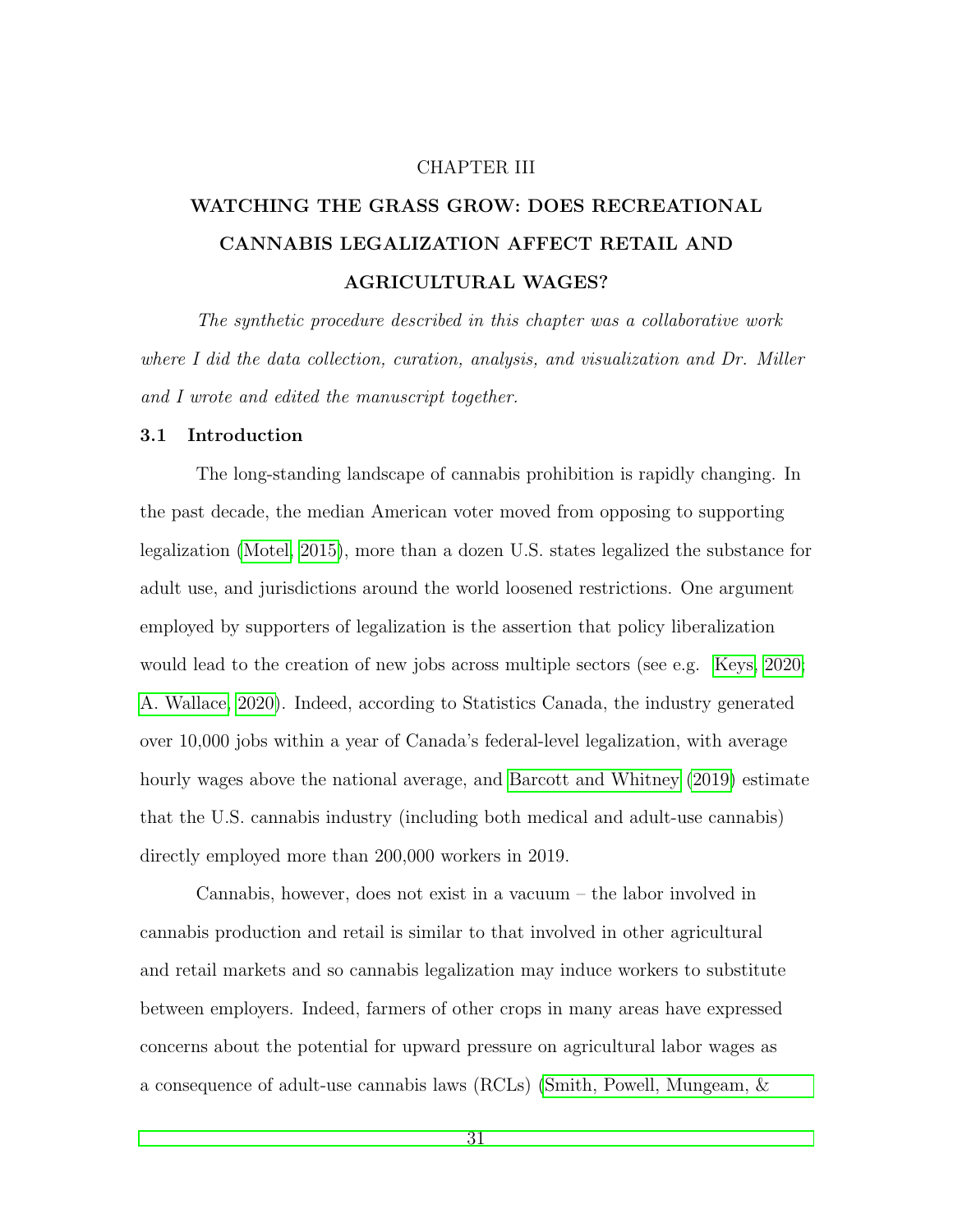[Emmons, 2019;](#page-148-0) [Stoicheff, 2018;](#page-149-1) [Valachovic, Quinn-Davidson, Stackhouse, Butsic,](#page-149-2) [et al., 2019;](#page-149-2) [Washburn, 2020\)](#page-150-0). In this paper, we investigate these concerns by measuring the impact of recreational cannabis legalization on wages using data collected from the U.S. Census Bureau. We focus on Washington and Colorado due to their early adoption of legalization policies and therefore the longest postlegalization period during which to measure any changes in labor markets. We focus on agricultural and retail labor markets as those are plausibly the most likely to be affected by the opening of adult-use cannabis markets.

While this policy change may seem like a relatively clean quasi-experiment both Washington and Colorado legalized adult-use through ballot initiatives and while the opportunity to generate tax revenue likely played a role in the success of these efforts, it is unlikely that the timing of these ballot initiatives or their implementation was driven by labor market conditions—and an opportunity for a differences-in-differences approach, we must overcome a number of challenges.

The first is data-related: cannabis is not separately categorized by the North American Industry Classification System (NAICS) and so we cannot measure the level of employment in the cannabis industry directly, but must instead infer it from changes in some larger category. Using data from the Quarterly Census of Employment, we identify NAICS categories that experience changes in the number of firms and employees that match state regulator data on cannabis firms. These categories differ across states as a consequence of differing regulatory frameworks. These data limitations create potential limitations in our ability to answer questions: if we observe a large increase in wages in the NAICS categories which contain cannabis firms, we cannot be certain that those higher wages are being paid to other workers in those categories without either additional assumptions or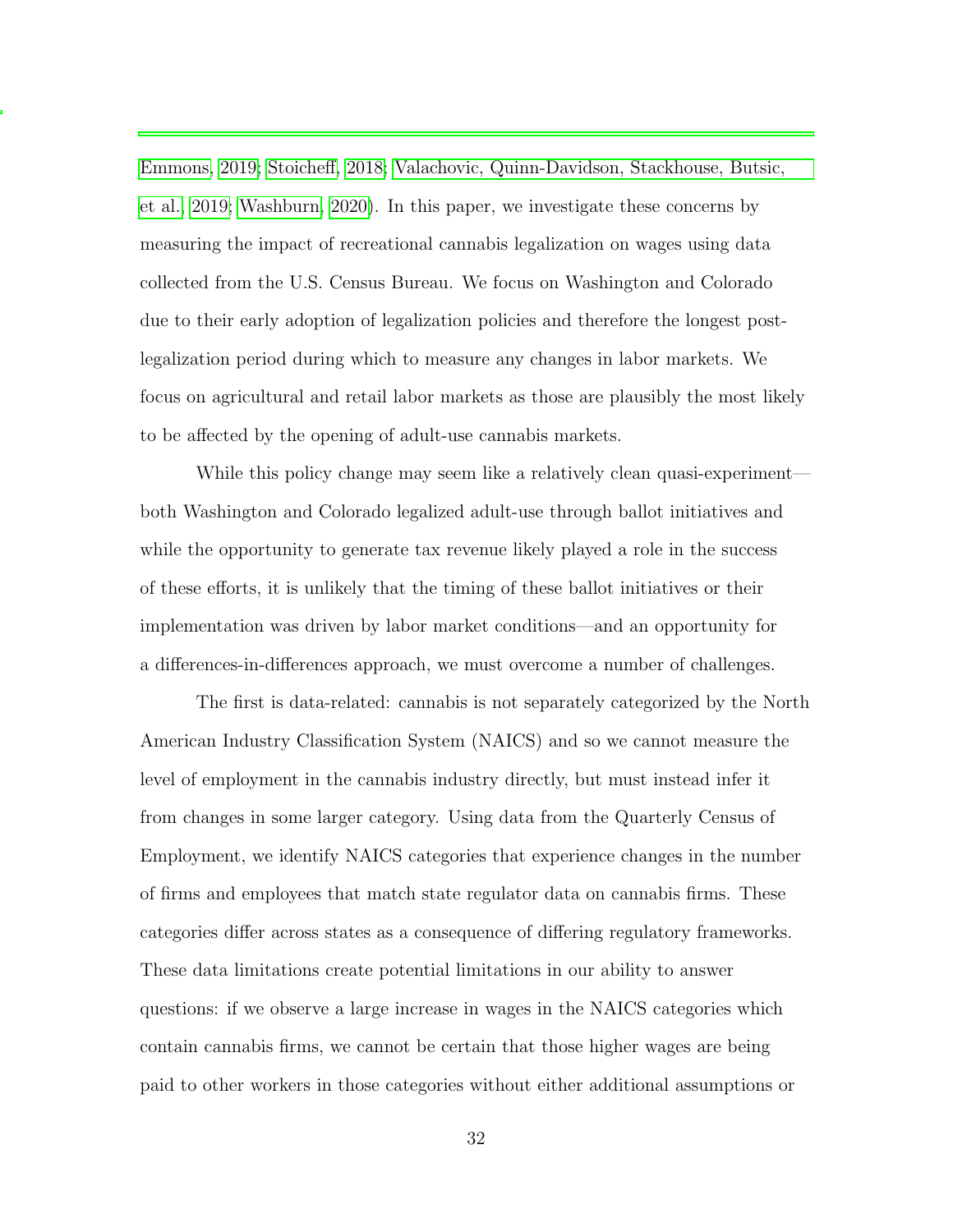additional data. We address this in part by defining broader categories of retail and agriculture firms over which cannabis firms play a small role; if we observe an increase in wages in these broader categories, we can more reasonably conclude that incumbent firms are paying higher wage bills.

Second, given the spillover effects of legalization efforts both in terms of geography [\(Hansen, Miller, & Weber, 2020b\)](#page-143-0) and in product space [\(K. Miller &](#page-146-1) [Seo, 2021\)](#page-146-1), as well as the mobility of (particularly agricultural) labor [\(Holmes,](#page-144-0) [2013;](#page-144-0) [Thomas-Lycklama-Nijeholt, 2012\)](#page-149-3), it is difficult to choose an appropriate control group a priori. We therefore follow [Hansen, Miller, and Weber](#page-143-1) [\(2020a\)](#page-143-1), who study the impact of cannabis legalization on traffic fatalities, and use a synthetic control approach. We create a control group by choosing weights for states without legal cannabis markets to match moments characterizing each state in the prelegalization period. By comparing post-legalization employment and wages in the treated states to their synthetic controls, we can estimate the causal impact of legalization on these outcomes of interest.

Implementing this approach for the retail sector is relatively straightforward – the elements of retail sectors which drive labor market outcomes (i.e. household income and population density) do so in a consistent way across states [\(Blakely &](#page-139-0) [Leigh, 2013;](#page-139-0) [Neumark, Zhang, & Ciccarella, 2008\)](#page-147-1). Agricultural sectors in different states, however, are significantly different due to variation in growing conditions and the characteristics of arable land. While many detailed industry measures are available, the set of measures changes frequently and often are not available for all states. Faced with a need to both select variables and impute certain values, we follow the approach of [White, Reiter, and Petrin](#page-150-1) [\(2018\)](#page-150-1) and implement machine learning techniques to accomplish these tasks algorithmically. In particular, we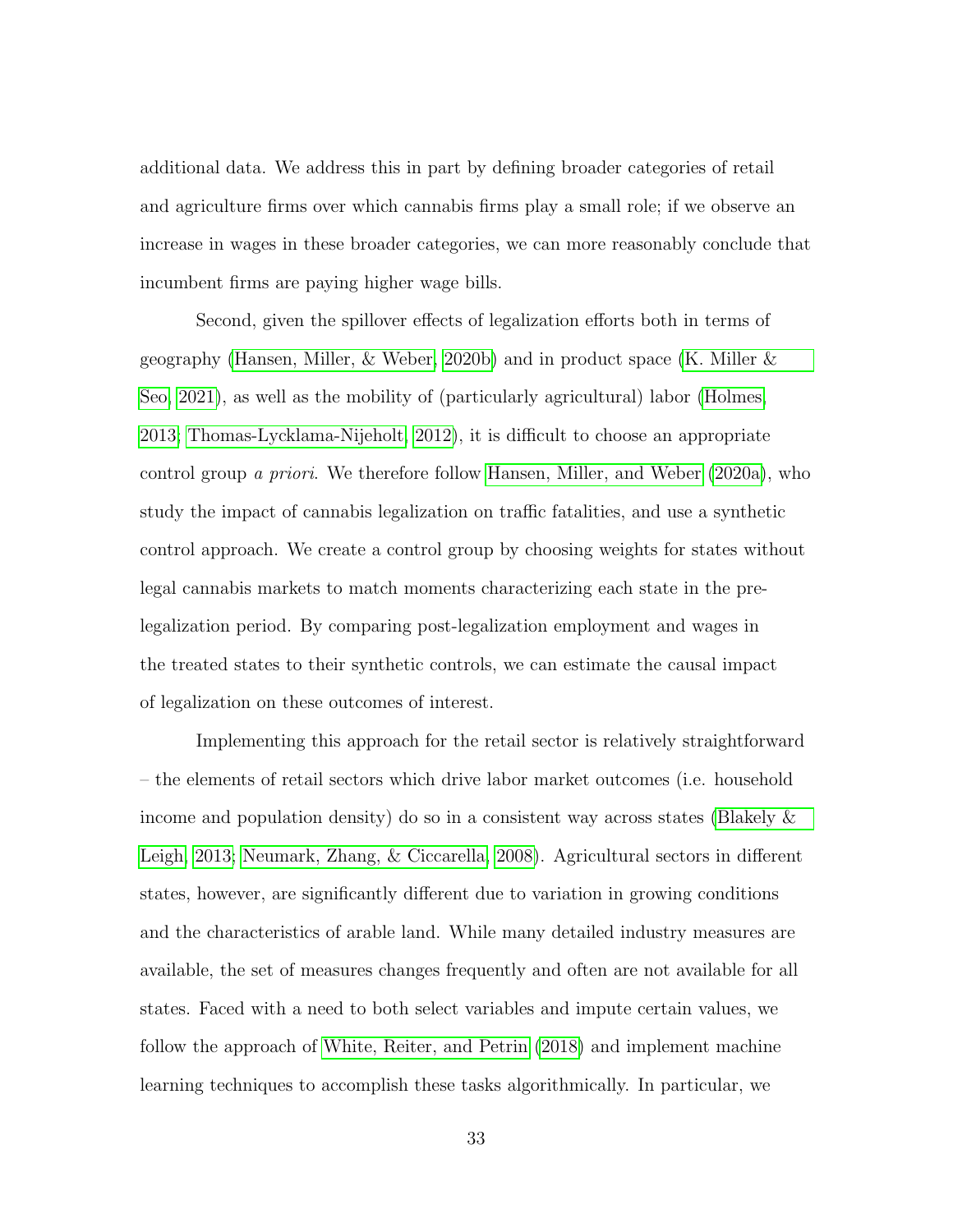use LASSO for variable selection and classification and regression trees (CART) to impute missing values.

Our primary finding is a null result: we find little evidence of a significant difference in weekly wages per worker in the most directly substitutable NAICS categories. Furthermore, though our estimates are noisier, we do not find evidence of changes in weekly wages per worker in our broader definitions of the retail and agricultural sectors.

This paper adds to the growing literature investigating the legalization of cannabis for adult (recreational) use and its effects on outcomes thought to be related to cannabis consumption. [Smart and Pacula](#page-148-1) [\(2019\)](#page-148-1) summarizes many of the policy implications of cannabis legalization. Specific examples include studies on student performance [\(A. M. Miller, Rosenman, & Cowan, 2017\)](#page-146-2), traffic fatalities [\(Aydelotte et al., 2017;](#page-138-1) [Hansen, Miller, & Weber, 2020a\)](#page-143-1), crime [\(Dragone, Prarolo,](#page-141-1) [Vanin, & Zanella, 2019;](#page-141-1) [Hao & Cowan, 2020;](#page-144-1) [Hughes, Schaible, & Jimmerson,](#page-144-2) [2020\)](#page-144-2) and the consumption of other "sin" goods and cannabis substitutes [\(Baggio,](#page-138-2) [Chong, & Kwon, 2018;](#page-138-2) [Chan, Burkhardt, & Flyr, 2020;](#page-140-0) [Hansen, Miller, Seo, &](#page-143-2) [Weber, 2020;](#page-143-2) [Kerr, Bae, Phibbs, & Kern, 2017;](#page-144-3) [K. Miller & Seo, 2021\)](#page-146-1).

Our analysis hinges on the assumption that labor supply conditions are largely unaffected by cannabis legalization. Since all states which have legalized cannabis for adult use have previously legalized cannabis for medical use, the effects of both policies are relevant to our study. [Ullman](#page-149-4) [\(2017\)](#page-149-4) finds that medical cannabis laws (MCLs) reduce the number of absences due to sickness, while [Sabia](#page-147-2) [and Nguyen](#page-147-2) [\(2018\)](#page-147-2) employ a synthetic control approach and find "no evidence that [MCLs] affect employment, hours, or wages among working-age adults". [Nicholas](#page-147-3) [and Maclean](#page-147-3) [\(2019\)](#page-147-3) find evidence that MCLs "lead to increases in older adult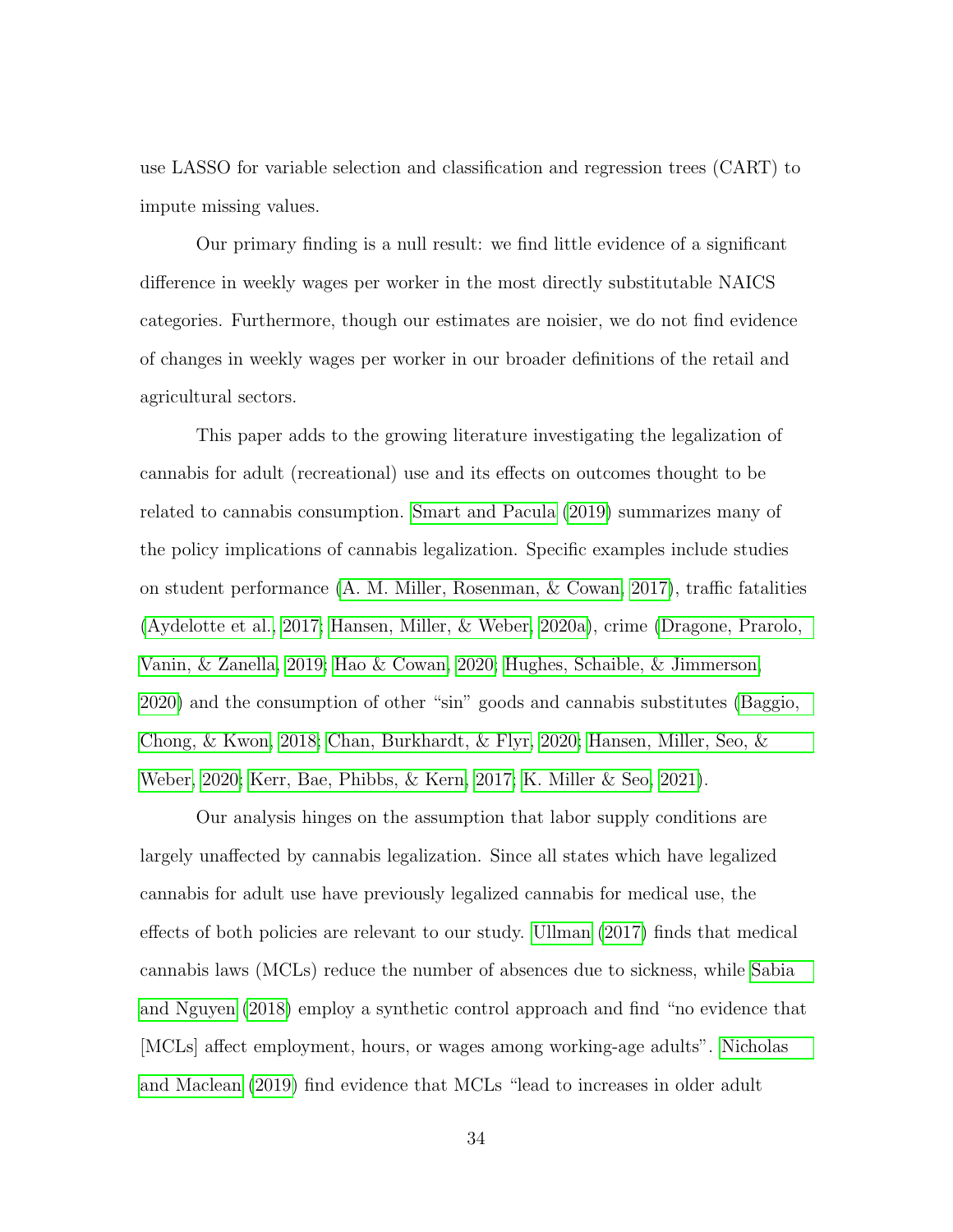labor supply, with effects concentrated on the intensive margin" and [Ghimire](#page-143-3) [and Maclean](#page-143-3) [\(2020\)](#page-143-3) provide evidence that workers' compensation claims fall following the adoption of MCLs. On the adult-use side, [Maclean, Ghimire, and](#page-146-3) [Nicholas](#page-146-3) [\(2021\)](#page-146-3) argue that RCLs increase Social Security disability claims, while [Abouk, Ghimire, Maclean, and Powell](#page-137-0) [\(2021\)](#page-137-0) find that workers' compensation benefits decline after RCL adoption. Taken together, these results suggest that our assumption is reasonable to a first-order approximation, though we discuss the way in which increases in labor supply driven by RCL adoption would influence our results in our conclusion.

More recently, the literature has begun to examine the cannabis industry as an economic entity of interest in and of itself and as a tool to investigate longstanding questions in industrial organization and policy design: [Hansen, Miller, and](#page-143-4) [Weber](#page-143-4) [\(2017\)](#page-143-4) investigate the impact of a change in Washington's tax structure throughout the cannabis supply chain, [Thomas](#page-149-5) [\(2018\)](#page-149-5) considers the effect of Washington's licensing quota system, [Hollenbeck and Uetake](#page-144-4) [\(2019\)](#page-144-4) estimate the level and effects of market power in the industry, and [Berger and Seegert](#page-138-3) [\(2020\)](#page-138-3) use the cannabis industry to analyze the effects of financial exclusion on firms.

Within the literature, the closest effort to that of our own is that of [Chakraborty, Doremus, and Stith](#page-140-1) [\(2020\)](#page-140-1), who study the effects of Colorado's legalization on labor market outcomes at the county level exploiting the timing of retail entry across counties. Ultimately, they find, as we do, that while the entry of legal cannabis employers leads to increases in the number of employees in the relevant sectors, the impact on equilibrium wages is approximately zero. Relative to that work, we aggregate to the state level to avoid concerns about intra-state labor mobility, use states without legal cannabis markets as the bases for synthetic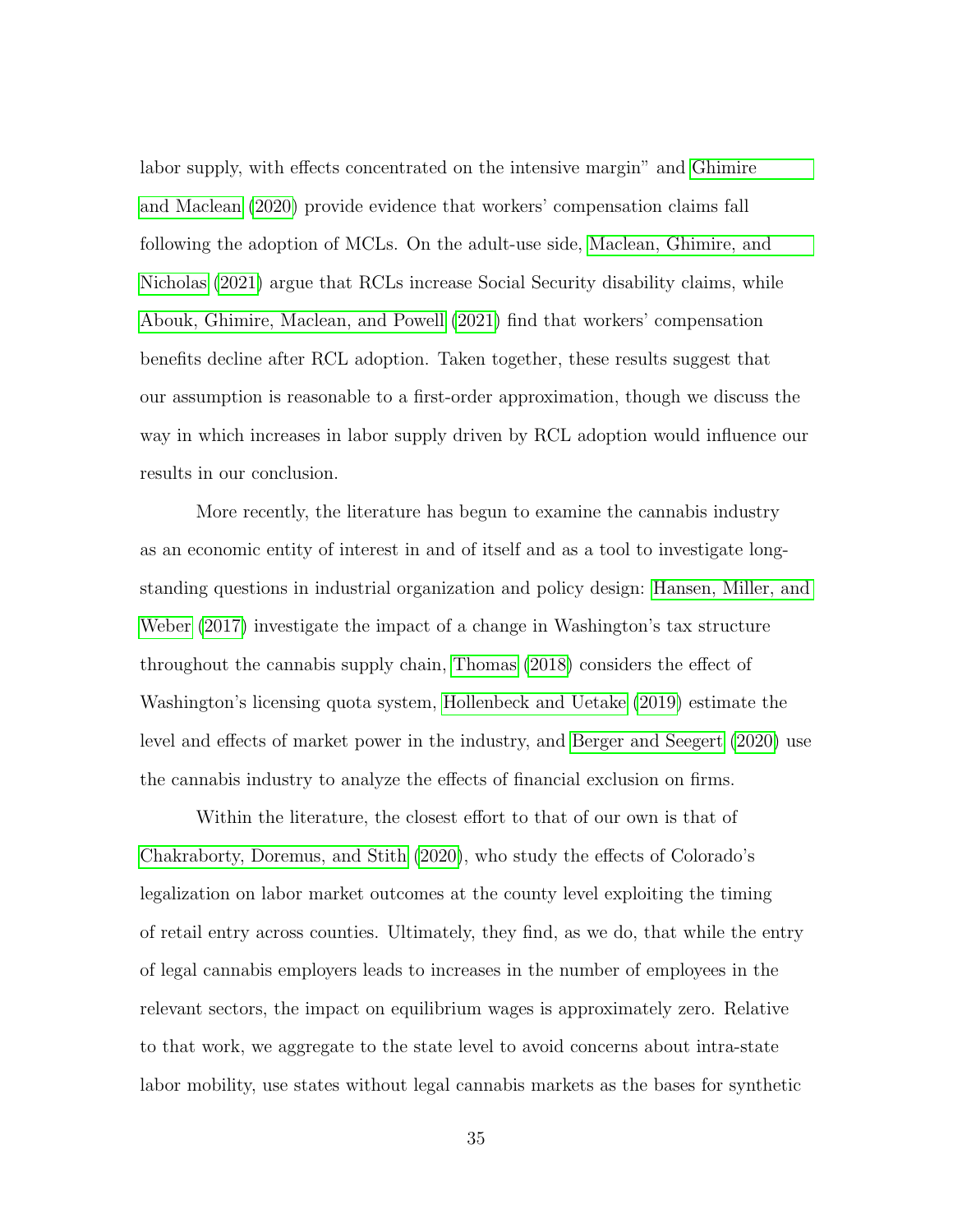controls to avoid inter-state spillover effects, and add an additional treated unit (Washington).

We proceed in Section 2 by describing labor in the cannabis industry relative to other agricultural and retail industries. In Section 3, we describe our data on labor market outcomes and our methodology. In Section 4, we present our findings. We conclude in Section 5 with a discussion of the policy implications and suggestions for future research.

#### 3.2 Labor in the Cannabis Industry

Relative to many commodity agriculture crops such as corn and wheat, cannabis production is labor intensive owing in large part of the dioecious nature of plants in genus Cannabis. Buds with high concentrations of the psychoactive cannabinoids tetrahydrocannabinol (THC) and cannabidiol (CBD) (among others) are only produced by female plants prior to pollination [\(Chandra, Lata, Khan,](#page-140-2) [& ElSohly, 2017\)](#page-140-2). Thus, in contrast to other dioecious agriculture operations, such as fruiting trees where males are necessary for fruit production, cannabis growers must identify and remove male cannabis plants from growing areas as even a small number of male plants can provide pollen for an entire crop, triggering seed production in females, a diminished set of flowers, and a corresponding reduction in cannabinoid production. This labor is necessary even when farmers plant "feminized" seeds or clones of female plants as the costs of a single male plant are high enough that growers use labor resources to identify and destroy male buds (see e.g. [Schaneman, 2019\)](#page-148-2). A relevant analogy in traditionally-legal agricultural products is hops (Humulus lupulus); producers of hops remove male plants to prevent pollination [\(Shepard, Parker, Darby, & Ainsworth, 1999\)](#page-148-3).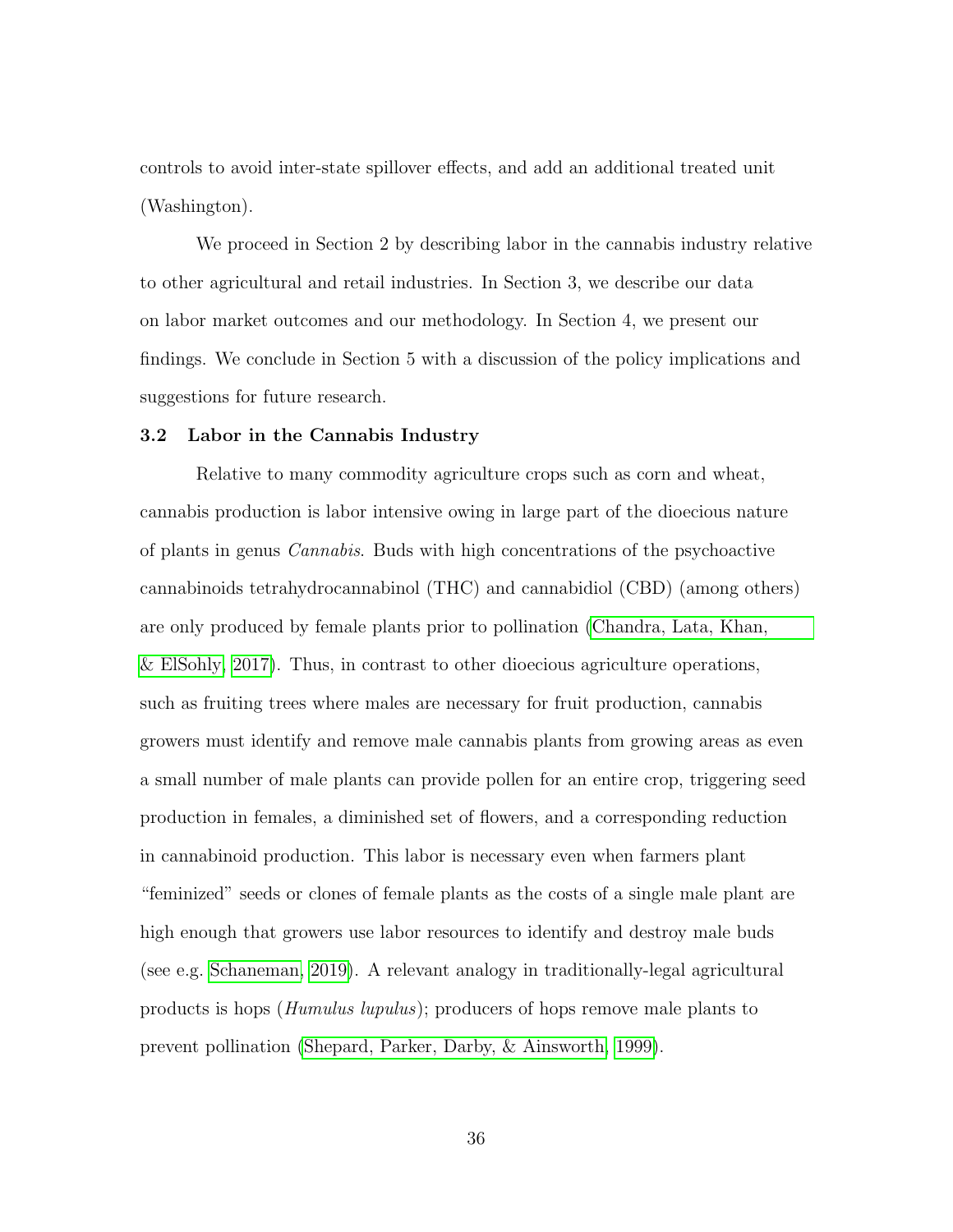The prevalence of indoor growing facilities complicates direct comparisons between cannabis and other plants. According to an industry report, 60% of legal producers operate indoor facilities, and 41% operate greenhouses – only 12% of firms grow cannabis in the outdoors alone [\(Cannabis Business Times, 2020\)](#page-139-1). The use of indoor and greenhouse spaces allows for more precise control of the growing environment, leading to more potent output [\(Aizpurua-Olaizola et al., 2016\)](#page-137-1), and enables production regardless of the outdoor agricultural season. However, the amount of labor hours needed per pound produced is likely higher for indoor and greenhouse operations than for outdoor operations [\(Caulkins, 2010\)](#page-139-2).

After budding, plants must be harvested and trimmed of buds – a process which takes four to six hours per pound manually [\(Cervantes, 2006\)](#page-139-3). While mechanized trimmers are available, hand-trimmers are able to extract higher quality buds from plants which can command higher prices from consumers; the majority of products sold to consumers (by revenue) consists of dried and cured buds and thus the visual appearance of the buds is directly relevant to demand [\(K. Miller & Seo, 2021\)](#page-146-1). The remaining plant material undergoes extraction processes to produce concentrate and edible products which are generally sold at a lower price per weight of plant input. As a consequence, skilled trimmers can earn more than twice the average hourly wage of other laborers in crop, nursery, and greenhouse operations [\(Krissman, 2017\)](#page-145-2).

These features of the cannabis industry imply that it is at least plausible that a small number of cannabis producers (relative to the number of other agricultural producers using greenhouses) could sufficiently impact the aggregate demand for agricultural labor to significantly change equilibrium wages. However, relative to other agricultural products, the market for cannabis labor is tightly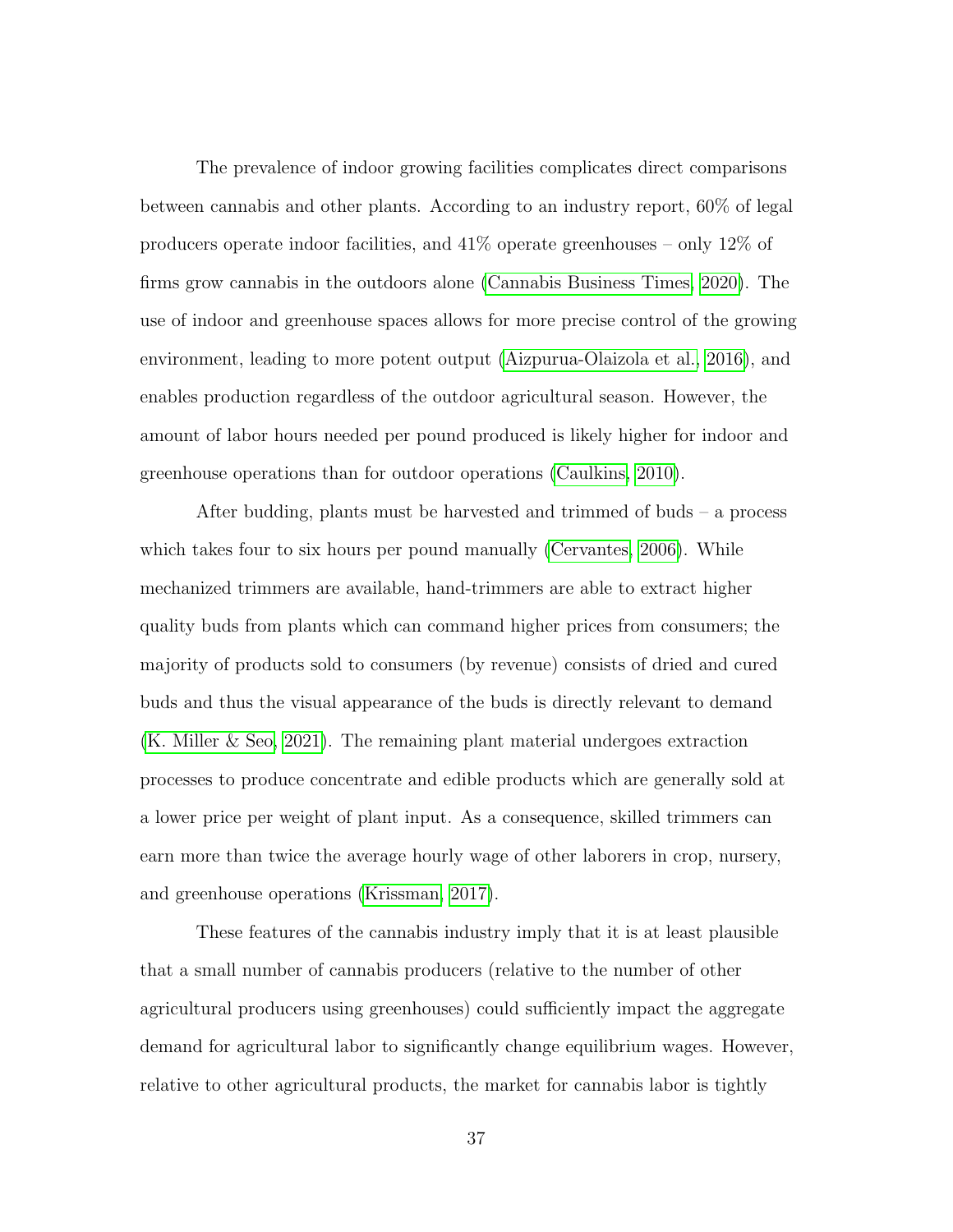regulated. In each state with an operating recreational market, individuals must pass a background check before working for a cannabis producer – and to pass that check, the worker must have legal immigration status and (in most states) must not have recent felony convictions related to Schedule I or Schedule II drugs. According to the U.S. Department of Labor, approximately 47% of the U.S. agricultural labor industry are undocumented immigrants, though agricultural industry sources estimate the share is closer to 75% [\(Jordan, 2020\)](#page-144-5). If the labor markets are bifurcated due to immigration status, the effects of legalization on wages may be minimal at best. Furthermore, as the highest wages available within the cannabis industry are paid to workers with cannabis-specific skills, the substitutability of that labor (and therefore the upwards pressure on equilibrium wages) may be limited.

The process of retail sales of cannabis products also differ from most retail businesses. In most jurisdictions, psychoactive cannabis inventory must be strictly and securely separated from the sales floor, which is often required to be separated from pedestrian access through secure doors so that customer ages can be verified before entry. Inventory must be tracked in real-time for compliance with federal guidelines and state seed-to-sale traceability regulations. Audits are frequent and penalities for non-compliance include civil and criminal liability for firm owners and managers [\(Hansen, Miller, & Weber, 2018\)](#page-143-5). These additional layers of security and related regulations imply that, relative to other retailers with similar footprints, cannabis retailers may demand additional labor hours.

Finally, though Colorado and Washington set up recreational markets in the same time period, the regulatory structures vary in ways relevant to our analyses; see [Hansen, Miller, and Weber](#page-143-6) [\(2021a\)](#page-143-6) for more details about the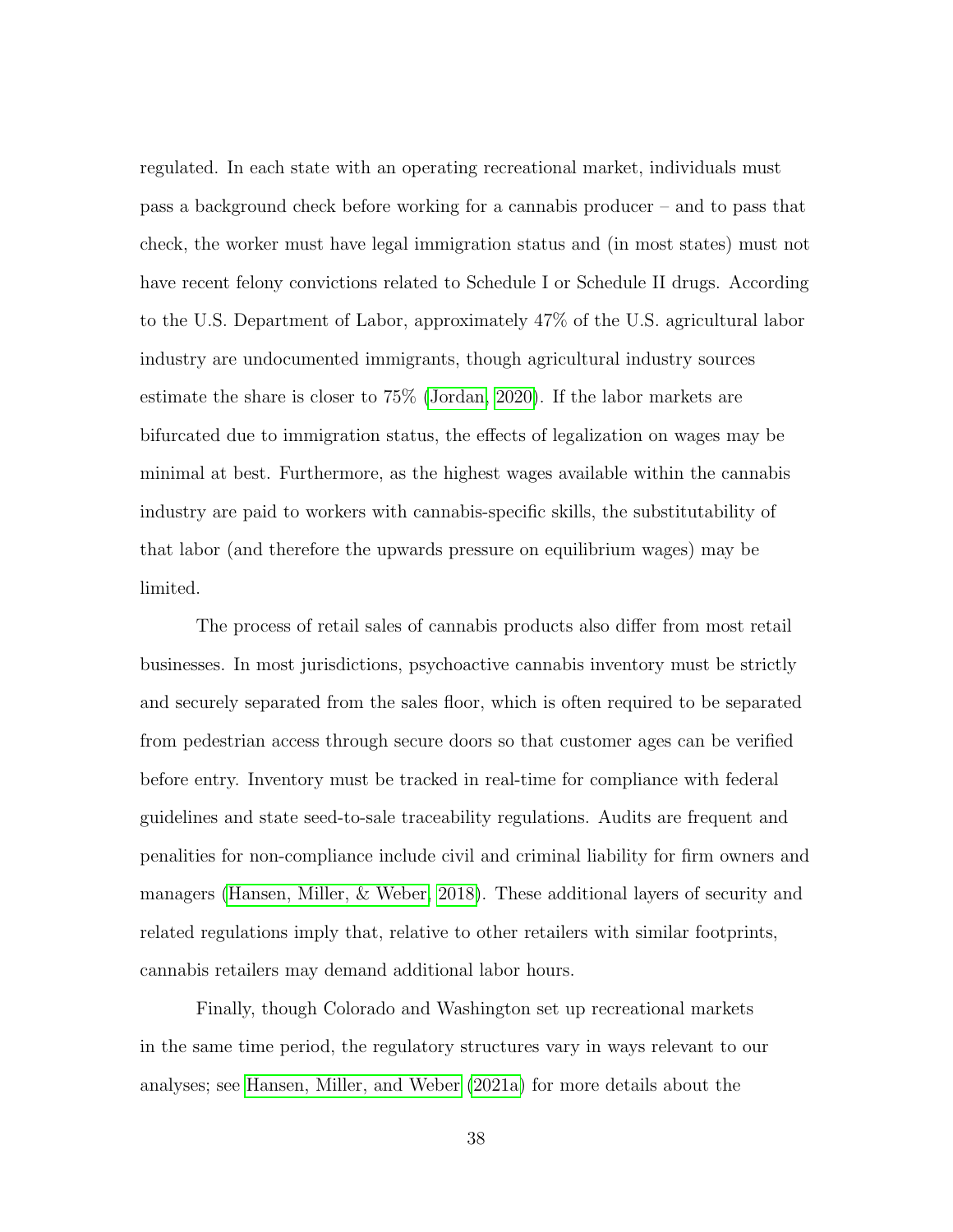regulatory structures in the various states which have legalized cannabis for adult use. First, while Washington required vertical separation between production and retail, Colorado initially required retailers to produce 70% of the products they sell through vertically integrated production facilities, often located close to the retailer [\(Hansen, Miller, & Weber, 2021b\)](#page-144-6). As a consequence, while firms in both Washington and Colorado set up production operations, production facilities in Washington, which were both more geographically dispersed and more specialized, arguably competed more directly with other greenhouse agricultural facilities for labor. Second, Colorado initially limited adult-use licenses to existing medical dispensaries, which may limit the number of new establishments entering at the time Colorado's market opened. Finally, Colorado allows home cultivation, which Washington bans. While this may affect demand for cannabis on the margin, we note that that to-date, the cannabis industry in Colorado has generated more revenue per resident than Washington's industry.

# 3.3 Data and Methodology

We begin our analysis of the relationship between cannabis legalization and labor market outcomes by obtaining labor market data from the Quarterly Census of Employment and Wages compiled by the U.S. Bureau of Labor Statistics (BLS). BLS categorizes employers according to the North American Industry Classification System (NAICS) – a system of 2-6 digit codes which classifies employers in narrowing groups according to their output or primary business activity. Our outcomes of interest include the number of establishments, the total number of workers, the total real wages, and the average weekly real wage per worker. We collect these outcomes at the NAICS-state-quarter level from 2000-2019, aggregate to the annual level, and deflate to 2019 dollars using the Consumer Price Index.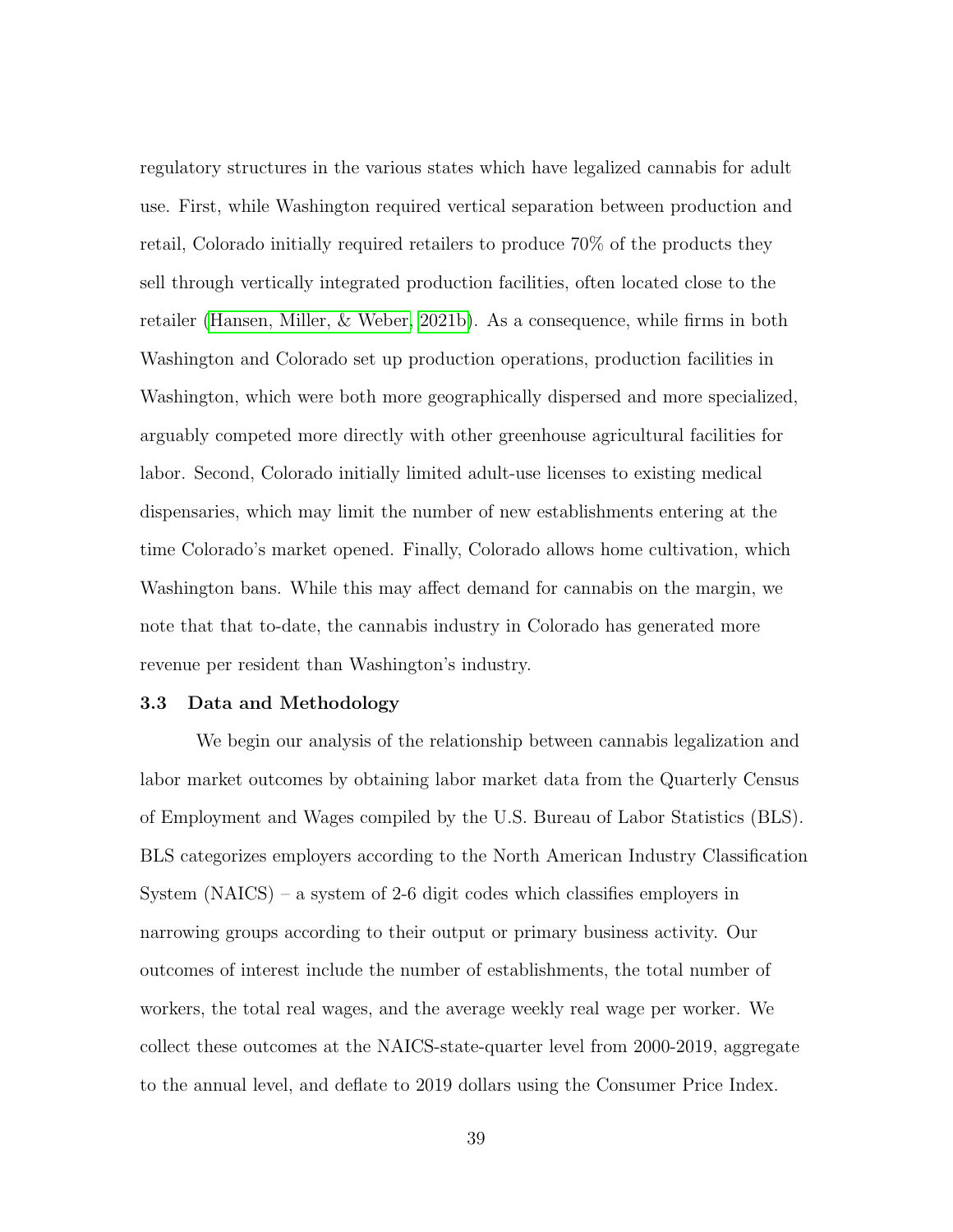To capture time-varying characteristics of labor markets which may influence outcomes, we collect demographic data from the U.S. Census Bureau and Department of Education including state-level high school and college graduation rates, population density, the aggregate unemployment rate, and per-capita GDP. Agricultural labor markets differ widely from state to state due to differences in the characteristics of arable land and growing seasons and therefore to capture other time-varying characteristics of agricultural markets which may influence relevant labor market outcomes, we additionally collect state-year-level survey data from the National Agricultural Statistics Service from 2000-2015 and state-level data from the U.S. Censuses of Agriculture for 2002, 2007, and 2012 (i.e. pre-treatment covariates). A challenge we face in using this data is the prevalence of missing values which stem in part from changes in the survey questions from year to year. To create a panel data set for analysis, we focus on variables for which there are at least 30 state-level observations per year. These variables largely sort into clear topic areas: demographics, land statistics including rental prices, counts of farm establishments, and variables capturing output for corn, wheat, hay, and fruits and vegetables.

Despite this restriction, the data still contain many missing values complicating any analysis effort. Following [White, Reiter, and Petrin](#page-150-2) [\(2012\)](#page-150-2); [White](#page-150-1) [et al.](#page-150-1) [\(2018\)](#page-150-1), we use the [Van Buuren, Brand, Groothuis-Oudshoorn, and Rubin](#page-149-6) [\(2006\)](#page-149-6) modification of the Classification and Regression Trees (CART) algorithm to impute missing values. The algorithm uses a Gibbs sampling procedure to generate a plausible value for each missing value. Key to our application, the algorithm uses "chained" imputation: for each unit of observation (i.e. each state-year observation), the most recent generated imputation for each column is used as a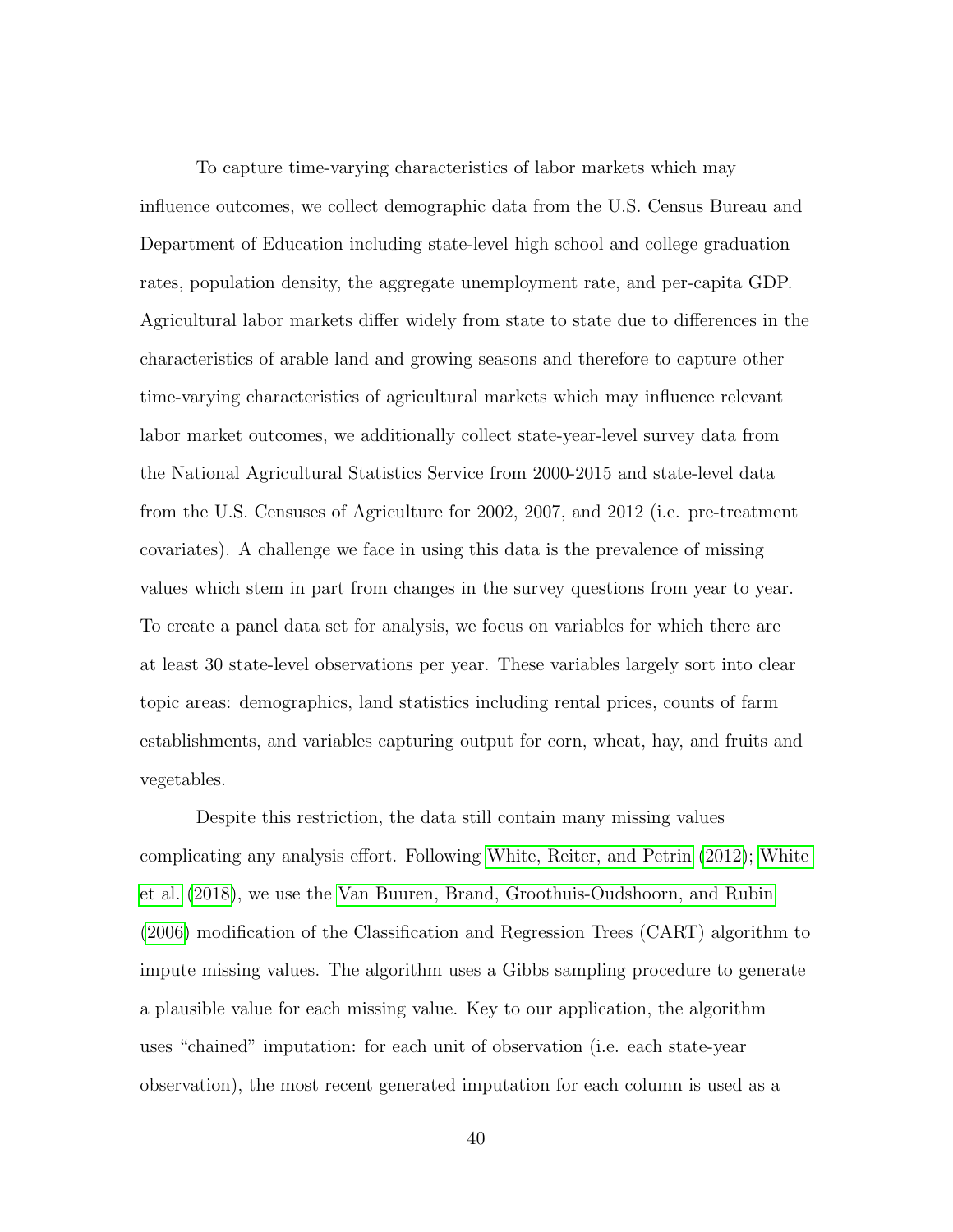predictor for the next column to minimize bias [\(Michalowsky, Hoffmann, Kennedy,](#page-146-4) [& Xie, 2020;](#page-146-4) [Murray & Reiter, 2016;](#page-147-4) [Van Buuren & Groothuis-Oudshoorn, 2010\)](#page-149-7). In other words, suppose the vector of independent variables for observation  $t$  is  $X_T = [x_{1t}, x_{2t}, \dots]$ . Suppose  $x_{1t}$  is known for some t but  $x_{2t}$  is missing. The algorithm uses a Gibbs sampler to draw a value from  $x_{2t}$  using the empirical distribution of  $x_2$  conditional on  $x_{1t}$ . Now suppose  $x_{3t}$  is also missing for t. The algorithm uses both the observed value  $x_{1t}$  and the imputed  $x_{2t}$  to draw a value of the  $x_3$  distribution conditional on both  $x_1$  and  $x_2$ . Ultimately, in our primary specification, we impute 11% of the observation-variables for the agricultural analysis and none of the observation-variables for the retail analysis. We have reestimated our models excluding imputed data and found similar results.

We next turn to the issue of variable selection. The number of potential control units (i.e. states other than Washington and Colorado) is less than the number of potential covariates. Instead of manually choosing covariates based on some prior hypothesis, which may be considered "cherry picking" [\(Ferman, Pinto,](#page-142-0) [& Possebom, 2020\)](#page-142-0), we use the LASSO algorithm to select appropriate covariates [\(Duncan, Ross, & Mikesell, 2019;](#page-141-2) [Tibshirani, 1996\)](#page-149-8). For each outcome variable, we fit prediction models to the pre-legalization data (i.e. data from 2000-2012) using the glmnet method of [Friedman, Hastie, and Tibshirani](#page-142-1) [\(2010\)](#page-142-1) and select the covariates with the highest frequency for each of the outcome variables.

The final covariate matrix  $X$  for our agricultural analysis includes "Barley" for grain (acres)"; "Land in orchards (acres)"; "Snap beans harvested for sale (acres)"; "Cherries (acres)"; "Pears (acres)"; "Commercial fertilizer, lime, & soil conditioners (acres treated)"; "2000 Resident population 65 years & over, percent"; "2000 Savings institutions (FDIC-insured)-total deposits"; "2000 Civilian labor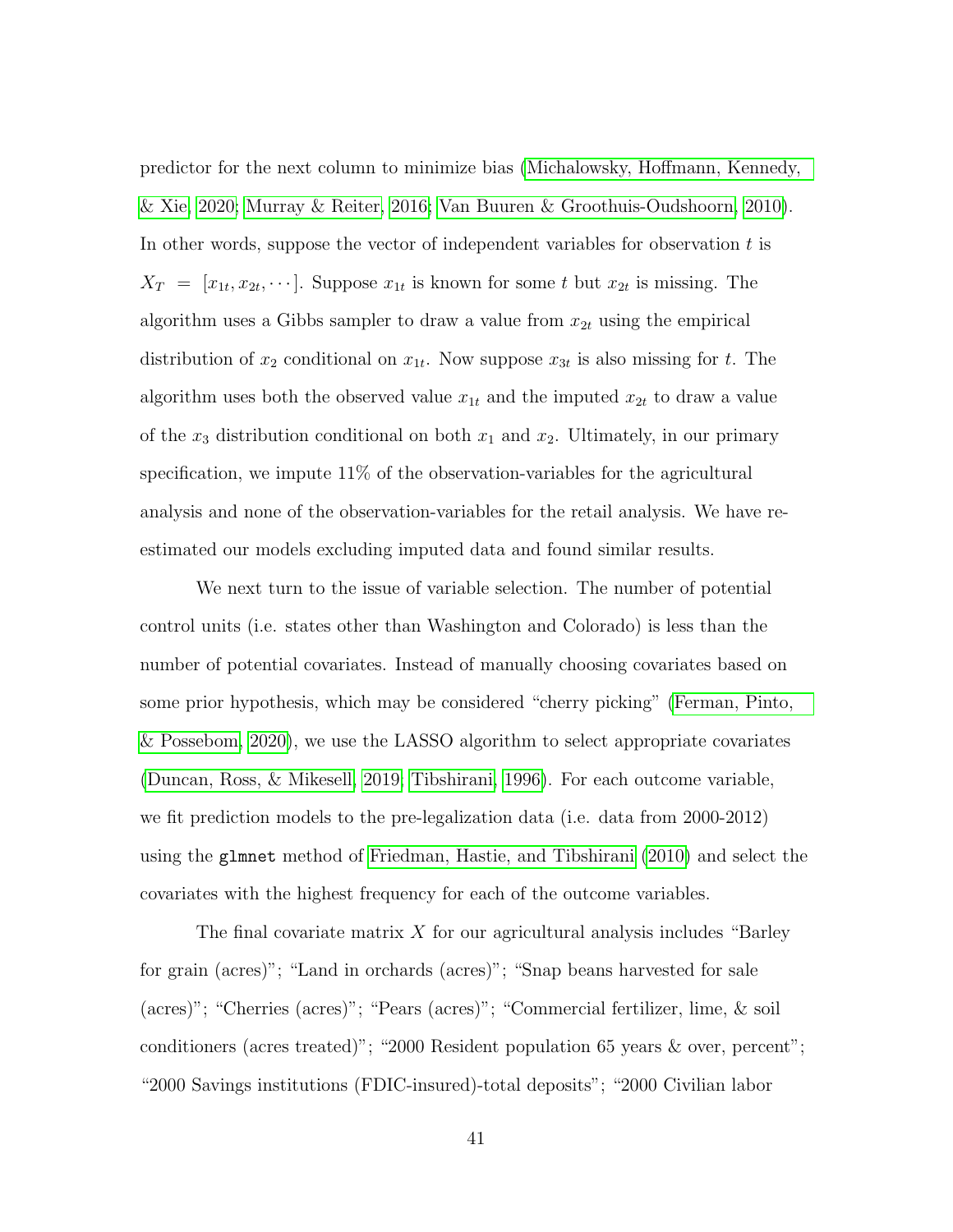force unemployment rate"; "Federal Government expenditure-grants FY 2000"; "Federal Government insurance FY 2000"; "2000 Resident population: Black alone, percent"; "2000 Resident population: Two or more races, percent"; "2000 Resident population: Hispanic or Latino Origin, percent"; "2000 Resident population: total females, percent"; "Social security: retired workers-benefit recipients (Dec.) 2000"; "Corn grain production"; "Farm operations"; "Hay production"; "Labor hired wage rate (\$ per hour)"; "Rent cash cropland expense (\$ per acre)"; "Vegetable total production"; and "Wheat production". For our retail analyses, the covariate matrix includes "College Graduation Rate (percent)"; "High School Graduation Rate (percent)"; "Population Density (people per square mile)"; "Unemployment Rate (percent)"; and "GDP per capita". We also include the relevant outcome for stores in NAICS 453991 (Tobacco stores).

The agricultural census data is collected every five years – the last collection was in 2017. At the time of the last collection, only four states – Alaska, Colorado, Oregon, and Washington – had legalization cannabis for recreational use, and within those states, Colorado and Washington legalized earliest (voting in 2012, markets opening in 2014). To focus on the longest post-legalization period possible, we follow [Hansen, Miller, and Weber](#page-143-1) [\(2020a\)](#page-143-1) and focus on Colorado and Washington as the treated states. We further note that both Oregon and Alaska experienced significant supply issues in months immediately post marketopening [\(Andrews, 2017;](#page-137-2) [Sacirbey, 2016\)](#page-147-5) and thus any impact on agricultural labor is potentially more difficult to observe and/or interpret from the short postlegalization period available.

Figure [3](#page-57-0) plots outcomes by year for Colorado, Washington, and the average of other states for the "greenhouse, nursery, and floriculture production" category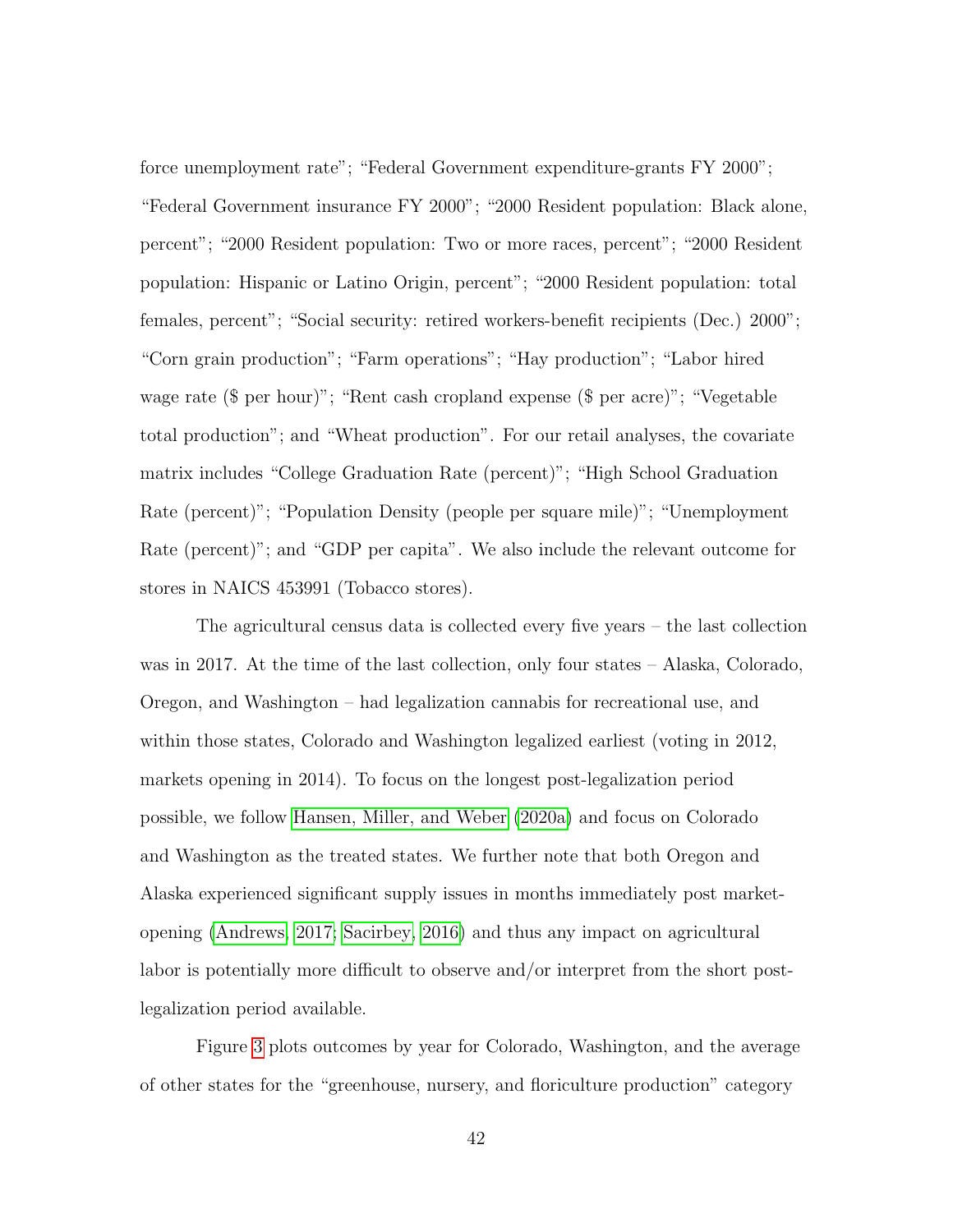(NAICS 1114, the category containing cannabis production firms). Notably, the establishment count for Washington increased by roughly 500 between legalization and a peak in late 2015, which is similar to the count of cannabis production licenses issued by the state around the same time period as reported by [Hansen](#page-143-4) [et al.](#page-143-4) [\(2017\)](#page-143-4). Washington experienced a similarly-shaped increase in the number of workers in the sector and the total wages paid, but those outcomes in Colorado and other states remained largely constant. Despite the increase in labor quantity observed in Washington, the real average weekly wage per week increased after legalization relatively uniformly everywhere.

Figure [4](#page-58-0) reports analogous outcomes in the "store retailers not specified elsewhere" category (NAICS 453998, the category containing cannabis retailers). As with the agricultural sector, the establishment count in Washington increased by several hundred immediately post-legalization corresponding to descriptive statistics found in the literature [\(Thomas, 2018\)](#page-149-5). Colorado also experienced an increase of roughly 200 establishments over the same time period. Increases of similar magnitude occured for worker counts and total wages paid in conjunction with the opening of these establishments. As in the agricultural sector, however, there are no clear patterns in the average weekly wage per worker; while the mean post-reform wage in Colorado is above the mean pre-reform wage, wages had begun increasing in the years prior to the passage of the ballot measure.

While the raw data suggest that the legalization of cannabis led to significant changes in employment in each state corresponding to their different regulatory structures, it is not clear that cannabis legalization caused these changes. Estimating a causal effect requires identifying an appropriate set of control units. While neighboring states might seem like a natural control group,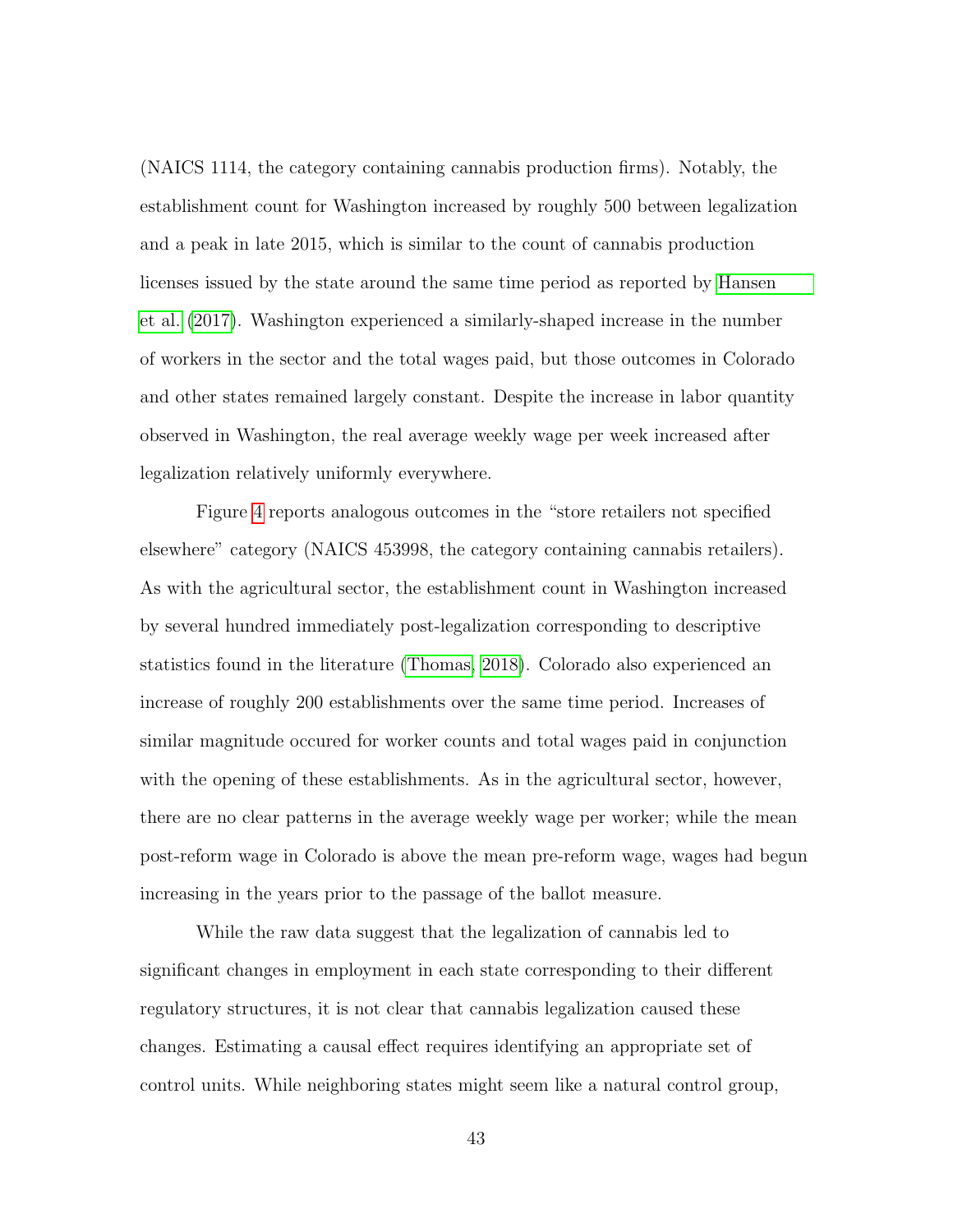

<span id="page-57-0"></span>Figure 3. Employment and wages for "narrowly defined" agricultural firms

Notes: Data come from the Quarterly Census of Employment and Wages. We define "narrowly defined" agricultural firms as those within North American Industry Classification System category 1114 ("Greenhouse and Nursery Production"), which includes cannabis production firms.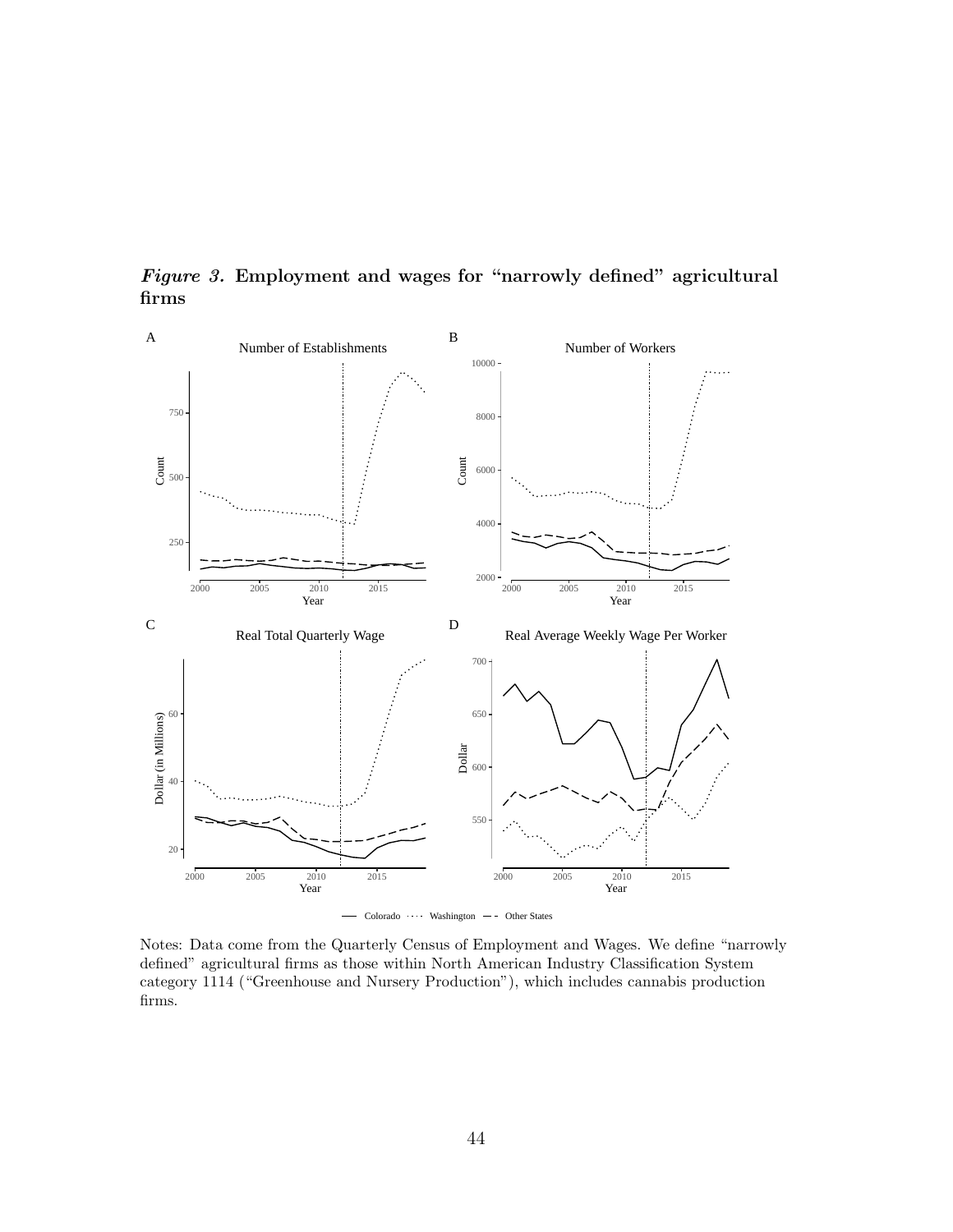

<span id="page-58-0"></span>Figure 4. Employment and wages for "narrowly defined" retail firms

Notes: Data come from the Quarterly Census of Employment and Wages. We define "narrowly defined" retail firms as those within North American Industry Classification System category 453998 ("Store retailers not specified elsewhere"), which includes cannabis retailers.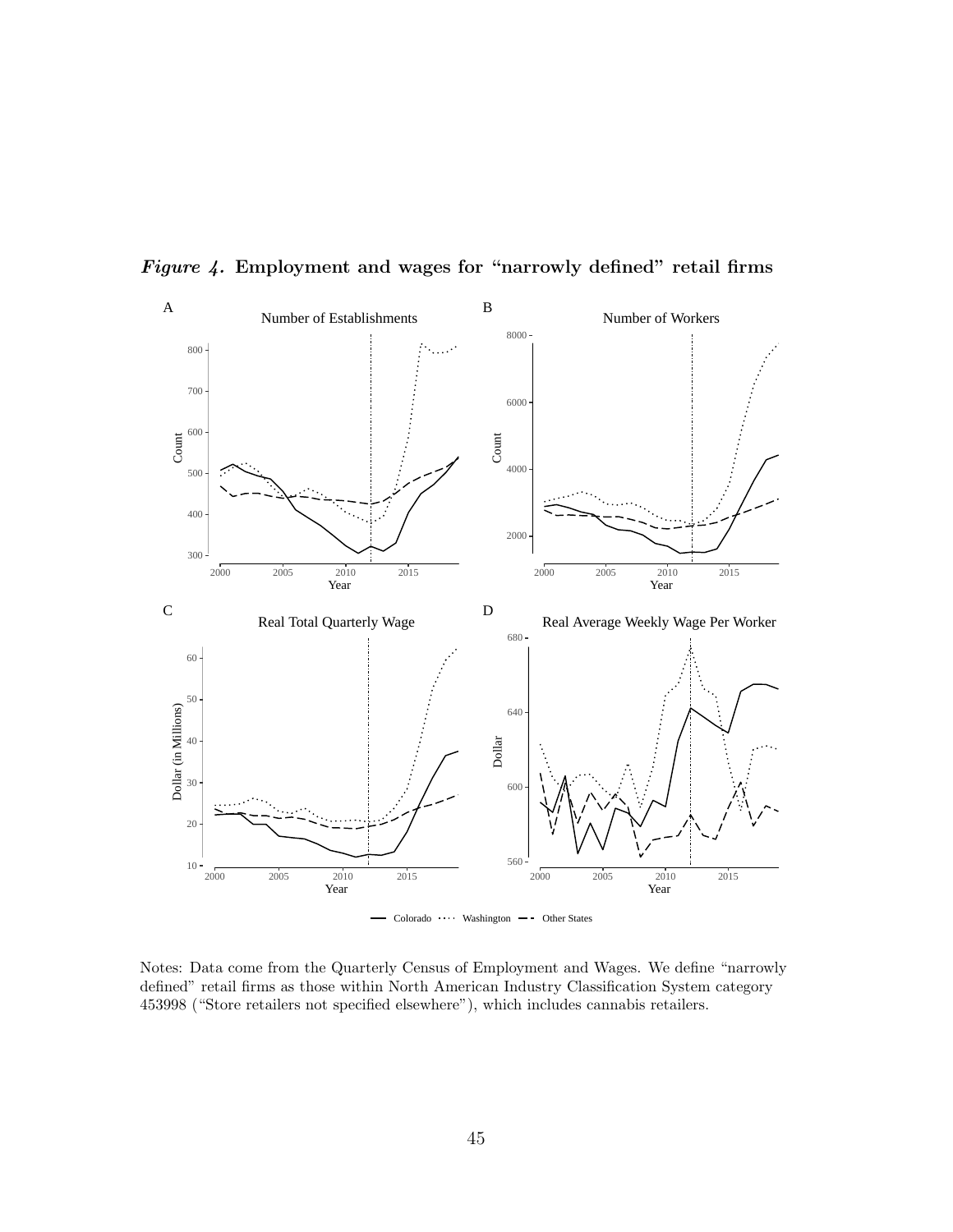[Hansen, Miller, and Weber](#page-143-0) [\(2020b\)](#page-143-0) find evidence of substantial inter-state cannabis demand, and it is reasonable to believe that laborers may also move across state lines in response to cannabis legalization, particularly if cannabis producers are indeed offering higher wages. This is a particular concern for Washington, where many retailers are located close to the Oregon and Idaho borders.

To address this concern, we apply the synthetic control approach of [Abadie,](#page-137-3) [Diamond, and Hainmueller](#page-137-3) [\(2010,](#page-137-3) [2015\)](#page-137-4); [Abadie and Gardeazabal](#page-137-5) [\(2003\)](#page-137-5). We construct synthetic control units separately for Washington and Colorado based on pre-legalization data (i.e. the covariates listed above plus the lagged value of the outcome variable) and then estimate the effect of cannabis legalization on our outcomes of interest by calculating the post-legalization difference between the outcomes for our treated states and for our synthetic controls. Our synthetic control units are convex combinations of non-treated states selected in such a way to match the pre-legalization outcomes. In addition to previous work on cannabis legalization and traffic fatalities [\(Hansen, Miller, & Weber, 2020a\)](#page-143-1), the synthetic control approach has been used to analyze the effects of policy changes across a variety of domains, including economic liberalization [\(Billmeier & Nannicini,](#page-139-4) [2013\)](#page-139-4), pediatric health [\(Bauhoff, 2014\)](#page-138-4), tropical deforestation [\(Sills et al., 2015\)](#page-148-4), foreign exchange rates [\(Chamon, Garcia, & Souza, 2017\)](#page-140-3), tobacco policies [\(Chelwa,](#page-140-4) [van Walbeek, & Blecher, 2017\)](#page-140-4), and the effects of medical cannabis laws on labor market outcomes [\(Sabia & Nguyen, 2018\)](#page-147-2) among many others.

We first select a "donor pool" of control units (i.e. states) which may be used to construct the synthetic control units. We start with all U.S. states and exclude any states which legalized cannabis and opened adult-use markets after 2012. We include Michigan as its first dispensary opened in December 2019, and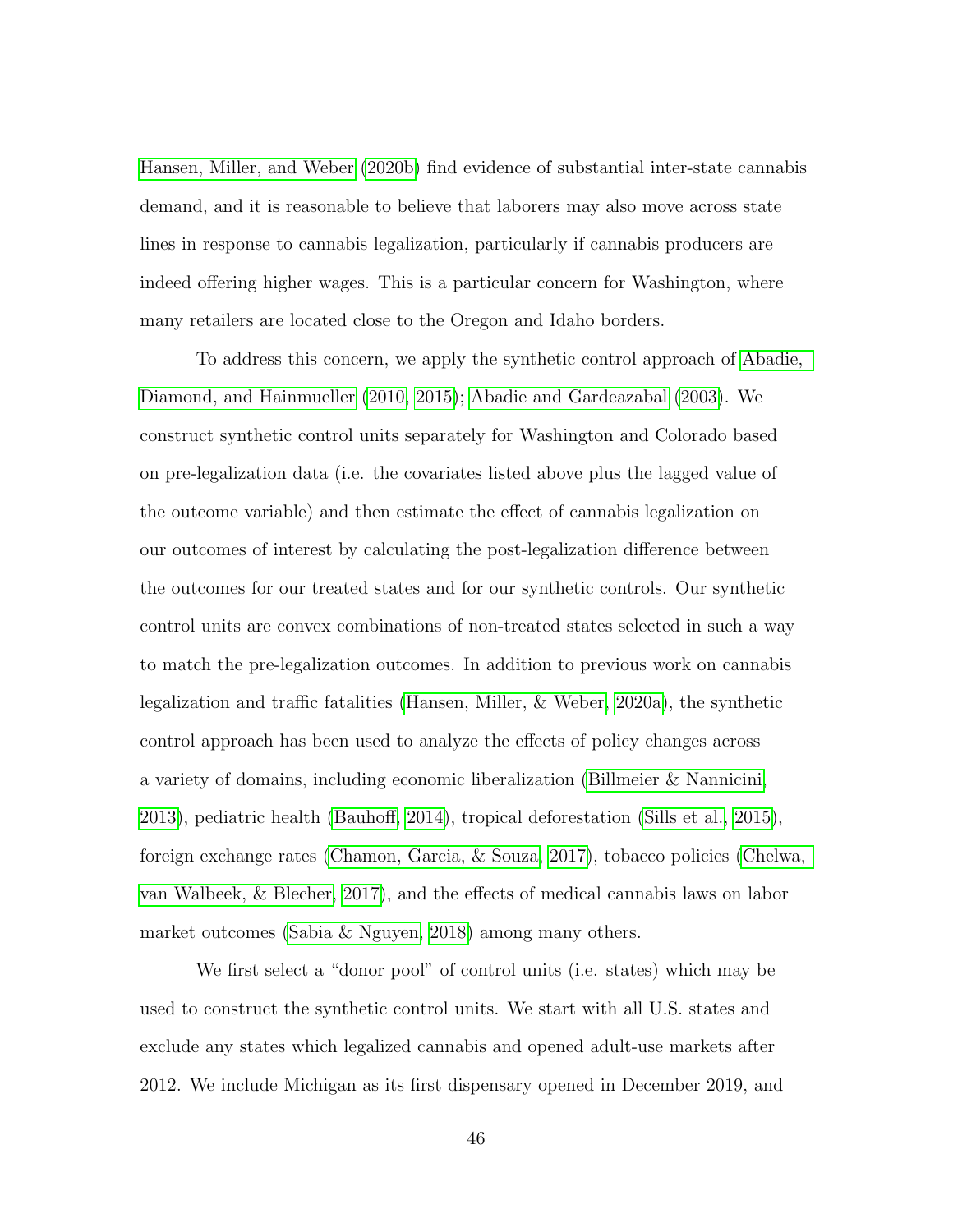thus any labor market effects are unlikely to be observed in annualized 2019 data. We also exclude states which are adjacent to the treated states to avoid spillover effects. While we present results using a donor pool which includes both states with and without legal medical cannabis markets, we have estimated separate models using only states with or states without these markets and found similar results.

For each treated unit  $s \in \{\text{Washington}, \text{ Colorado}\},\text{ we then select weights}\$  $w_j$  for each of the control units j (with  $0 \leq w_j \leq 1$  and  $\sum w_j = 1$ ) to minimize the weighted difference between the synthetic control and the treated unit on the pre-treatment covariates identified above. The weight matrix V used to form the distance measure is chosen such that the mean square prediction error is minimized for the pre-intervention period following [Abadie et al.](#page-137-3) [\(2010\)](#page-137-3). We report the weights  $W^*$  chosen for each treated unit and outcome variable in Appendix A. Tables of covariate balance are available in Appendix B. We then obtain point estimates of the effect of recreational cannabis legalization with a standard differences-in-differences estimating equation. For outcome  $y$  for unit s (either a treated state or the synthetic control for that state) in year  $t$ , we estimate the parameters of

<span id="page-60-0"></span>
$$
y_{st} = \beta_0 + \beta_1 * Length_t + \beta_2 * Treated_t + \beta_3 * Length_t * Treated_t + \epsilon_{st}.
$$
 (3.1)

To perform hypothesis testing, we use the "in-space" placebo tests described in [Abadie et al.](#page-137-4) [\(2015\)](#page-137-4). In particular, we apply the synthetic control model to each of our potential control units and interpret the results as placebos. We remove a small number of control states with particularly poor pre-treatment fit, though this does not affect our qualitative results. Plots of these placebos are available in the Appendix. For each outcome Y (and corresponding sequence of state-year outcome observations  $Y_{jt}$ ), we then calculate the empirical distribution of the *ratio of the*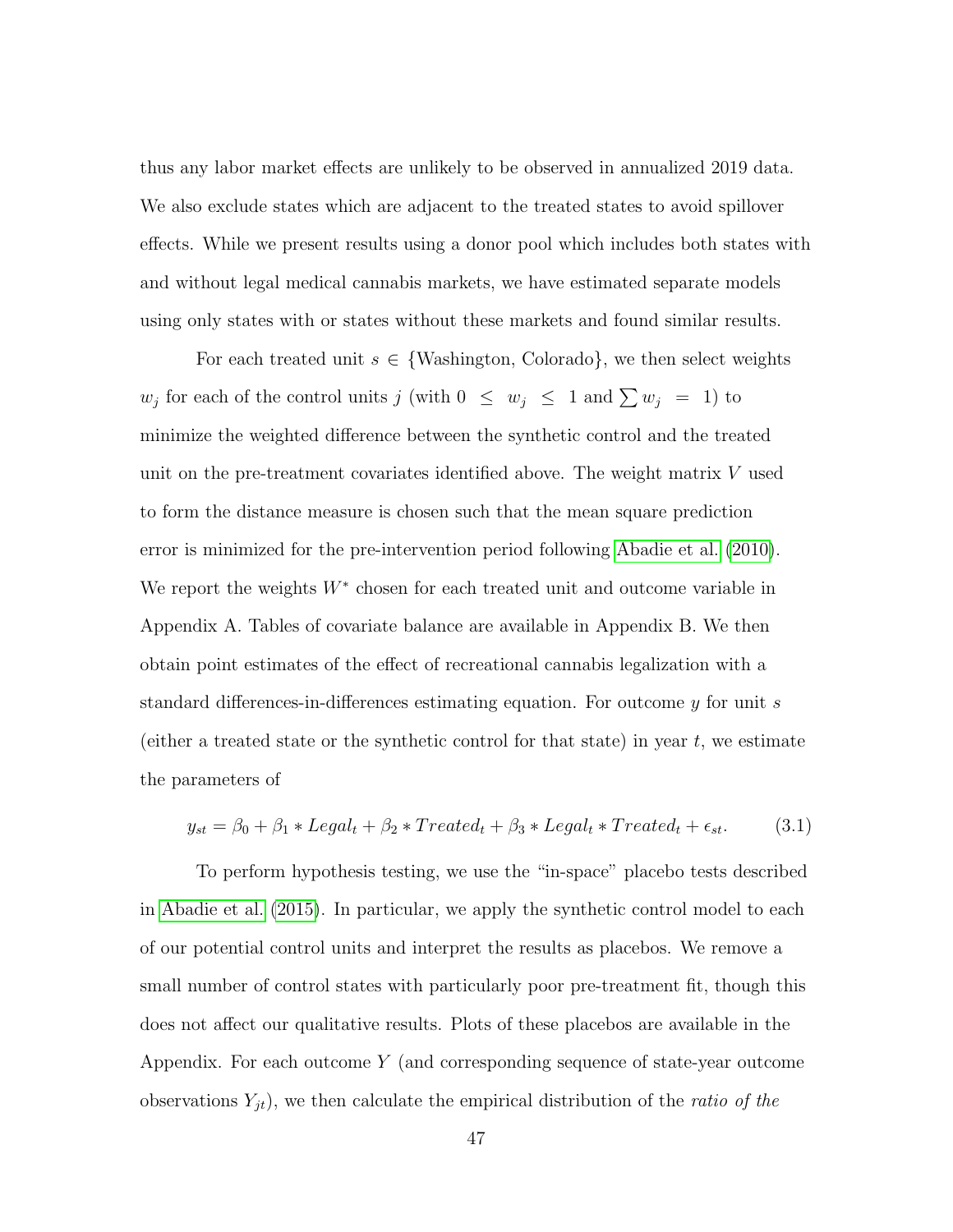mean squared prediction errors (RMSPE) where

RMSPE = 
$$
\left(\frac{1}{T_0} \sum_{t=1}^{T_0} \left(Y_{1t} - \sum_{j=2}^{J+1} w_j^* Y_{jt}\right)^2\right)^{1/2}
$$
(3.2)

and  $T_0$  is the positive number of pre-intervention periods. The p-value is then simply the fraction of placebo effect estimates which are greater than or equal to the effect estimated for the treated unit [\(Firpo & Possebom, 2016\)](#page-142-2):

$$
p := \frac{\sum_{j=1}^{J+1} \mathbb{1} \left[ \text{RMSPE}_j \ge \text{RMSPE}_1 \right]}{J+1}
$$

Finally, it is plausible that, from the perspective of workers, jobs in the cannabis industry are substitutes for jobs beyond the narrowly-defined NAICS categories described above. We repeat this analysis for a broader set of categories taking advantage of the hierarchical nature of the NAICS inclusive of cannabis firms; for agriculture, we use "agriculture, forestry, fishing, and hunting" (NAICS 11) and for retail, we aggregate the "health and personal care stores" (NAICS 446), "general merchandise stores" (NAICS 452) and "miscellaneous store retailers" (NAICS 453) categories.

#### 3.4 Results

**3.4.1 Narrowly-defined industries.** Figure [5](#page-63-0) illustrates agricultural labor market outcome measures in Colorado and its synthetic control unit (control weights are reported in Table [B.2.1\)](#page-90-0) for the "greenhouse, nursery, and floriculture production" NAICS category. Following Figure [3,](#page-57-0) Panel (a) illustrates the log of the number of establishments, Panel (b) illustrates the log of the number of worker, Panel (c) illustrates the log of the real total quarterly wage, and Panel (d) illustrates the log of the real average weekly wage. In general, the synthetic control closely follows both the trends and the level of Colorado's outcomes over the prelegalization period. In the post-legalization period, the number of establishments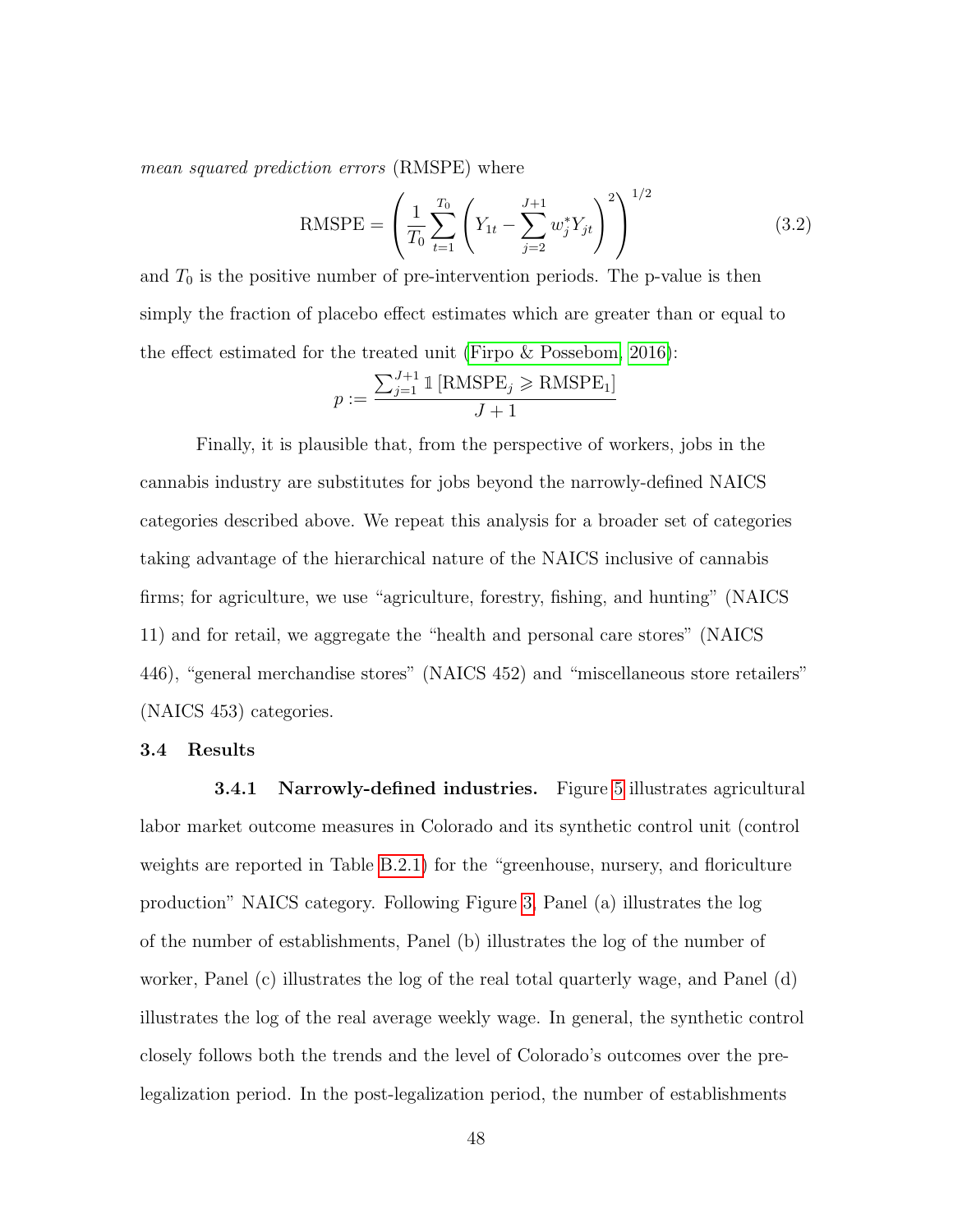temporarily grows relative to its synthetic control, but the number of workers tracks closely with its synthetic control, as do wages.

Figure [6](#page-64-0) illustrates the analogous comparisons for Washington. As in Colorado, the synthetic control tracks closely with the Washington data in the prelegalization period. However, the number of establishments increases significantly immediately after legalization, as does the number of works and (as a consequence), the total quarterly wages paid. Though the average weekly wage in Washington does increase post-legalization, the increase is also seen in the synthetic control.

Figures [7](#page-65-0) and [8](#page-66-0) repeat the exercise for outcomes for the "store retailers not specified elsewhere" NAICS category in Colorado and Washington, respectively. For Colorado, the synthetic control approach struggles to match the full volatility of the pre-reform data for the number of establishments and the number of workers. However, the method performs better (in a mean-squared-error sense) when matching per-reform average weekly wages per worker. Across outcomes, the synthetic control generally moves in the same direction as the Colorado data post reform, suggesting that other trends in Colorado contributed to the increase in establishments and workers seen in Figure [4.](#page-58-0) The synthetic control approach performs better for Washington, where pre-trends are closely matched for most outcomes.

Point estimates of the effects seen in these Figures (i.e. estimates of  $\beta_3$  in Equation [\(3.1\)](#page-60-0)) are reported in Table [6.](#page-67-0) Several of the changes in the number of establishments, employees, and total wages are significant according to our placebo test at the 10% and 5% levels. However, the change in average weekly wage is either imprecisely estimated or negative for both sectors in both states.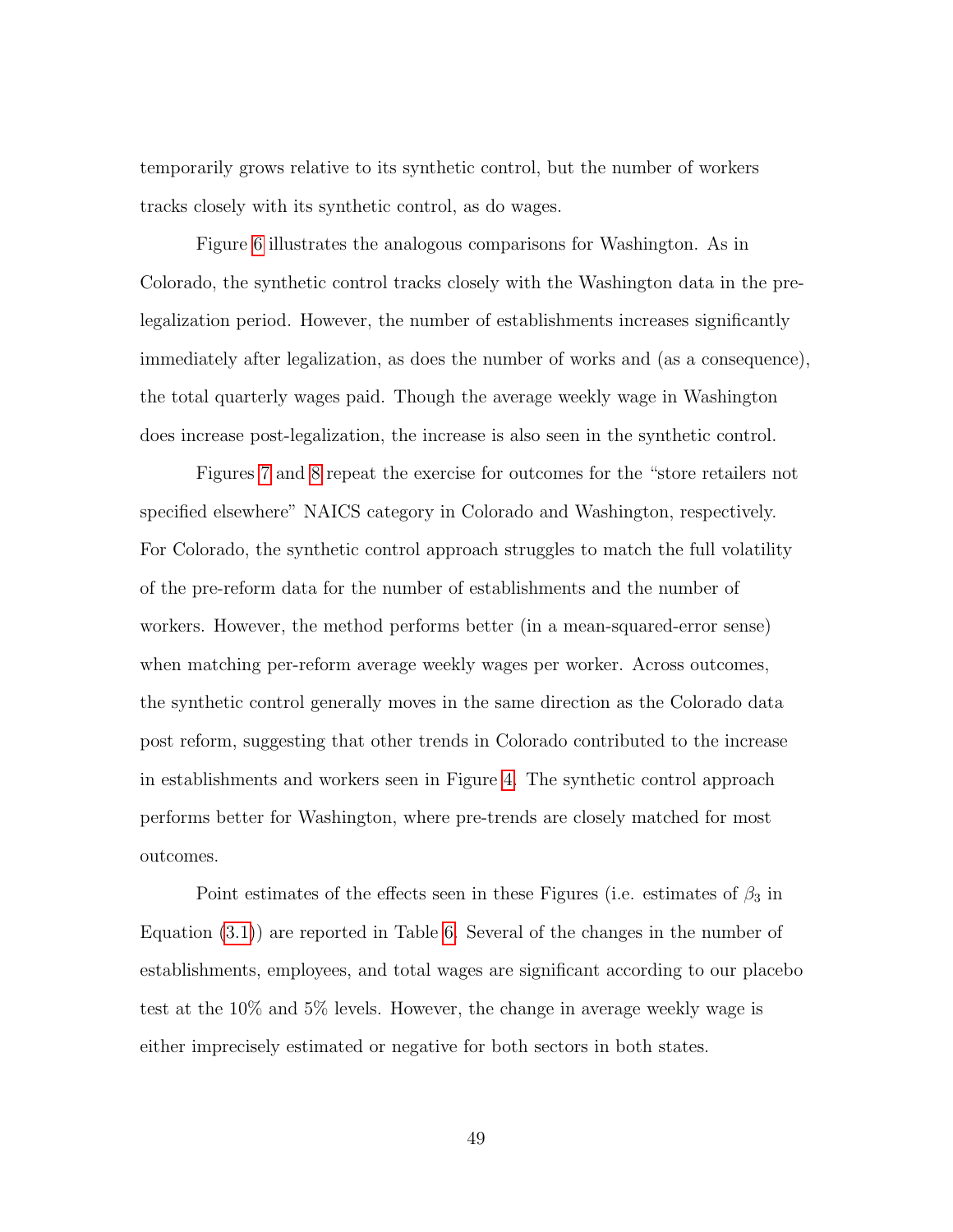<span id="page-63-0"></span>Figure 5. Comparing "narrowly defined" agricultural labor market outcomes in Colorado and its synthetic control



Notes: This figure depicts wage and employment outcomes for "narrowly defined" agricultural firms for Colorado and its synthetic control. We define "narrowly defined" agricultural firms as those within North American Industry Classification System category 1114 ("Greenhouse and Nursery Production"), which includes cannabis production firms.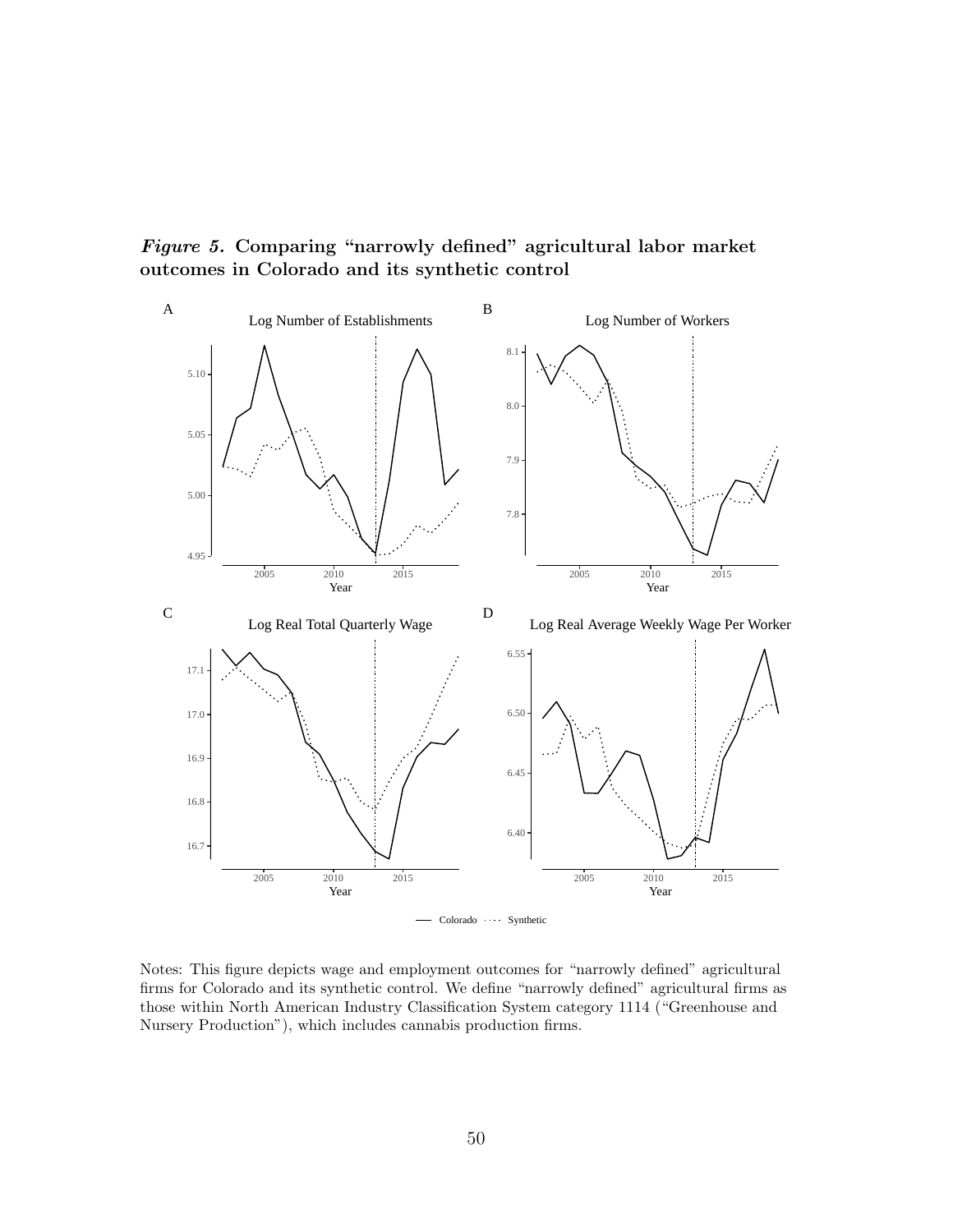<span id="page-64-0"></span>Figure 6. Comparing "narrowly defined" agriculture labor market outcomes in Washington and its synthetic control



Notes: This figure depicts wage and employment outcomes for "narrowly defined" agricultural firms for Washington and its synthetic control. We define "narrowly defined" agricultural firms as those within North American Industry Classification System category 1114 ("Greenhouse and Nursery Production"), which includes cannabis production firms.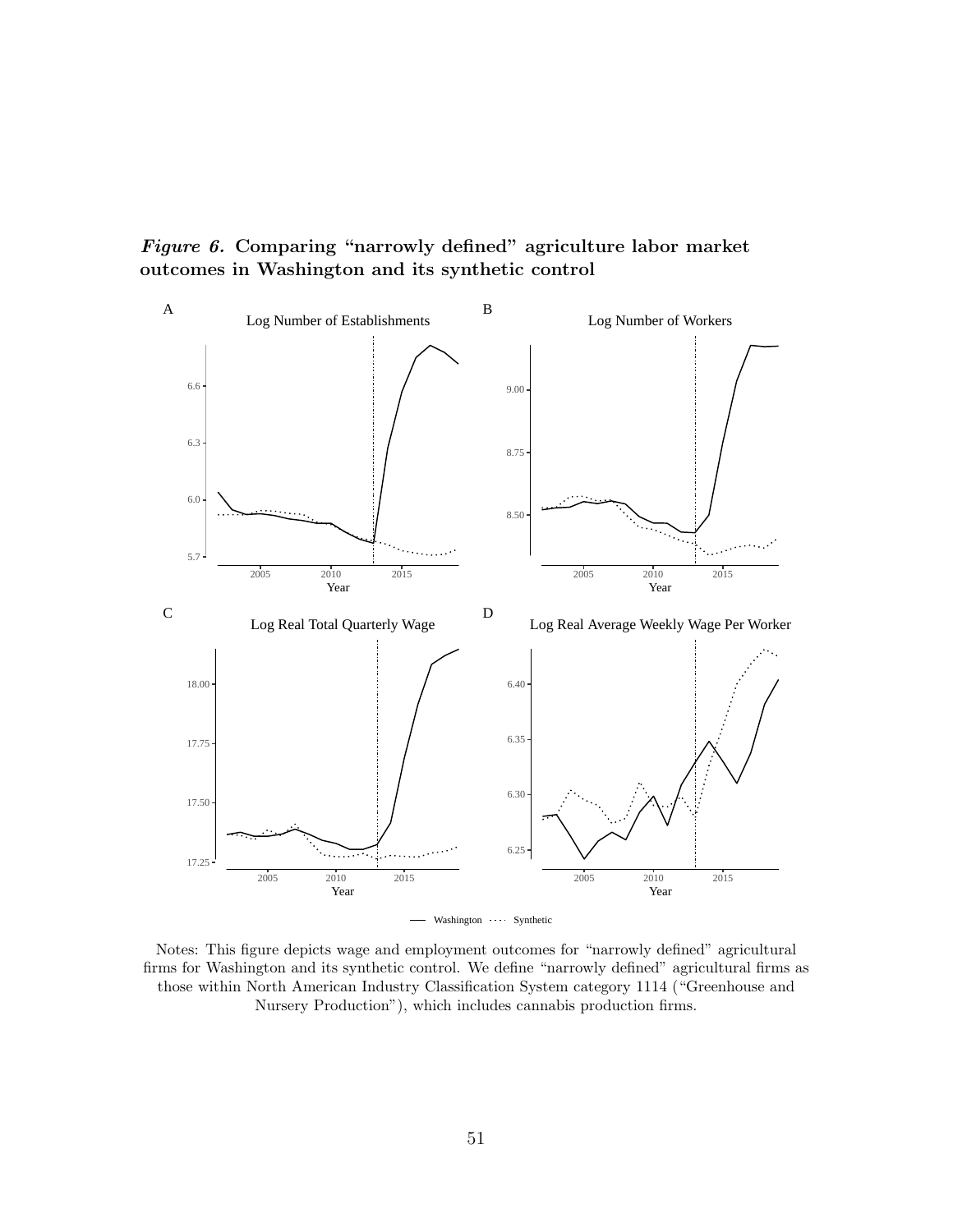<span id="page-65-0"></span>Figure 7. Comparing "narrowly defined" retail labor market outcomes in Colorado and its synthetic control



Notes: This figure depicts wage and employment outcomes for "narrowly defined" retail firms for Colorado and its synthetic control. We define "narrowly defined" retail firms as those within North American Industry Classification System category 453998 ("Store retailers not specified elsewhere"), which includes cannabis retailers.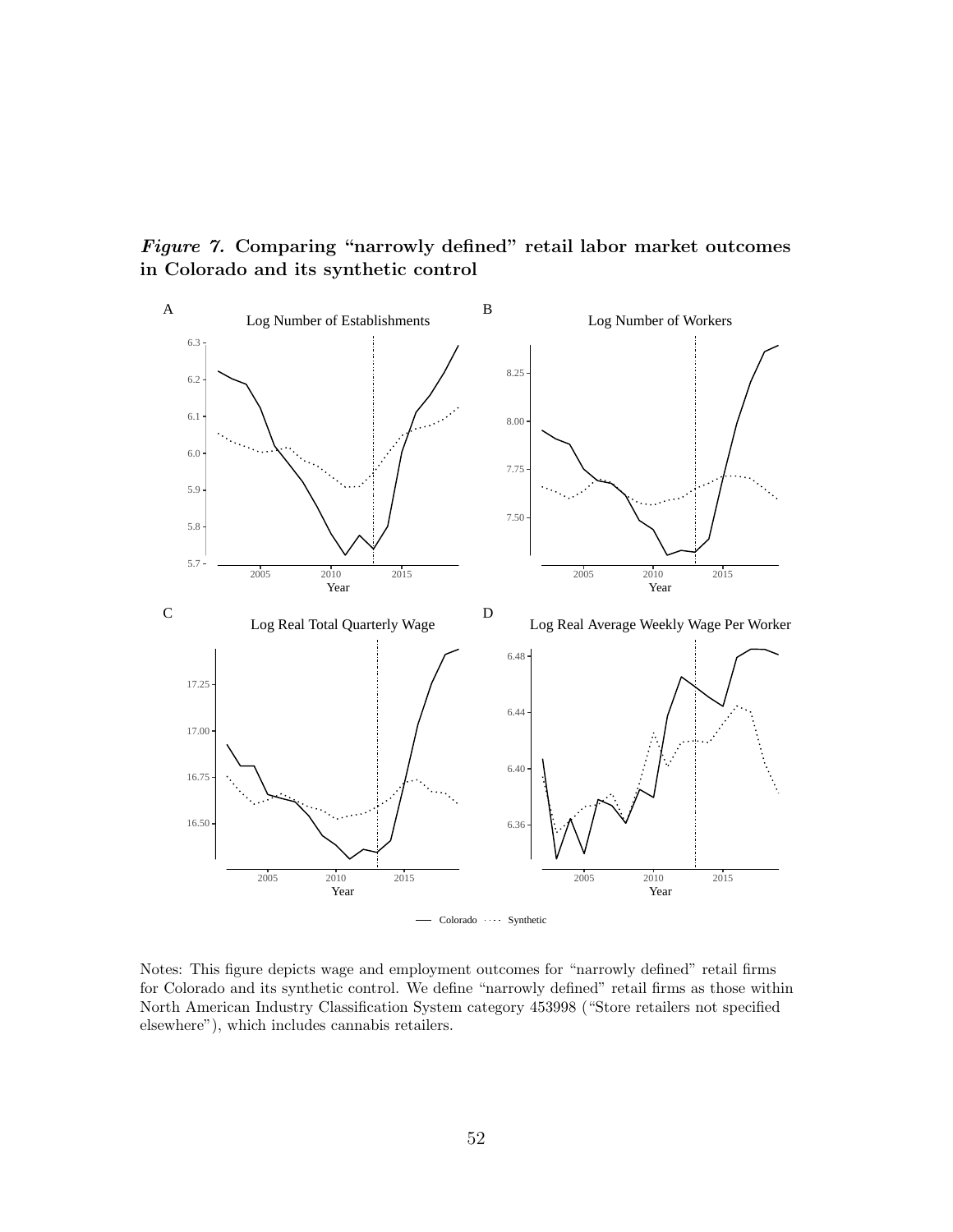<span id="page-66-0"></span>Figure 8. Comparing "narrowly defined" retail labor market outcomes in Washington and its synthetic control



Notes: This figure depicts wage and employment outcomes for "narrowly defined" retail firms for Washington and its synthetic control. We define "narrowly defined" retail firms as those within North American Industry Classification System category 453998 ("Store retailers not specified elsewhere"), which includes cannabis retailers.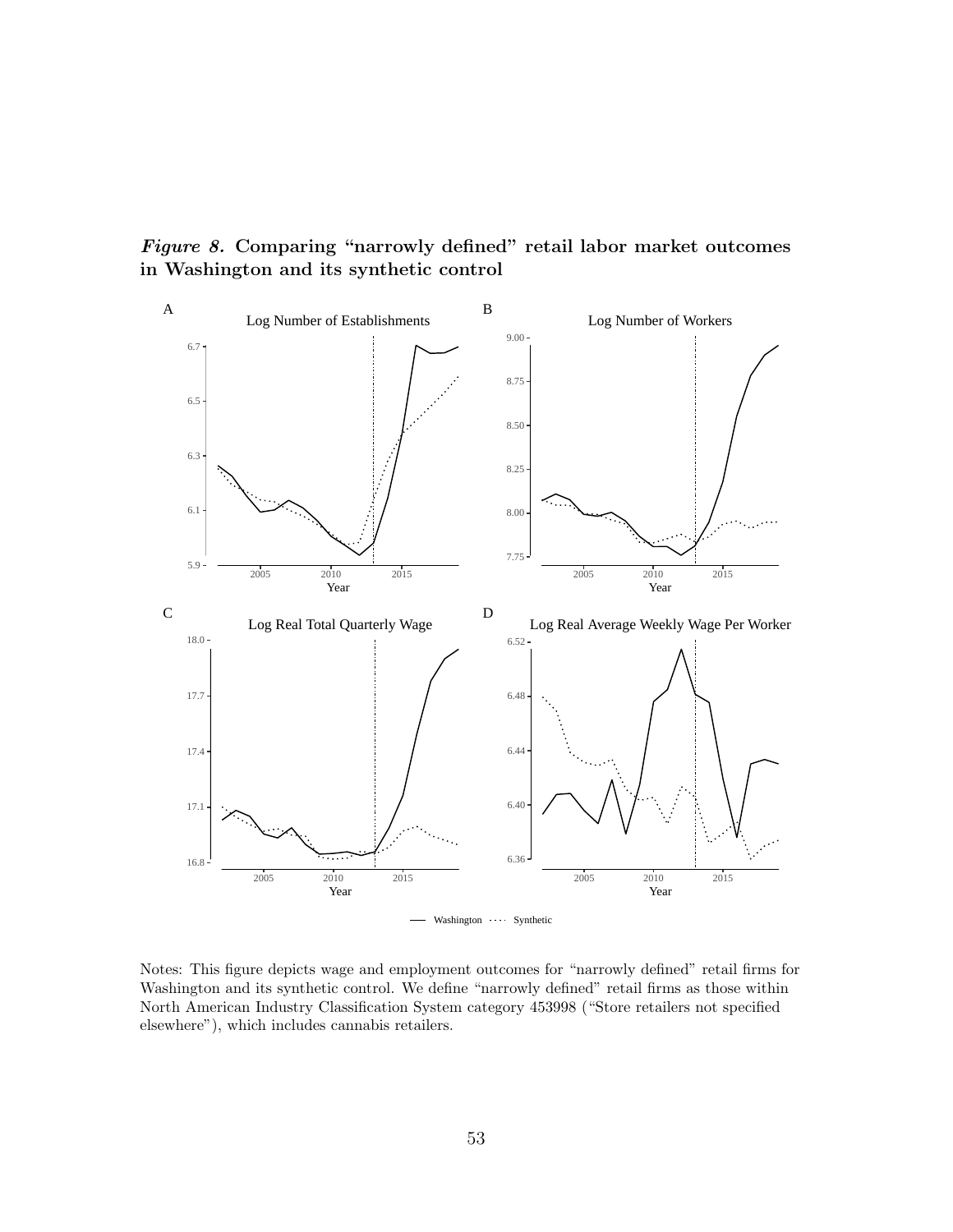|                              | Colorado                     |              |                 |             |  |  |
|------------------------------|------------------------------|--------------|-----------------|-------------|--|--|
|                              | Log number                   | Log number   | Log total       | Log         |  |  |
|                              | establishments               | of employees | quarterly wages | weekly wage |  |  |
|                              | Narrowly-defined Agriculture |              |                 |             |  |  |
| RCL                          | $0.056**$                    | $-0.042$     | $-0.113$        | $-0.007$    |  |  |
| P-value                      | [0.030]                      | [0.303]      | [0.303]         | [0.576]     |  |  |
|                              | Narrowly-defined Retail      |              |                 |             |  |  |
| RCL                          | 0.000                        | 0.220        | $0.306*$        | 0.050       |  |  |
| P-value                      | [0.818]                      | [0.152]      | [0.091]         | [0.212]     |  |  |
|                              | Washington                   |              |                 |             |  |  |
|                              | Log number                   | Log number   | Log total       | Log         |  |  |
|                              | establishments               | of employees | quarterly wages | weekly wage |  |  |
| Narrowly-defined Agriculture |                              |              |                 |             |  |  |
| RCL                          | $0.783*$                     | $0.516*$     | $0.513**$       | $-0.013*$   |  |  |
| P-value                      | [0.061]                      | [0.061]      | [0.030]         | [0.091]     |  |  |
| Narrowly-defined Retail      |                              |              |                 |             |  |  |
| RCL                          | 0.063                        | $0.535**$    | $0.525**$       | 0.059       |  |  |
| P-value                      | [0.152]                      | [0.030]      | [0.030]         | [0.606]     |  |  |

<span id="page-67-0"></span>Table 6. Synthetic control estimates of the effect of recreational cannabis legalization on narrowly-defined labor market outcomes

Notes: This table reports difference-in-difference estimates of the effect of recreational cannabis legalization (RCL) on labor market outcomes using synthetic controls for the treated units. Agriculture is the "Greenhouse and Nursery Production" (NAICS 1114) industry. Retail is the "Store retailers not specified elsewhere" category (NAICS 453998). P-values are calculated via a placebo test. Stars indicate standard significance levels: <sup>∗</sup>10%, ∗∗5%, ∗∗∗1%.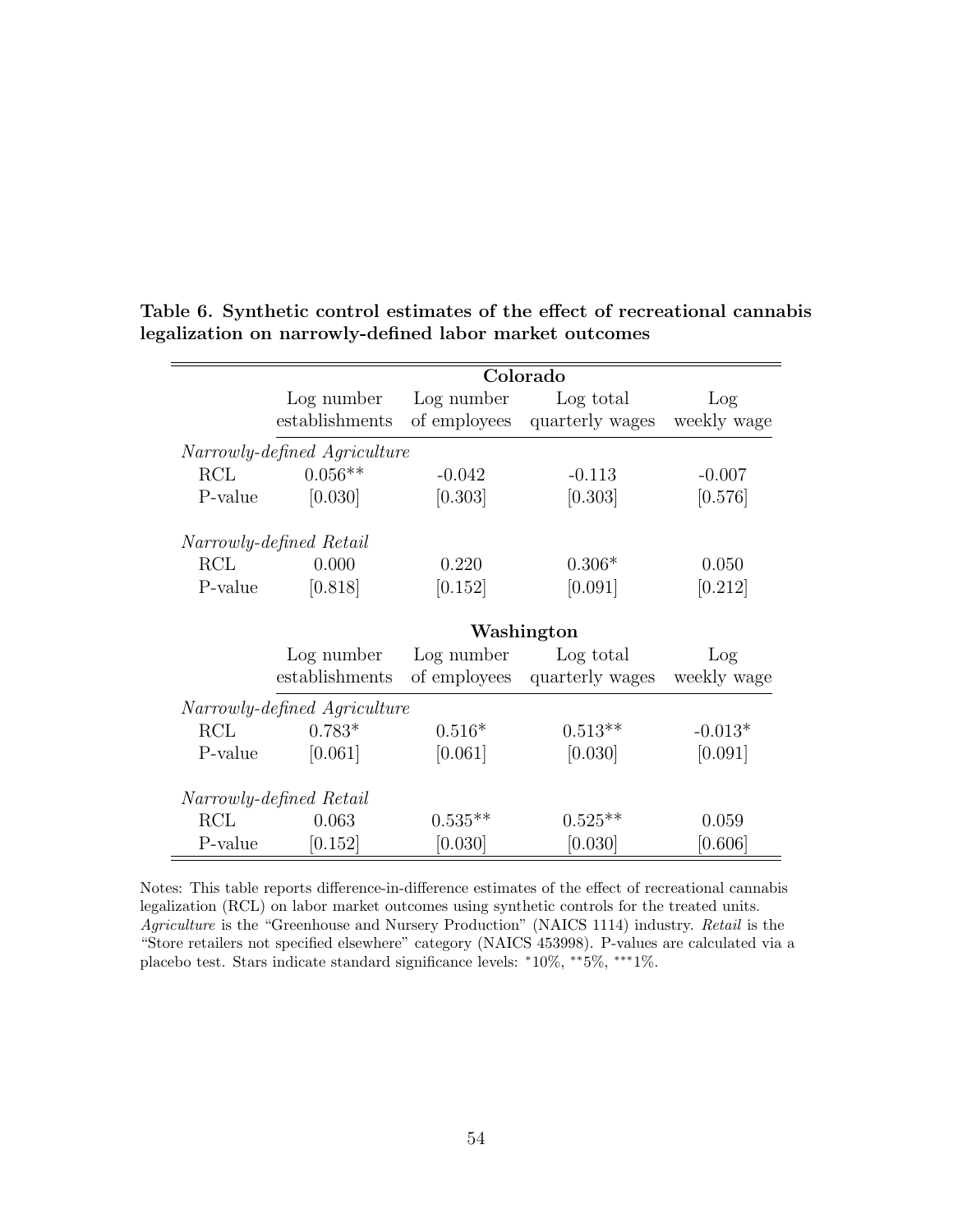**3.4.2** Broadly-defined industries. While the above results verify that the legalization of cannabis led to changes in the number of establishments and employees working in the categories which contain cannabis firms, they provide no evidence that legalization led to wage spillovers. Indeed, there is little evidence that legalization affected the Colorado labor market at all. One possibility is that although cannabis production facilities are coded as members of the green house and nursery sector, cannabis facilities do not compete with other members of that sector for labor. To explore this possibility, we first repeat the analysis for NAICS 11, which includes all "agriculture, forestry, fishing, and hunting" firms.

The results are reported in Table [7](#page-69-0) under the headings for "Broadly-defined Agriculture" – the relevant Figures are available in the Appendix. It is important to note that the pre-treatment fit for Washington is generally poor. [Ferman](#page-142-3) [\(2021\)](#page-142-3) shows that the synthetic control model can be asymptotically unbiased even when the pre-treatment fit is imperfect. Relative to Table [6,](#page-67-0) the estimates for Washington are generally attenuated and more noisily estimated. For Colorado, the estimates indicate small and marginally significant increases in employees and total wages, though once again for both states there is no increase in average weekly wages.

The difference in results between Colorado and Washington is potentially driven by the vertical integration requirement in Colorado and the vertical disintegration requirement in Washington. In particular, firms in Colorado may classify themselves completely as cannabis retailers, as opposed to cannabis producers. While it is unlikely that these firms would compete with other agriculture firms for labor (and indeed even if firms are classified in this way, we see no effect on agricultural wages in Tables [6](#page-67-0) and [7\)](#page-69-0), it is possible that firms organized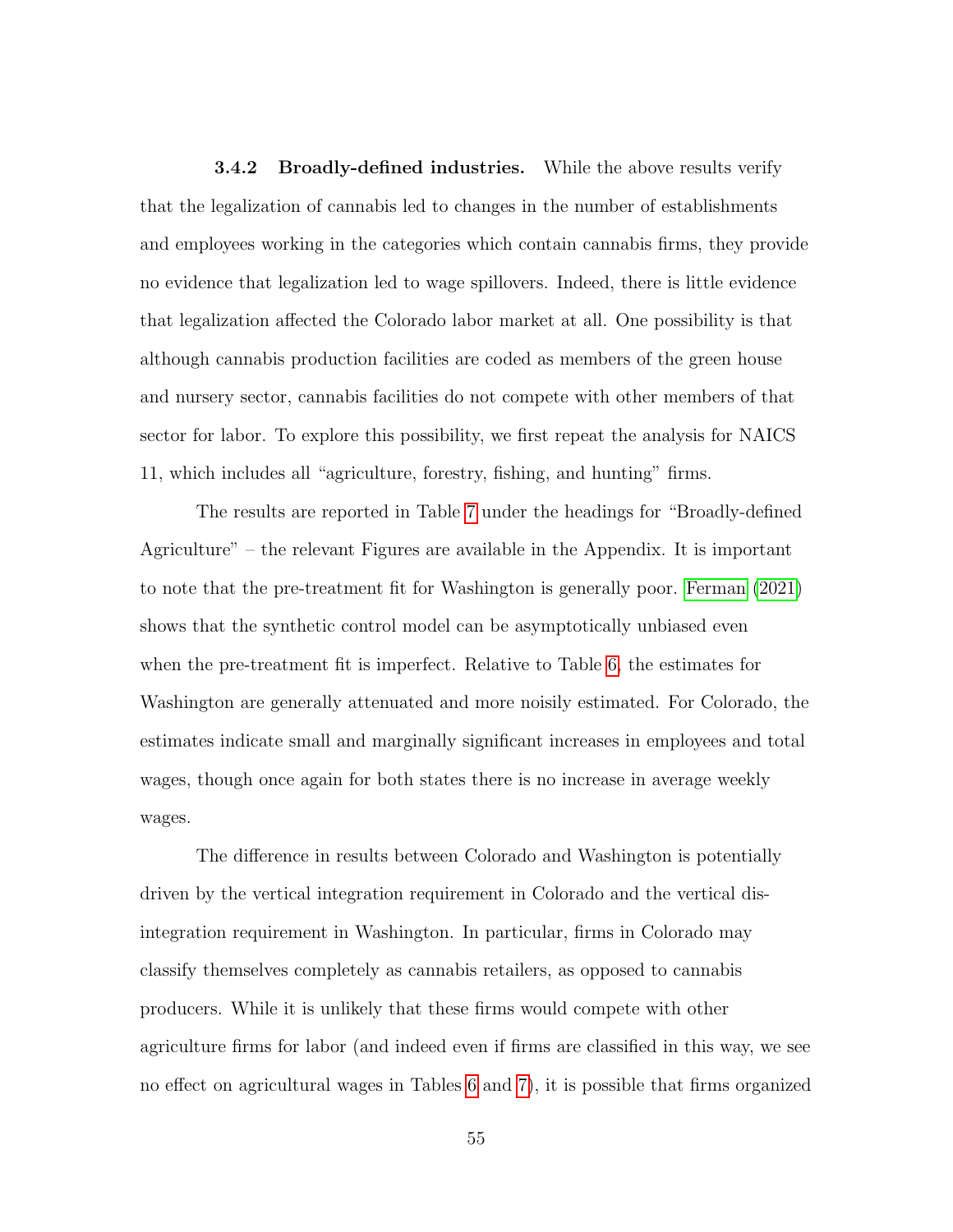|         | Colorado                           |              |                 |             |  |  |
|---------|------------------------------------|--------------|-----------------|-------------|--|--|
|         | Log number                         | Log number   | Log total       | Log         |  |  |
|         | establishments                     | of employees | quarterly wages | weekly wage |  |  |
|         | <i>Broadly-defined Agriculture</i> |              |                 |             |  |  |
| RCL     | $0.008*$                           | $0.108**$    | $0.064**$       | 0.007       |  |  |
| P-value | [0.091]                            | [0.030]      | [0.029]         | [0.242]     |  |  |
|         | <i>Broadly-defined Retail</i>      |              |                 |             |  |  |
| RCL     | $-0.044$                           | $0.035**$    | $0.055**$       | $0.015*$    |  |  |
| P-value | [0.576]                            | [0.030]      | [0.030]         | [0.061]     |  |  |
|         | Washington                         |              |                 |             |  |  |
|         |                                    |              |                 |             |  |  |
|         | Log number                         | Log number   | Log total       | Log         |  |  |
|         | establishments                     | of employees | quarterly wages | weekly wage |  |  |
|         | <i>Broadly-defined Agriculture</i> |              |                 |             |  |  |
| RCL     | $-0.021$                           | 0.312        | 0.369           | $-0.154$    |  |  |
| P-value | [0.091]                            | [0.333]      | [0.242]         | [0.667]     |  |  |
|         | <i>Broadly-defined Retail</i>      |              |                 |             |  |  |
| RCL     | 0.013                              | 0.112        | $0.147*$        | 0.014       |  |  |

<span id="page-69-0"></span>Table 7. Synthetic control estimates of the effect of recreational cannabis legalization on broadly-defined labor market outcomes

Notes: This table reports difference-in-difference estimates of the effect of recreational cannabis legalization (RCL) on labor market outcomes using synthetic controls for the treated units. Broadly-defined Agriculture is the "Agriculture, Forestry, Fishing, and Hunting" (NAICS 11) industry. Broadly-defined Retail is the combination of 'NAICS 446 Health and personal care stores', 'NAICS 452 General merchandise stores', and 'NAICS 453 Miscellaneous store retailers'. P-values are calculated via a placebo test. Stars indicate standard significance levels: <sup>∗</sup>10%, ∗∗5%, ∗∗∗1%.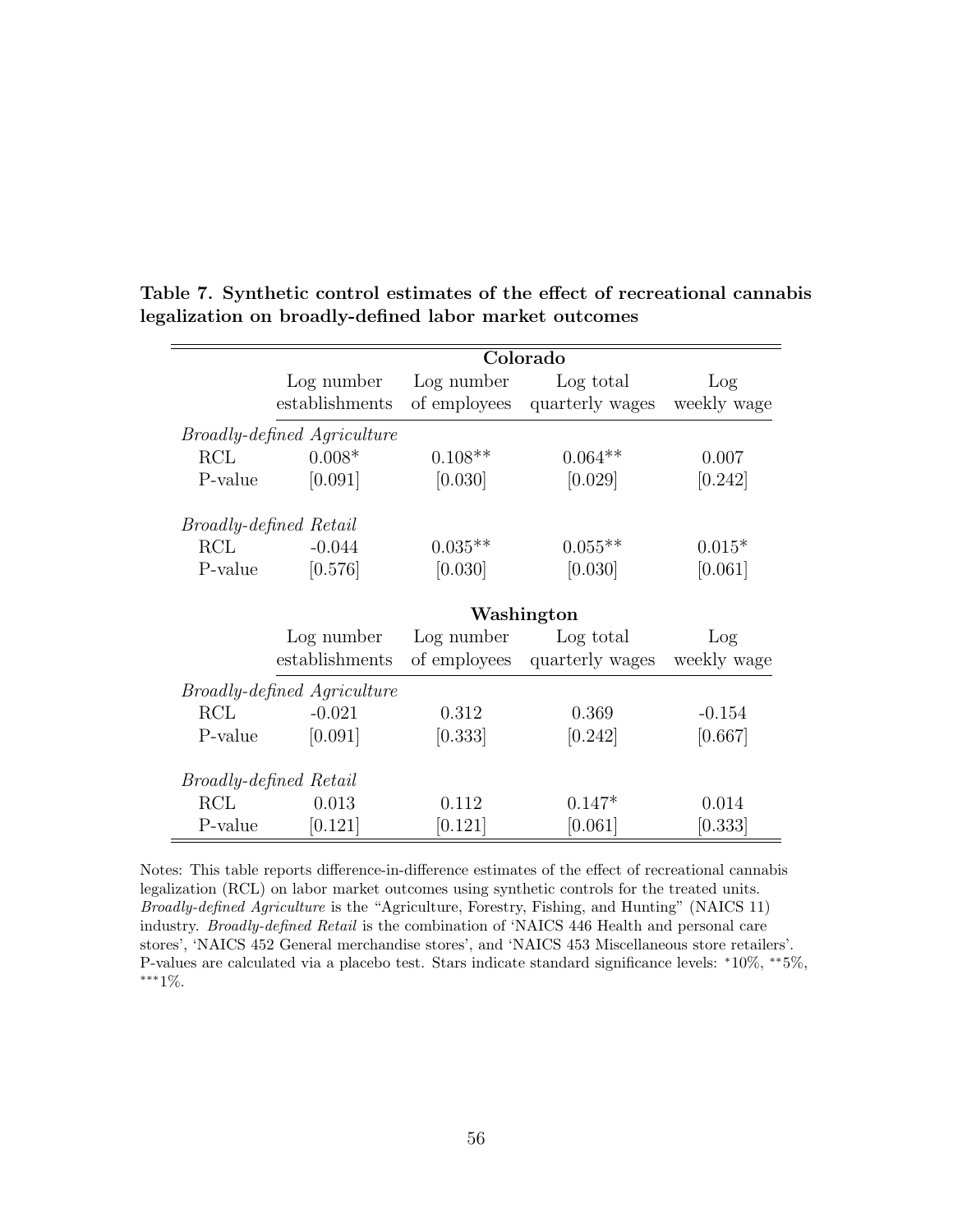in this way have an effect on wages paid in the retail sector. We thus repeat the analysis once more for firms in related NAICS retail categories 446, 452, and 453. The results are reported in Table [7](#page-69-0) under the heading "Broadly-defined Retail." As expected, the estimates are attenuated from the more narrowly defined category. We find limited evidence to support the hypothesis that weekly per-worker wages increased in Colorado (the point estimate of a 1.5% increase is significant at the 10% level) and no evidence to support such a hypothesis in Washington.

3.4.3 Robustness. In Table [8](#page-71-0) we explore three alternative specifications, focusing on our primary outcome of average weekly wages per worker. In Column (2), we include only states with medical cannabis systems in our donor pool. In Column (3), we include only states with full prohibition of cannabis throughout our study period in our donor pool; the small number of states in this category limits the available inference. In Column (4) we follow the suggestion of [Ferman and Pinto](#page-142-4) [\(2021\)](#page-142-4) and repeat the analysis in levels while demeaning the outcomes. We do find potential evidence of a small increase in wages per worker in Washington in the broad retail category, though in context of the remainder of our estimates this is likely spurious.

# 3.5 Conclusion

Over the past decade, U.S. voters have undergone a rapid shift towards supporting the legalization of cannabis in some form and policy has changed to follow this support. These changes, however, have not come without frictions generated by broad society-wide concerns about (among other issues) public health and safety [\(Hall & Lynskey, 2016;](#page-143-7) [Kilmer, 2019\)](#page-145-3), educational outcomes [\(van](#page-149-9) [Ours & Williams, 2015\)](#page-149-9), and interactions with other substances [\(K. Miller & Seo,](#page-146-1) [2021\)](#page-146-1). Other frictions have been caused by more immediate financial concerns: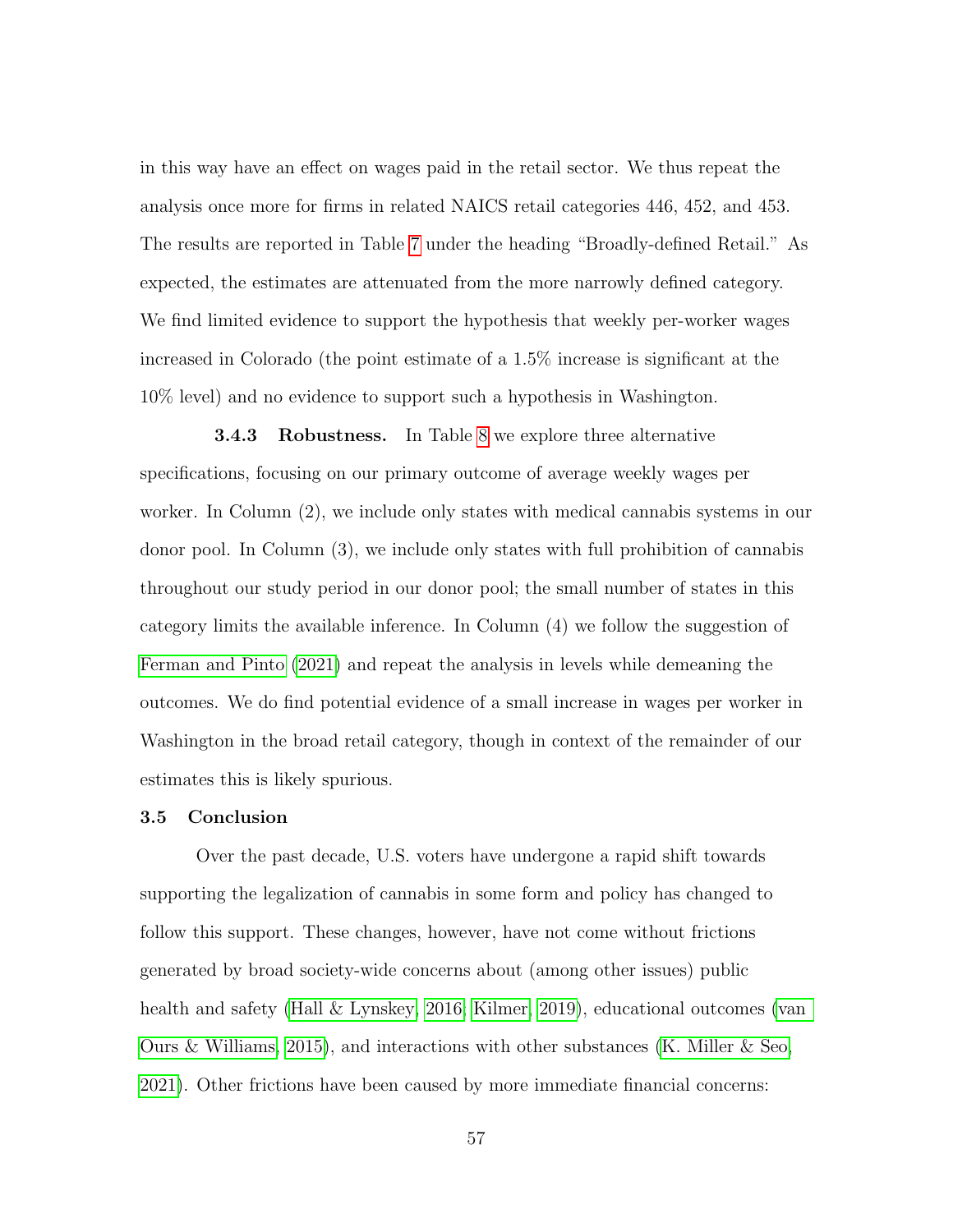|                          | $\left( 1\right)$ | $\left( 2\right)$ | $\left(3\right)$ | (4)        |
|--------------------------|-------------------|-------------------|------------------|------------|
|                          | <b>Baseline</b>   | Med. cannabis     | Illegal          | In levels, |
|                          |                   | controls only     | controls only    | demeaned   |
| Colorado                 |                   |                   |                  |            |
| Narrow Agriculture       | $-0.007$          | $0.094*$          | 0.077            | $14.22*$   |
|                          | [0.576]           | [0.069]           | [0.2]            | [0.091]    |
| Narrow Retail            | 0.050             | $-0.094$          | $-0.044$         | $-42.62$   |
|                          | [0.212]           | [0.897]           | [0.8]            | [0.879]    |
| <b>Broad Agriculture</b> | 0.007             | $-0.010$          | 0.055            | $-27.22$   |
|                          | [0.242]           | [0.548]           | [0.4]            | [0.697]    |
| <b>Broad Retail</b>      | $0.015*$          | $-0.033$          | $-0.063$         | $-291.63$  |
|                          | [0.061]           | [0.586]           | [0.4]            | [0.818]    |
| Washington               |                   |                   |                  |            |
| Narrow Agriculture       | $-0.013*$         | $0.748*$          | 0.695            | $397.8*$   |
|                          | [0.091]           | [0.069]           | [0.4]            | [0.091]    |
| Narrow Retail            | 0.059             | 0.158             | 0.198            | $-178.2$   |
|                          | [0.606]           | [0.103]           | [0.2]            | [0.121]    |
| Broad Agriculture        | $-0.154$          | $-0.050$          | $-0.020$         | $-1200.23$ |
|                          | [0.667]           | [0.419]           | [0.6]            | [0.697]    |
| <b>Broad Retail</b>      | 0.014             | 0.025             | 0.012            | $52.10**$  |
|                          | [0.333]           | [0.103]           | [0.4]            | [0.030]    |

<span id="page-71-0"></span>Table 8. Results from alternative specifications of weekly wages per worker

Notes: Narrow agriculture is NAICS 1114, narrow retail is NAICS 453998, broad agriculture is NAICS 11, broad retail is NAICS 446, 452, and 453. P-values in brackets are calculated via a placebo test. Column (1) repeats results from Tables [6](#page-67-0) and [7.](#page-69-0) In Column (2) we restrict the set of potential donor states to those with medical cannabis regimes. In Column (3) we restrict the set of potential donor states to those with full prohibition of cannabis throughout our study period. In Column (4) we use the level of average wages per worker per week (as opposed to the log wage) and demean the outcomes. Stars indicate significance levels: \*10%, \*\*5%, \*\*\*1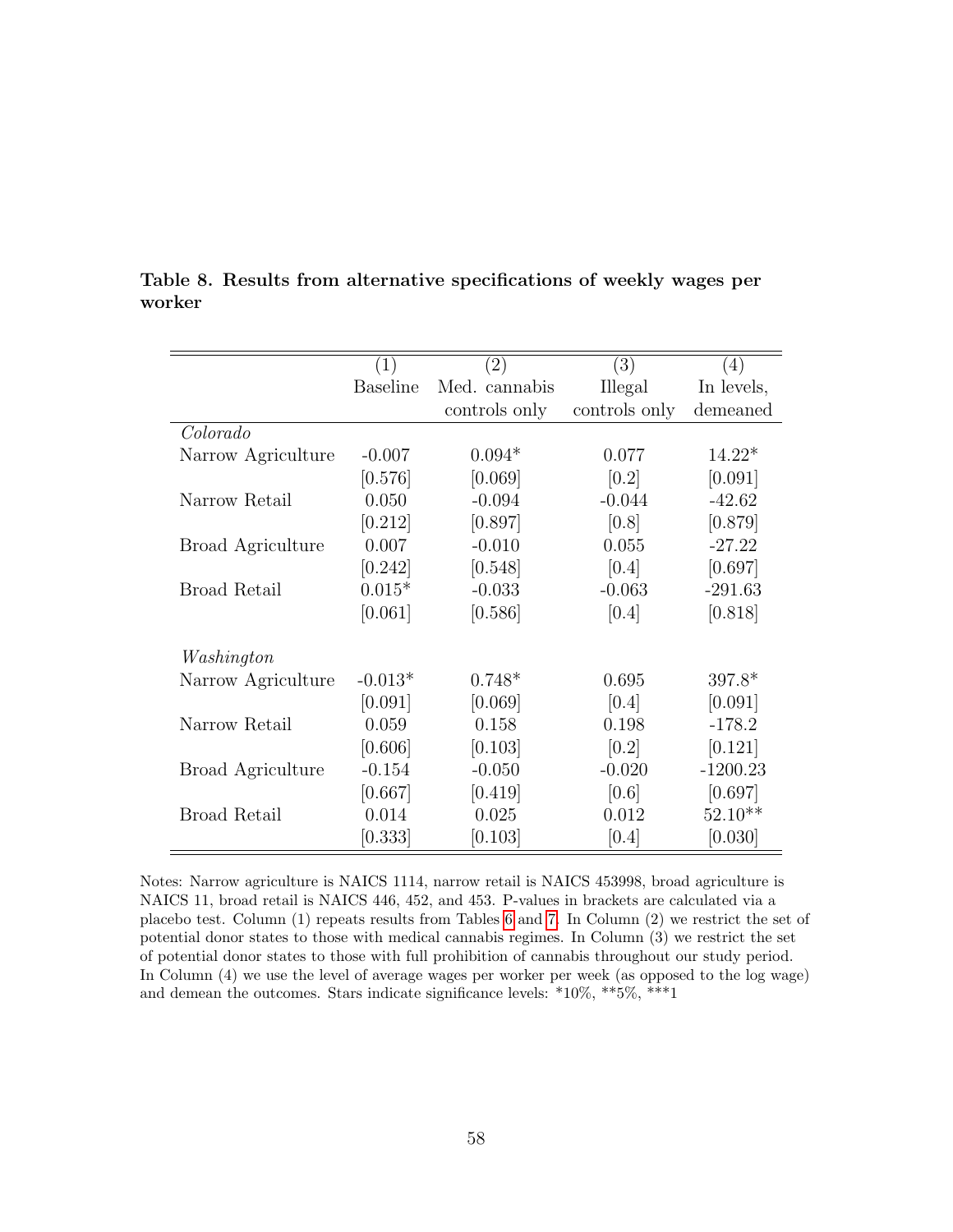agricultural firms in areas with legal cannabis production have expressed concerns about upward wage pressures leading to reduced international competitiveness and domestic agricultural output. Indeed, [Bampasidou and Salassi](#page-138-0) [\(2019\)](#page-138-0) identify a number of instances of labor shortages in particular U.S. agricultural industries and regions around the time of the first successful cannabis legalization campaigns. At the same time, supporters of legalization have pointed to substantial employment within the nascent industry as a sign of success. Taken together, it is natural to suggest that cannabis legalization may be contributing to a highly competitive labor market from the perspective of agricultural employers.

We investigate the relationship between cannabis legalization and labor market outcomes across both the agricultural and retail sectors. Using a synthetic control approach paired with machine learning techniques including LASSO to select appropriate covariates on which to generate synthetic control units and CART for chained imputation of missing values, we ask whether equilibrium wages increased after legalization in Washington and Colorado, the first states to legalize. We find limited evidence to support this assertion; while the number of workers in the relevant sectors increased following the entry of cannabis producers and retailers, the wage per worker remained effectively constant.

Our results indicate that cannabis is not likely to be responsible for the broader changes in the agricultural or retail labor markets experienced during our study period. Indeed, others have pointed to changes in immigration policy including an increase in the intensity of enforcement [\(Escalante & Luo, 2017\)](#page-142-0) and frictions in the H-2A guest worker program [\(Luckstead & Devadoss, 2019\)](#page-145-0) as key contributing factors to changes in agricultural labor markets. On the retail side, aggregation in brick-and-mortar retailers [\(Neumark et al., 2008\)](#page-147-0) and the increase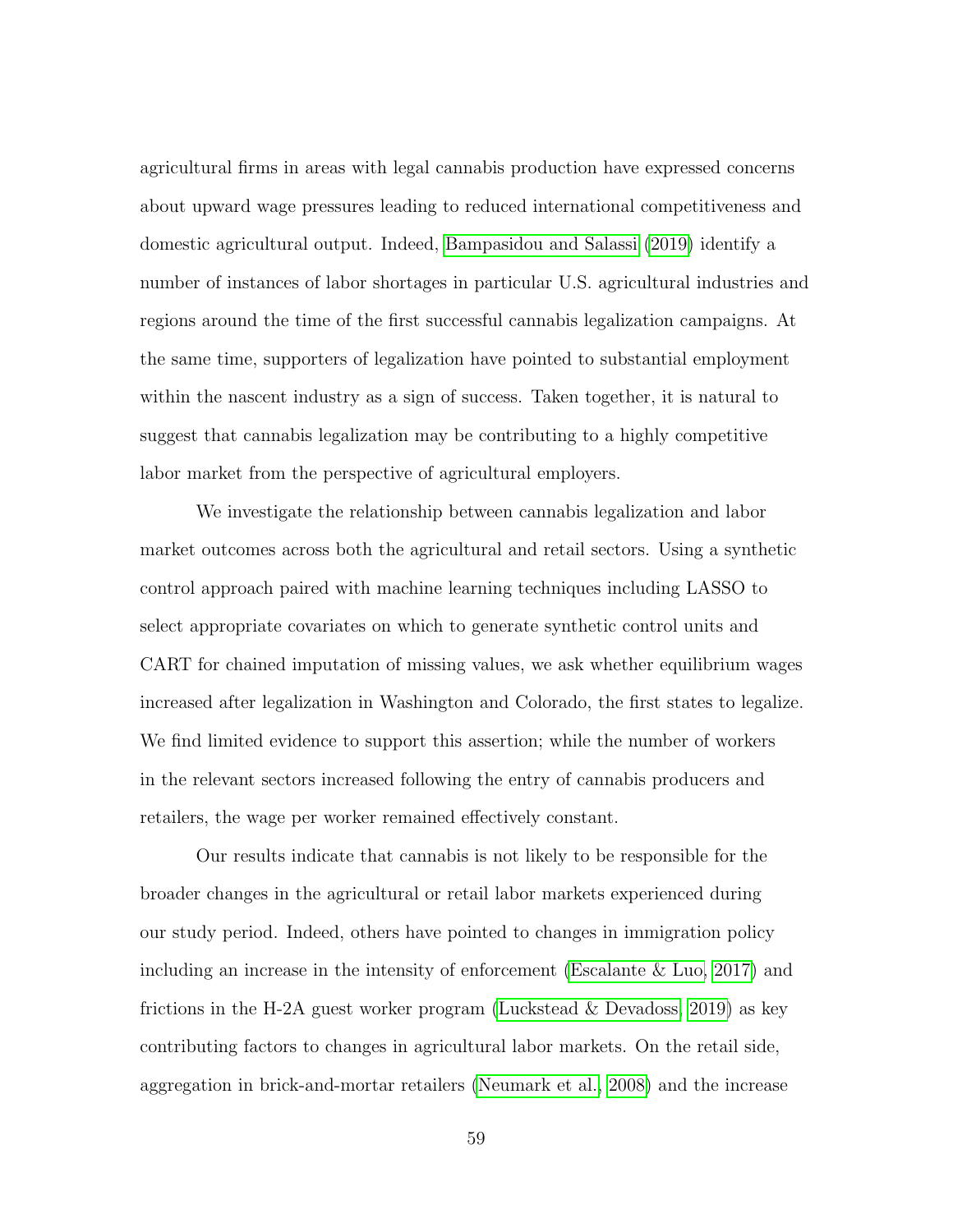in online shopping [\(Bram & Gorton, 2017\)](#page-139-0) have been identified as key drivers of changes in retail employment outcomes. Relative to these broader labor market trends, cannabis legalization may well be the proverbial "drop in the bucket". At the same time, results from studies of MCLs suggest that increasing cannabis access may increase labor supply, though results from RCLs to this point have been mixed. If RCLs do increase labor supply, our null result could be explained by offsetting changes on the demand and supply side of the labor market. It is also possible that our results could be explained by the conversion of illegal production to legal production with minimal changes in the labor force (i.e. those who were engaged in illegal production became those employed by legal producers). More generally, if cannabis employment is particularly attractive to individuals who were not previously engaged in the labor market (including those who were unemployed or self-employed), our null result may well be expected.

These results are subject to a number of limitations which may be addressed by future work. While we have focused on the labor market motivated by anecdotal reports and popular press accounts, it is possible that the entry of adult-use cannabis firms may affect incumbent firms in the agricultural and retail sectors through other channels, such as competition for desirable real estate or within the product market. Our work is necessarily limited to a relatively short postlegalization period, and as cannabis production continues to grow, it is possible that other agricultural and retail firms may face competition from cannabis firms that differs from past experience. While many states have adopted regulatory frameworks similar to either Colorado's or Washington's, the details vary widely across dimensions including the number of licensed establishments, tax rates and licensing fees, quantity and potency limits, and out-of-state investment rules,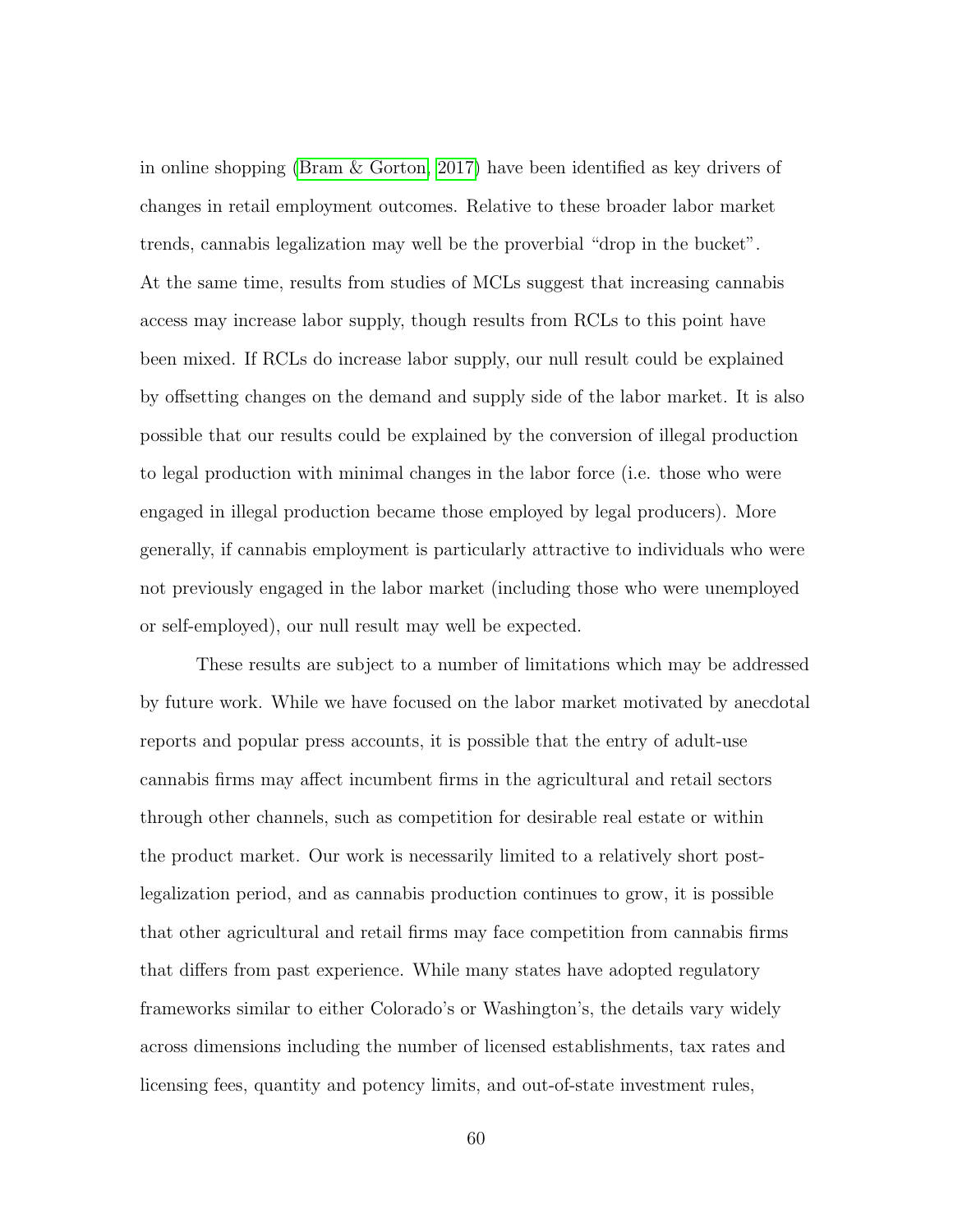amongst others [\(Hansen et al., 2021a\)](#page-143-0). These differences may affect the cannabis industry's aggregate demand for labor across states and therefore the experience of agricultural and retail incumbents. Indeed, both Colorado and Washington allow counties and municipalities to ban entry by cannabis firms, and so there may be within-state heterogeneity. Finally, both Colorado and Washington had existing medical cannabis systems before opening their recreational markets. Our results therefore speak only to the incremental effect of recreational legalization; a state moving from full prohibition to a fully-legal regime may experience a larger effect.

Our study may give policymakers currently considering cannabis liberalization some indication that such a policy change is unlikely to significantly increase wage bills for existing retailers and agricultural firms in the short term. Indeed, legalization is likely to improve labor market outcomes for job-seekers, if only by slightly increasing demand for labor—though long-term cannabis use may affect labor market outcomes at the individual level [\(Sabia & Nguyen, 2018\)](#page-147-1).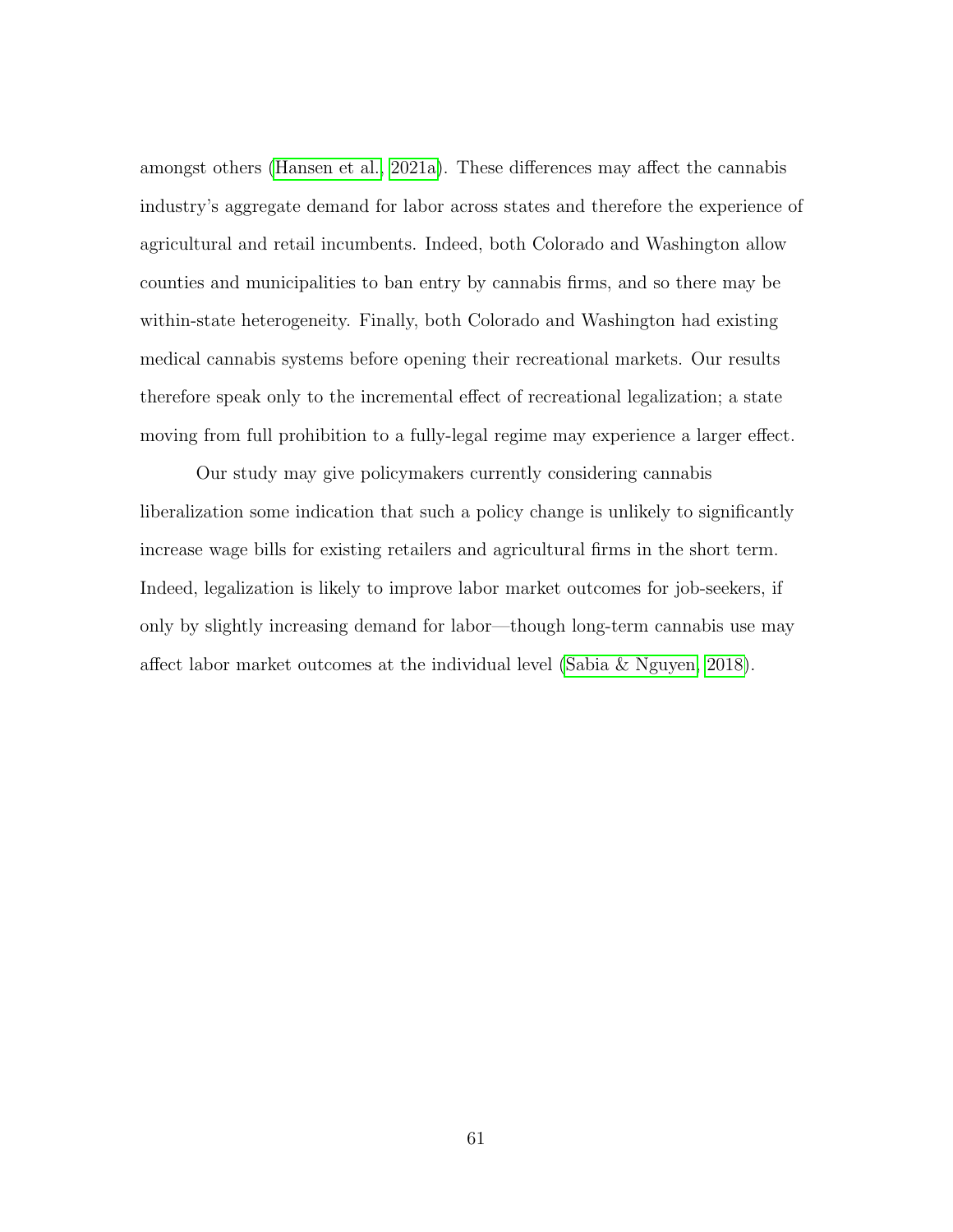#### CHAPTER IV

# ARE FIRMS' COST PREDICTIONS ACCURATE? EVIDENCE FROM MEDICARE ADVANTAGE

The synthetic procedure described in this chapter was a collaborative work where I did the data collection, curation, analysis, and visualization and Dr. Miller and I wrote and edited the manuscript together.

#### 4.1 Introduction

How well can firms predict their costs? As costs play a key role in decisions about prices, benefits, and the adoption of innovative technologies [\(Baicker &](#page-138-1) [Goldman, 2011;](#page-138-1) [Dranove & Satterthwaite, 2000;](#page-141-0) [Jena & Philipson, 2008\)](#page-144-0), firms which consistently forecast their own costs inaccurately may make decisions that are consistently suboptimal ex post for both themselves and for their customers. While it is common knowledge that firms use the data they collect on their customers and specific market environment to make forecasts, it is difficult to evaluate performance on this dimension as forecasts and resulting performance evaluations are generally considered highly valuable trade secrets. As a consequence, previous empirical work on firm learning has largely focused on macroeconomic conditions. For instance, [Coibion, Gorodnichenko, and Kumar](#page-140-0) [\(2018\)](#page-140-0) use survey data from New Zealand and find that firms share a pervasive inattention to macroeconomics and have a wide set of beliefs especially regarding inflation; competition provides incentives to collect more accurate macroeconomic information.

We examine forecasts made by insurers participating in the Medicare Advantage (MA) market in the United States. MA is a "managed competition" [\(K. S. Miller, Petrin, Town, & Chernew, 2021\)](#page-146-0) environment in which the government provides subsidies to firms who then compete with each other to provide health insurance plans to seniors that replace traditional fee-for-service Medicare benefits (TM) with (generally speaking) privately-administered managed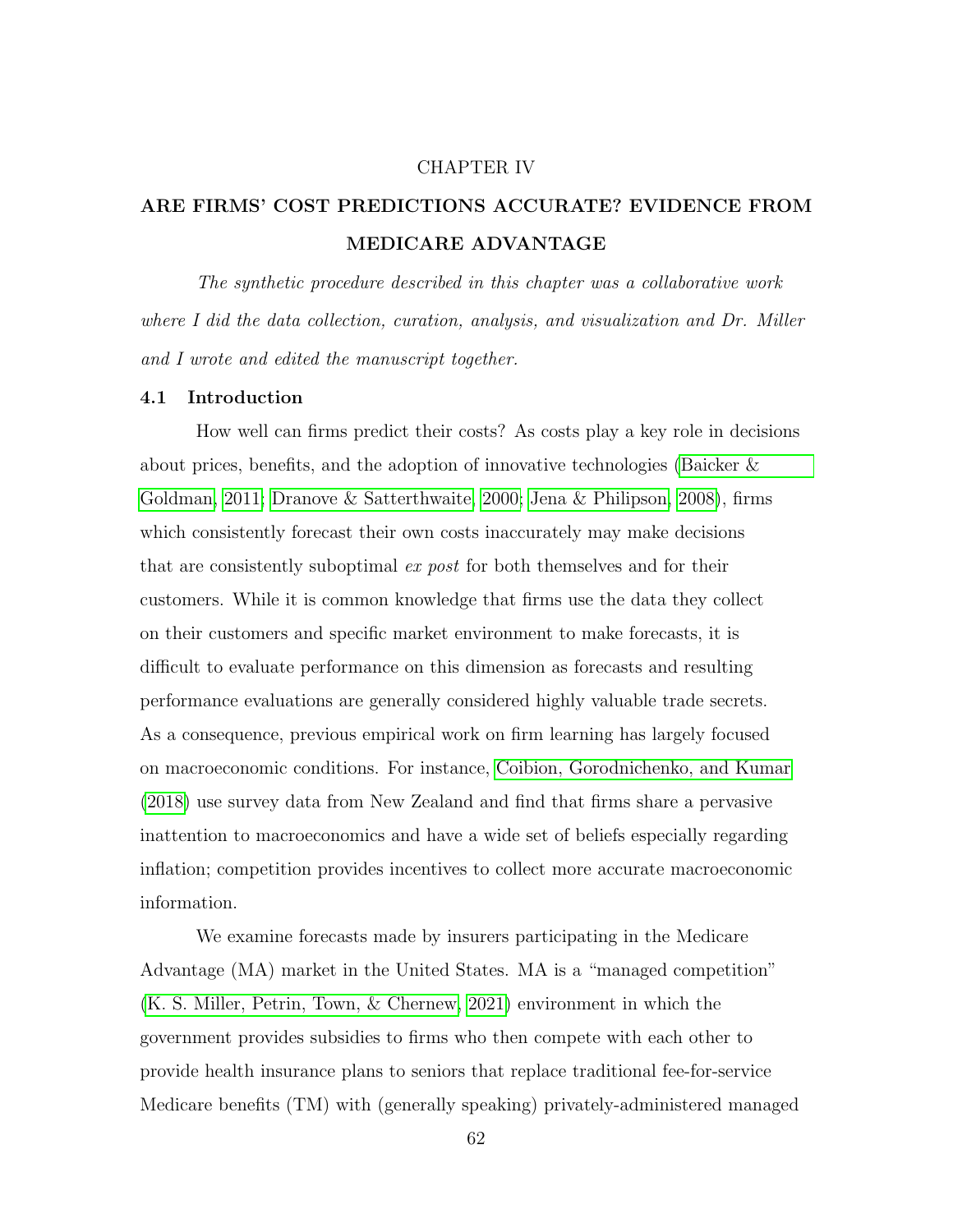care benefits. MA is substantial in its own right; the federal government spends more than \$125 billion annually on payments to MA insurers in addition to the premiums paid by enrollees. As part of the regulatory "bidding" process detailed in Section [4.2,](#page-78-0) firms report detailed data on realized past medical costs and forecasted future costs across a number of categories. Firms then choose cost-sharing product characteristics relevant to those categories. Crucially, firms are incentivized to report accurate forecasts (i.e. the best forecasts they have) by the bidding system, as the forecasts constrain the set of possible products the firm may choose to offer. If a firm reports that it expects costs to be higher than it truly believes, it may be forced to offer an inferior product (i.e. higher copays and fewer benefits) than is optimal given its true beliefs.

We begin by combining the reported costs and forecasts of future costs to construct forecast errors. We construct the error both in total medical expenses and in the three largest individual categories: inpatient facility, surgery, and professional services. We show that forecast errors in these categories are smaller than the overall error but are positively correlated with each other. Thus, for a given plan-year, firms tend to "miss" in the same direction across service categories. We then document changes in the average forecast error as firms gain experience in the market and explore heterogeneity across firm experience (as measured by the number of enrollees in the firm's plans) and competitive environment. Using simple models of the prediction error, we find that the magnitude of the forecast error decreases as the firm gains experience and competitors, consistent with theories of learning.

Finally, we examine the relationship between these forecast errors and product characteristics. We show that, after accounting for time- and location-specific factors, firms which under-predict their costs offer plans with greater patient cost-sharing—i.e. products that are 'worse' from the consumer's perspective.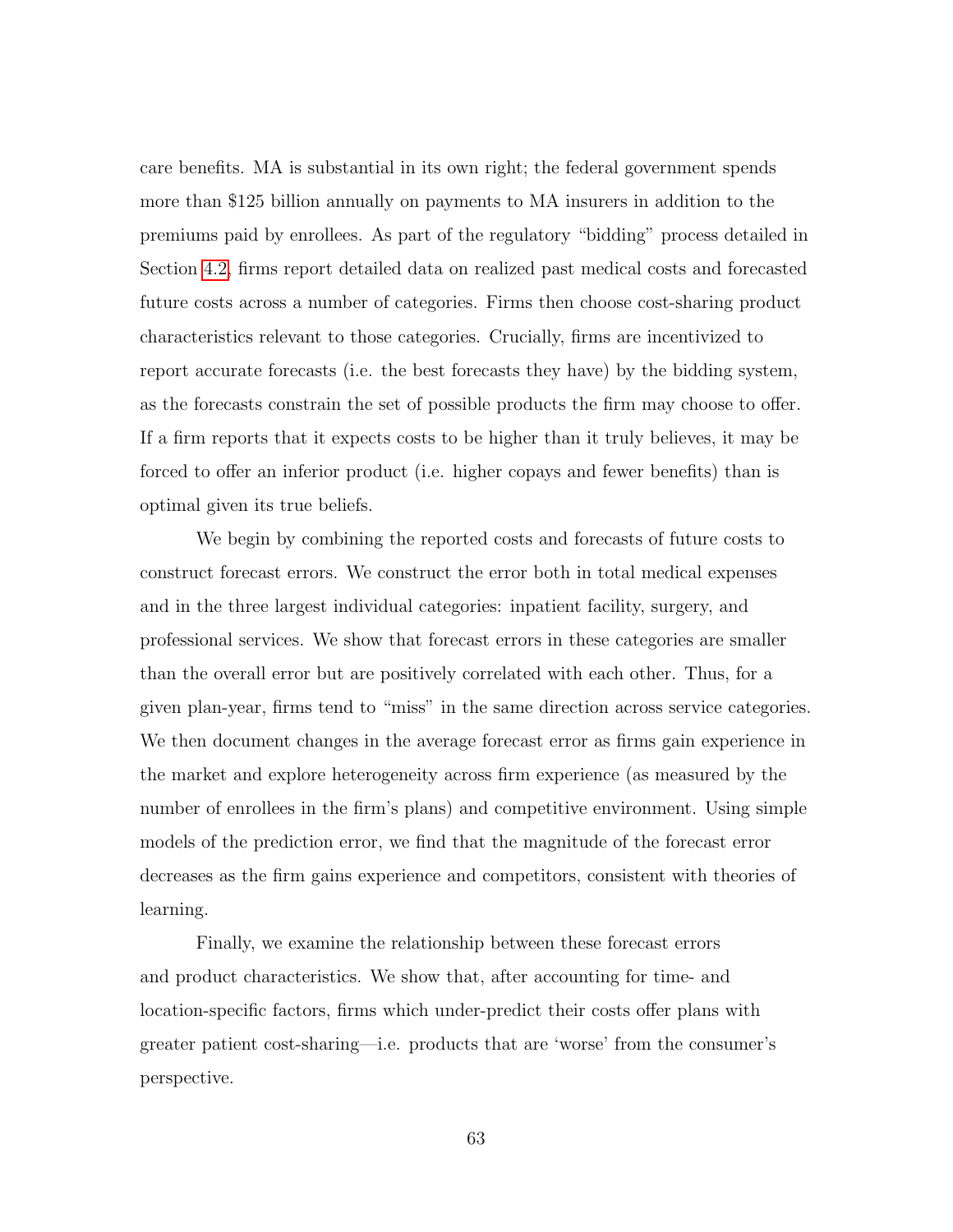We contribute to an extensive literature studying firm learning and the evolution of equilibria over time (Börgers  $\&$  Sarin, 1997; Fudenberg  $\&$  Kreps, [1993;](#page-142-1) [Hart & Mas-Colell, 2000;](#page-144-1) [Milgrom & Roberts, 1991\)](#page-146-1). This literature has branched in several directions, including using lab experiments to test and verify theoretical models (see e.g. Erev  $\&$  Roth, 1998) and increasing the sophistication of the modelled learning process (see e.g. [Camerer, Ho, & Chong, 2002;](#page-139-2) [Crawford,](#page-140-1) [2003\)](#page-140-1). Such refinements include adding a belief elicitation process into the model; Rutström and Wilcox [\(2009\)](#page-147-2) find that eliciting beliefs can change games and that there is a significant difference between the strong-elicitation treatment, but not between the no-elicitation treatment and the less intrusive weak-elicitation procedure. In addition to the empirical work citied above, others have also studied firm learning and adaptation. [Graham, Harvey, and Rajgopal](#page-143-1) [\(2005\)](#page-143-1) find that upper managers main focus lies on meeting or beating earning benchmarks; specifically the quarterly earnings for the same quarter last year and the analyst consensus estimate. Most managers prefer to have smooth earnings and to maintain the stability of future predictions. Their information disclosure coincides with the effort to stability where they strive for clarity but also select news in a strategical manner. [Doraszelski and Markovich](#page-141-1) [\(2007\)](#page-141-1) use frequency response data from the new UK electricity system to see how firms compete and respond with prices and how the price converge to its equilibrium using an adaptive learning model. They find that especially during the middle phase, the best-fitting models are those in which firms more heavily weight recent rival behavior in forming beliefs about their rivals' bids and adaptively learn about the price elasticity of demand.

This work also builds upon a literature examining the behavior of firms and seniors within the MA system. Much of the work on the bidding system has focused on how changes in the subsidy rates offered by the government passes through to benefits (see e.g. [Cabral, Geruso, & Mahoney, 2018;](#page-139-3) [Duggan, Starc,](#page-141-2) [& Vabson, 2016;](#page-141-2) [Song, Landrum, & Chernew, 2013\)](#page-148-0). We complement that work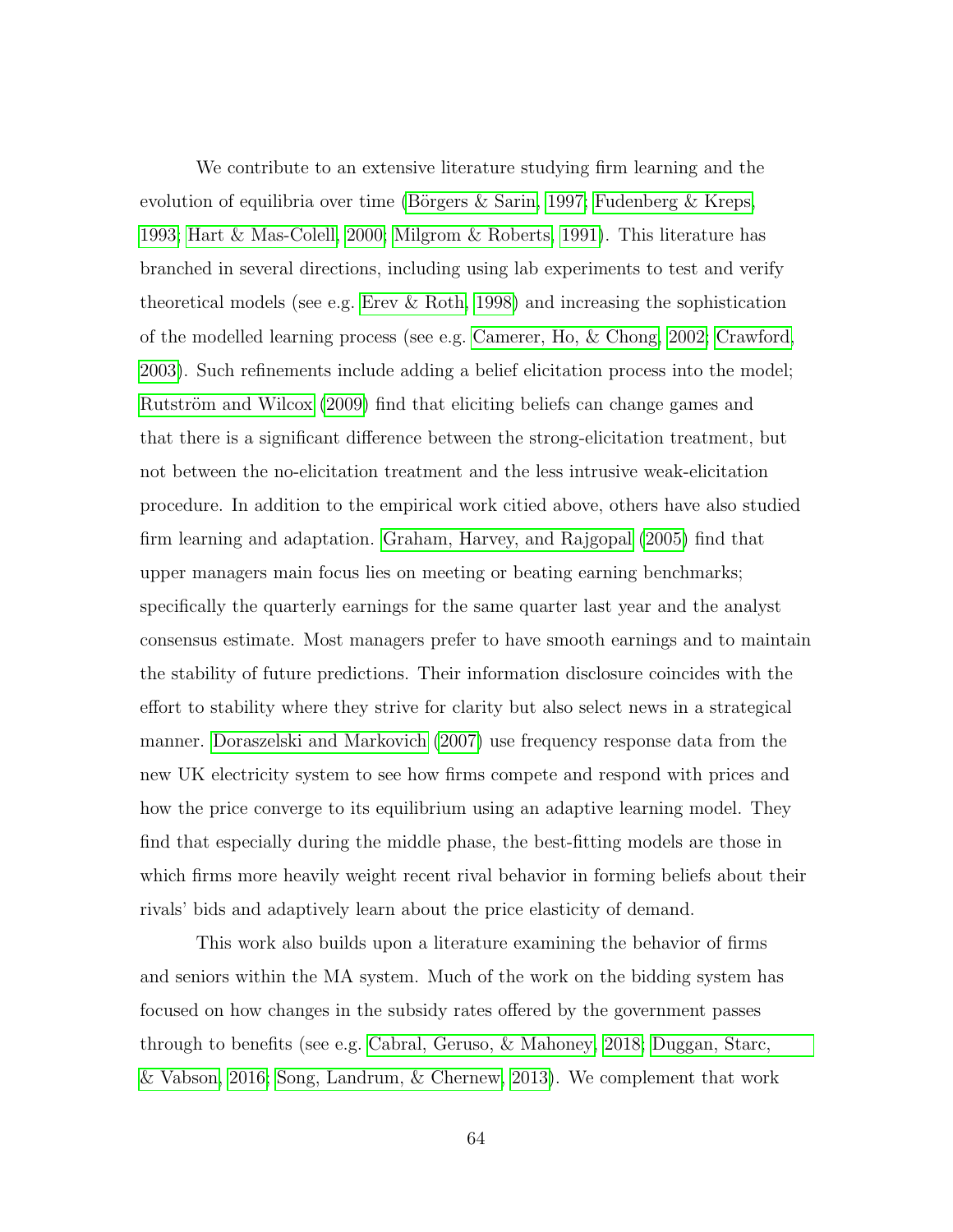by investigating other potential drivers of firm behavior. Other work has focused on patient outcomes with a particular focus on comparisons between MA and the traditional Medicare system (see e.g. [Figueroa et al., 2020;](#page-142-3) [Meyers, Trivedi, Wilson,](#page-146-2) [Mor, & Rahman, 2021;](#page-146-2) [Park, White, Fishman, Larson, & Coe, 2020\)](#page-147-3). We shed additional light on the way in which MA firms play a role in seniors' health.

The remainder of this paper is organized as follows: Section 2 contains some general background of the MA market and its bidding system; Section 3 describes the data and methodology of our practice; Section 4 presents the results in two different settings and then discusses our findings; Section 5 concludes.

#### <span id="page-78-0"></span>4.2 Bidding in Medicare Advantage

Medicare Advantage (MA) was developed as a response to rising costs in the Traditional Medicare (TM) system.<sup>[1](#page-78-1)</sup>Under TM, the government pays service providers according to a fee-for-service (FFS) schedule. Under MA, the government pays insurers a per-enrollee subsidy that is adjusted for observable risk factors (i.e. demographic characteristics and diagnoses) but that does not vary by realized medical expenditures. The enrollee experience is substantially different: TM enrollees may generally choose any provider for any service, whereas MA enrollees generally face restricted provider networks and referral requirements for specialists.

Firms offer plans on an annual basis. The bidding process for plans which will cover medical expenses<sup>[2](#page-78-2)</sup> in year  $t$  begins in the spring of the previous year. First, the Centers for Medicare and Medicaid Services (CMS) releases 'benchmark' subsidy rates—the per-enrollee subsidy that CMS will pay firms for an 'average'

<span id="page-78-1"></span><sup>&</sup>lt;sup>1</sup>One of the biggest goals to implement MA is to increase efficiencies of managed care and to save money: specifically to minimize the inefficiencies induced by the inevitable errors in TM's administered price system, by allowing the health plans and providers to negotiate prices or, in some cases, to integrate the finance and delivery functions [\(McGuire, Newhouse, & Sinaiko, 2011\)](#page-146-3).

<span id="page-78-2"></span><sup>2</sup>These bids are based on the plans' estimates of the cost of providing required Medicare Part A, which covers most medically necessary hospital; skilled nursing facility; home health and hospice care; and Part B services, which cover medically necessary services by providers and other services deemed medically necessary, to cover an average beneficiary [\(Berenson, Sunshine, Helms,](#page-138-2) [& Lawton, 2015\)](#page-138-2).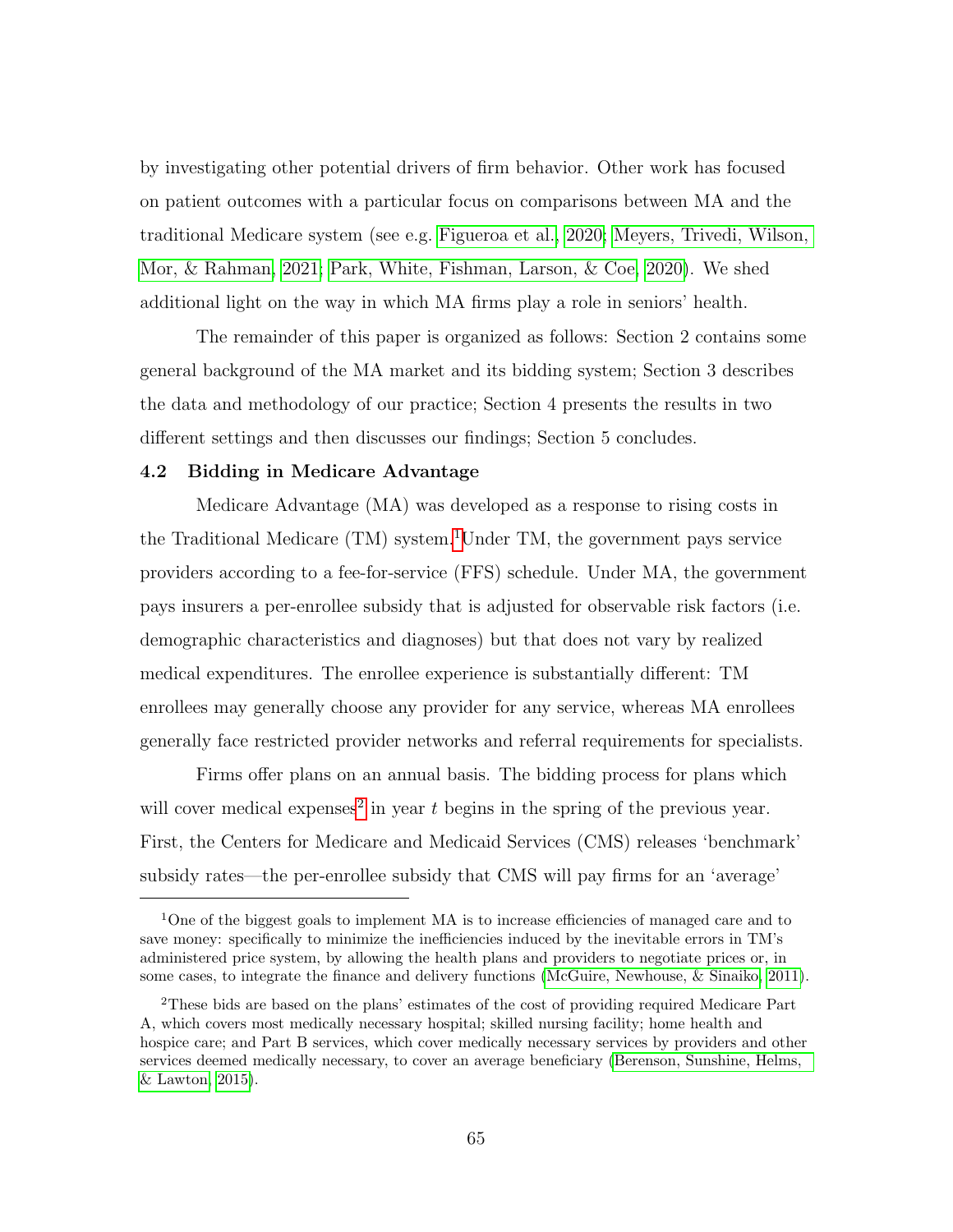risk enrollee—that vary at the county level. Firms then submit detailed proposals to provide MA plans. These 'bids' begin with detailed information about the firm's realized medical expenses per-member-per-month in year  $t - 1$  across more than 15 categories. Firms then report their projected expenses for each category for year  $t$  using the 'Bid Pricing Tool' released by  $CMS^3$  $CMS^3$ . These estimated costs are to provide the minimal number of required benefits for an average mix of risks against the county-level benchmark. If a plan's bid was greater than the benchmark, it was required to collect the difference from its enrollees through a monthly premium. If it was lower, 75 percent of the difference was to be returned to enrollees in the form of supplemental coverage or lower premiums, and in an effort to reduce Medicare's obligations, the remaining 25 percent of the savings was to be returned to the Medicare program [\(McGuire et al., 2011\)](#page-146-3). Thus, it is important for plan providers to have a reasonable estimate to plan ahead and hedge against any uncertainties for MA enrollees.

Figure [C.1](#page-128-0) illustrates an example of these submissions for a plan offered for the 2015 benefit year as entered into the Bid Pricing Tool in 2014. The lefthand columns represent the plan's realized costs for the 2013 plan year, and the right-hand columns represent the firm's projections of their costs for the 2015 plan year. This plan added dental coverage between 2013 and 2015, and so the firm did not have previous data on dental costs for this particular plan with which to form projections. Ultimately, this firm projected that the 'per-member per-month' cost of this plan would increase by \$39.65 from 2013 to 2015, or 7.4% of the realized costs in 2013. In dollars, this increase is driven mostly by projected increases in inpatient and skilled nursing facility costs, as well as professional service costs.

A key question with respect to any reported firm projections, particularly those which the firm knows will eventually be released to the public, concerns the extent to which these reports reflect the actual beliefs of the firm i.e. the beliefs

<span id="page-79-0"></span><sup>3</sup>While firms are required to provide projections based on their past experience, these projections may be manually overridden.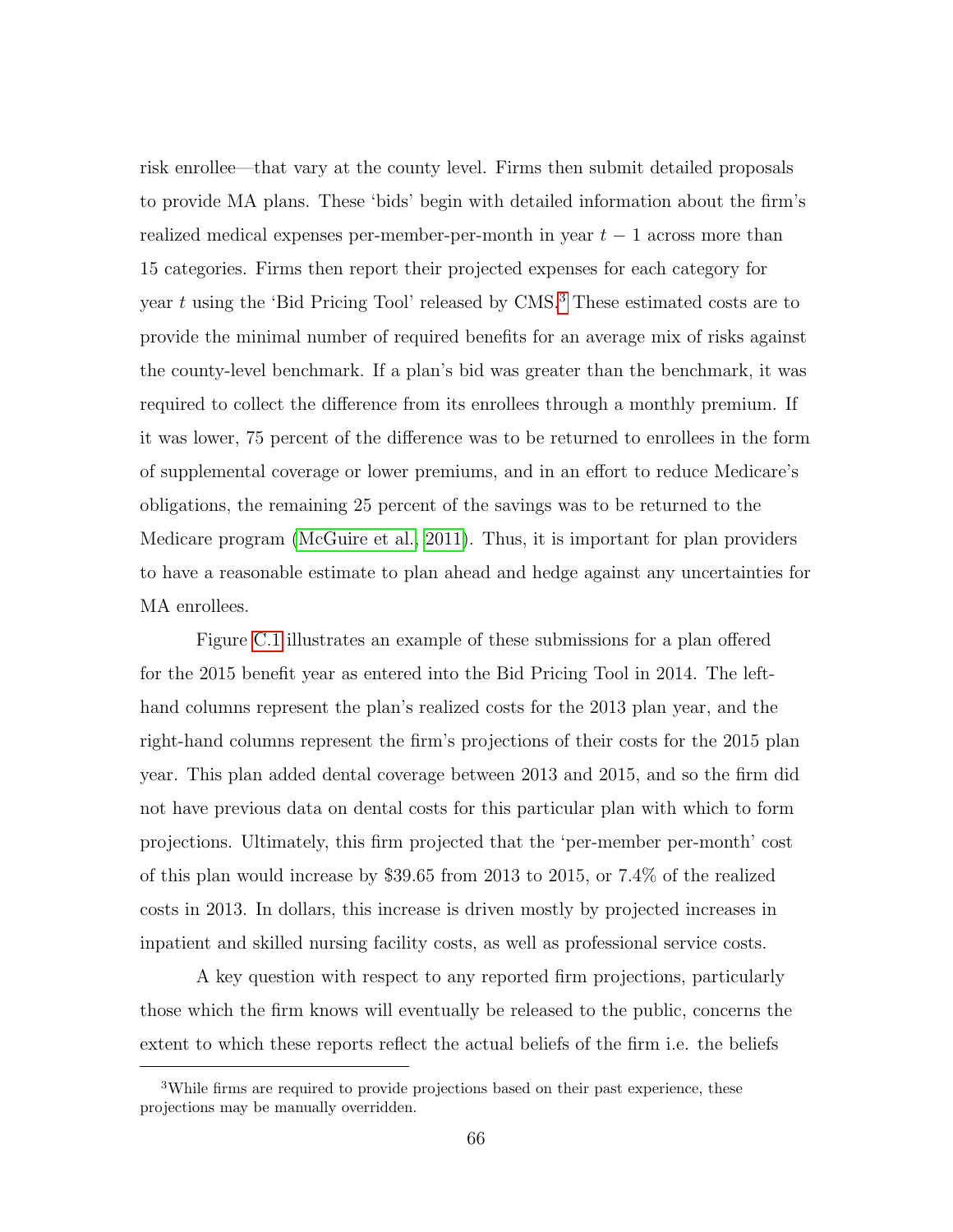which underlie the firm's actions in the market (see e.g. [Coibion et al., 2018;](#page-140-0) [Graham et al., 2005;](#page-143-1) Rutström & Wilcox, 2009). In this environment, incentives for accurate reporting come from the payment system. The projected costs are use to form a final 'bid amount' which is then compared to the benchmark subsidy rates. Plans with a bid amount that is higher than the benchmark must charge premiums to enrollees; supplemental premiums may also be charged if plans include benefits beyond those offered by TM. Firms that bid below the benchmark receive a portion of the difference as a 'rebate' that must be passed on the consumers through plan benefits. The rebate payment varies across firms and over time based on the CMS 'star rating' measure of insurer quality, which is a summary of multiple measures of service quality such as the fraction of members receiving influenza vaccinations, the 30-day hospital readmittance rate, and enrollee qualitative assessments of care quality. After taking into account risk adjustment, we can write the rebate payment as a function of the bid  $b_{jt}$  and the plan-level benchmark  $B_{jt} = B_{mt} \times \phi_{ft}$  with

$$
reb(b_{jt}; B_{jt}, \lambda_{ft}) = \begin{cases} \lambda_{ft}(B_{jt} - b_{jt}) & \text{if } b_{jt} < B_{jt} \\ 0 & \text{if } b_{jt} \ge B_{jt} \end{cases}, \qquad (4.1)
$$

where  $\lambda_{ft}$  is the rebate percentage.

Crucially, any reductions in patient cost-sharing, relative to TM, must be 'paid for' with rebate funds. Cost-sharing plan features such as copays and deductibles have previously been shown to be determinants of demand for MA plans (see e.g. [Curto, Einav, Levin, & Bhattacharya, 2021;](#page-140-2) [K. S. Miller et al.,](#page-146-0) [2021\)](#page-146-0). As a consequence, the projections made by firms directly constrain the set of possible product characteristics offered to consumers along dimensions that are relevant for their (the firms') success in the market. If a firm reports that it expects to have much higher costs than it truly believes it will face, then it may be constrained to offer an less-than-optimally generous plan (i.e. higher copays/deductibles and fewer additional benefit categories) and therefore lose market share. If a firm reports that it expects to have lower costs than it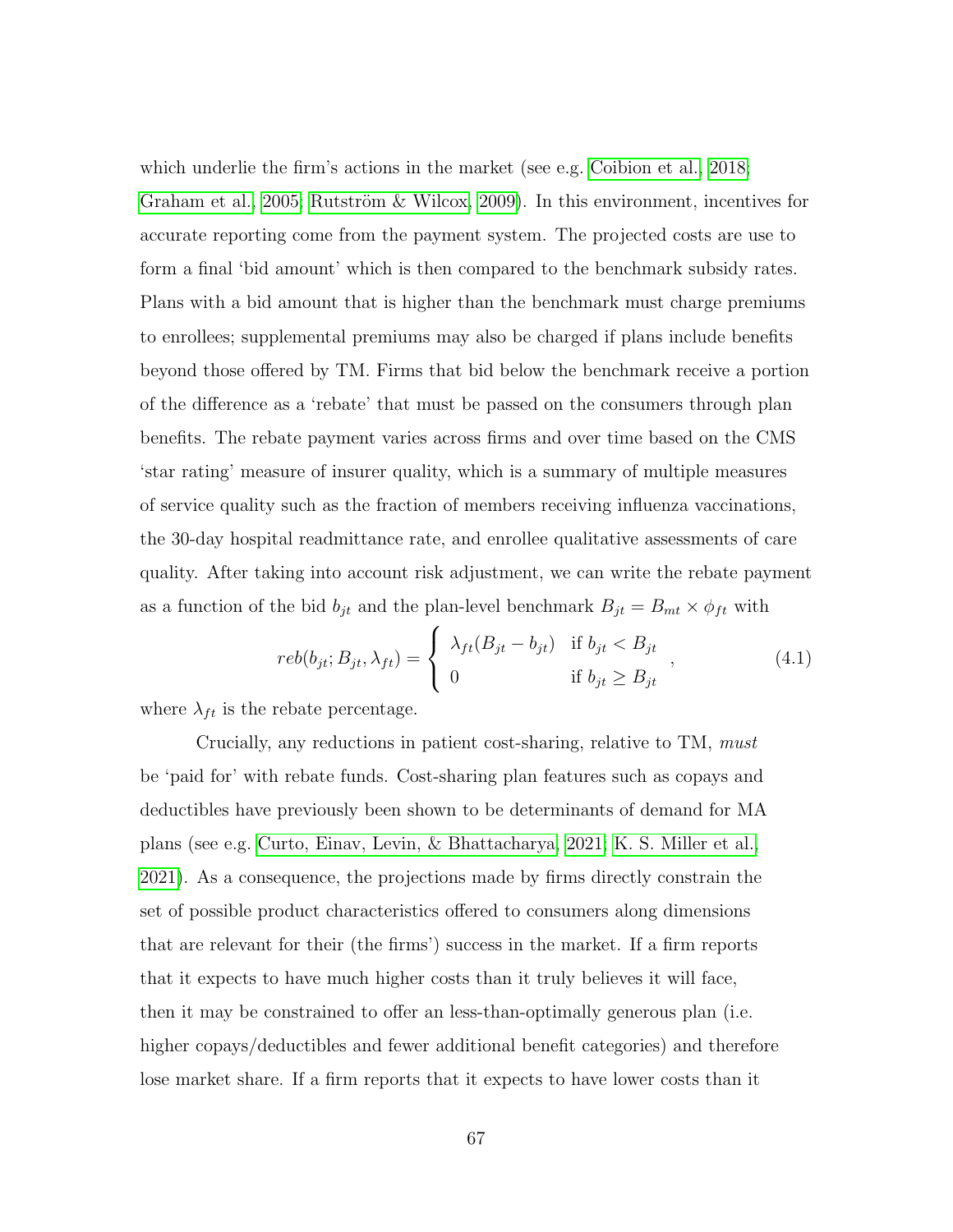truly believes it will have, it may not receive enough revenue (in the form of the government subsidy plus premium payments from enrollees) to pay for the care that it covers under the plan.

One of the major differences between MA and TM is that MA plans must provide all of the mandated insurance benefits of TM in exchange for a capitated monthly payment [\(Abaluck, Caceres Bravo, Hull, & Starc, 2021\)](#page-137-0). In general, MA plans typically offer more generous benefits and lower cost-sharing than TM, whereas MA plans tend to have limited physician networks and require higher cost-sharing for costly services, perhaps because of these risk adjustment practices [\(Meyers & Trivedi, 2021\)](#page-146-4). According to the Medicare Payment Advisory Commission (MedPAC), MA payers plans to continue to increase enrollment by offering extra benefits that beneficiaries find attractive. According to their 2021 report, bids slightly decreased to 87 percent of TM, a record low [\(Commission et](#page-140-3) [al., 2021\)](#page-140-3).

#### 4.3 Data and Methods

We collect data on all bids and plans offered from 2007 to 2015 from public CMS files, including data generated by submissions made through the Bid Pricing Tool and (separately) detailed data on the provision of benefits. Following [K. S. Miller et al.](#page-146-0) [\(2021\)](#page-146-0), we focus on the market for individual insurance. We drop plans sponsored by employers and plans designed for individuals who are "dualeligible" for Medicare and Medicaid.

For each plan, we collect enrollment, the average per-capita payment, the star rating, the deductible, the out of pocket limit, and copays for primary care visits, specialist visits, and 7-day hospital stays.[4](#page-81-0) We construct the forecast error for each plan j offered in year t by comparing the projected costs reported at  $t-1$ to the actual costs reported at  $t + 1$ :  $Err_{jt} = actual_{j,t+1} - projected_{j,t-1}$ . In other

<span id="page-81-0"></span><sup>&</sup>lt;sup>4</sup>A small fraction of plans use coinsurance cost-sharing mechanisms. We convert these to copayments using the Medicare Physician Fee Schedule and the American Hospital Association Annual Survey. Details and code are available upon request.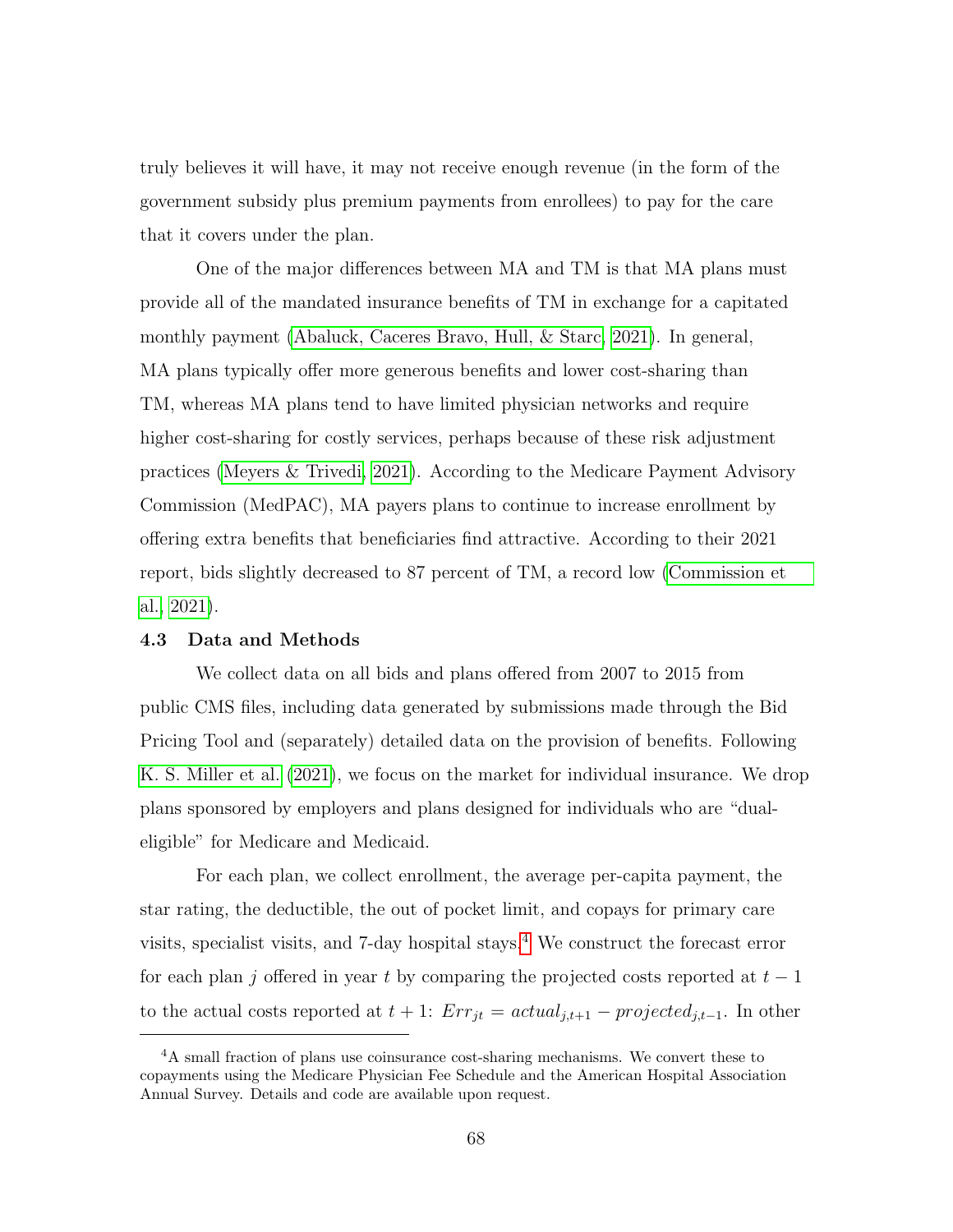words, positive prediction errors indicate that firms underestimated their costs, while negative prediction errors indicate that firms overestimated their costs.

We construct the overall forecast error (i.e. the forecast error in the Total Medical Expenses line in Figure [C.1\)](#page-128-0), as well as forecast errors in the Inpatient Facility, Professional, and OP Facility - Surgery service categories. We choose these three categories as the largest components of plans' medical expenses. We also construct the percent forecast error as  $Err_{it}/projected_{i,t-1}.$ 

We construct four additional covariates from these data. First, we identify the state in which the plan has the most enrollees. Second, we construct the total previous enrollment at the contract-level to capture variation in the experience of the firm submitting the bid. $5$  Finally, we construct two variables designed to capture the extent of competition: the share-weighted average number of contracts and plans offered by competitors in each plan's service area. That is, we weight the number of competitor contracts/plans offered in each county in which the plan offered by the share of the plan in that county.

Table [C.1](#page-130-0) provides summary statistics on our 11, 670 plan-year observations offered from 2008-2013 (i.e. after calculating forecast errors). On average, firms over-estimate their costs by \$270 per-member-per-month (PMPM), though the interquartile range include firms who underestimate their costs. The average prediction error in inpatient facility costs is \$103 PMPM, 38% of the average overall prediction error. Professional and outpatient surgery facility costs are overestimated on average by \$77 and \$16 PMPM, respectively. Over 75% of the plan-years in our data feature zero deductible and a limit on out-of-pocket expenses. A few plans feature zero copays; most feature positive copays for primary

<span id="page-82-0"></span><sup>&</sup>lt;sup>5</sup>Firms sign contracts with CMS to offer potentially several plans; plans under the same contract generally offer similar provider networks and are available in similar geographies. Large firms (e.g. Aetna, Blue Cross Blue Shield, etc.) may have multiple contracts with CMS to offer plans in different areas; we calculate enrollment at the contract-level instead of the firm level to capture the possibility that the firm's experience may vary locally in ways that affect their ability to accurately forecast costs.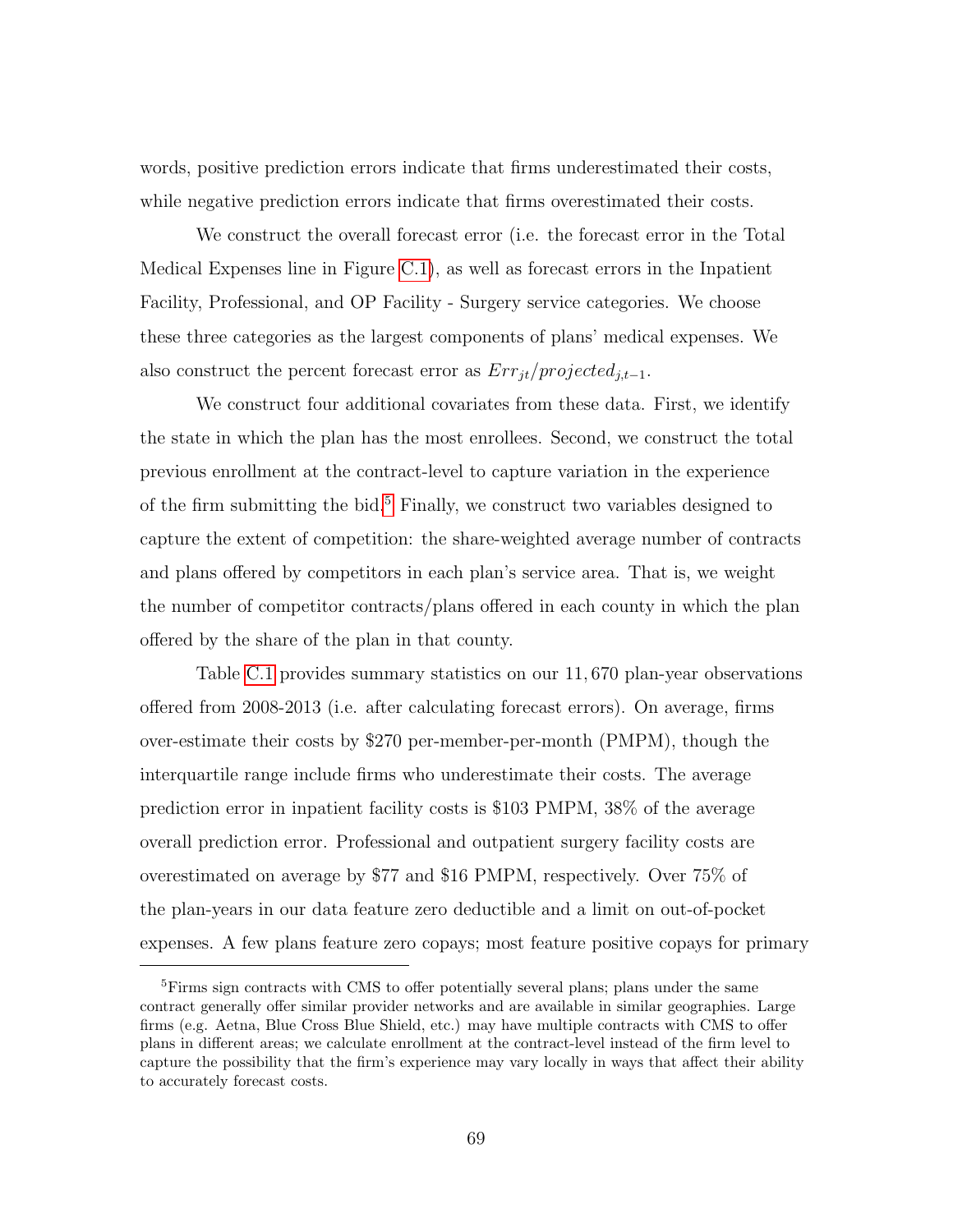care visits, specialist visits, and hospital stays. Roughly one quarter of planyears did not receive a star rating from CMS, either because they were too new or because not enough data was available for CMS to evaluate the plans. The median plan is in a competitive environment featuring more than 10 firms offering approximately two plans each.

Table [C.2](#page-131-0) reports correlations between the overall forecast error and the three components discussed above. All correlations are positive and greater than 0.7, indicating that errors in the prediction process tend to compound across cost categories, rather than offsetting.

Table [C.3](#page-132-0) details the distribution of the overall forecast error across quartiles of our measure of experience in the top panel and our contract measure of competition in the bottom panel. With respect to experience, the biggest difference is between the first (lowest experience) quartile and other quartiles; the difference between (for example) the third and fourth (highest experience) quartile is minimal. This suggests that while there may be some benefit to experience, the benefit is quickly realized. This is perhaps reasonable if firms are using regression techniques to estimate future costs, as the power of such techniques does not scale linearly. With respect to competition, variation across quartiles is minimal – if anything, this cut of the data suggests firms' prediction errors increase in magnitude as the number of competitors increases. While one might expect firms to invest more in accurate predictions when the competitive environment is more saturated, the presence of other firms may increase the variance in costs as insurers compete to add providers to their network [\(Gaynor, Ho, & Town, 2015\)](#page-142-4).

Figure [C.2](#page-129-0) illustrates the evolution of the distribution of forecast errors over time. While the interquartile range shrinks dramatically from 2008 to 2011, along with a decrease in the absolute value of the mean and median, these trends reverse in 2012 and 2013. We note that several provisions of the Affordable Care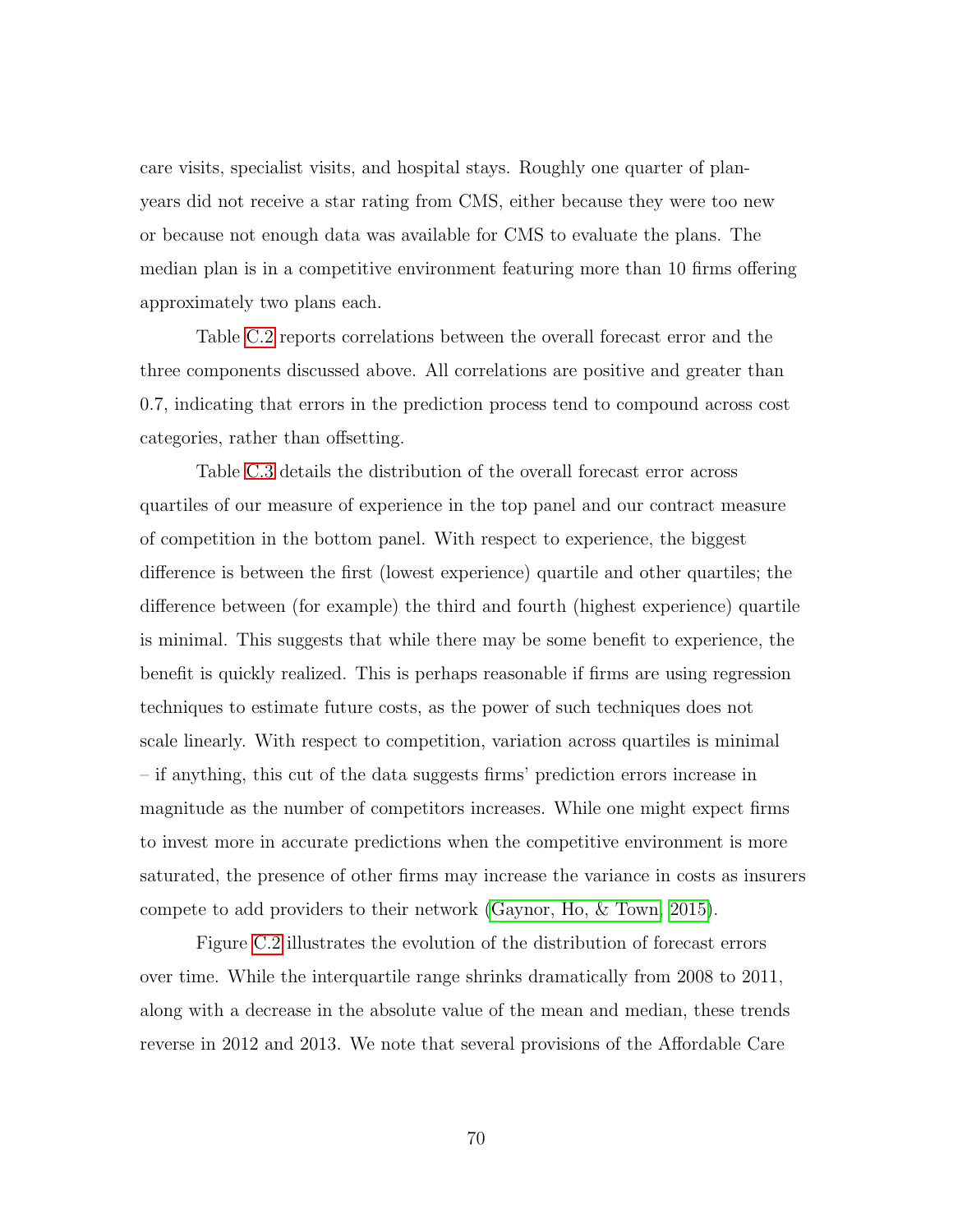Act affecting MA went into effect in around this time, which may have increased the aggregate uncertainty experienced by MA firms.

Our analyses broadly fall into two categories. First, we study the relationship between the prediction error and covariates of interest including our measures of experience and competition, taking into account the possibility that prediction errors may be serially correlated. We model prediction error outcomes  $y_{jt}$  as

<span id="page-84-0"></span>
$$
y_{jt} = \alpha_y y_{j,t-1} + X'_{jt} \alpha_x + FX_t + FX_f + FX_s + \epsilon_{y,jt},
$$
\n(4.2)

where  $\alpha_x$  is the vector of coefficients of interest (where  $X_{jt}$  includes a constant),  $FX$  are fixed effects (t indicates time, f indicates the insurer sponsoring plan  $J$ , and s indicates the primary state in which j is offered), and  $\epsilon_{y,jt}$  are unobservable factors influencing the forecast error.

Second, we study the relationship between the last-period prediction error and the product characteristics chosen by the firm. We model product characteristic  $x_{jt}$  as

<span id="page-84-1"></span>
$$
x_{jt} = \beta_y y_{j,t-1} + Z'_{jt} \beta_z + FX_t + FX_f + FX_s + \epsilon_{x,jt},
$$
\n(4.3)

where  $\beta_y$  is the coefficient of interest,  $Z'_{jt}$  includes the star rating and the average per-enrollee payment from the government,  $FX$  are the fixed effects described above, and  $\epsilon_{x,jt}$  are unobservable factors influencing product characteristics.

We estimate the parameters of Equations [\(4.2\)](#page-84-0) and [\(4.3\)](#page-84-1) using OLS and report heteroskedasticity-robust standard errors.

#### 4.4 Results

In this table we report the results of our analyses. We begin by exploring the relationship between prediction errors and plan-level observables and then continue by examining the relationship between product characteristics and prior prediction errors.

4.4.1 The relationship between prediction errors and plan-level observables. Table [C.4](#page-133-0) reports estimates of the parameters of Equation [\(4.2\)](#page-84-0)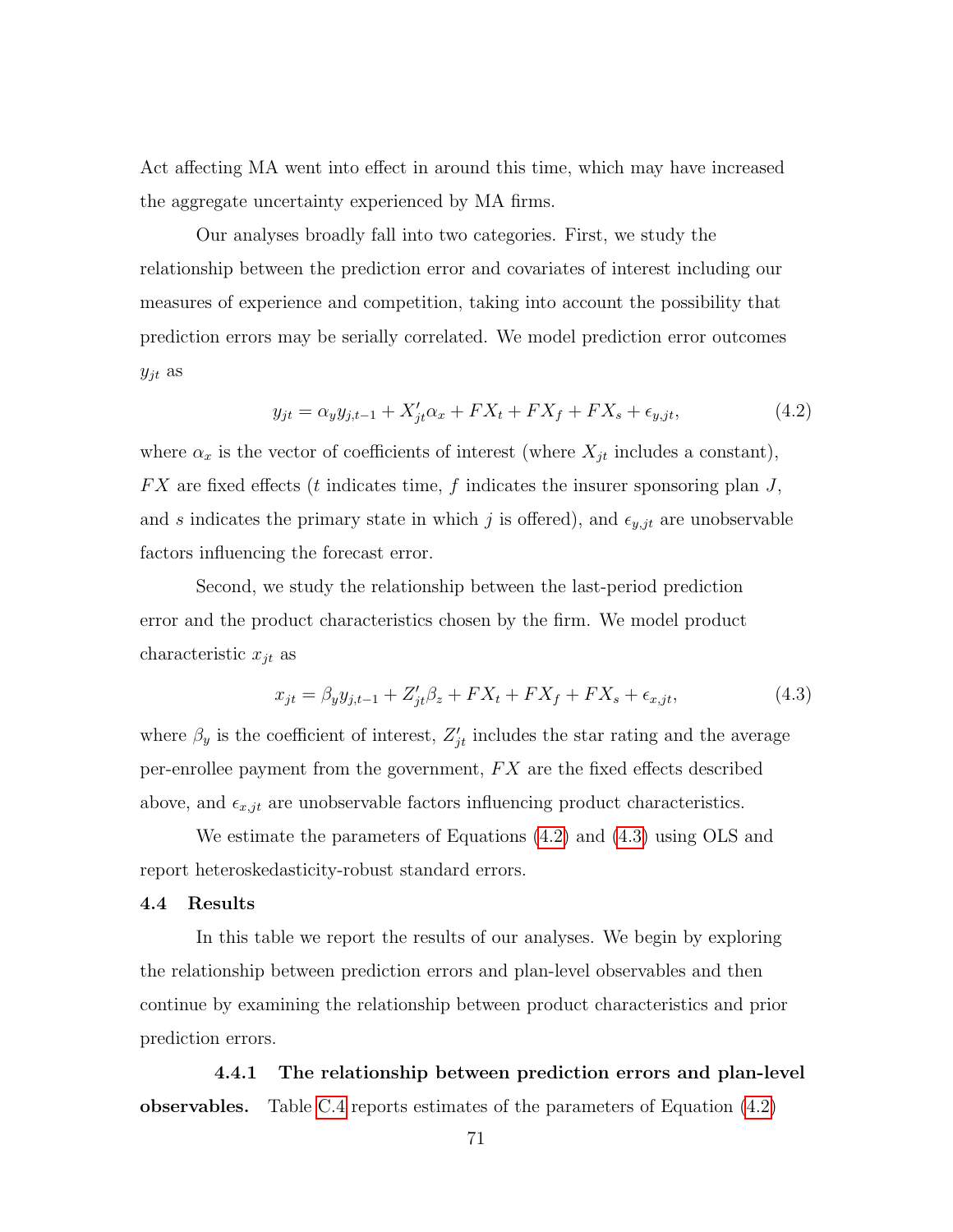when the prediction error is measured in levels. Column (1) reports estimates for the overall prediction error. The error is increasing in the previous forecast error, the number of competitors, and the age of the plan (measured as the number of years the plan has been in the market since 2007, the plan year that Medicare Advantage implemented risk adjustment). The error is decreasing in the number of competing plans, though this is estimated with slightly more noise. These patterns generally continue across the major cost components reported in Columns  $(2)-(4)$ , though the sign on the estimated relationship between the prediction errors and the log of the total previous contract enrollment varies.

In isolation, these results suggest that prediction errors may worsen over time, due to the positive coefficients on both the past prediction error and the age of the plan. However, we note that the mean prediction error is significantly negative; thus these results may instead indicate that firms in our data are becoming more accurate. To investigate this possibility, we re-estimate Equation [\(4.2\)](#page-84-0) where  $y_{jt}$  is the absolute value of the prediction error. Table [C.5](#page-134-0) reports the results. We estimate in Column (1) that last period's error, previous enrollment, the number of competitors, and the age of the plan are all associated with a decrease in the magnitude of the overall prediction error. This pattern is largely consistent across the major cost components in Columns (2)-(4). While the number of competing plans enters positively for several regressions, the effect size is smaller than that of the number of competitors, indicating that, overall, increased competition is associated with smaller forecast errors (in magnitude).

4.4.2 The relationship between prediction errors and product characteristics. Table [C.6](#page-135-0) reports estimates of the parameters of Equation [\(4.3\)](#page-84-1) when the prediction error is measured in levels. Each column represents a distinct product characteristic: the deductible, the out-of-pocket spending limit, and copays for primary care, specialist, and hospital visits. We include the star rating (and relevant indicators) and risk-adjusted payments as covariates to control for plan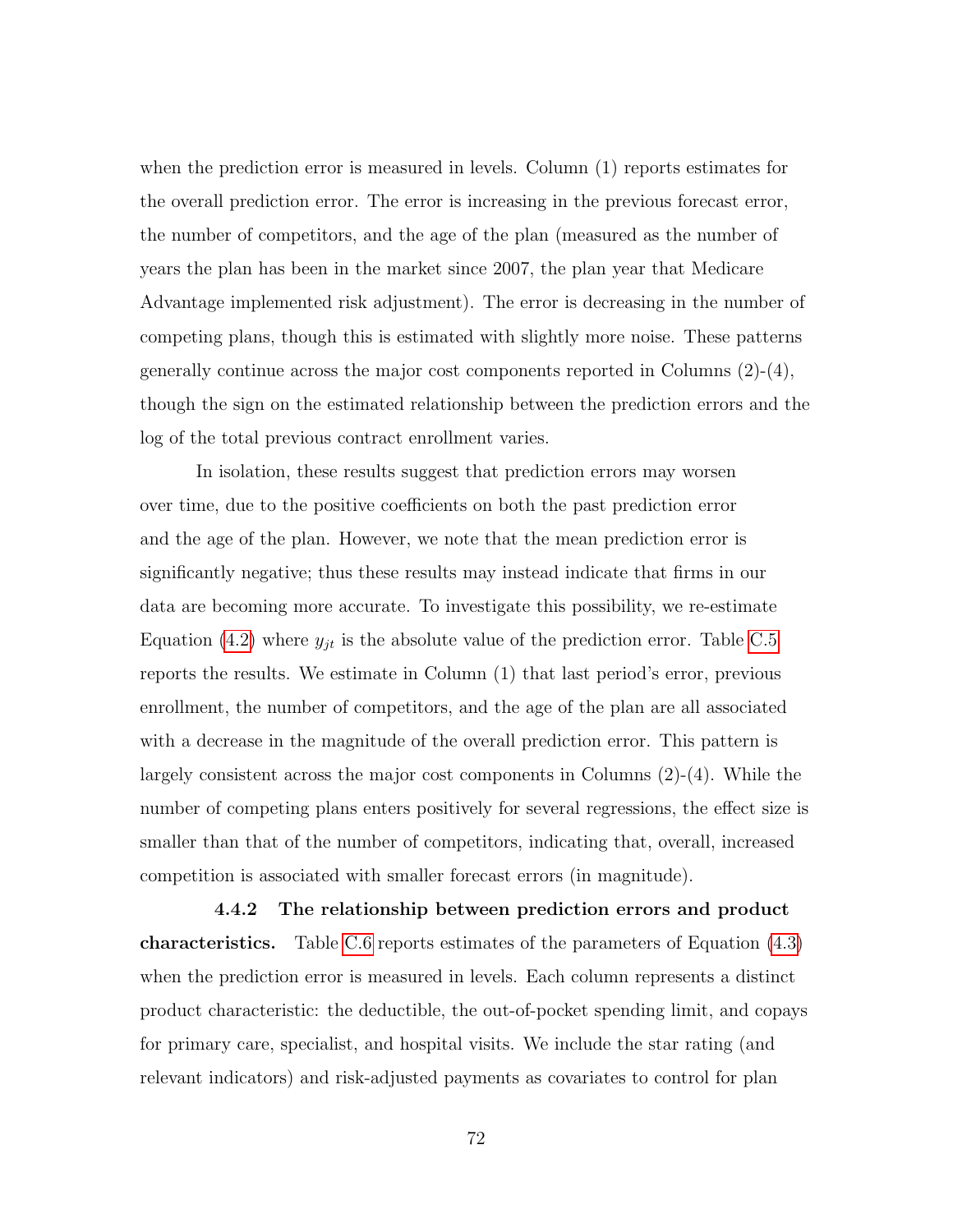quality and observable differences in mean costs across geographies [\(K. S. Miller](#page-146-0) [et al., 2021\)](#page-146-0). At the point estimates, increases in the last-period prediction error (i.e. as firms actual costs are more and more above their prediction costs), the deductible, out-of-pocket expenditure limit, specialist visit copay, and hospital visit copay all increase (though the hospital visit copay is estimated imprecisely). In other words, as firms realize costs are higher than they believed, they seek to pass-through a portion of those costs onto consumers (see e.g. [Butters, Sacks, &](#page-139-4) [Seo, 2020;](#page-139-4) [Kim, 2021\)](#page-145-1). Indeed, the negative coefficient on primary care copays (indicating that first realizing higher costs than expected decrease the patientfacing cost of primary care visits) is consistent with this hypothesis, as increasing primary care service utilization is thought to reduce health care expenses overall (see e.g. [Starfield, Shi, & Macinko, 2005\)](#page-148-1).

As above, while these results are informative about the direction of the relationship, they are less information about the impact of the magnitude of the prediction error. We therefore re-estimate the parameters of Equation [\(4.3\)](#page-84-1) with the absolute overall prediction error as an independent variable. The results are reported in Table [C.7.](#page-136-0) Across product characteristics, the estimated coefficients on the absolute prediction error are the opposite sign of those reported in Table [C.6.](#page-135-0) This is perhaps best interpreted in light of the results reported in Table [C.4.](#page-133-0) Firms with large prediction errors are likely to more accurately predict their costs in the future. If uncertainty had pushed firms to offer plans with high levels of cost sharing (i.e. large deductibles, etc.), a reduction in that uncertainty should push firms to offer more desirable plans (see e.g. [De Vany & Saving, 1977\)](#page-141-3).

#### 4.5 Discussion and conclusion

The idea that firms can learn about and adjust to changes in market environments is at the heart of many common models of equilibrium (see e.g. [Berry,](#page-138-3) [Levinsohn, & Pakes, 1995;](#page-138-3) [Ifrach & Weintraub, 2016\)](#page-144-2). While there is an extensive literature developing the theory of firm learning, the empirical literature has largely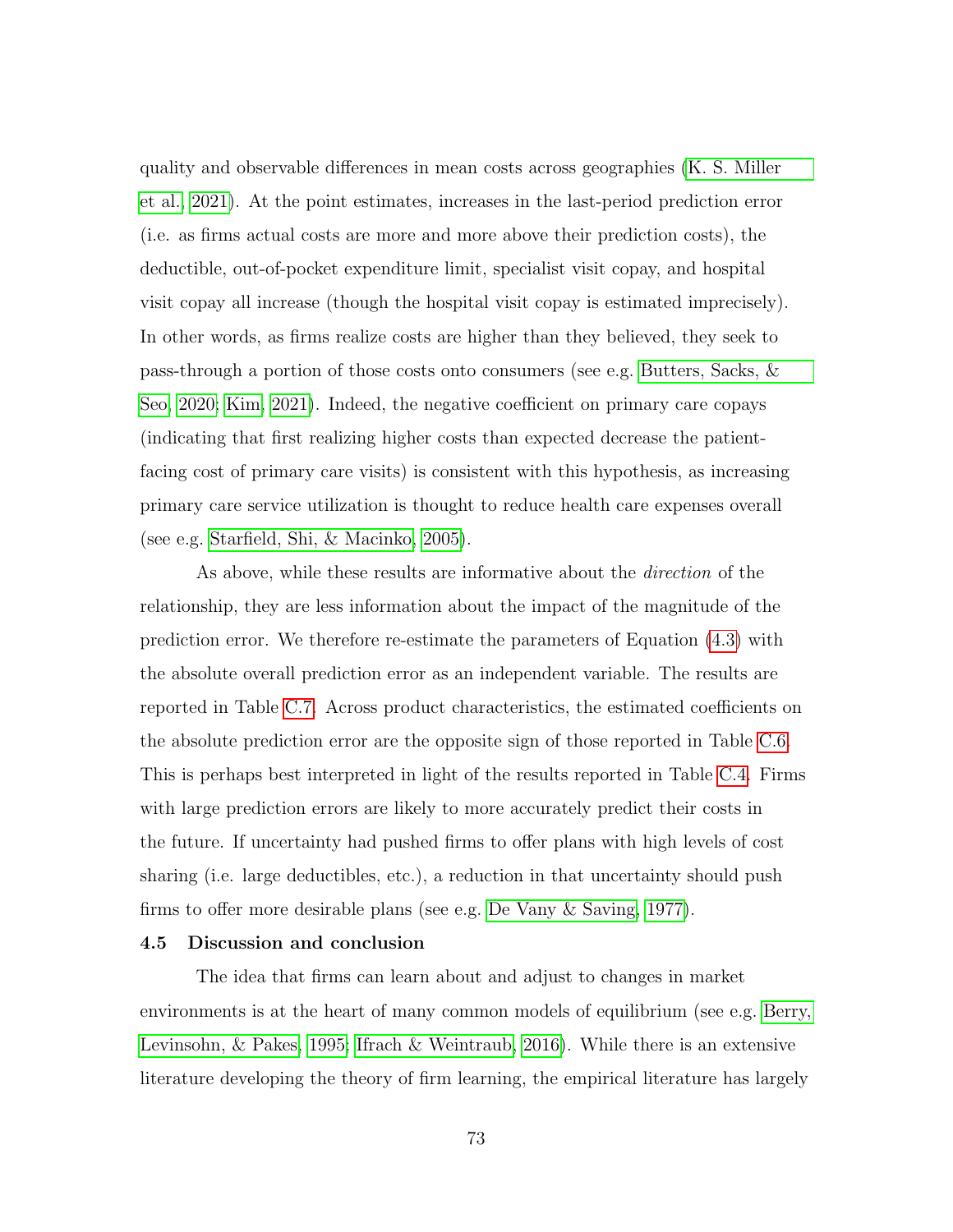been limited by a lack of revealed preference data on firm beliefs. We fill that gap by studying the MA market, in which health insurance firms are incentivized to accurately disclose their best estimates of their own future medical costs as part of a mandatory regulatory process. These disclosures are then released publicly some years after the plan year.

We document the relationship between these estimates along two directions. First, we consider the "input" side: what factors influence the accuracy of the forecasts? We find that as the experience of the firm increases, as the age of the plan increases, and as the competitive environment intensifies, the magnitude of forecast errors decreases. In other words, those factors which we might reasonably expect to positively affect firms' ability to forecast their own costs do so in the direction consistent with reasonable priors.

We then turn to the "output" side: How do accurate and inaccurate forecasts influence product characteristic decisions. We document two stylized facts. First, the more firms underestimate their own costs, the more they seek to pass their costs on to consumers in the future through cost-sharing benefit structures. Second, the larger the magnitude of past forecast errors (in either direction), the more firms seek to improve their plans by offering reduced cost sharing.

Taken together, our results paint a picture of firms behaving as is often implicitly assumed in dynamic models of imperfect competition. Even though the firms in our data consistently overestimate costs on average, at the plan level the predictions increase in accuracy, allowing firms to offer better products (i.e. insurance plans with lower out-of-pocket costs) to consumers.

We conclude by pointing out that significant gaps in our understanding of firm expectations remain for future research to fill. For example, firms generally must predict not just supply (cost) conditions but also demand conditions. These predictions may behave differently than cost predictions, particularly as they are made in the context of competitors who are also making similar predictions.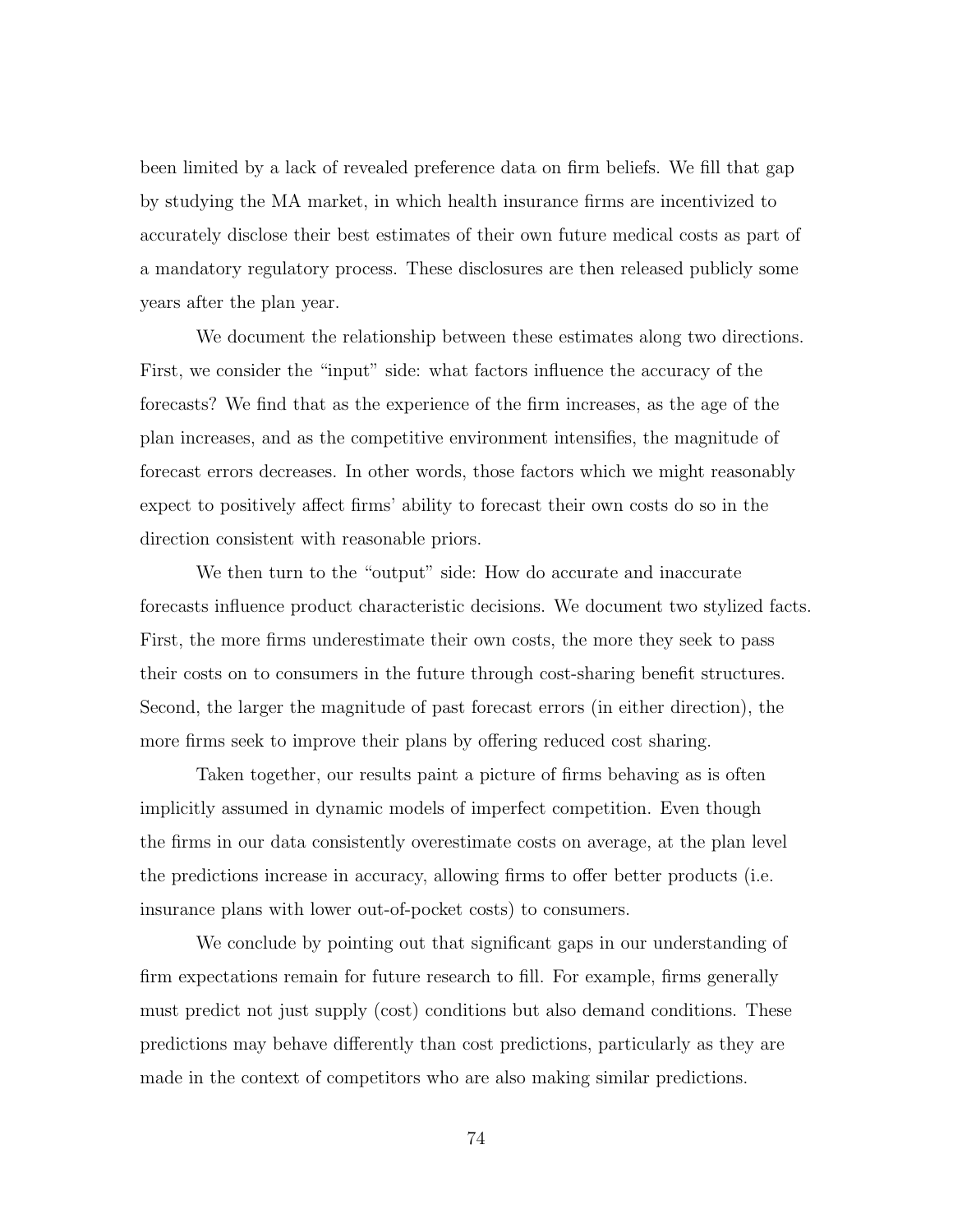### APPENDIX A

### CHAPTER 2 APPENDIX

## Table A.1. Basic Model Results After 2002

|                            | (1)         | $\left( 2\right)$ | (3)          | (4)          |
|----------------------------|-------------|-------------------|--------------|--------------|
|                            | exit        | exit              | exit         | exit         |
| $LOG_{cap}$                | $-0.522***$ | $-0.525***$       | $-0.592***$  | $-0.598***$  |
|                            | (0.0545)    | (0.0569)          | (0.0609)     | (0.0640)     |
| Elev <sub>-Ownership</sub> | 0.155       | 0.208             | 0.229        | 0.263        |
|                            | (0.210)     | (0.214)           | (0.228)      | (0.232)      |
| Entrant                    | $-0.795***$ | $-0.632***$       | $-0.947***$  | $-0.799***$  |
|                            | (0.124)     | (0.133)           | (0.135)      | (0.146)      |
| Time Fixed Effect          | Х           | ✓                 | Х            | ✓            |
| Subdivision Fixed Effect   | Х           | X                 |              | ✓            |
| Constant                   | 2.397***    | $3.118***$        | $2.740***$   | $3.469***$   |
|                            | (0.489)     | (0.517)           | (0.752)      | (0.780)      |
| N                          | 5214        | 4869              | 5153         | 4816         |
| Log Likelihood             | $-1221.539$ | $-1163.7757$      | $-1180.4597$ | $-1125.3187$ |

standard errors in parentheses

\*  $p < 0.1$ , \*\*  $p < 0.05$ , \*\*\*  $p < 0.01$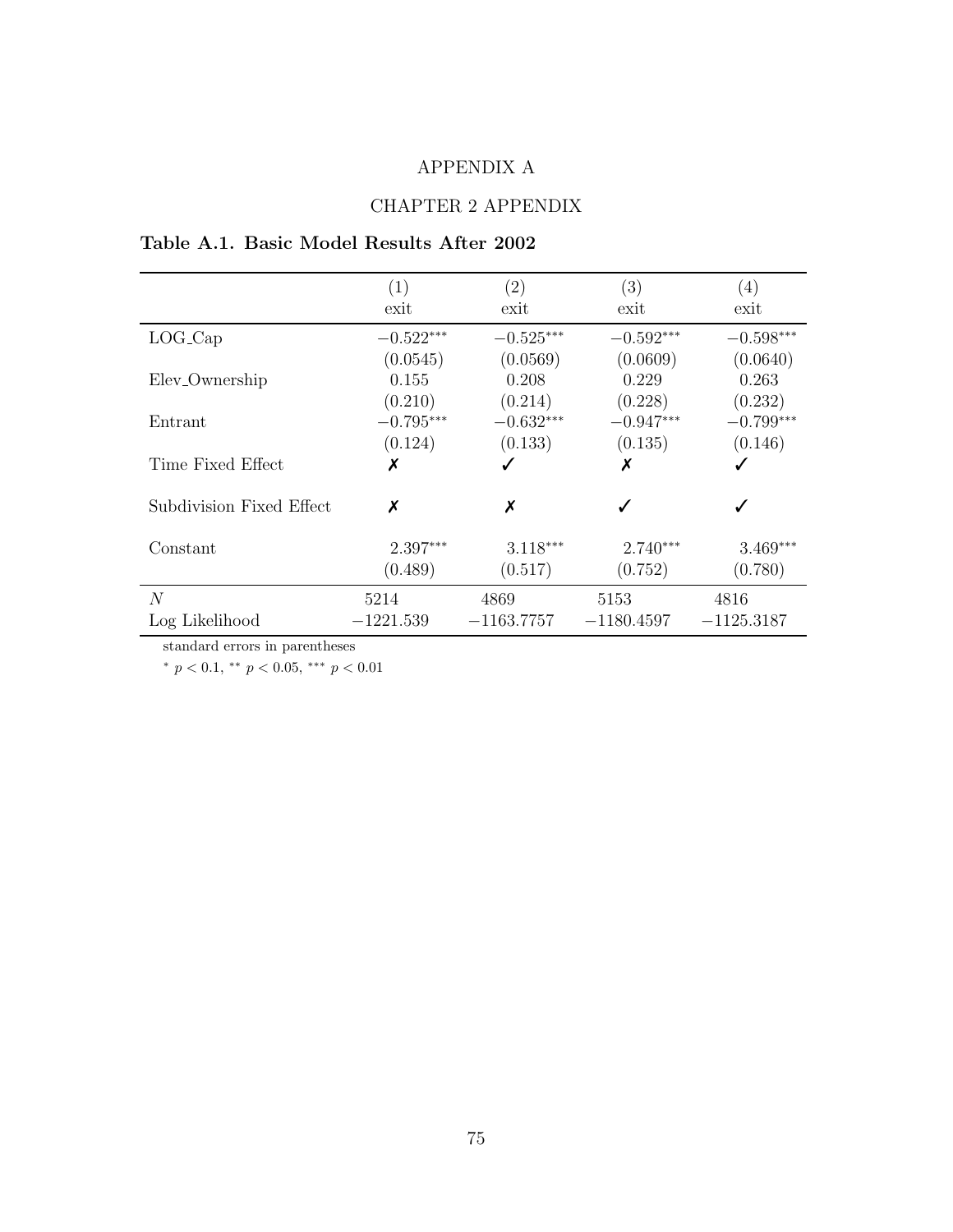### APPENDIX B

### CHAPTER 3 APPENDIX

#### B.1 Abbreviations

### Table B.1. List of Abbreviations

| Abbrev.      | Meaning                                         |
|--------------|-------------------------------------------------|
| <b>BLS</b>   | Bureau of Labor Statistics                      |
| CART         | classification and regression trees             |
| CBD          | cannabidiol                                     |
| <b>GDP</b>   | gross domestic product                          |
| <b>LASSO</b> | least absolute shrinkage and selection operator |
| <b>NAICS</b> | North American Industry Classification System   |
| <b>RMSPE</b> | ratio of the mean squared prediction errors     |
| <b>THC</b>   | tetrahydrocannbinol                             |
| US           | United States                                   |

## B.2 Additional tables and figures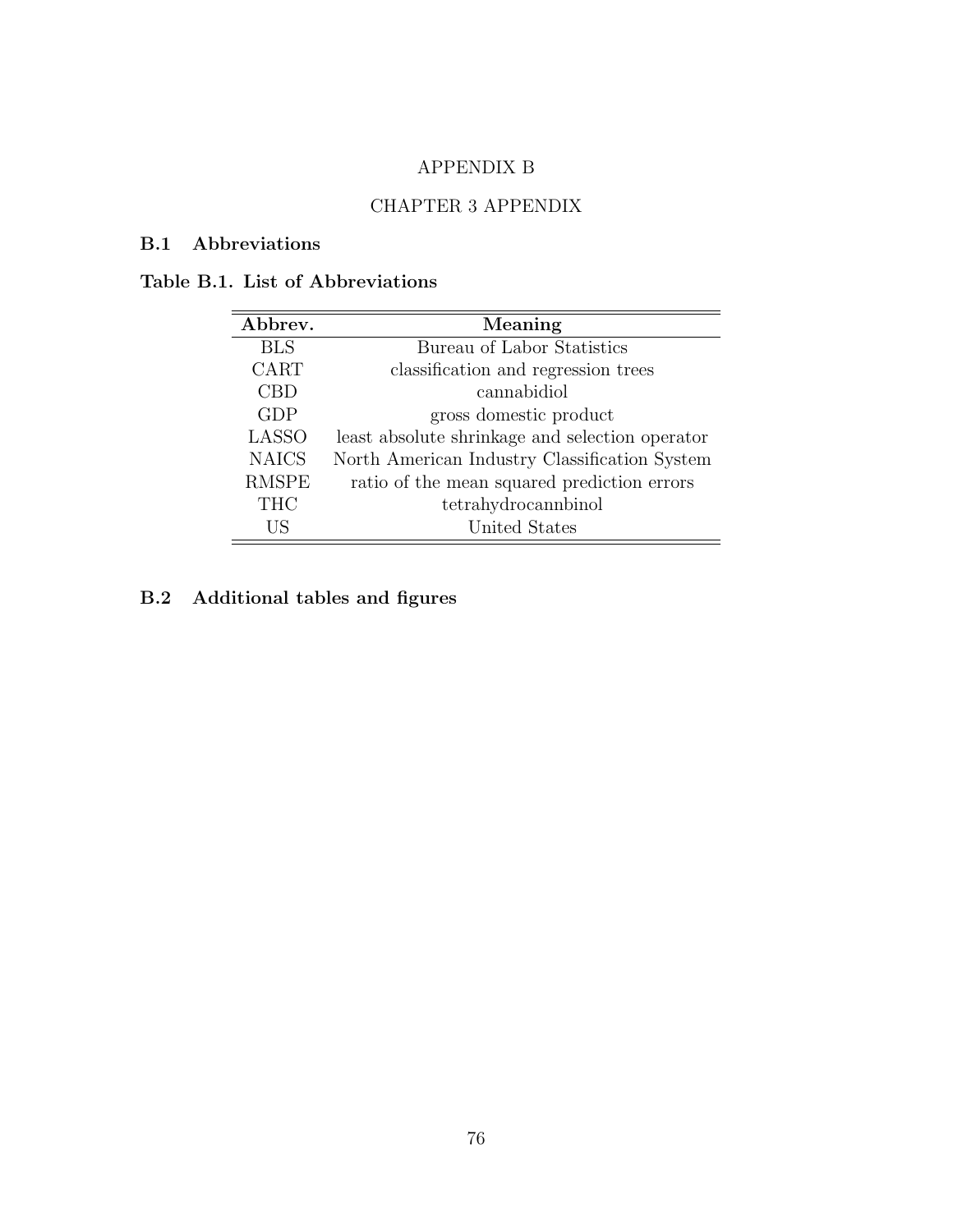|                | Log Number of<br>Establishments | Log Number of<br>Workers | Log Real Total<br>Quarterly Wage | Log Real Average<br>Weekly Wage<br>Per Worker |
|----------------|---------------------------------|--------------------------|----------------------------------|-----------------------------------------------|
| Colorado       |                                 |                          |                                  |                                               |
| Arizona        | 0.00                            | 0.00                     | 0.00                             | 0.04                                          |
| Georgia        | 0.19                            | 0.00                     | 0.38                             | 0.00                                          |
| Hawaii         | 0.00                            | 0.25                     | 0.00                             | 0.00                                          |
| Maryland       | 0.00                            | 0.00                     | 0.00                             | 0.33                                          |
| Minnesota      | 0.00                            | 0.00                     | 0.00                             | 0.25                                          |
| Montana        | 0.00                            | 0.22                     | 0.20                             | 0.11                                          |
| New Hampshire  | 0.19                            | 0.00                     | 0.00                             | 0.00                                          |
| South Carolina | 0.00                            | 0.00                     | 0.00                             | 0.23                                          |
| Texas          | 0.45                            | 0.53                     | 0.41                             | 0.04                                          |
| Vermont        | 0.17                            | 0.00                     | 0.00                             | 0.00                                          |
| Washington     |                                 |                          |                                  |                                               |
| Arizona        | 0.00                            | 0.03                     | 0.11                             | 0.00                                          |
| Connecticut    | 0.00                            | 0.02                     | 0.00                             | 0.07                                          |
| Florida        | 0.10                            | 0.04                     | 0.00                             | 0.00                                          |
| Georgia        | 0.00                            | 0.00                     | 0.00                             | 0.37                                          |
| Hawaii         | 0.00                            | 0.05                     | 0.01                             | 0.07                                          |
| Illinois       | 0.08                            | 0.00                     | 0.00                             | 0.00                                          |
| Kentucky       | 0.00                            | $0.00\,$                 | 0.08                             | 0.00                                          |
| Michigan       | 0.54                            | 0.40                     | 0.05                             | 0.00                                          |
| Minnesota      | 0.28                            | 0.37                     | 0.00                             | 0.00                                          |
| Montana        | 0.00                            | 0.00                     | 0.00                             | 0.14                                          |
| South Dakota   | 0.00                            | 0.00                     | 0.00                             | 0.15                                          |
| Texas          | 0.00                            | 0.08                     | 0.66                             | 0.19                                          |
| West Virginia  | 0.00                            | 0.00                     | 0.09                             | 0.00                                          |

Table B.2.1. Synthetic control weights assigned to each state for narrowly-defined agriculture labor market outcomes

Notes: The table provides the weights assigned to states for the synthetic controls used to estimate the "narrowly-defined agriculture" models in Table [6.](#page-67-0) All states except those which legalized cannabis during our study period and those bordering either Washington or Colorado were included in the pool of potential control units. Only states which received positive weight for at least one outcome are included in the table.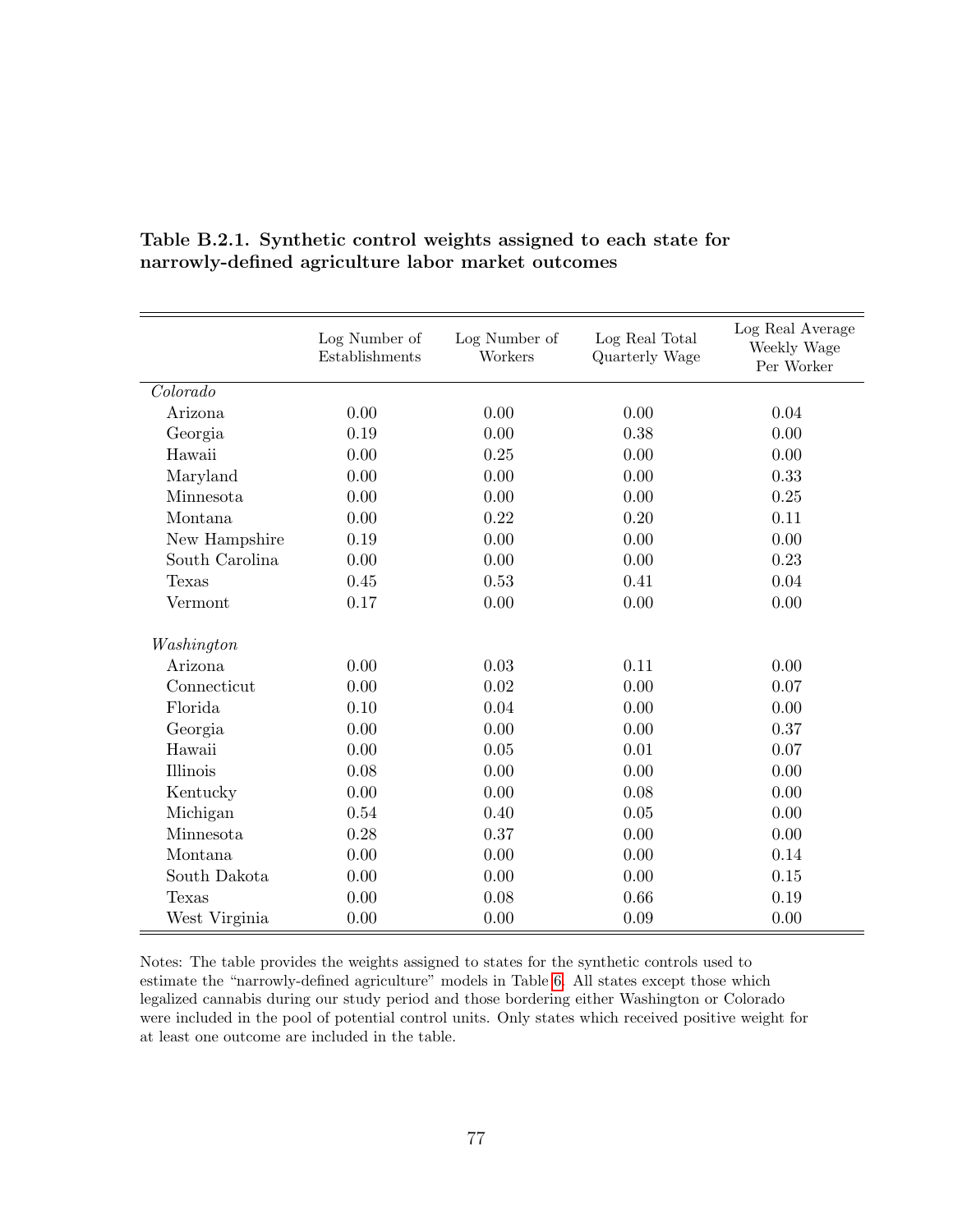|                | Log Number of<br>Establishments | Log Number of<br>Workers | Log Real Total<br>Quarterly Wage | Log Real Average<br>Weekly Wage<br>Per Worker |
|----------------|---------------------------------|--------------------------|----------------------------------|-----------------------------------------------|
| Colorado       |                                 |                          |                                  |                                               |
| Georgia        | 0.07                            | 0.11                     | 0.19                             | 0.00                                          |
| Iowa           | 0.41                            | 0.26                     | 0.18                             | 0.00                                          |
| Kentucky       | 0.10                            | 0.00                     | 0.01                             | 0.33                                          |
| Louisiana      | 0.20                            | 0.28                     | 0.21                             | 0.00                                          |
| Minnesota      | 0.00                            | 0.28                     | 0.18                             | 0.00                                          |
| Mississippi    | 0.00                            | 0.00                     | 0.00                             | 0.11                                          |
| Missouri       | 0.00                            | 0.00                     | 0.01                             | 0.00                                          |
| New Hampshire  | 0.00                            | 0.00                     | 0.00                             | 0.14                                          |
| Pennsylvania   | 0.00                            | 0.00                     | 0.00                             | 0.22                                          |
| South Dakota   | 0.00                            | 0.00                     | 0.00                             | 0.19                                          |
| Texas          | 0.22                            | 0.06                     | 0.05                             | 0.00                                          |
| Wisconsin      | 0.00                            | 0.00                     | 0.18                             | 0.00                                          |
| Washington     |                                 |                          |                                  |                                               |
| Connecticut    | 0.00                            | 0.27                     | 0.31                             | 0.00                                          |
| Illinois       | 0.00                            | 0.38                     | 0.36                             | 0.00                                          |
| Iowa           | 0.35                            | 0.00                     | 0.00                             | 0.21                                          |
| Michigan       | 0.33                            | 0.04                     | 0.05                             | 0.07                                          |
| Mississippi    | 0.05                            | 0.00                     | 0.00                             | 0.00                                          |
| New York       | 0.00                            | 0.00                     | 0.02                             | 0.00                                          |
| North Carolina | 0.12                            | 0.18                     | 0.00                             | 0.53                                          |
| Pennsylvania   | 0.15                            | 0.00                     | 0.00                             | 0.08                                          |
| South Carolina | 0.00                            | 0.13                     | 0.26                             | 0.11                                          |

Table B.2.2. Synthetic control weights assigned to each state for narrowly-defined retail labor market outcomes

Notes: The table provides the weights assigned to states for the synthetic controls used to estimate the "narrowly-defined retail" models in Table [6.](#page-67-0) All states except those which legalized cannabis during our study period and those bordering either Washington or Colorado were included in the pool of potential control units. Only states which received positive weight for at least one outcome are included in the table.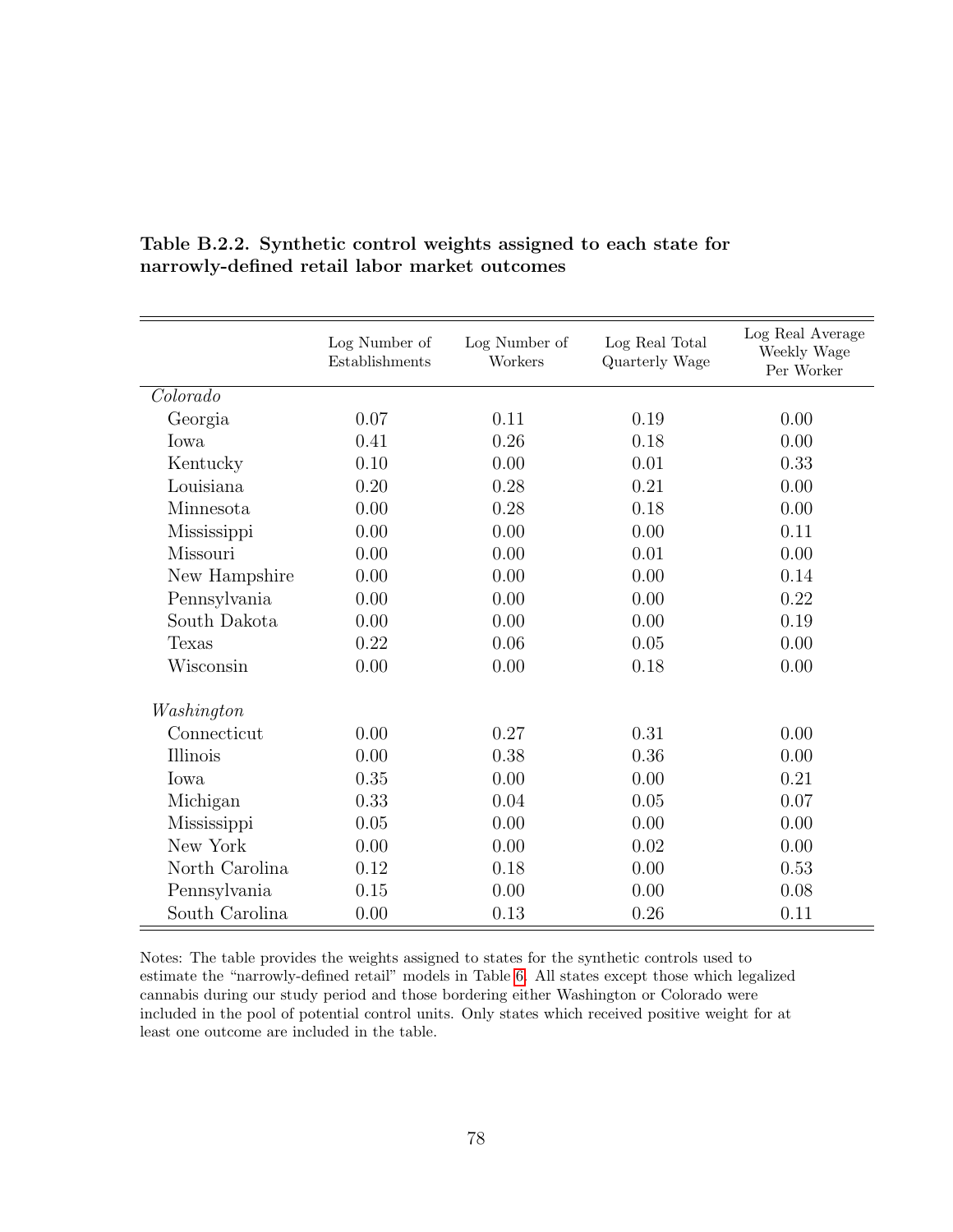|               | Log Number of<br>Establishments | Log Number of<br>Workers | Log Real Total<br>Quarterly Wage | Log Real Average<br>Weekly Wage<br>Per Worker |
|---------------|---------------------------------|--------------------------|----------------------------------|-----------------------------------------------|
| Colorado      |                                 |                          |                                  |                                               |
| Arizona       | 0.19                            | 0.26                     | 0.12                             | 0.00                                          |
| Georgia       | 0.52                            | 0.00                     | 0.10                             | 0.02                                          |
| Hawaii        | 0.01                            | 0.02                     | 0.01                             | 0.00                                          |
| Kentucky      | 0.00                            | 0.00                     | 0.00                             | 0.16                                          |
| Minnesota     | 0.00                            | 0.24                     | 0.10                             | 0.43                                          |
| Montana       | 0.07                            | 0.27                     | 0.08                             | 0.00                                          |
| New Hampshire | 0.00                            | 0.05                     | 0.22                             | 0.00                                          |
| South Dakota  | 0.21                            | 0.00                     | 0.00                             | 0.00                                          |
| <b>Texas</b>  | 0.00                            | 0.15                     | 0.29                             | 0.02                                          |
| Virginia      | 0.00                            | 0.00                     | 0.08                             | 0.37                                          |
| Washington    |                                 |                          |                                  |                                               |
| Connecticut   | 0.00                            | 0.00                     | 0.00                             | 0.07                                          |
| Florida       | 0.00                            | 0.86                     | 0.74                             | 0.18                                          |
| Michigan      | 0.00                            | 0.00                     | 0.00                             | 0.69                                          |
| Minnesota     | 0.00                            | 0.00                     | 0.00                             | 0.05                                          |
| Montana       | 0.07                            | 0.00                     | 0.00                             | 0.00                                          |
| Texas         | 0.93                            | 0.12                     | 0.24                             | 0.00                                          |

Table B.2.3. Synthetic control weights assigned to each state for broadly-defined agriculture labor market outcomes

Notes: The table provides the weights assigned to states for the synthetic controls used to estimate the "broadly-defined agriculture" models in Table [7.](#page-69-0) All states except those which legalized cannabis during our study period and those bordering either Washington or Colorado were included in the pool of potential control units; Alaska and California were added to the pool for Washington due to the similarity in their agriculture, forestry, and fishing industries. Only states which received positive weight for at least one outcome are included in the table.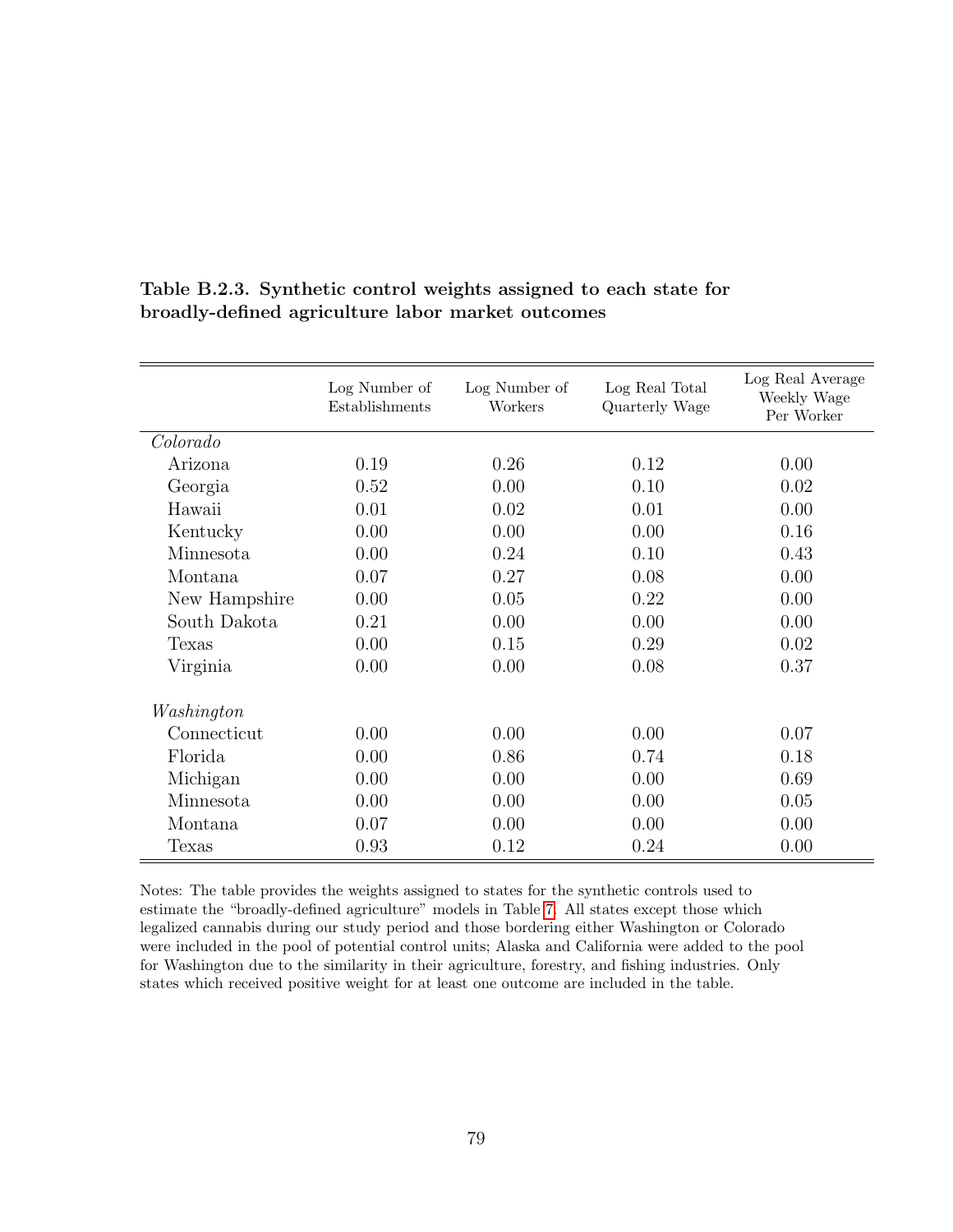|                | Log Number of<br>Establishments | Log Number of<br>Workers | Log Real Total<br>Quarterly Wage | Log Real Average<br>Weekly Wage<br>Per Worker |
|----------------|---------------------------------|--------------------------|----------------------------------|-----------------------------------------------|
| Colorado       |                                 |                          |                                  |                                               |
| Alabama        | 0.02                            | 0.01                     | 0.02                             | 0.02                                          |
| Arizona        | 0.02                            | 0.18                     | 0.11                             | 0.02                                          |
| Arkansas       | 0.02                            | 0.01                     | 0.03                             | 0.03                                          |
| Connecticut    | 0.23                            | 0.00                     | 0.00                             | 0.01                                          |
| Florida        | 0.00                            | 0.00                     | 0.00                             | 0.01                                          |
| Georgia        | 0.02                            | 0.00                     | 0.01                             | 0.02                                          |
| Hawaii         | 0.04                            | 0.00                     | 0.01                             | 0.00                                          |
| Illinois       | 0.01                            | 0.00                     | 0.01                             | 0.03                                          |
| Indiana        | 0.02                            | 0.00                     | 0.01                             | 0.03                                          |
| Iowa           | 0.02                            | 0.01                     | 0.02                             | 0.05                                          |
| Kentucky       | 0.02                            | 0.01                     | 0.01                             | 0.02                                          |
| Louisiana      | 0.03                            | 0.01                     | 0.02                             | 0.05                                          |
| Maryland       | 0.02                            | 0.00                     | 0.00                             | 0.01                                          |
| Michigan       | 0.01                            | 0.00                     | 0.01                             | 0.02                                          |
| Minnesota      | 0.02                            | 0.01                     | 0.03                             | 0.07                                          |
| Mississippi    | 0.02                            | 0.01                     | 0.03                             | 0.03                                          |
| Missouri       | 0.02                            | 0.01                     | 0.02                             | 0.03                                          |
| Montana        | 0.03                            | 0.35                     | 0.29                             | 0.03                                          |
| New Hampshire  | 0.03                            | 0.00                     | 0.01                             | 0.03                                          |
| New Jersey     | 0.07                            | 0.00                     | 0.00                             | 0.01                                          |
| New York       | 0.12                            | 0.00                     | 0.00                             | 0.00                                          |
| North Carolina | 0.01                            | 0.00                     | 0.01                             | 0.02                                          |
| Ohio           | 0.01                            | 0.00                     | 0.00                             | 0.02                                          |
| Pennsylvania   | 0.01                            | 0.00                     | 0.00                             | 0.02                                          |
| South Carolina | 0.02                            | 0.00                     | 0.01                             | 0.02                                          |
| South Dakota   | 0.03                            | 0.04                     | 0.04                             | 0.06                                          |
| Tennessee      | 0.02                            | 0.00                     | 0.01                             | 0.01                                          |
| Texas          | 0.01                            | 0.34                     | 0.28                             | 0.19                                          |
| Vermont        | 0.03                            | 0.00                     | 0.00                             | 0.02                                          |
| Virginia       | 0.02                            | 0.00                     | 0.01                             | 0.04                                          |
| West Virginia  | 0.02                            | 0.01                     | 0.01                             | 0.03                                          |
| Wisconsin      | 0.02                            | 0.01                     | 0.01                             | 0.04                                          |
| Washington     |                                 |                          |                                  |                                               |
| Alabama        | 0.00                            | 0.00                     | 0.00                             | 0.01                                          |
| Connecticut    | 0.38                            | 0.00                     | 0.00                             | 0.00                                          |
| Georgia        | 0.00                            | 0.00                     | 0.00                             | 0.01                                          |
| Hawaii         | 0.00                            | 0.00                     | 0.00                             | 0.09                                          |
| Illinois       | 0.28                            | 0.00                     | 0.00                             | 0.01                                          |
| Iowa           | 0.00                            | 0.24                     | 0.01                             | 0.00                                          |
| Michigan       | 0.00                            | 0.00                     | 0.00                             | 0.01                                          |
| Minnesota      | 0.00                            | $0.00^{\circ}$           | 0.00                             | 0.01                                          |
| Missouri       | 0.00                            | 0.00                     | 0.00                             | 0.01                                          |
| New York       | 0.02                            | 0.01                     | 0.00                             | 0.49                                          |
| North Carolina | 0.01                            | 0.31                     | 0.01                             | 0.01                                          |
| Pennsylvania   | 0.01                            | 0.00                     | 0.00                             | 0.00                                          |
| South Carolina | 0.27                            | 0.22                     | 0.23                             | 0.00                                          |
| Texas          | $0.00\,$                        | 0.00                     | 0.00                             | 0.31                                          |
| Vermont        | 0.00                            | 0.00                     | 0.00                             | 0.01                                          |
| Virginia       | 0.00                            | 0.21                     | 0.74                             | 0.00                                          |

#### Table B.2.4. Synthetic control weights assigned to each state for broadly-defined retail labor market outcomes

Notes: The table provides the weights assigned to states for the synthetic controls used to estimate the "broadly-defined retail" models in Table [7.](#page-69-0) All states except those which legalized cannabis during our study period and those bordering either Washington or Colorado were included in the pool of potential control units. Only states which received positive weight for at least one outcome are included in the table.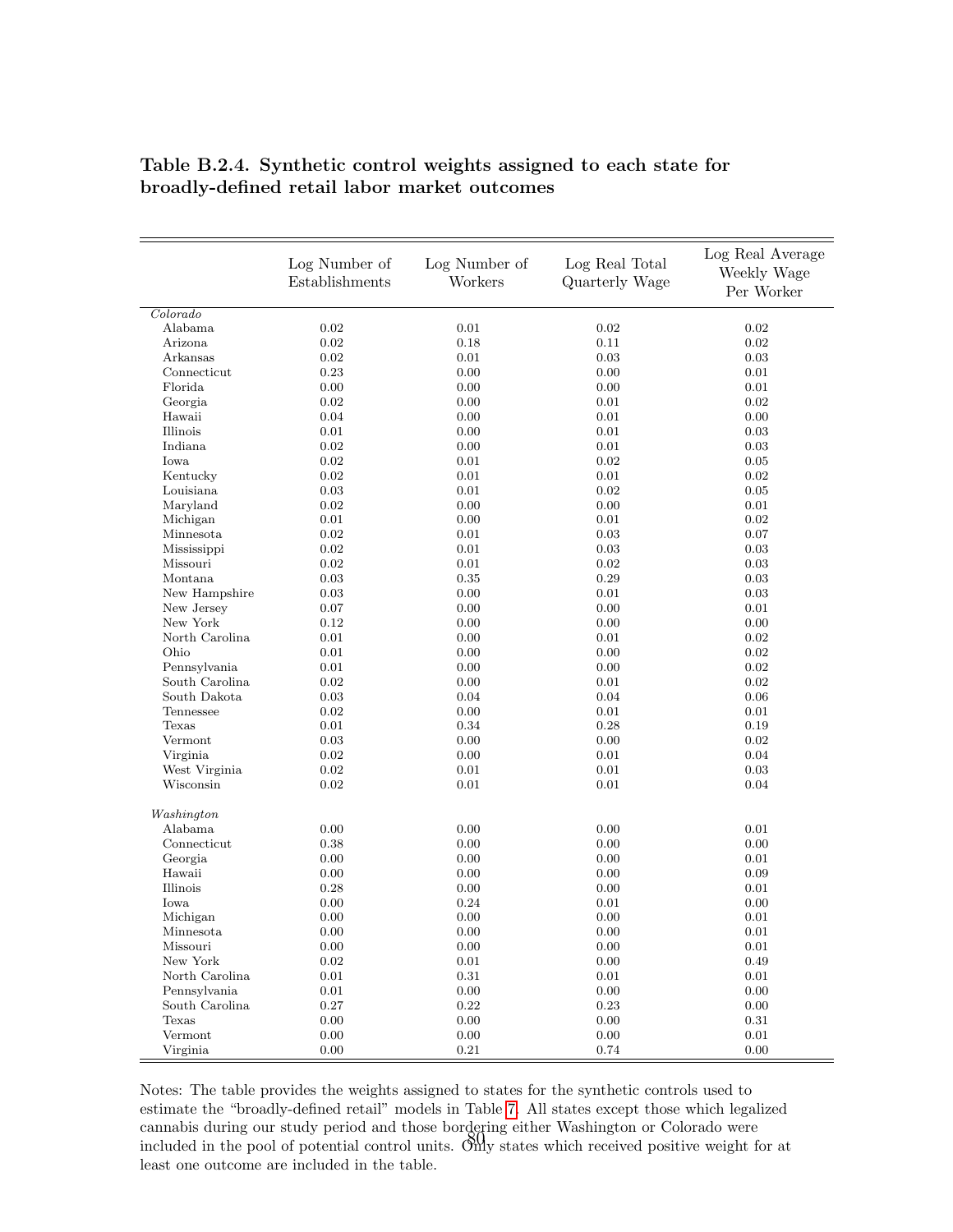

Figure B.2.1. Employment and wages for "broadly defined" agricultural firms

Notes: Data come from the Quarterly Census of Employment and Wages. We define "broadly defined" agricultural firms as those within NAICS 11 ("Agriculture, Forestry, Fishing, and Hunting").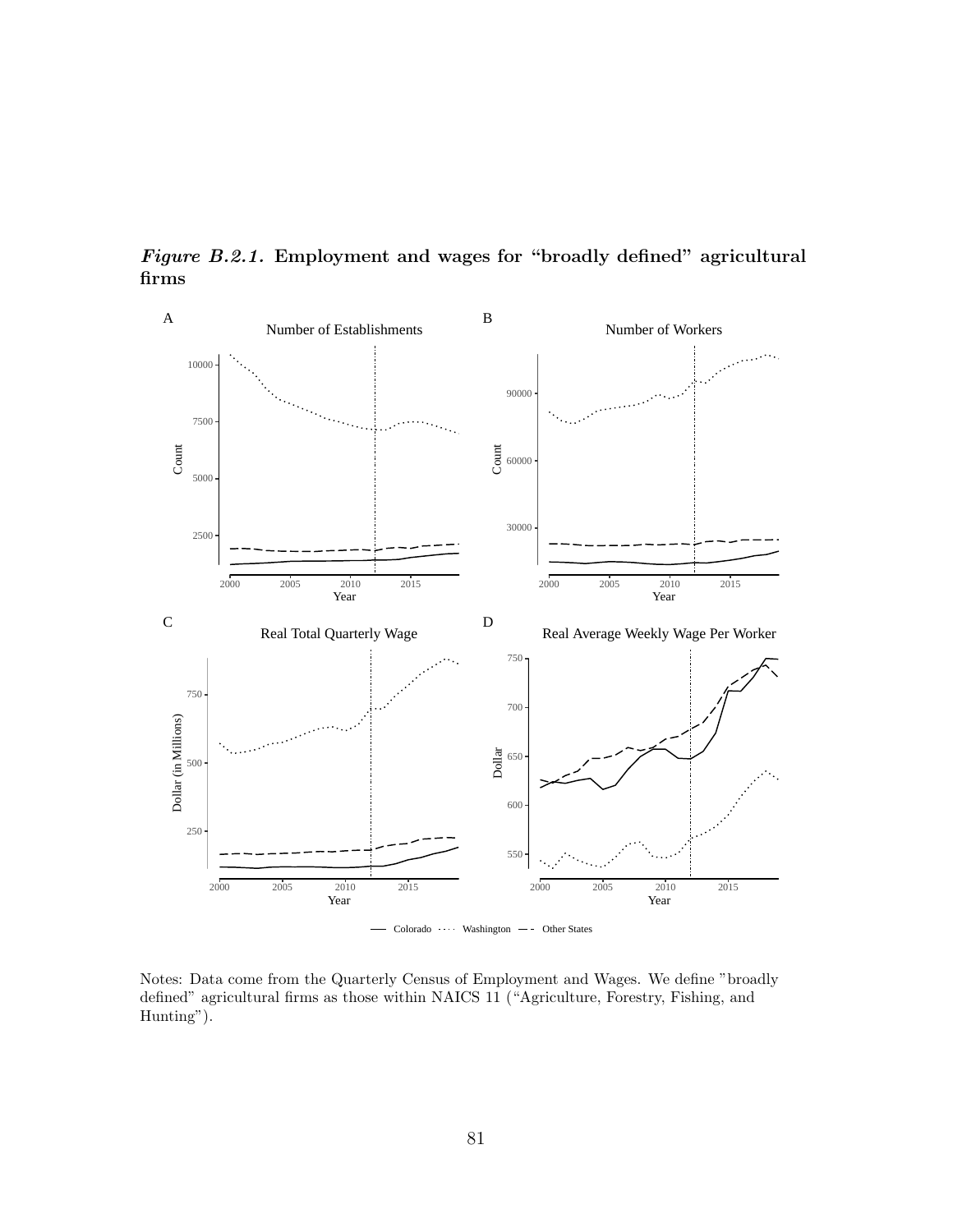

Figure B.2.2. Employment and wages for "broadly defined" retail firms

Notes: Data come from the Quarterly Census of Employment and Wages. We define "broadly defined" retail firms as those within NAICS 446, 452, and 453 ("Health and personal care stores", "General merchandise stores", and "Miscellaneous stores", respectively).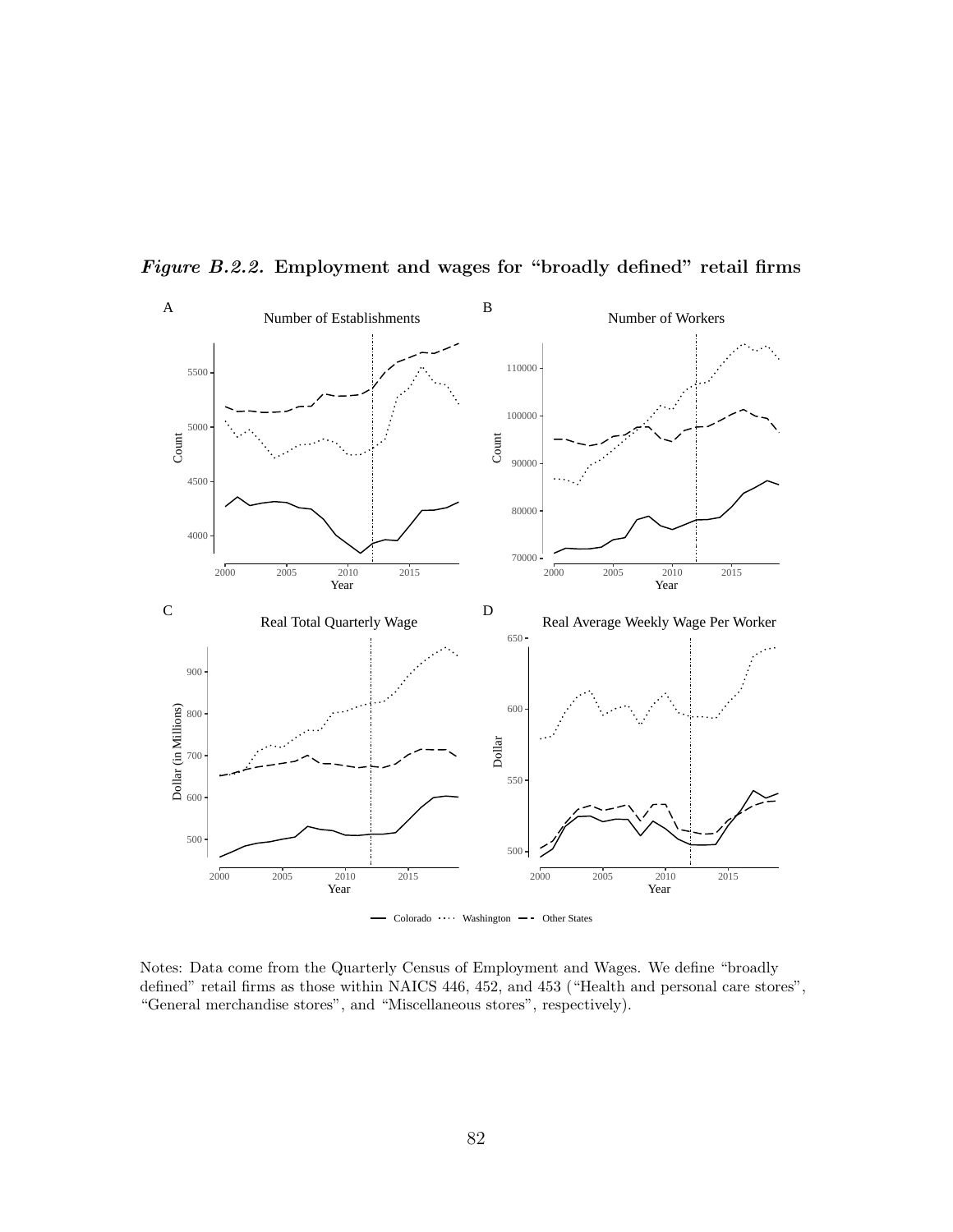Figure B.2.3. Comparing broadly-defined agriculture labor market outcomes in Colorado and its synthetic control



Notes: This figure depicts wage and employment outcomes for "broadly defined" agricultural firms for Colorado and its synthetic control. We define "broadly defined" agricultural firms as those within NAICS 11 ("Agriculture, Forestry, Fishing, and Hunting").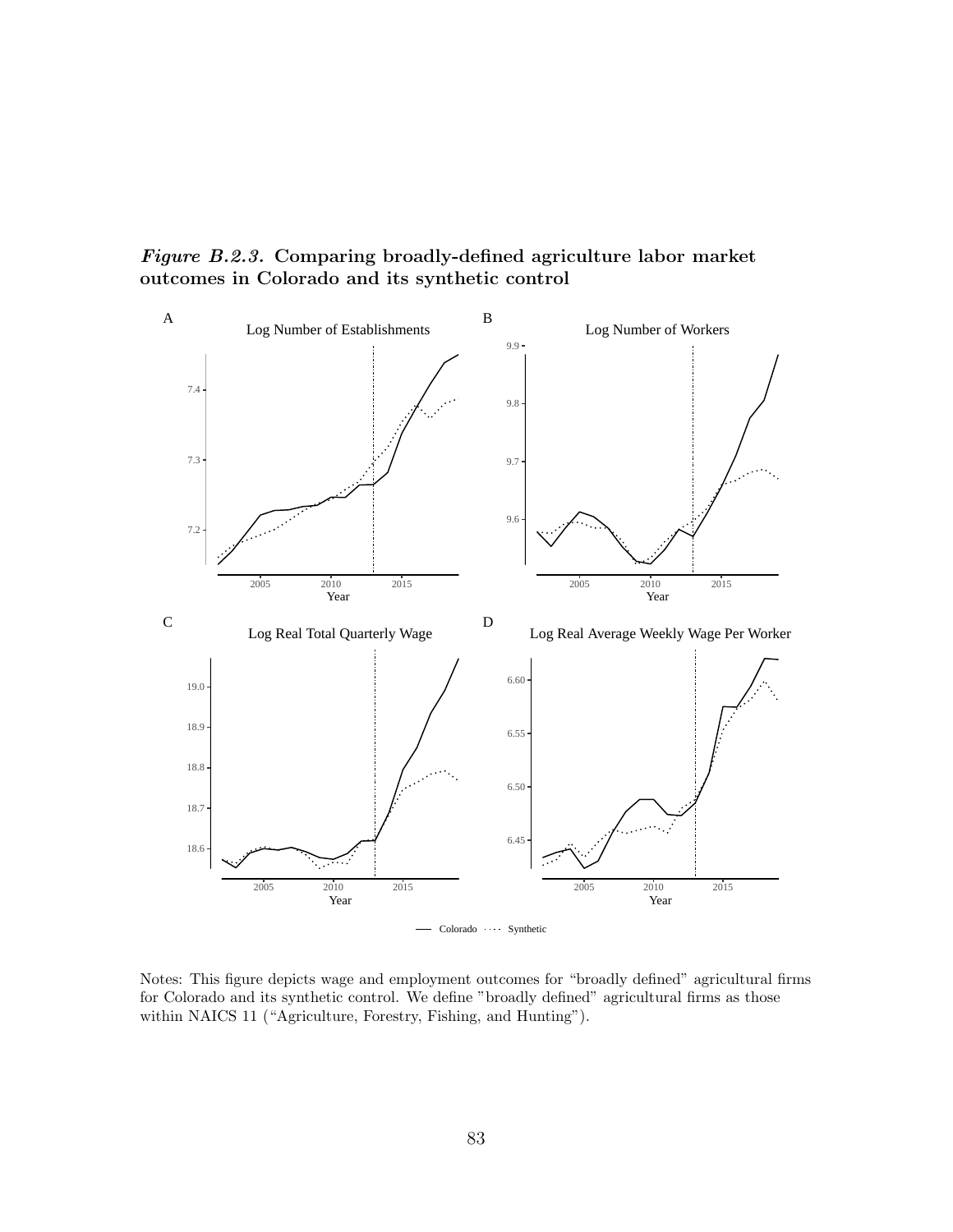Figure B.2.4. Comparing broadly-defined agriculture labor market outcomes in Washington and its synthetic control



Notes: This figure depicts wage and employment outcomes for "broadly defined" agricultural firms for Washington and its synthetic control. We define "broadly defined" agricultural firms as those within NAICS 11 ("Agriculture, Forestry, Fishing, and Hunting").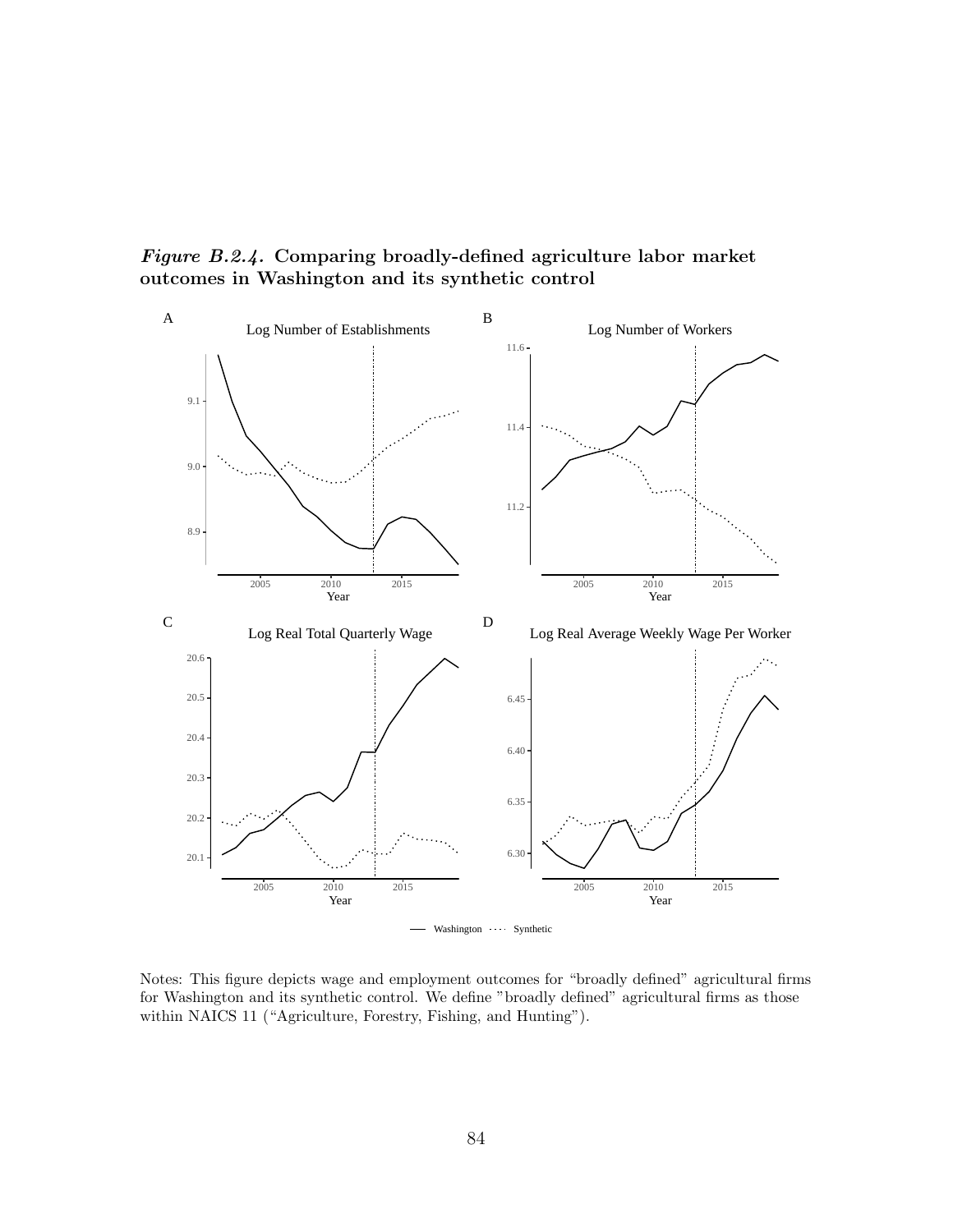Figure B.2.5. Comparing broadly-defined retailer labor market outcomes in Colorado and its synthetic control



Notes: This figure depicts wage and employment outcomes for "broadly defined" retail firms for Colorado and its synthetic control. We define "broadly defined" retail firms as those within NAICS 446, 452, and 453 ("Health and personal care stores", "General merchandise stores", and "Miscellaneous stores", respectively).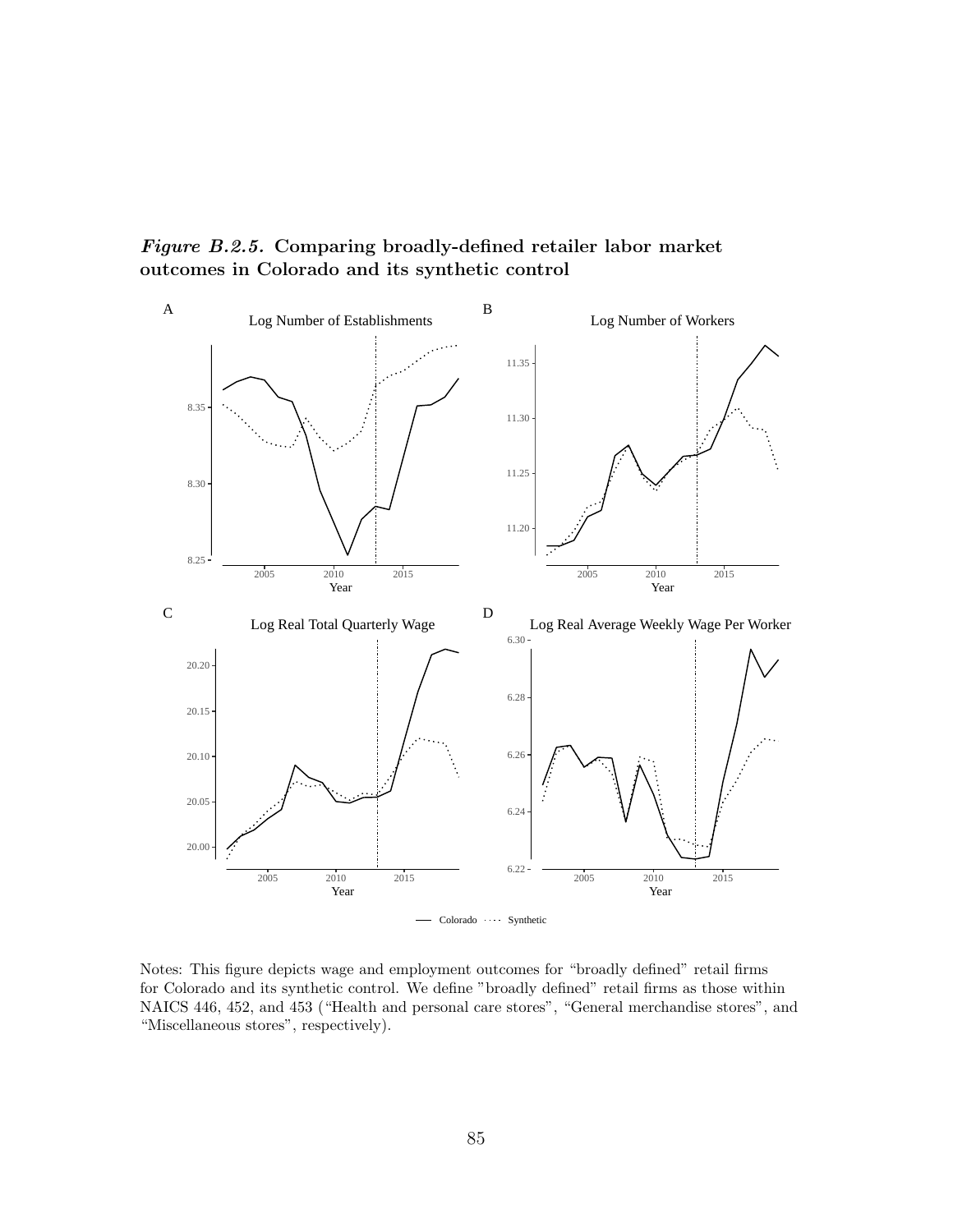Figure B.2.6. Comparing broadly-defined retailer labor market outcomes in Washington and its synthetic control



Notes: This figure depicts wage and employment outcomes for "broadly defined" retail firms for Washington and its synthetic control. We define "broadly defined" retail firms as those within NAICS 446, 452, and 453 ("Health and personal care stores", "General merchandise stores", and "Miscellaneous stores", respectively).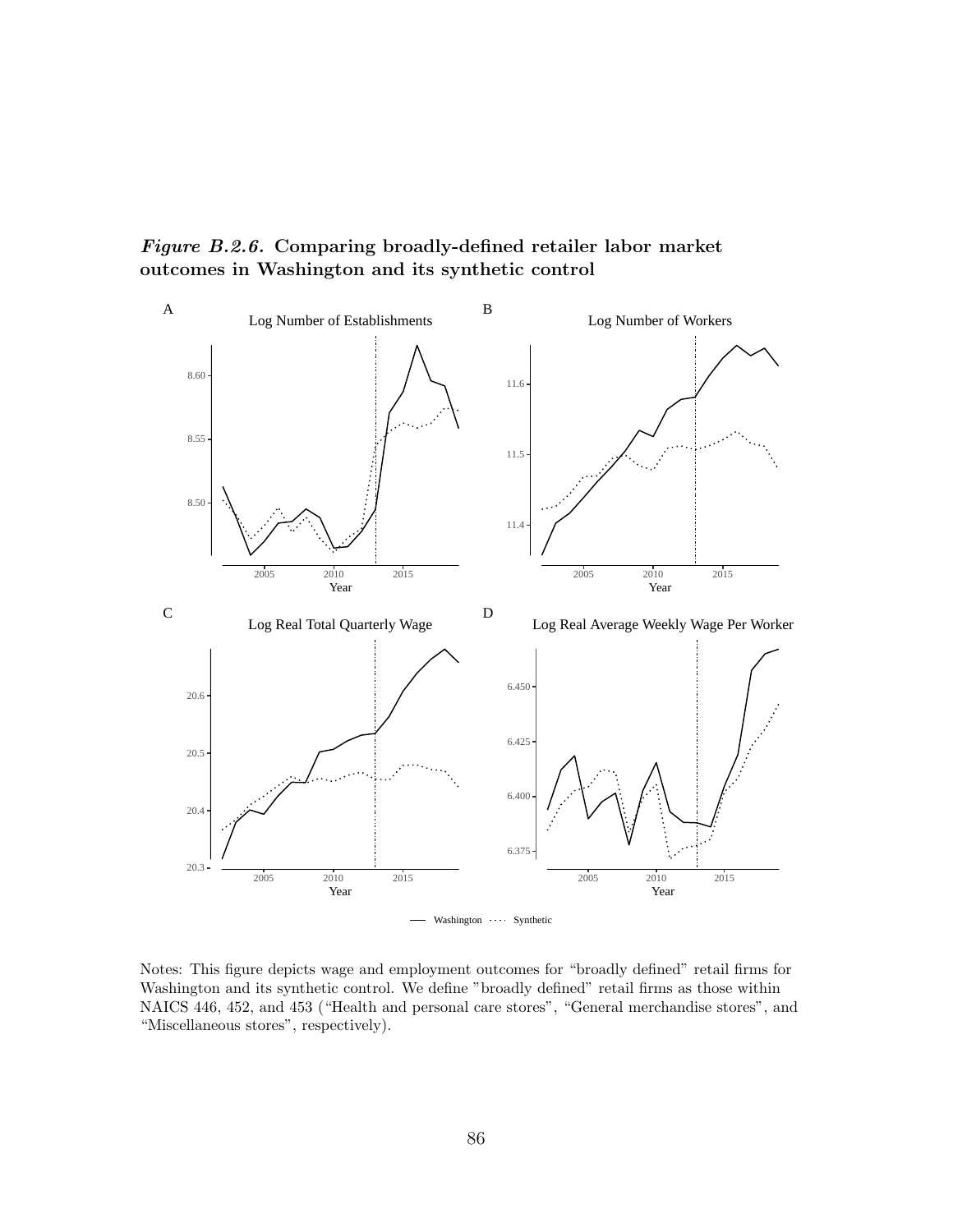Figure B.2.7. Placebo tests for narrowly-defined agriculture labor market outcomes in Colorado



Notes: This figure depicts the placebo tests for "narrowly defined" agricultural firms for Colorado. We define "narrowly defined" agricultural firms as those within the "Greenhouse and Nursery Production" (NAICS 1114) industry.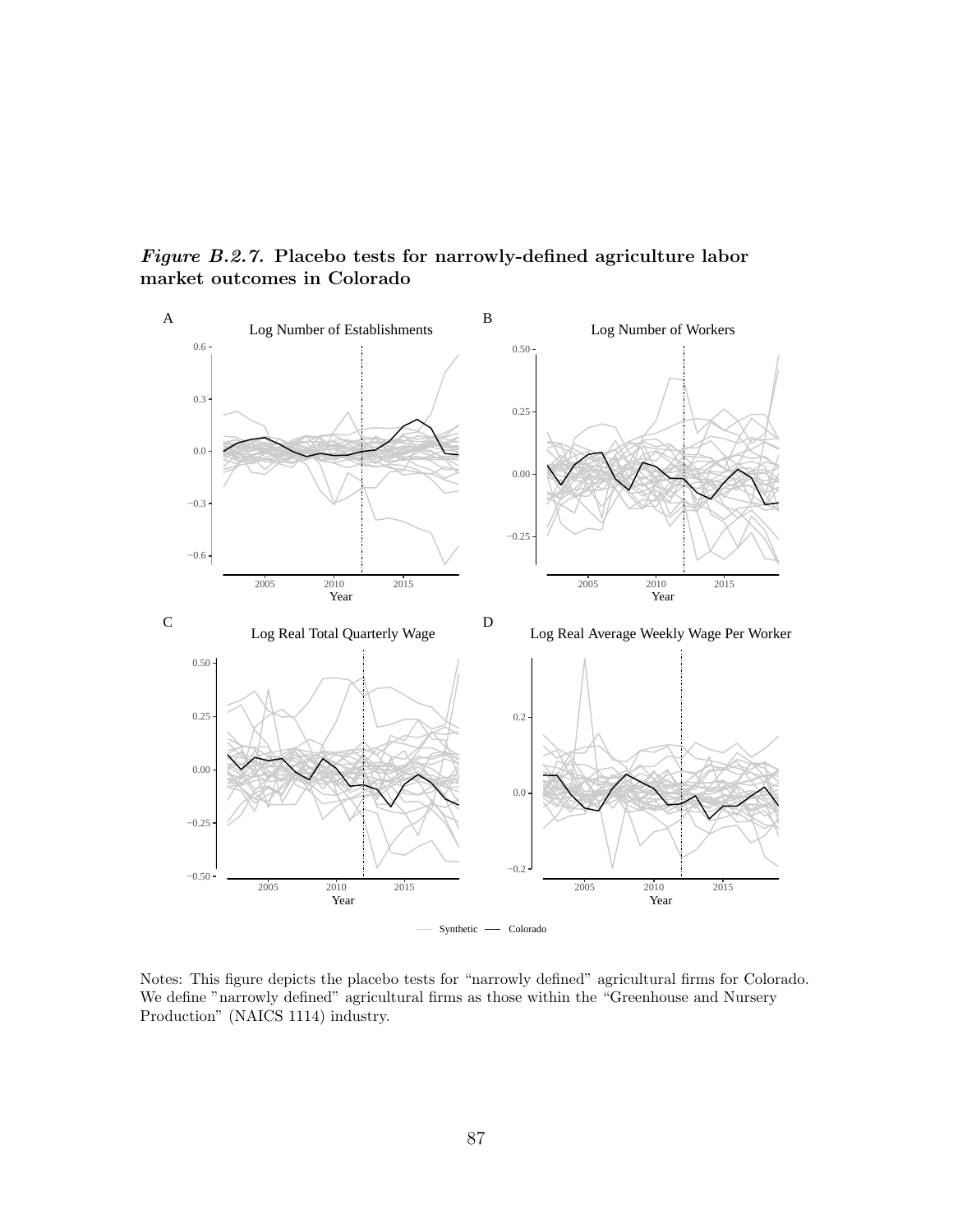Figure B.2.8. Placebo tests for narrowly-defined agriculture labor market outcomes in Washington



Notes: This figure depicts the placebo tests for "narrowly defined" agricultural firms for Washington. We define "narrowly defined" agricultural firms as those within the "Greenhouse and Nursery Production" (NAICS 1114) industry.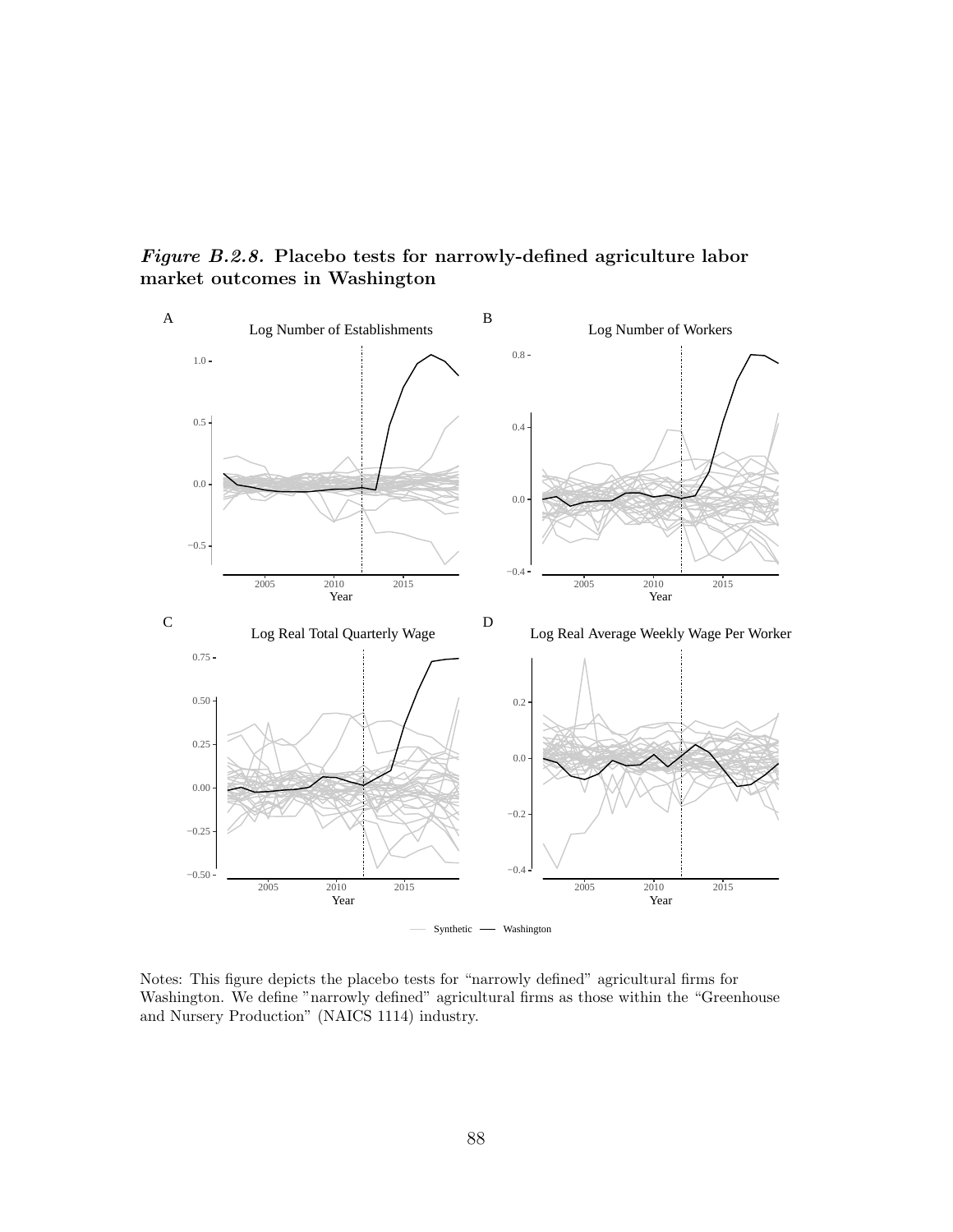

Figure B.2.9. Placebo tests for narrowly-defined retailer labor market outcomes in Colorado

Notes: This figure depicts the placebo tests for wage and employment outcomes for "narrowly defined" retail firms for Colorado. We define "narrowly defined" retail firms as those within the "Store retailers not specified elsewhere" category (NAICS 453998).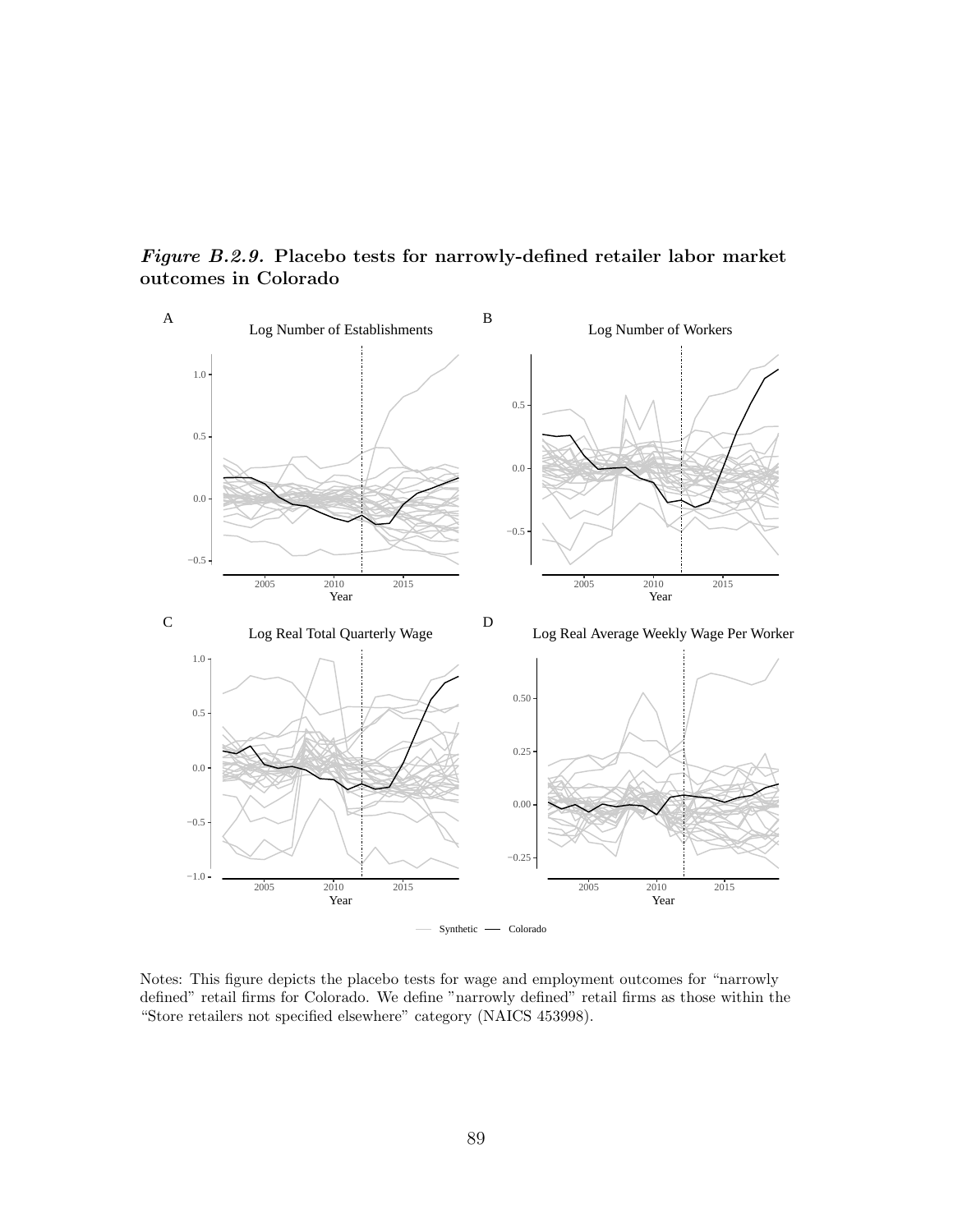Figure B.2.10. Placebo tests for narrowly-defined retailer labor market outcomes in Washington



Notes: This figure depicts the placebo tests for wage and employment outcomes for "narrowly defined" retail firms for Washington. We define "narrowly defined" retail firms as those within the "Store retailers not specified elsewhere" category (NAICS 453998).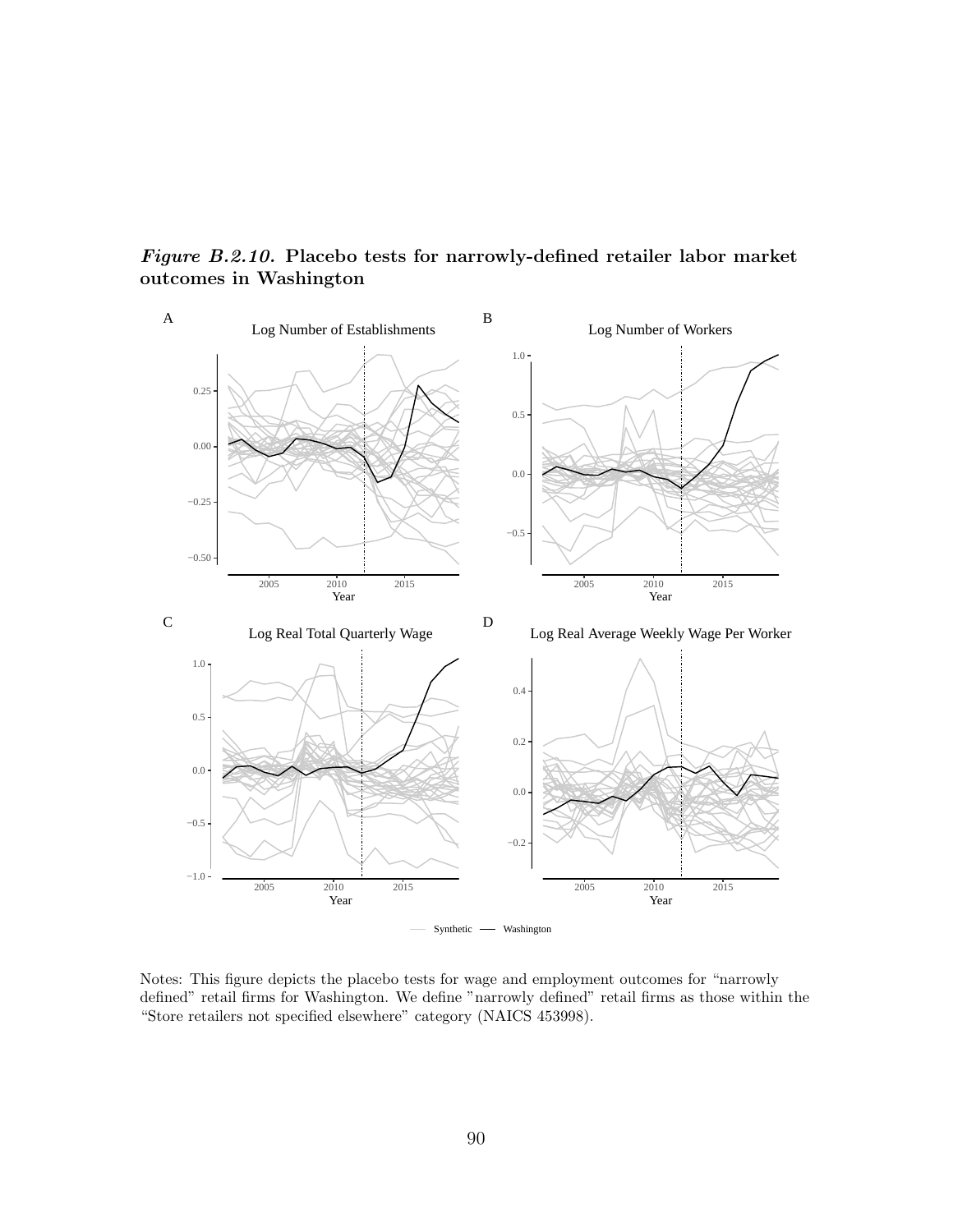Figure B.2.11. Placebo tests for broadly-defined agriculture labor market outcomes in Colorado



Notes: This figure depicts the placebo tests for "broadly defined" agricultural firms for Colorado. We define "broadly defined" agricultural firms as those within NAICS 11 ("Agriculture, Forestry, Fishing, and Hunting").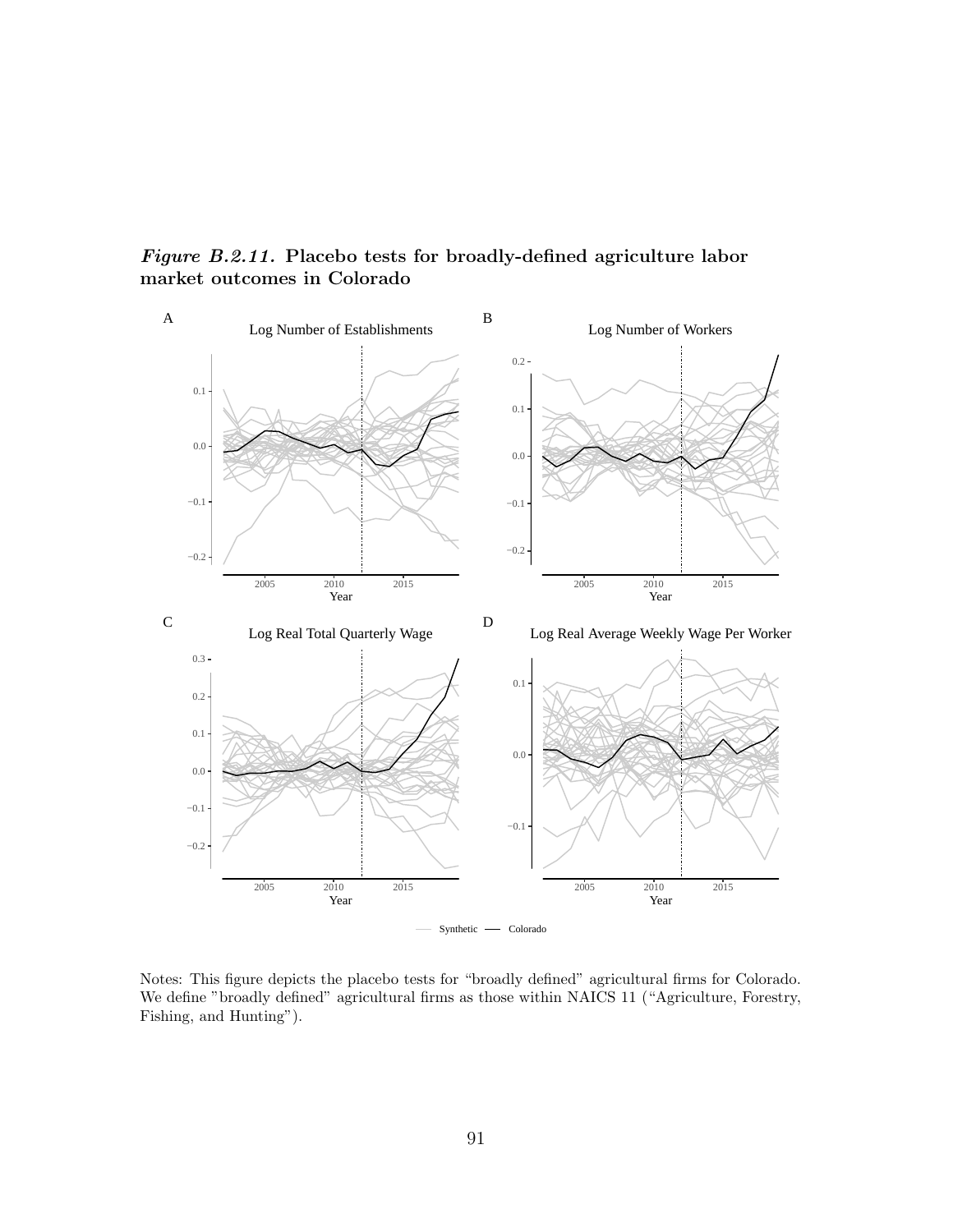Figure B.2.12. Placebo tests for broadly-defined agriculture labor market outcomes in Washington



Notes: This figure depicts the placebo tests for "broadly defined" agricultural firms for Washington. We define "broadly defined" agricultural firms as those within NAICS 11 ("Agriculture, Forestry, Fishing, and Hunting").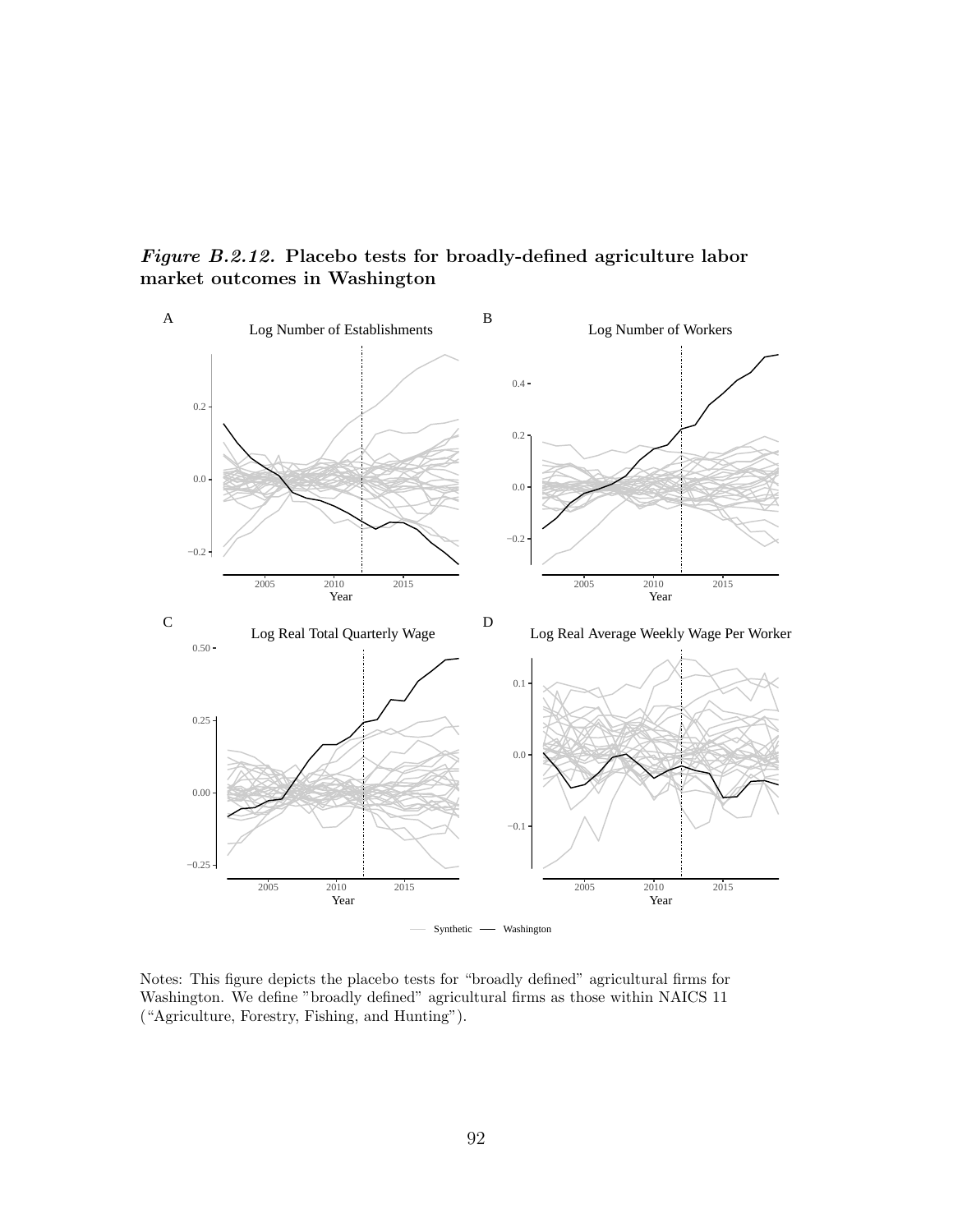−0.1 0.0 0.1 0.2 2005 2010 2015 Year Log Number of Establishments A −0.1 0.0 0.1 0.2 2005 2010 2015 Year Log Number of Workers B −0.1 0.0 0.1 0.2 0.3 2005 2010 2015<br>
Year Log Real Total Quarterly Wage C  $-0.10 -$ −0.05 0.00 0.05  $0.10 -$ 2005 2010 2015<br>
Year Log Real Average Weekly Wage Per Worker D Synthetic  $\longrightarrow$  Colorado

Figure B.2.13. Placebo tests for broadly-defined retailer labor market outcomes in Colorado

Notes: This figure depicts the placebo tests for wage and employment outcomes for "broadly defined" retail firms for Colorado. We define "broadly defined" retail firms as those within NAICS 446, 452, and 453 ("Health and personal care stores", "General merchandise stores", and "Miscellaneous stores", respectively).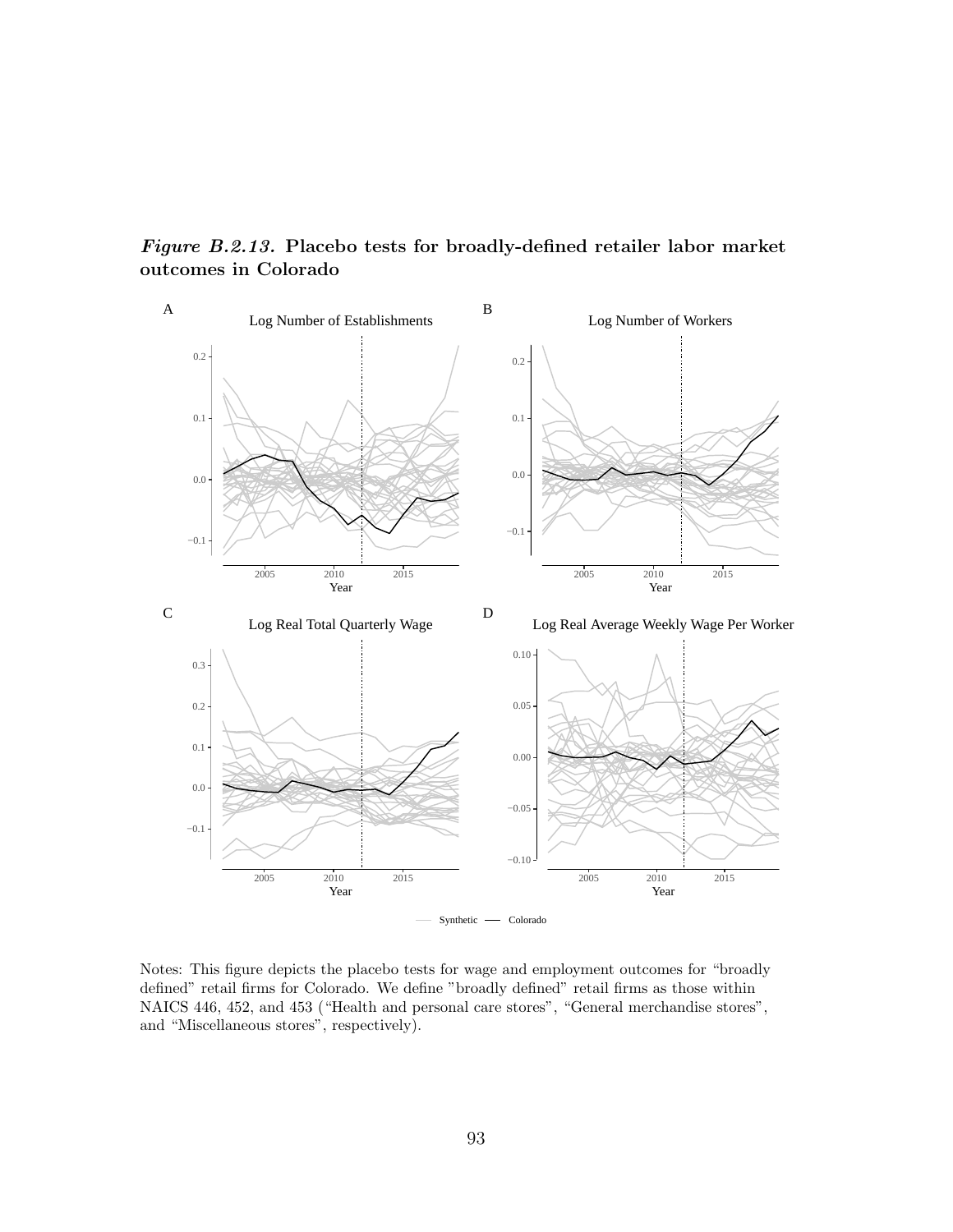Figure B.2.14. Placebo tests for broadly-defined retailer labor market outcomes in Washington



Notes: This figure depicts the placebo tests for wage and employment outcomes for "broadly defined" retail firms for Washington. We define "broadly defined" retail firms as those within NAICS 446, 452, and 453 ("Health and personal care stores", "General merchandise stores", and "Miscellaneous stores", respectively).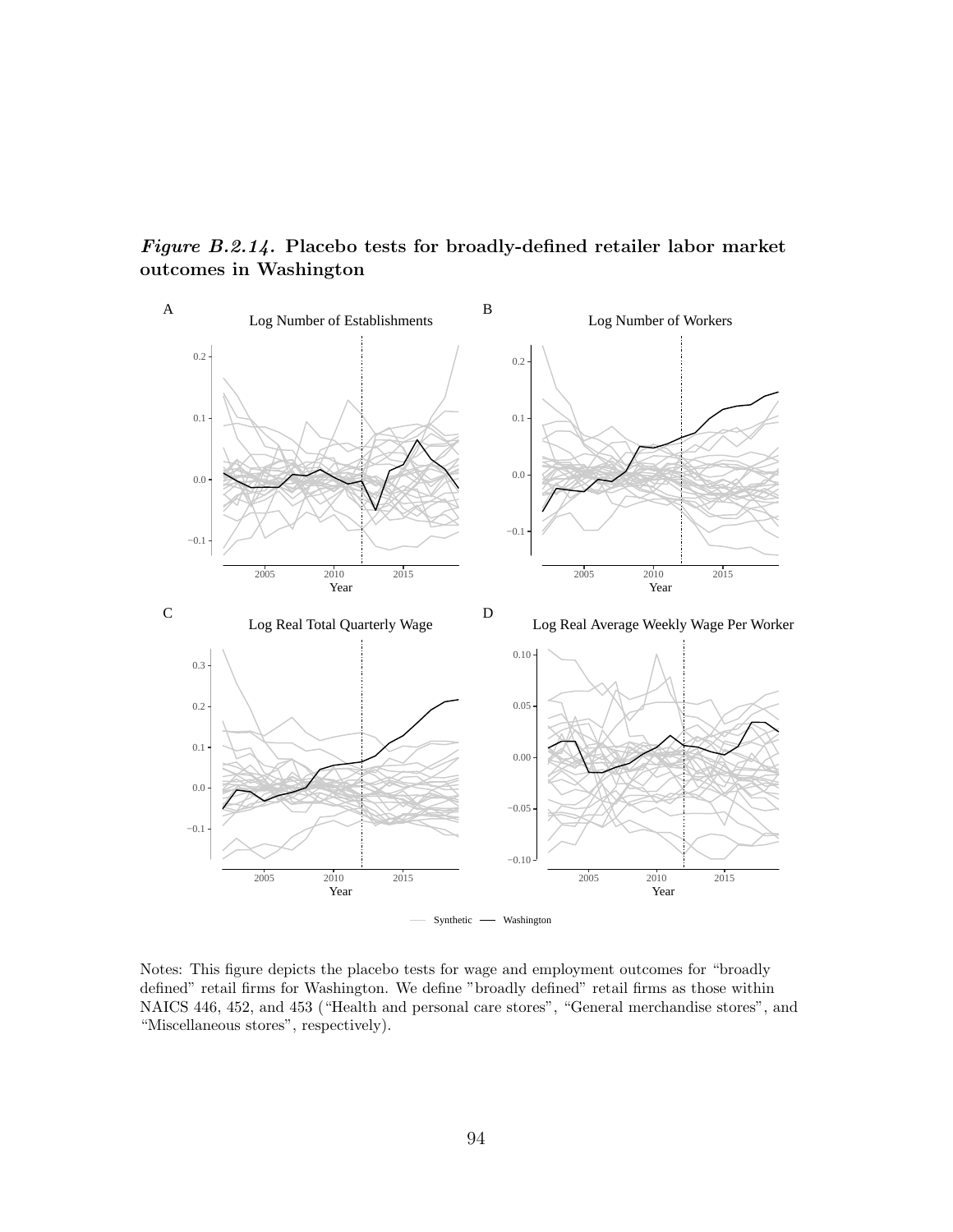# B.3 Tables of covariate balance

Table B.3.1. CO broadly-defined agriculture average weekly wage per worker

|                                                                 | Treated  | Synthetic | Sample Mean |
|-----------------------------------------------------------------|----------|-----------|-------------|
| Lagged outcome                                                  | 6.46     | 6.45      | 6.45        |
| Barley for grain (acres)                                        | 65547.33 | 64022.64  | 41592.84    |
| Land in orchards (acres)                                        | 6444.00  | 18069.70  | 51262.40    |
| Snap beans harvested for sale, harvested (acres)                | 590.67   | 4442.38   | 8048.64     |
| Fruits $\&$ nuts, cherries, tart, total acres (acres)           | 159.67   | 28.15     | 2208.25     |
| Fruits $\&$ nuts, pears, all, total acres (acres)               | 313.67   | 128.15    | 227.10      |
| Comm. soil conds. (thousands of treated acres)                  | 4130.86  | 8059.39   | 5357.77     |
| Resident population $65$ years $\&$ over (percent)              | 10.29    | 11.95     | 13.03       |
| Savings institutions - total deposits (thousands)               | 1210.38  | 1377.93   | 2692.87     |
| Civilian labor force unemployment rate (percent)                | 5.36     | 4.93      | 5.53        |
| Federal Government expenditure-grants (millions)                | 6.04     | 8.5       | 10.89       |
| Federal Government insurance (millions)                         | 3.89     | 12.04     | 25.58       |
| Resident population: Black alone (percent)                      | 4.25     | 11.00     | 13.53       |
| Resident population: Two or more races (percent)                | 1.79     | 1.42      | 1.71        |
| Resident population: Hispanic or Latino Origin (percent)        | 17.58    | 5.92      | 7.41        |
| Resident population: total females (percent)                    | 49.70    | 50.64     | 50.93       |
| Social security: retired workers-benefit recipients (thousands) | 386.55   | 612.67    | 716.18      |
| Corn Grain Production (dollar, millions)                        | 492.99   | 1678.67   | 1045.22     |
| Hay production (dollar, millions)                               | 493.11   | 412.94    | 260.35      |
| Farm operations (acres, millions)                               | 62.65    | 39.43     | 34.27       |
| Labor hired wage (per hour)                                     | 8.50     | 8.64      | 11.20       |
| Rent cash cropland expense (acres)                              | 60.00    | 77.05     | 75.20       |
| Vegetable totals (dollars, millions)                            | 110.31   | 56.15     | 140.21      |
| Wheat production (dollars, millions)                            | 352.67   | 233.34    | 138.08      |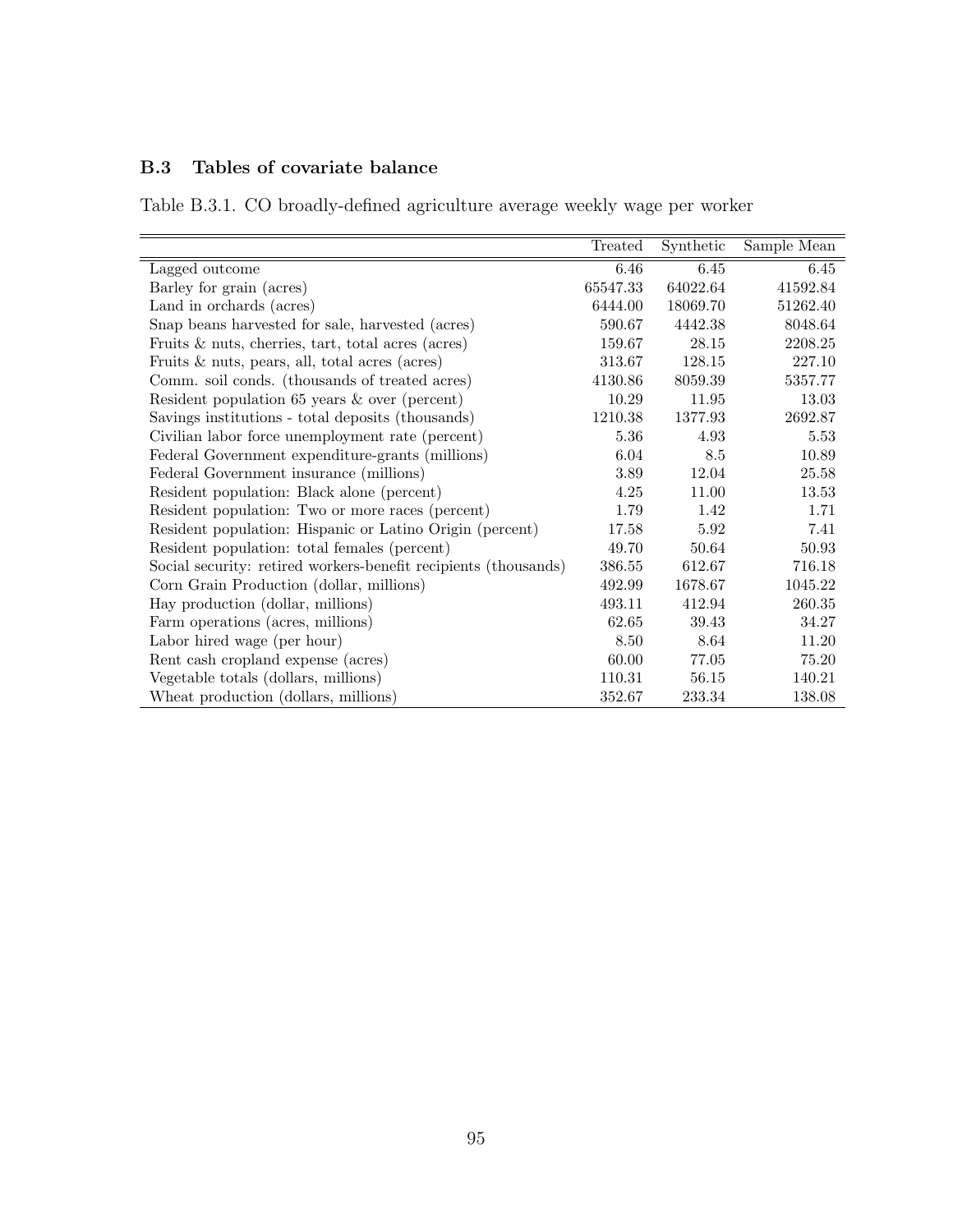|                                                                 | Treated  | Synthetic | Sample Mean |
|-----------------------------------------------------------------|----------|-----------|-------------|
| Lagged outcome                                                  | 18.59    | 18.58     | 18.37       |
| Barley for grain (acres)                                        | 65547.33 | 87647.33  | 41592.84    |
| Land in orchards (acres)                                        | 6444.00  | 86064.13  | 51262.40    |
| Snap beans harvested for sale, harvested (acres)                | 590.67   | 4755.89   | 8048.64     |
| Fruits $\&$ nuts, cherries, tart, total acres (acres)           | 159.67   | 105.70    | 2208.25     |
| Fruits $\&$ nuts, pears, all, total acres (acres)               | 313.67   | 247.04    | 227.10      |
| Comm. soil conds. (thousands of treated acres)                  | 4130.86  | 8048.08   | 5357.77     |
| Resident population $65$ years $\&$ over (percent)              | 10.29    | 11.79     | 13.03       |
| Savings institutions - total deposits (thousands)               | 1210.38  | 2651.68   | 2692.87     |
| Civilian labor force unemployment rate (percent)                | 5.36     | 5.10      | 5.53        |
| Federal Government expenditure-grants (millions)                | 6.04     | 13.57     | 10.89       |
| Federal Government insurance (millions)                         | 3.89     | 36.76     | 25.58       |
| Resident population: Black alone (percent)                      | 4.25     | 9.76      | 13.53       |
| Resident population: Two or more races (percent)                | 1.79     | 1.44      | 1.71        |
| Resident population: Hispanic or Latino Origin (percent)        | 17.58    | 15.23     | 7.41        |
| Resident population: total females (percent)                    | 49.70    | 50.44     | 50.93       |
| Social security: retired workers-benefit recipients (thousands) | 386.55   | 825.32    | 716.18      |
| Corn Grain Production (dollar, millions)                        | 492.99   | 728.86    | 1045.22     |
| Hay production (dollar, millions)                               | 493.11   | 439.95    | 260.35      |
| Farm operations (acres, millions)                               | 62.65    | 99.11     | 34.27       |
| Labor hired wage (per hour)                                     | 8.50     | 10.15     | 11.20       |
| Rent cash cropland expense (acres)                              | 60.00    | 65.61     | 75.20       |
| Vegetable totals (dollars, millions)                            | 110.31   | 194.72    | 140.21      |
| Wheat production (dollars, millions)                            | 352.67   | 216.10    | 138.08      |

Table B.3.2. CO broadly-defined agriculture total quarterly wages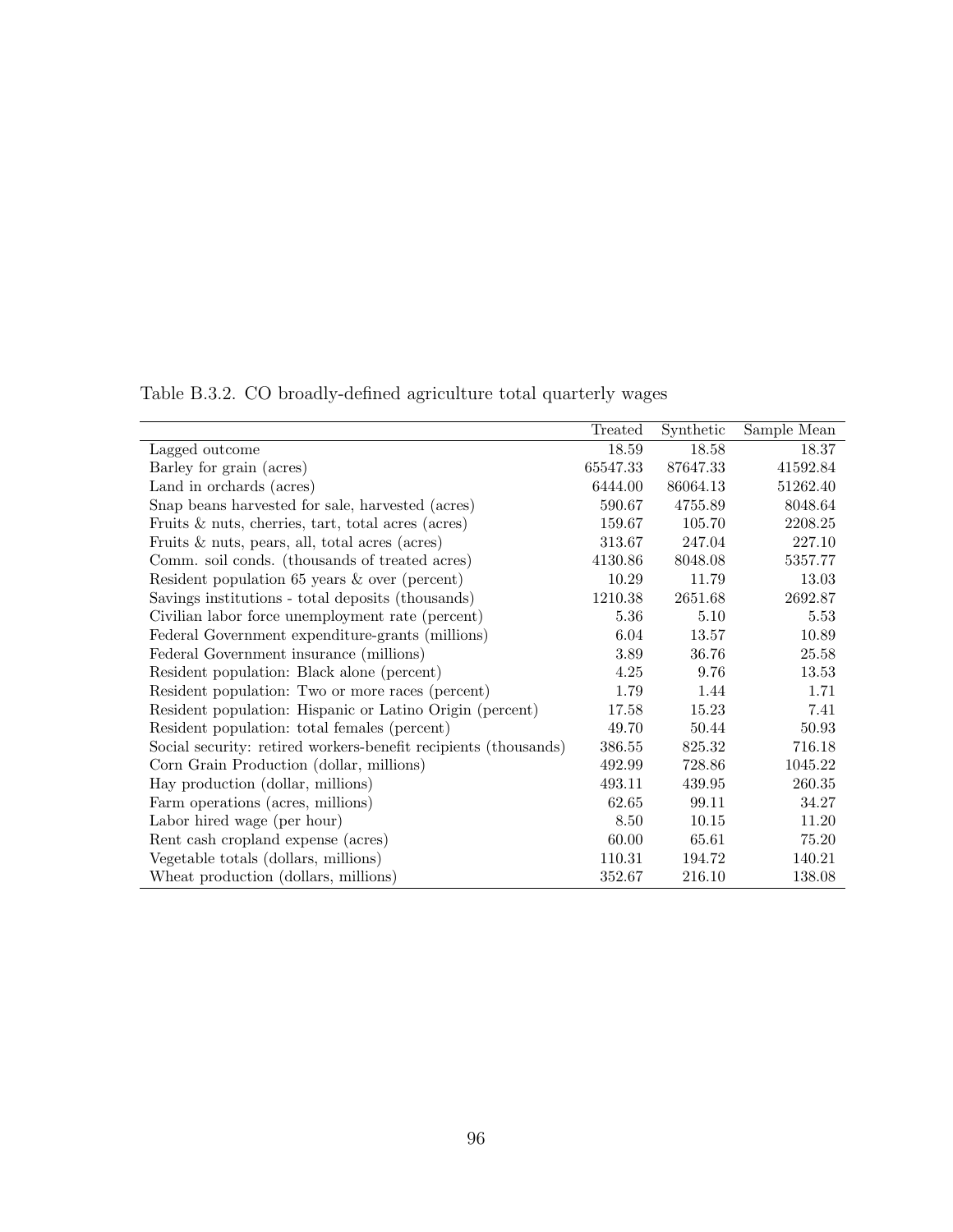|                                                                 | Treated  | Synthetic | Sample Mean |
|-----------------------------------------------------------------|----------|-----------|-------------|
| Lagged outcome                                                  | 9.57     | 9.57      | 9.36        |
| Barley for grain (acres)                                        | 65547.33 | 258337.20 | 41592.84    |
| Land in orchards (acres)                                        | 6444.00  | 47636.03  | 51262.40    |
| Snap beans harvested for sale, harvested (acres)                | 590.67   | 2589.34   | 8048.64     |
| Fruits $\&$ nuts, cherries, tart, total acres (acres)           | 159.67   | 89.21     | 2208.25     |
| Fruits $\&$ nuts, pears, all, total acres (acres)               | 313.67   | 118.67    | 227.10      |
| Comm. soil conds. (thousands of treated acres)                  | 4130.86  | 8445.85   | 5357.77     |
| Resident population $65$ years $\&$ over (percent)              | 10.29    | 12.61     | 13.03       |
| Savings institutions - total deposits (thousands)               | 1210.38  | 1339.26   | 2692.87     |
| Civilian labor force unemployment rate (percent)                | 5.36     | 5.15      | 5.53        |
| Federal Government expenditure-grants (millions)                | 6.04     | 9.72      | 10.89       |
| Federal Government insurance (millions)                         | 3.89     | 19.85     | 25.58       |
| Resident population: Black alone (percent)                      | 4.25     | 5.00      | 13.53       |
| Resident population: Two or more races (percent)                | 1.79     | 1.70      | 1.71        |
| Resident population: Hispanic or Latino Origin (percent)        | 17.58    | 14.14     | 7.41        |
| Resident population: total females (percent)                    | 49.70    | 50.23     | 50.93       |
| Social security: retired workers-benefit recipients (thousands) | 386.55   | 600.74    | 716.18      |
| Corn Grain Production (dollar, millions)                        | 492.99   | 1036.97   | 1045.22     |
| Hay production (dollar, millions)                               | 493.11   | 451.59    | 260.35      |
| Farm operations (acres, millions)                               | 62.65    | 92.69     | 34.27       |
| Labor hired wage (per hour)                                     | 8.50     | 12.82     | 11.20       |
| Rent cash cropland expense (acres)                              | 60.00    | 71.83     | 75.20       |
| Vegetable totals (dollars, millions)                            | 110.31   | 246.95    | 140.21      |
| Wheat production (dollars, millions)                            | 352.67   | 396.12    | 138.08      |

Table B.3.3. CO broadly-defined agriculture average employment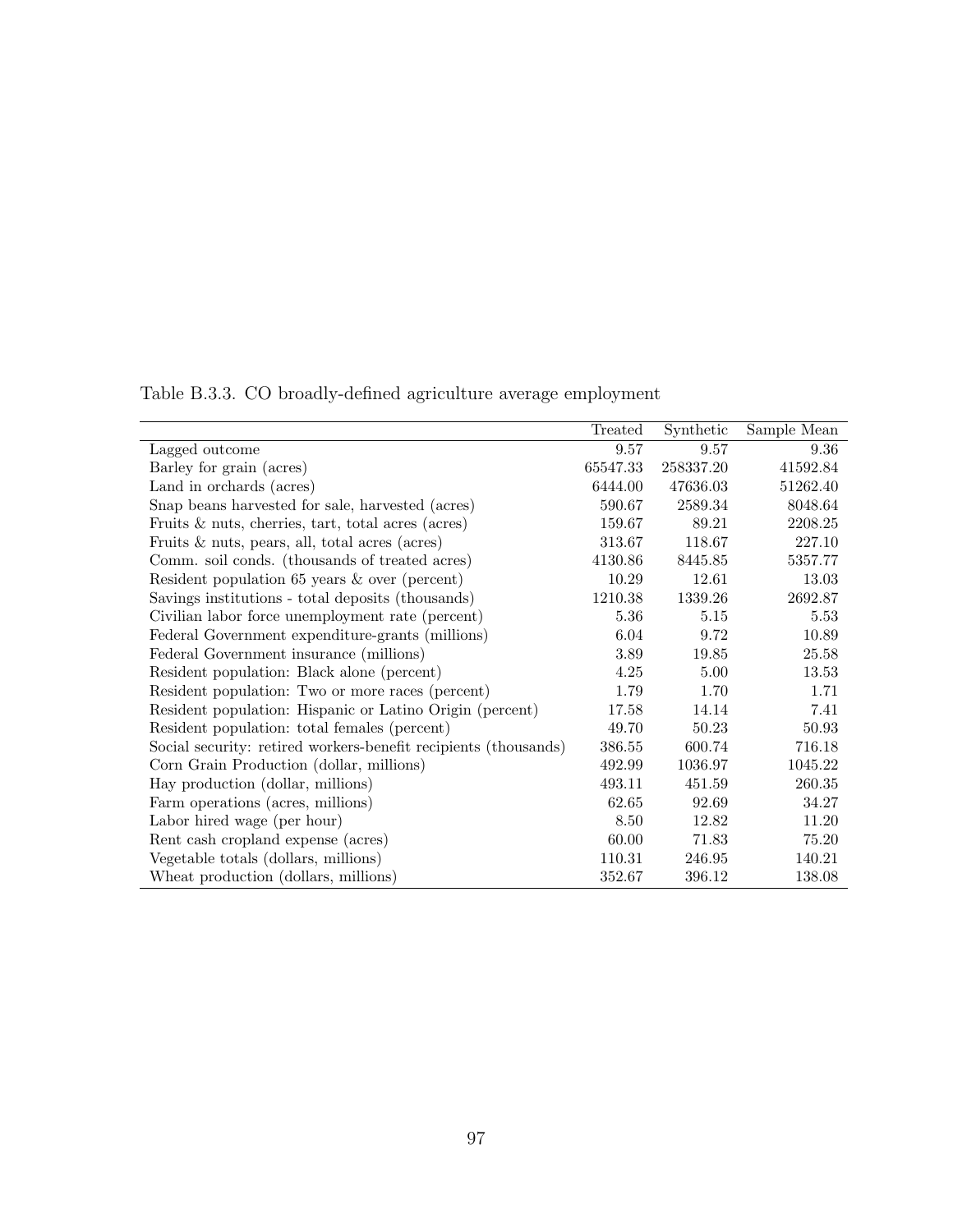|                                                                 | Treated  | Synthetic | Sample Mean |
|-----------------------------------------------------------------|----------|-----------|-------------|
|                                                                 | 7.22     | 7.21      | 7.15        |
| Lagged outcome                                                  |          |           |             |
| Barley for grain (acres)                                        | 65547.33 | 72538.36  | 41592.84    |
| Land in orchards (acres)                                        | 6444.00  | 81145.72  | 51262.40    |
| Snap beans harvested for sale, harvested (acres)                | 590.67   | 7659.43   | 8048.64     |
| Fruits $\&$ nuts, cherries, tart, total acres (acres)           | 159.67   | 13.79     | 2208.25     |
| Fruits $\&$ nuts, pears, all, total acres (acres)               | 313.67   | 161.75    | 227.10      |
| Comm. soil conds. (thousands of treated acres)                  | 4130.86  | 4692.31   | 5357.77     |
| Resident population $65$ years $\&$ over (percent)              | 10.29    | 11.78     | 13.03       |
| Savings institutions - total deposits (thousands)               | 1210.38  | 576.47    | 2692.87     |
| Civilian labor force unemployment rate (percent)                | 5.36     | 5.16      | 5.53        |
| Federal Government expenditure-grants (millions)                | 6.04     | 8.54      | 10.89       |
| Federal Government insurance (millions)                         | 3.89     | 10.31     | 25.58       |
| Resident population: Black alone (percent)                      | 4.25     | 16.11     | 13.53       |
| Resident population: Two or more races (percent)                | 1.79     | 1.47      | 1.71        |
| Resident population: Hispanic or Latino Origin (percent)        | 17.58    | 9.66      | 7.41        |
| Resident population: total females (percent)                    | 49.70    | 50.52     | 50.93       |
| Social security: retired workers-benefit recipients (thousands) | 386.55   | 533.48    | 716.18      |
| Corn Grain Production (dollar, millions)                        | 492.99   | 427.44    | 1045.22     |
| Hay production (dollar, millions)                               | 493.11   | 253.37    | 260.35      |
| Farm operations (acres, millions)                               | 62.65    | 42.90     | 34.27       |
| Labor hired wage (per hour)                                     | 8.50     | 11.43     | 11.20       |
| Rent cash cropland expense (acres)                              | 60.00    | 70.24     | 75.20       |
| Vegetable totals (dollars, millions)                            | 110.31   | 282.20    | 140.21      |
| Wheat production (dollars, millions)                            | 352.67   | 214.24    | 138.08      |

Table B.3.4. CO broadly-defined agriculture number of establishments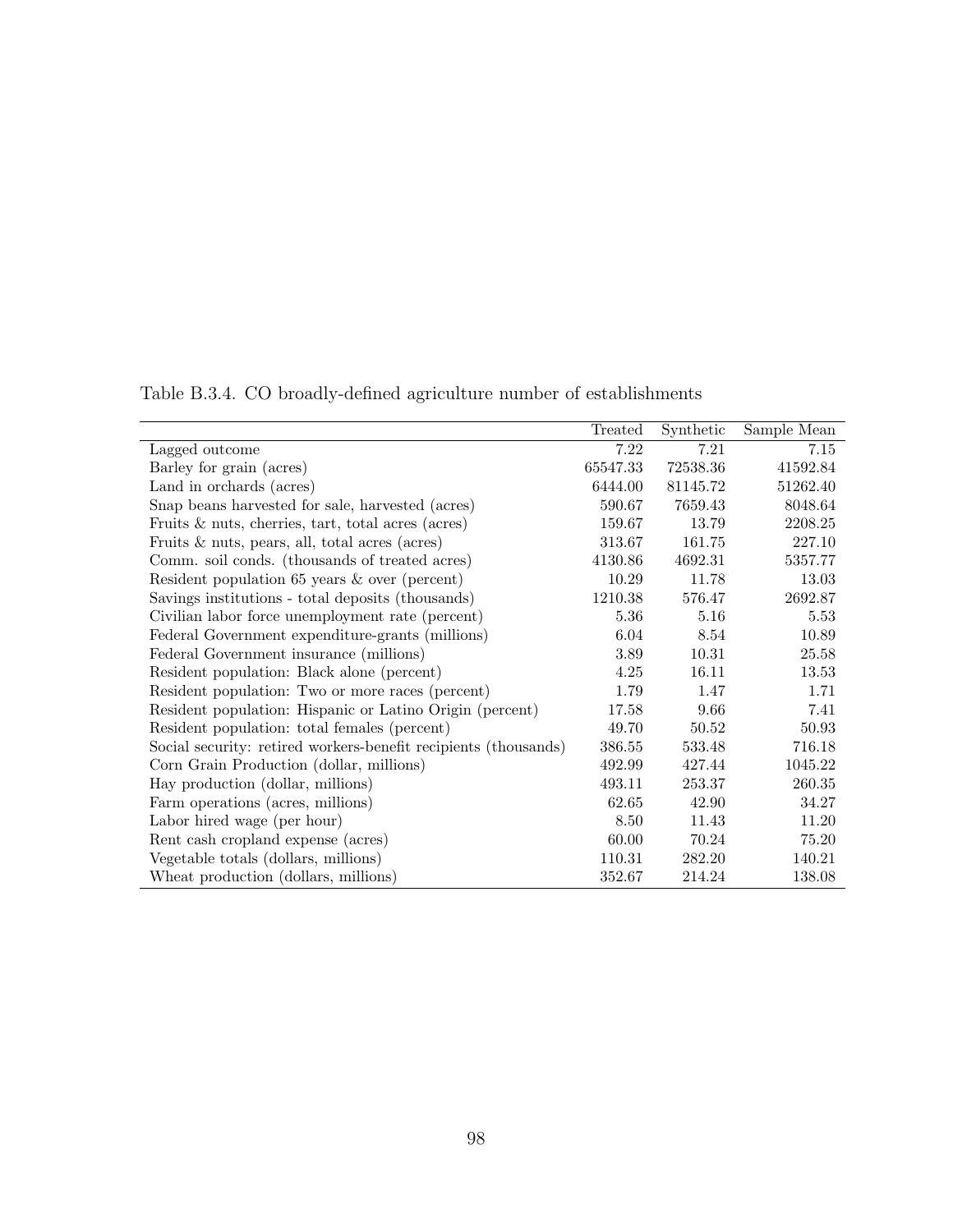|                                                                 | Treated   | Synthetic | Sample Mean |
|-----------------------------------------------------------------|-----------|-----------|-------------|
| Lagged outcome                                                  | 6.31      | 6.33      | 6.45        |
| Barley for grain (acres)                                        | 245385.00 | 17117.25  | 41592.84    |
| Land in orchards (acres)                                        | 308608.00 | 209756.76 | 51262.40    |
| Snap beans harvested for sale, harvested (acres)                | 3418.67   | 19386.12  | 8048.64     |
| Fruits $\&$ nuts, cherries, tart, total acres (acres)           | 1976.33   | 30113.96  | 2208.25     |
| Fruits $\&$ nuts, pears, all, total acres (acres)               | 26240.67  | 751.24    | 227.10      |
| Comm. soil conds. (thousands of treated acres)                  | 3959.26   | 5087.90   | 5357.77     |
| Resident population $65$ years $\&$ over (percent)              | 11.55     | 13.50     | 13.03       |
| Savings institutions - total deposits (thousands)               | 3693.15   | 4339.17   | 2692.87     |
| Civilian labor force unemployment rate (percent)                | 6.50      | 6.98      | 5.53        |
| Federal Government expenditure-grants (millions)                | 9.92      | 14.84     | 10.89       |
| Federal Government insurance (millions)                         | 7.33      | 69.71     | 25.58       |
| Resident population: Black alone (percent)                      | 4.45      | 13.37     | 13.53       |
| Resident population: Two or more races (percent)                | 2.78      | 1.40      | 1.71        |
| Resident population: Hispanic or Latino Origin (percent)        | 9.38      | 7.01      | 7.41        |
| Resident population: total females (percent)                    | 50.23     | 50.91     | 50.93       |
| Social security: retired workers-benefit recipients (thousands) | 622.15    | 1242.64   | 716.18      |
| Corn Grain Production (dollar, millions)                        | 78.87     | 911.96    | 1045.22     |
| Hay production (dollar, millions)                               | 445.95    | 247.26    | 260.35      |
| Farm operations (acres, millions)                               | 30.02     | 20.39     | 34.27       |
| Labor hired wage (per hour)                                     | 9.50      | 14.85     | 11.20       |
| Rent cash cropland expense (acres)                              | 136.50    | 81.52     | 75.20       |
| Vegetable totals (dollars, millions)                            | 182.97    | 362.61    | 140.21      |
| Wheat production (dollars, millions)                            | 782.89    | 168.52    | 138.08      |

Table B.3.5. WA broadly-defined agriculture average weekly wage per worker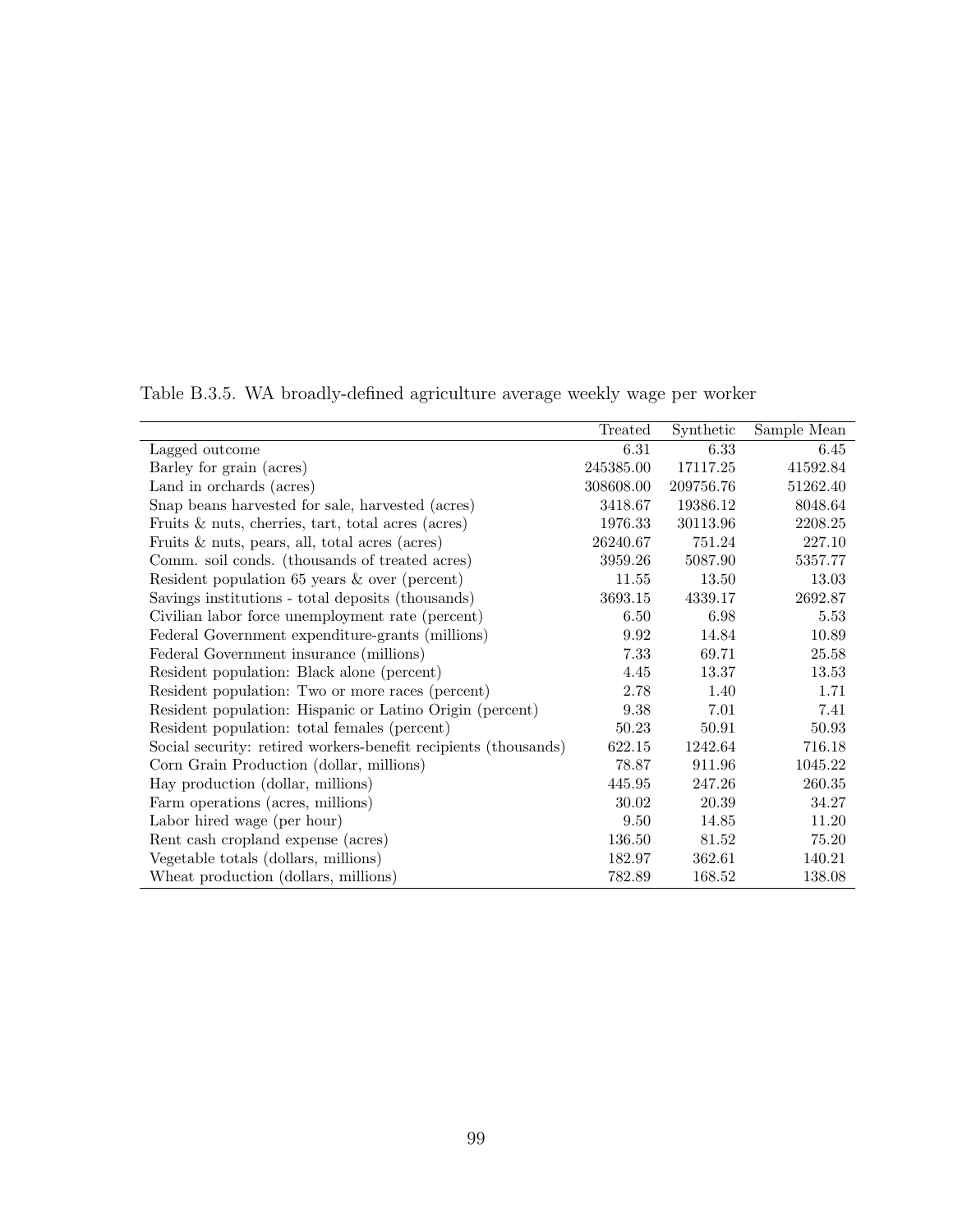|                                                                 | Treated   | Synthetic | Sample Mean |
|-----------------------------------------------------------------|-----------|-----------|-------------|
| Lagged outcome                                                  | 20.20     | 20.16     | 18.37       |
| Barley for grain (acres)                                        | 245385.00 | 8933.69   | 41592.84    |
| Land in orchards (acres)                                        | 308608.00 | 586488.64 | 51262.40    |
| Snap beans harvested for sale, harvested (acres)                | 3418.67   | 28444.94  | 8048.64     |
| Fruits $\&$ nuts, cherries, tart, total acres (acres)           | 1976.33   | 20969.07  | 2208.25     |
| Fruits $\&$ nuts, pears, all, total acres (acres)               | 26240.67  | 236.82    | 227.10      |
| Comm. soil conds. (thousands of treated acres)                  | 3959.26   | 6550.59   | 5357.77     |
| Resident population 65 years $\&$ over (percent)                | 11.55     | 15.42     | 13.03       |
| Savings institutions - total deposits (thousands)               | 3693.15   | 6468.79   | 2692.87     |
| Civilian labor force unemployment rate (percent)                | 6.50      | 5.76      | 5.53        |
| Federal Government expenditure-grants (millions)                | 9.92      | 23.07     | 10.89       |
| Federal Government insurance (millions)                         | 7.33      | 296.41    | 25.58       |
| Resident population: Black alone (percent)                      | 4.45      | 14.89     | 13.53       |
| Resident population: Two or more races (percent)                | 2.78      | 1.28      | 1.71        |
| Resident population: Hispanic or Latino Origin (percent)        | 9.38      | 21.37     | 7.41        |
| Resident population: total females (percent)                    | 50.23     | 50.86     | 50.93       |
| Social security: retired workers-benefit recipients (thousands) | 622.15    | 2187.51   | 716.18      |
| Corn Grain Production (dollar, millions)                        | 78.87     | 214.88    | 1045.22     |
| Hay production (dollar, millions)                               | 445.95    | 301.58    | 260.35      |
| Farm operations (acres, millions)                               | 30.02     | 78.23     | 34.27       |
| Labor hired wage (per hour)                                     | 9.50      | 32.52     | 11.20       |
| Rent cash cropland expense (acres)                              | 136.50    | 77.57     | 75.20       |
| Vegetable totals (dollars, millions)                            | 182.97    | 1073.11   | 140.21      |
| Wheat production (dollars, millions)                            | 782.89    | 65.42     | 138.08      |
|                                                                 |           |           |             |

Table B.3.6. WA broadly-defined agriculture total quarterly wages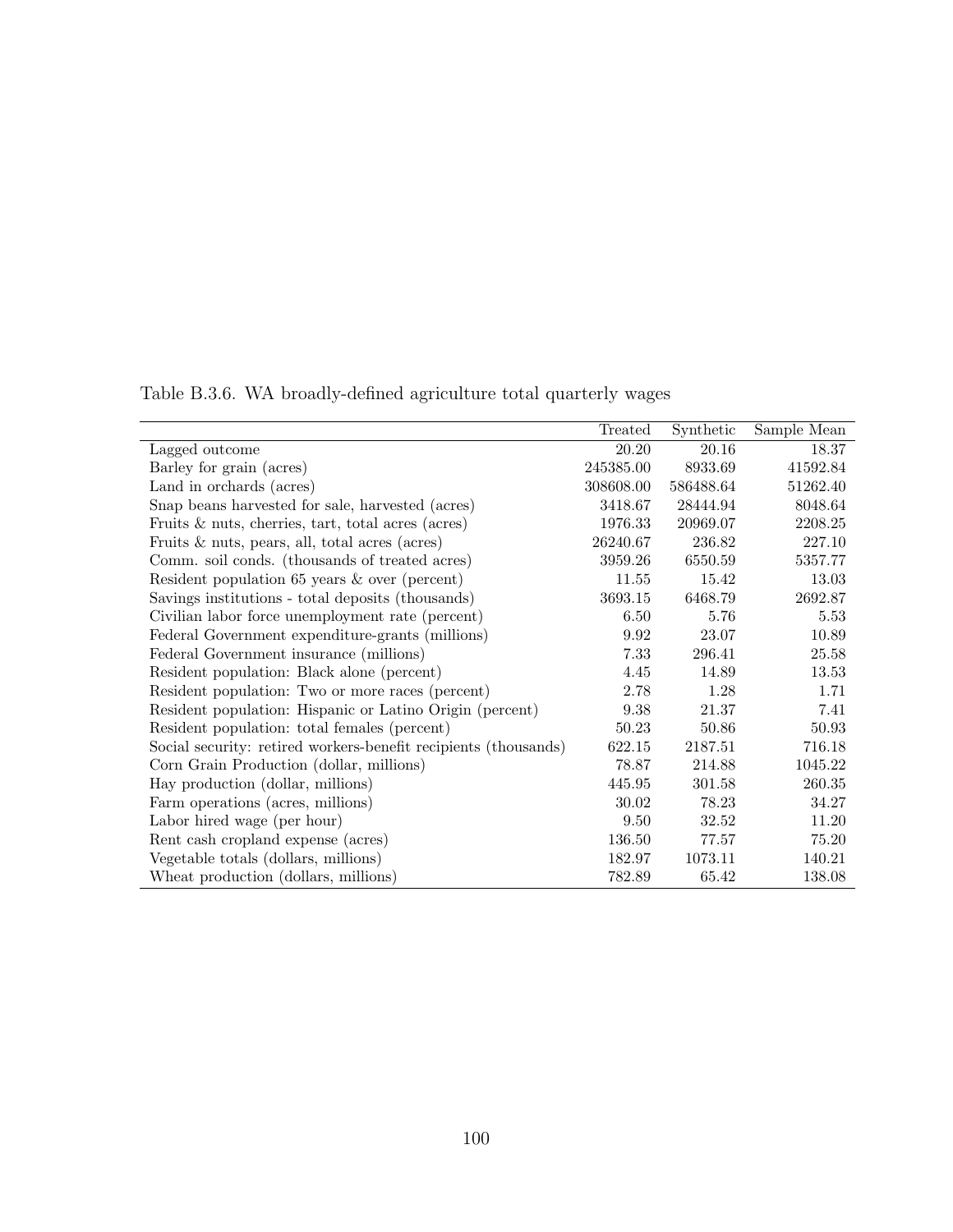|                                                                 | Treated   | Synthetic | Sample Mean |
|-----------------------------------------------------------------|-----------|-----------|-------------|
| Lagged outcome                                                  | 11.34     | 11.33     | 9.36        |
| Barley for grain (acres)                                        | 245385.00 | 10088.92  | 41592.84    |
| Land in orchards (acres)                                        | 308608.00 | 642996.75 | 51262.40    |
| Snap beans harvested for sale, harvested (acres)                | 3418.67   | 31630.43  | 8048.64     |
| Fruits $\&$ nuts, cherries, tart, total acres (acres)           | 1976.33   | 24223.85  | 2208.25     |
| Fruits $\&$ nuts, pears, all, total acres (acres)               | 26240.67  | 171.85    | 227.10      |
| Comm. soil conds. (thousands of treated acres)                  | 3959.26   | 4600.35   | 5357.77     |
| Resident population $65$ years $\&$ over (percent)              | 11.55     | 16.18     | 13.03       |
| Savings institutions - total deposits (thousands)               | 3693.15   | 6420.39   | 2692.87     |
| Civilian labor force unemployment rate (percent)                | 6.50      | 5.75      | 5.53        |
| Federal Government expenditure-grants (millions)                | 9.92      | 21.60     | 10.89       |
| Federal Government insurance (millions)                         | 7.33      | 325.02    | 25.58       |
| Resident population: Black alone (percent)                      | 4.45      | 15.18     | 13.53       |
| Resident population: Two or more races (percent)                | 2.78      | 1.29      | 1.71        |
| Resident population: Hispanic or Latino Origin (percent)        | 9.38      | 19.48     | 7.41        |
| Resident population: total females (percent)                    | 50.23     | 50.94     | 50.93       |
| Social security: retired workers-benefit recipients (thousands) | 622.15    | 2241.95   | 716.18      |
| Corn Grain Production (dollar, millions)                        | 78.87     | 134.56    | 1045.22     |
| Hay production (dollar, millions)                               | 445.95    | 191.14    | 260.35      |
| Farm operations (acres, millions)                               | 30.02     | 47.49     | 34.27       |
| Labor hired wage (per hour)                                     | 9.50      | 36.43     | 11.20       |
| Rent cash cropland expense (acres)                              | 136.50    | 85.01     | 75.20       |
| Vegetable totals (dollars, millions)                            | 182.97    | 1198.46   | 140.21      |
| Wheat production (dollars, millions)                            | 782.89    | 34.54     | 138.08      |
|                                                                 |           |           |             |

Table B.3.7. WA broadly-defined agriculture average employment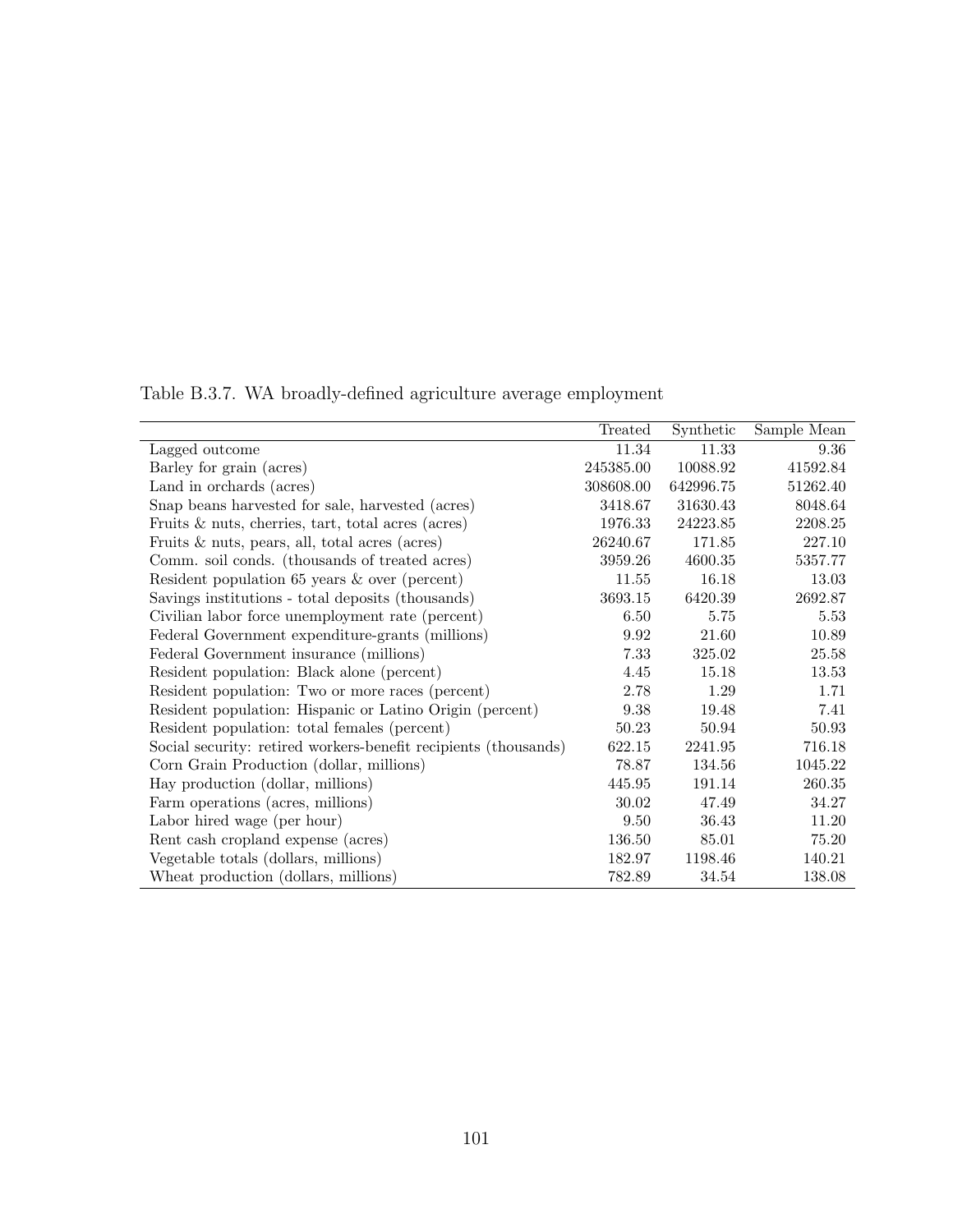|                                                                 | Treated   | Synthetic | Sample Mean |
|-----------------------------------------------------------------|-----------|-----------|-------------|
| Lagged outcome                                                  | 9.00      | 8.99      | 7.15        |
| Barley for grain (acres)                                        | 245385.00 | 62094.10  | 41592.84    |
| Land in orchards (acres)                                        | 308608.00 | 199298.35 | 51262.40    |
| Snap beans harvested for sale, harvested (acres)                | 3418.67   | 7564.68   | 8048.64     |
| Fruits $\&$ nuts, cherries, tart, total acres (acres)           | 1976.33   | 292.81    | 2208.25     |
| Fruits $\&$ nuts, pears, all, total acres (acres)               | 26240.67  | 586.85    | 227.10      |
| Comm. soil conds. (thousands of treated acres)                  | 3959.26   | 17524.58  | 5357.77     |
| Resident population 65 years $\&$ over (percent)                | 11.55     | 10.91     | 13.03       |
| Savings institutions - total deposits (thousands)               | 3693.15   | 6096.23   | 2692.87     |
| Civilian labor force unemployment rate (percent)                | 6.50      | 5.72      | 5.53        |
| Federal Government expenditure-grants (millions)                | 9.92      | 29.17     | 10.89       |
| Federal Government insurance (millions)                         | 7.33      | 100.50    | 25.58       |
| Resident population: Black alone (percent)                      | 4.45      | 12.36     | 13.53       |
| Resident population: Two or more races (percent)                | 2.78      | 1.25      | 1.71        |
| Resident population: Hispanic or Latino Origin (percent)        | 9.38      | 29.70     | 7.41        |
| Resident population: total females (percent)                    | 50.23     | 50.33     | 50.93       |
| Social security: retired workers-benefit recipients (thousands) | 622.15    | 1658.19   | 716.18      |
| Corn Grain Production (dollar, millions)                        | 78.87     | 718.13    | 1045.22     |
| Hay production (dollar, millions)                               | 445.95    | 926.67    | 260.35      |
| Farm operations (acres, millions)                               | 30.02     | 250.92    | 34.27       |
| Labor hired wage (per hour)                                     | 9.50      | 7.59      | 11.20       |
| Rent cash cropland expense (acres)                              | 136.50    | 32.10     | 75.20       |
| Vegetable totals (dollars, millions)                            | 182.97    | 249.71    | 140.21      |
| Wheat production (dollars, millions)                            | 782.89    | 302.52    | 138.08      |
|                                                                 |           |           |             |

Table B.3.8. WA broadly-defined agriculture number of establishments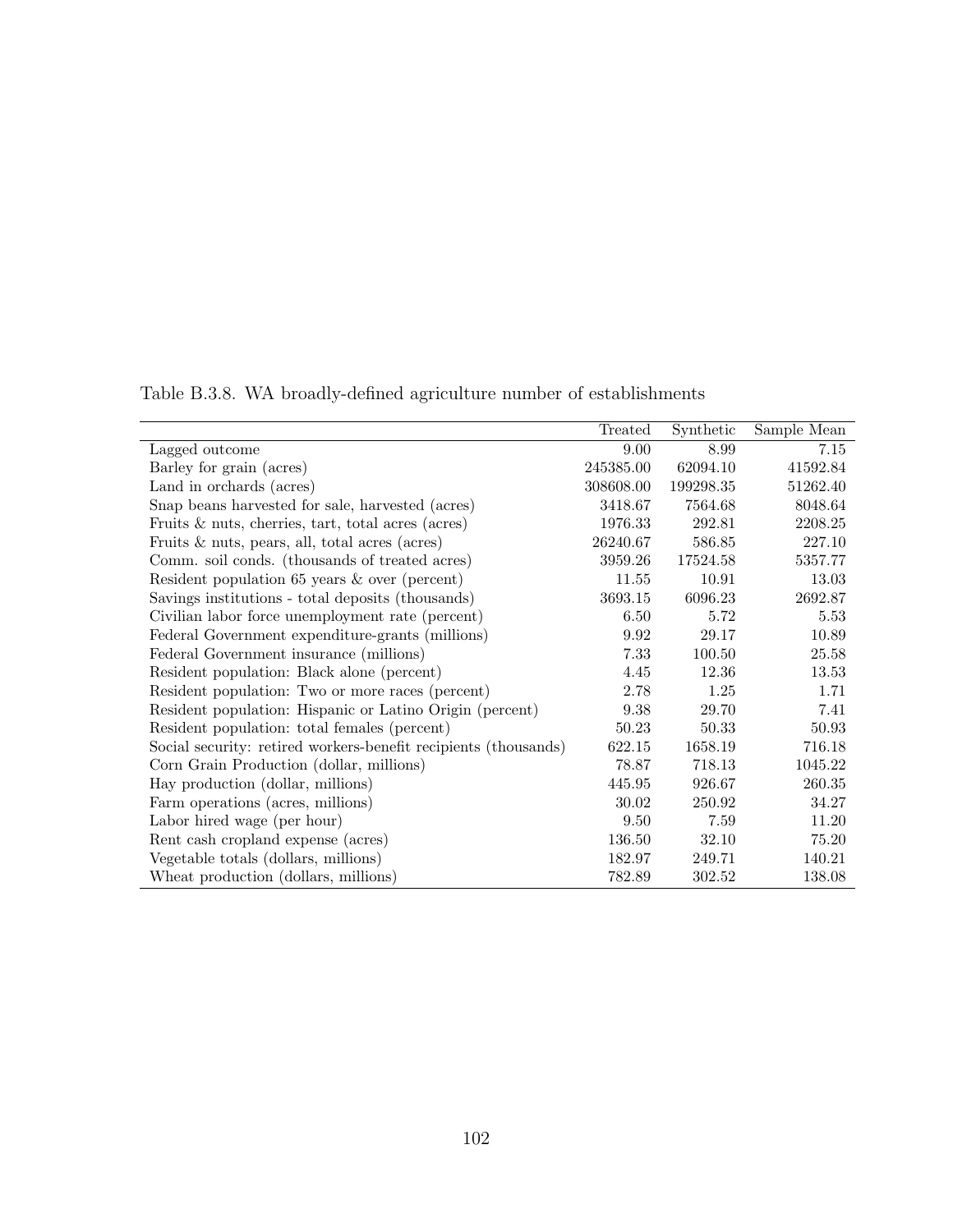|                                                                 | Treated  | Synthetic | Sample Mean |
|-----------------------------------------------------------------|----------|-----------|-------------|
| Lagged outcome                                                  | 6.46     | 6.45      | 6.34        |
| Barley for grain (acres)                                        | 65547.33 | 120968.85 | 41592.84    |
| Land in orchards (acres)                                        | 6444.00  | 19911.85  | 51262.40    |
| Snap beans harvested for sale, harvested (acres)                | 590.67   | 4764.35   | 8048.64     |
| Fruits $\&$ nuts, cherries, tart, total acres (acres)           | 159.67   | 50.67     | 2208.25     |
| Fruits $\&$ nuts, pears, all, total acres (acres)               | 313.67   | 91.63     | 227.10      |
| Comm. soil conds. (thousands of treated acres)                  | 4130.86  | 7547.31   | 5357.77     |
| Resident population $65$ years $\&$ over (percent)              | 10.29    | 11.98     | 13.03       |
| Savings institutions - total deposits (thousands)               | 1210.38  | 1257.63   | 2692.87     |
| Civilian labor force unemployment rate (percent)                | 5.36     | 4.97      | 5.53        |
| Federal Government expenditure-grants (millions)                | 6.04     | 8.89      | 10.89       |
| Federal Government insurance (millions)                         | 3.89     | 9.88      | 25.58       |
| Resident population: Black alone (percent)                      | 4.25     | 13.61     | 13.53       |
| Resident population: Two or more races (percent)                | 1.79     | 1.44      | 1.71        |
| Resident population: Hispanic or Latino Origin (percent)        | 17.58    | 7.24      | 7.41        |
| Resident population: total females (percent)                    | 49.70    | 50.75     | 50.93       |
| Social security: retired workers-benefit recipients (thousands) | 386.55   | 542.95    | 716.18      |
| Corn Grain Production (dollar, millions)                        | 492.99   | 1575.22   | 1045.22     |
| Hay production (dollar, millions)                               | 493.11   | 311.07    | 260.35      |
| Farm operations (acres, millions)                               | 62.65    | 41.48     | 34.27       |
| Labor hired wage (per hour)                                     | 8.50     | 10.21     | 11.20       |
| Rent cash cropland expense (acres)                              | 60.00    | 81.00     | 75.20       |
| Vegetable totals (dollars, millions)                            | 110.31   | 111.04    | 140.21      |
| Wheat production (dollars, millions)                            | 352.67   | 268.18    | 138.08      |

Table B.3.9. CO narrowly-defined agriculture average weekly wage per worker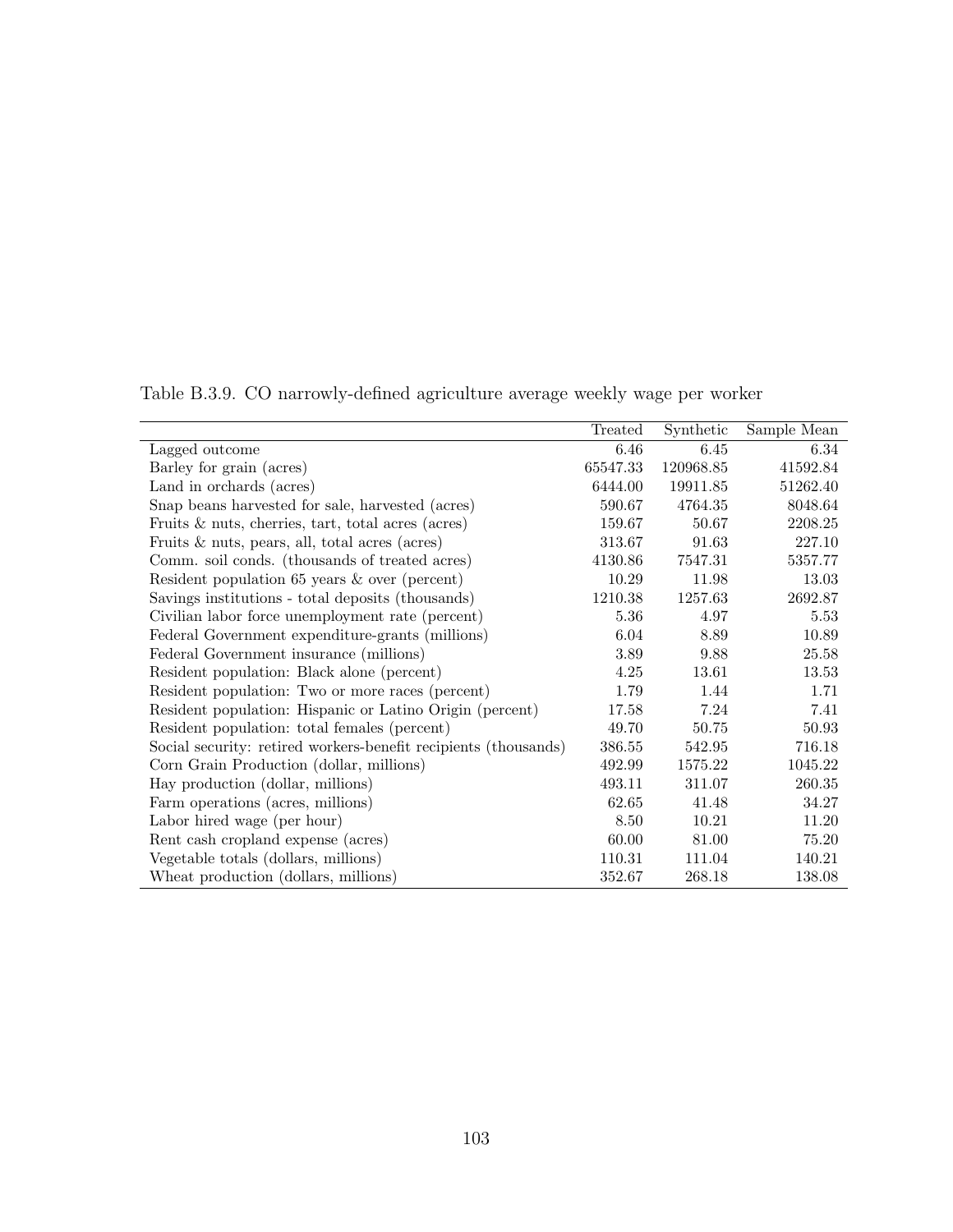|                                                                 | Treated  | Synthetic | Sample Mean |
|-----------------------------------------------------------------|----------|-----------|-------------|
| Lagged outcome                                                  | 17.01    | 17.00     | 16.39       |
| Barley for grain (acres)                                        | 65547.33 | 155321.91 | 41592.84    |
| Land in orchards (acres)                                        | 6444.00  | 140953.22 | 51262.40    |
| Snap beans harvested for sale, harvested (acres)                | 590.67   | 9375.06   | 8048.64     |
| Fruits $\&$ nuts, cherries, tart, total acres (acres)           | 159.67   | 133.44    | 2208.25     |
| Fruits $\&$ nuts, pears, all, total acres (acres)               | 313.67   | 370.37    | 227.10      |
| Comm. soil conds. (thousands of treated acres)                  | 4130.86  | 9932.14   | 5357.77     |
| Resident population $65$ years $\&$ over (percent)              | 10.29    | 11.01     | 13.03       |
| Savings institutions - total deposits (thousands)               | 1210.38  | 2910.26   | 2692.87     |
| Civilian labor force unemployment rate (percent)                | 5.36     | 5.52      | 5.53        |
| Federal Government expenditure-grants (millions)                | 6.04     | 17.65     | 10.89       |
| Federal Government insurance (millions)                         | 3.89     | 48.94     | 25.58       |
| Resident population: Black alone (percent)                      | 4.25     | 17.28     | 13.53       |
| Resident population: Two or more races (percent)                | 1.79     | 1.26      | 1.71        |
| Resident population: Hispanic or Latino Origin (percent)        | 17.58    | 15.83     | 7.41        |
| Resident population: total females (percent)                    | 49.70    | 50.51     | 50.93       |
| Social security: retired workers-benefit recipients (thousands) | 386.55   | 1026.54   | 716.18      |
| Corn Grain Production (dollar, millions)                        | 492.99   | 384.11    | 1045.22     |
| Hay production (dollar, millions)                               | 493.11   | 499.44    | 260.35      |
| Farm operations (acres, millions)                               | 62.65    | 133.07    | 34.27       |
| Labor hired wage (per hour)                                     | 8.50     | 7.91      | 11.20       |
| Rent cash cropland expense (acres)                              | 60.00    | 46.64     | 75.20       |
| Vegetable totals (dollars, millions)                            | 110.31   | 233.26    | 140.21      |
| Wheat production (dollars, millions)                            | 352.67   | 291.41    | 138.08      |

Table B.3.10. CO narrowly-defined agriculture total quarterly wages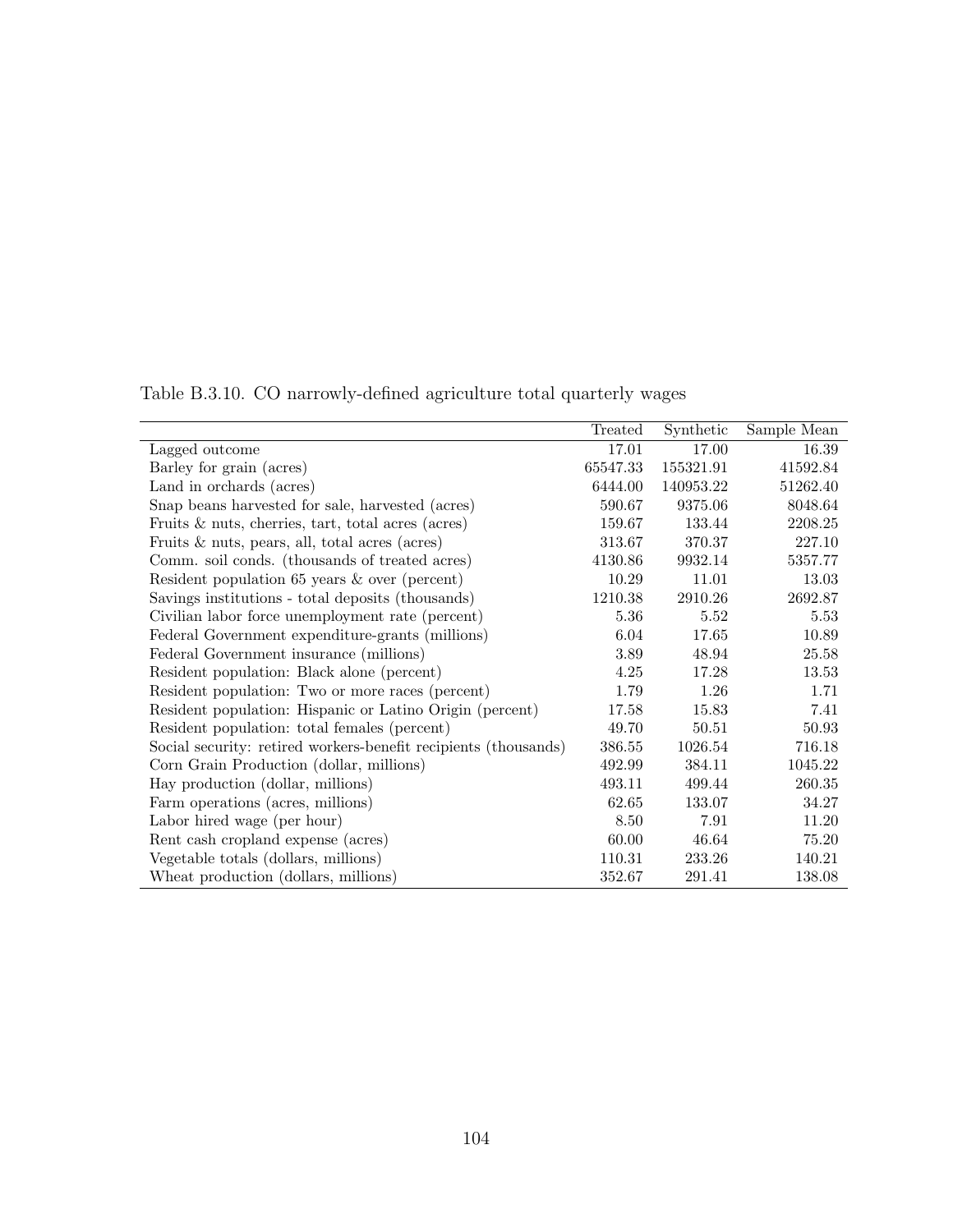|                                                                 | Treated  | Synthetic | Sample Mean |
|-----------------------------------------------------------------|----------|-----------|-------------|
|                                                                 | 8.00     | 7.98      | 7.48        |
| Lagged outcome                                                  |          |           |             |
| Barley for grain (acres)                                        | 65547.33 | 201800.53 | 41592.84    |
| Land in orchards (acres)                                        | 6444.00  | 132432.44 | 51262.40    |
| Snap beans harvested for sale, harvested (acres)                | 590.67   | 7592.61   | 8048.64     |
| Fruits $\&$ nuts, cherries, tart, total acres (acres)           | 159.67   | 155.41    | 2208.25     |
| Fruits $\&$ nuts, pears, all, total acres (acres)               | 313.67   | 358.83    | 227.10      |
| Comm. soil conds. (thousands of treated acres)                  | 4130.86  | 10667.28  | 5357.77     |
| Resident population $65$ years $\&$ over (percent)              | 10.29    | 11.41     | 13.03       |
| Savings institutions - total deposits (thousands)               | 1210.38  | 3147.63   | 2692.87     |
| Civilian labor force unemployment rate (percent)                | 5.36     | 5.39      | 5.53        |
| Federal Government expenditure-grants (millions)                | 6.04     | 17.55     | 10.89       |
| Federal Government insurance (millions)                         | 3.89     | 52.10     | 25.58       |
| Resident population: Black alone (percent)                      | 4.25     | 14.02     | 13.53       |
| Resident population: Two or more races (percent)                | 1.79     | 1.98      | 1.71        |
| Resident population: Hispanic or Latino Origin (percent)        | 17.58    | 16.85     | 7.41        |
| Resident population: total females (percent)                    | 49.70    | 50.40     | 50.93       |
| Social security: retired workers-benefit recipients (thousands) | 386.55   | 1011.87   | 716.18      |
| Corn Grain Production (dollar, millions)                        | 492.99   | 435.23    | 1045.22     |
| Hay production (dollar, millions)                               | 493.11   | 553.07    | 260.35      |
| Farm operations (acres, millions)                               | 62.65    | 149.25    | 34.27       |
| Labor hired wage (per hour)                                     | 8.50     | 9.84      | 11.20       |
| Rent cash cropland expense (acres)                              | 60.00    | 45.00     | 75.20       |
| Vegetable totals (dollars, millions)                            | 110.31   | 219.30    | 140.21      |
| Wheat production (dollars, millions)                            | 352.67   | 346.31    | 138.08      |

Table B.3.11. CO narrowly-defined agriculture average employment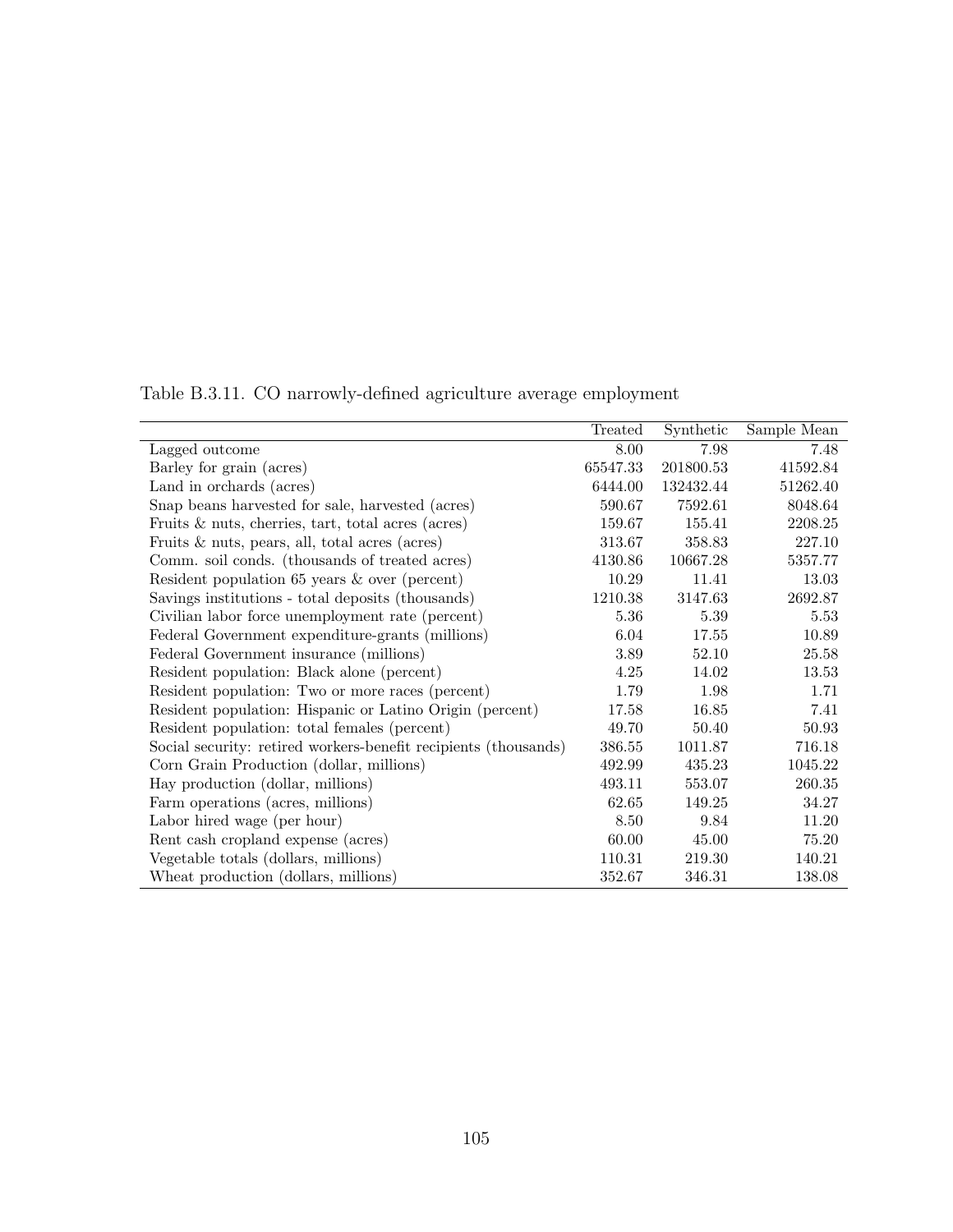|                                                                 | Treated  | Synthetic | Sample Mean |
|-----------------------------------------------------------------|----------|-----------|-------------|
| Lagged outcome                                                  | 5.05     | 5.03      | 4.82        |
| Barley for grain (acres)                                        | 65547.33 | 197582.96 | 41592.84    |
| Land in orchards (acres)                                        | 6444.00  | 63451.92  | 51262.40    |
| Snap beans harvested for sale, harvested (acres)                | 590.67   | 5331.53   | 8048.64     |
| Fruits $\&$ nuts, cherries, tart, total acres (acres)           | 159.67   | 300.51    | 2208.25     |
| Fruits $\&$ nuts, pears, all, total acres (acres)               | 313.67   | 194.82    | 227.10      |
| Comm. soil conds. (thousands of treated acres)                  | 4130.86  | 8550.48   | 5357.77     |
| Resident population $65$ years $\&$ over (percent)              | 10.29    | 11.99     | 13.03       |
| Savings institutions - total deposits (thousands)               | 1210.38  | 1793.17   | 2692.87     |
| Civilian labor force unemployment rate (percent)                | 5.36     | 4.97      | 5.53        |
| Federal Government expenditure-grants (millions)                | 6.04     | 10.85     | 10.89       |
| Federal Government insurance (millions)                         | 3.89     | 24.73     | 25.58       |
| Resident population: Black alone (percent)                      | 4.25     | 10.88     | 13.53       |
| Resident population: Two or more races (percent)                | 1.79     | 2.48      | 1.71        |
| Resident population: Hispanic or Latino Origin (percent)        | 17.58    | 10.44     | 7.41        |
| Resident population: total females (percent)                    | 49.70    | 50.41     | 50.93       |
| Social security: retired workers-benefit recipients (thousands) | 386.55   | 686.91    | 716.18      |
| Corn Grain Production (dollar, millions)                        | 492.99   | 1068.64   | 1045.22     |
| Hay production (dollar, millions)                               | 493.11   | 425.24    | 260.35      |
| Farm operations (acres, millions)                               | 62.65    | 85.34     | 34.27       |
| Labor hired wage (per hour)                                     | 8.50     | 12.01     | 11.20       |
| Rent cash cropland expense (acres)                              | 60.00    | 64.08     | 75.20       |
| Vegetable totals (dollars, millions)                            | 110.31   | 158.05    | 140.21      |
| Wheat production (dollars, millions)                            | 352.67   | 338.87    | 138.08      |

Table B.3.12. CO narrowly-defined agriculture number of establishments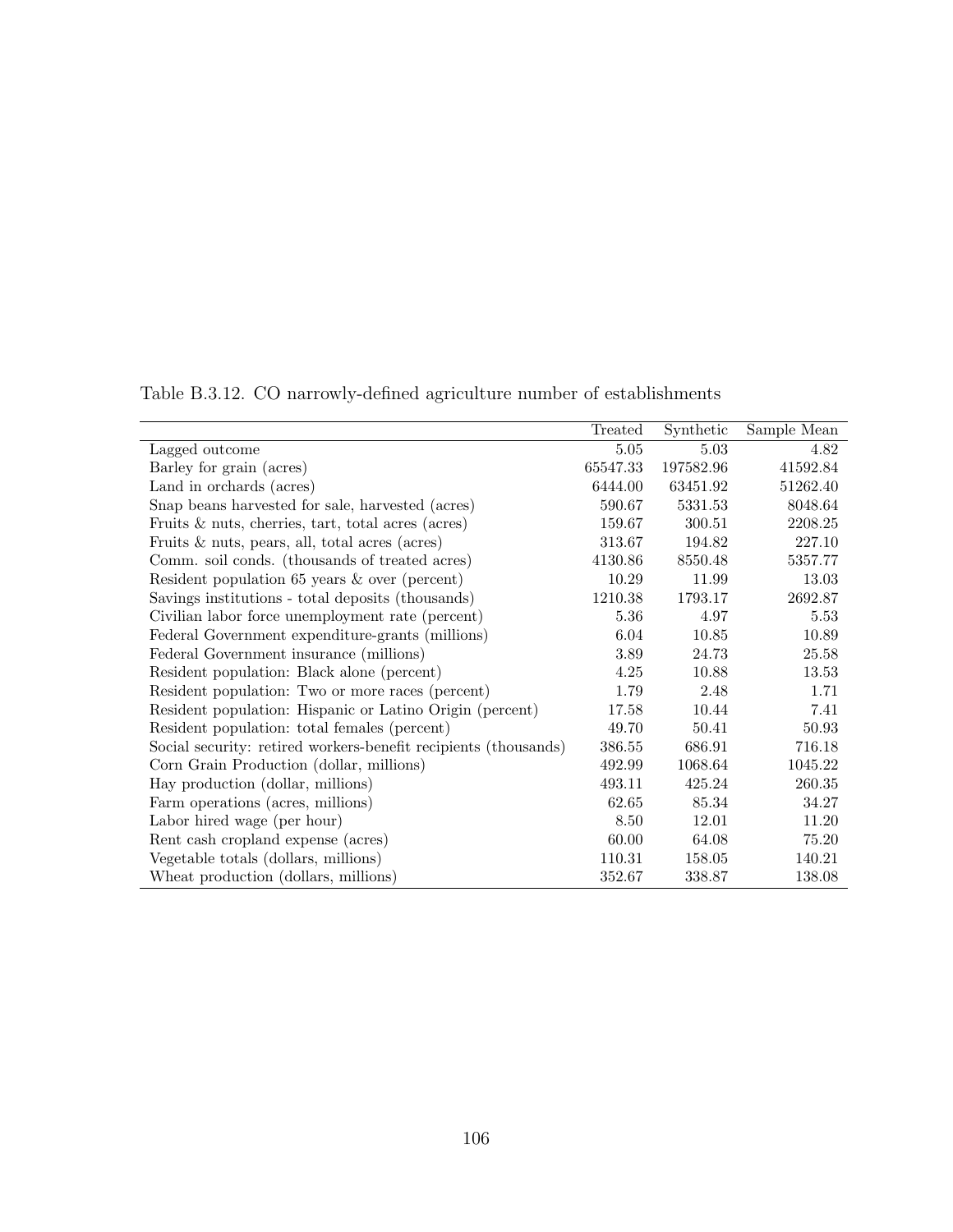|                                                                 | Treated   | Synthetic | Sample Mean |
|-----------------------------------------------------------------|-----------|-----------|-------------|
| Lagged outcome                                                  | 6.27      | 6.30      | 6.34        |
| Barley for grain (acres)                                        | 245385.00 | 143746.92 | 41592.84    |
| Land in orchards (acres)                                        | 308608.00 | 167305.66 | 51262.40    |
| Snap beans harvested for sale, harvested (acres)                | 3418.67   | 12799.15  | 8048.64     |
| Fruits $\&$ nuts, cherries, tart, total acres (acres)           | 1976.33   | 3479.40   | 2208.25     |
| Fruits $\&$ nuts, pears, all, total acres (acres)               | 26240.67  | 183.71    | 227.10      |
| Comm. soil conds. (thousands of treated acres)                  | 3959.26   | 4957.35   | 5357.77     |
| Resident population $65$ years $\&$ over (percent)              | 11.55     | 12.11     | 13.03       |
| Savings institutions - total deposits (thousands)               | 3693.15   | 1313.45   | 2692.87     |
| Civilian labor force unemployment rate (percent)                | 6.50      | 5.21      | 5.53        |
| Federal Government expenditure-grants (millions)                | 9.92      | 10.07     | 10.89       |
| Federal Government insurance (millions)                         | 7.33      | 54.63     | 25.58       |
| Resident population: Black alone (percent)                      | 4.45      | 18.64     | 13.53       |
| Resident population: Two or more races (percent)                | 2.78      | 1.27      | 1.71        |
| Resident population: Hispanic or Latino Origin (percent)        | 9.38      | 7.05      | 7.41        |
| Resident population: total females (percent)                    | 50.23     | 50.67     | 50.93       |
| Social security: retired workers-benefit recipients (thousands) | 622.15    | 748.42    | 716.18      |
| Corn Grain Production (dollar, millions)                        | 78.87     | 305.53    | 1045.22     |
| Hay production (dollar, millions)                               | 445.95    | 215.55    | 260.35      |
| Farm operations (acres, millions)                               | 30.02     | 46.90     | 34.27       |
| Labor hired wage (per hour)                                     | 9.50      | 12.33     | 11.20       |
| Rent cash cropland expense (acres)                              | 136.50    | 62.55     | 75.20       |
| Vegetable totals (dollars, millions)                            | 182.97    | 350.80    | 140.21      |
| Wheat production (dollars, millions)                            | 782.89    | 255.36    | 138.08      |

Table B.3.13. WA narrowly-defined agriculture average weekly wage per worker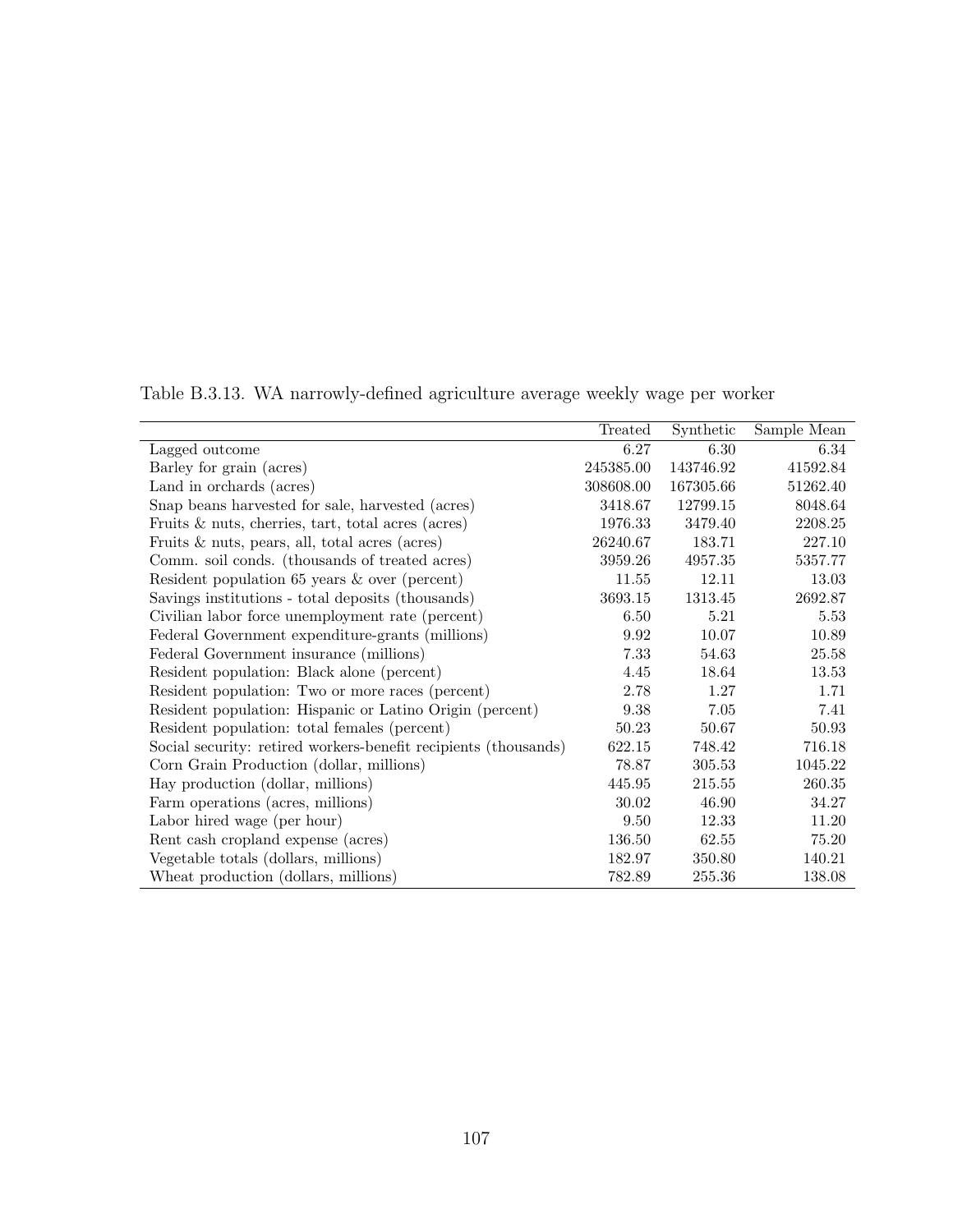|                                                                 | Treated   | Synthetic | Sample Mean |
|-----------------------------------------------------------------|-----------|-----------|-------------|
| Lagged outcome                                                  | 17.36     | 17.35     | 16.39       |
| Barley for grain (acres)                                        | 245385.00 | 8869.55   | 41592.84    |
| Land in orchards (acres)                                        | 308608.00 | 207300.29 | 51262.40    |
| Snap beans harvested for sale, harvested (acres)                | 3418.67   | 8706.87   | 8048.64     |
| Fruits $\&$ nuts, cherries, tart, total acres (acres)           | 1976.33   | 3410.88   | 2208.25     |
| Fruits $\&$ nuts, pears, all, total acres (acres)               | 26240.67  | 378.24    | 227.10      |
| Comm. soil conds. (thousands of treated acres)                  | 3959.26   | 10768.68  | 5357.77     |
| Resident population $65$ years $\&$ over (percent)              | 11.55     | 12.04     | 13.03       |
| Savings institutions - total deposits (thousands)               | 3693.15   | 4829.62   | 2692.87     |
| Civilian labor force unemployment rate (percent)                | 6.50      | 5.40      | 5.53        |
| Federal Government expenditure-grants (millions)                | 9.92      | 21.16     | 10.89       |
| Federal Government insurance (millions)                         | 7.33      | 103.23    | 25.58       |
| Resident population: Black alone (percent)                      | 4.45      | 9.97      | 13.53       |
| Resident population: Two or more races (percent)                | 2.78      | 1.19      | 1.71        |
| Resident population: Hispanic or Latino Origin (percent)        | 9.38      | 22.69     | 7.41        |
| Resident population: total females (percent)                    | 50.23     | 50.47     | 50.93       |
| Social security: retired workers-benefit recipients (thousands) | 622.15    | 1354.89   | 716.18      |
| Corn Grain Production (dollar, millions)                        | 78.87     | 564.14    | 1045.22     |
| Hay production (dollar, millions)                               | 445.95    | 581.62    | 260.35      |
| Farm operations (acres, millions)                               | 30.02     | 152.02    | 34.27       |
| Labor hired wage (per hour)                                     | 9.50      | 12.47     | 11.20       |
| Rent cash cropland expense (acres)                              | 136.50    | 59.11     | 75.20       |
| Vegetable totals (dollars, millions)                            | 182.97    | 345.46    | 140.21      |
| Wheat production (dollars, millions)                            | 782.89    | 161.37    | 138.08      |
|                                                                 |           |           |             |

Table B.3.14. WA narrowly-defined agriculture total quarterly wages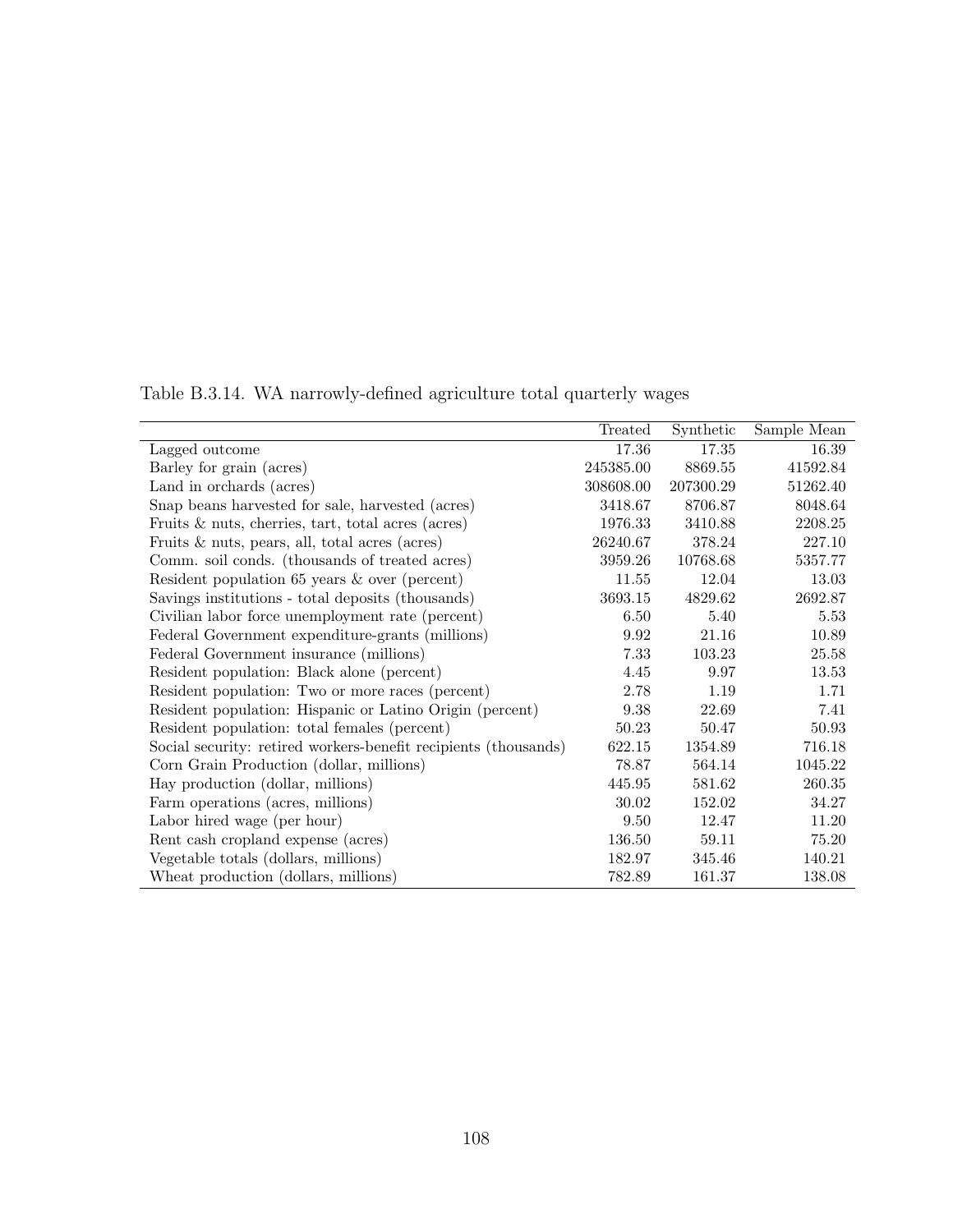|                                                                 | Treated   | Synthetic | Sample Mean |
|-----------------------------------------------------------------|-----------|-----------|-------------|
| Lagged outcome                                                  | 8.52      | 8.52      | 7.48        |
| Barley for grain (acres)                                        | 245385.00 | 75321.52  | 41592.84    |
| Land in orchards (acres)                                        | 308608.00 | 81773.67  | 51262.40    |
| Snap beans harvested for sale, harvested (acres)                | 3418.67   | 8773.77   | 8048.64     |
| Fruits $\&$ nuts, cherries, tart, total acres (acres)           | 1976.33   | 8330.37   | 2208.25     |
| Fruits $\&$ nuts, pears, all, total acres (acres)               | 26240.67  | 403.45    | 227.10      |
| Comm. soil conds. (thousands of treated acres)                  | 3959.26   | 13251.21  | 5357.77     |
| Resident population $65$ years $\&$ over (percent)              | 11.55     | 11.94     | 13.03       |
| Savings institutions - total deposits (thousands)               | 3693.15   | 2691.01   | 2692.87     |
| Civilian labor force unemployment rate (percent)                | 6.50      | 5.78      | 5.53        |
| Federal Government expenditure-grants (millions)                | 9.92      | 15.09     | 10.89       |
| Federal Government insurance (millions)                         | 7.33      | 30.89     | 25.58       |
| Resident population: Black alone (percent)                      | 4.45      | 8.54      | 13.53       |
| Resident population: Two or more races (percent)                | 2.78      | 1.37      | 1.71        |
| Resident population: Hispanic or Latino Origin (percent)        | 9.38      | 10.79     | 7.41        |
| Resident population: total females (percent)                    | 50.23     | 50.45     | 50.93       |
| Social security: retired workers-benefit recipients (thousands) | 622.15    | 964.12    | 716.18      |
| Corn Grain Production (dollar, millions)                        | 78.87     | 2217.22   | 1045.22     |
| Hay production (dollar, millions)                               | 445.95    | 554.67    | 260.35      |
| Farm operations (acres, millions)                               | 30.02     | 98.75     | 34.27       |
| Labor hired wage (per hour)                                     | 9.50      | 8.89      | 11.20       |
| Rent cash cropland expense (acres)                              | 136.50    | 79.54     | 75.20       |
| Vegetable totals (dollars, millions)                            | 182.97    | 135.63    | 140.21      |
| Wheat production (dollars, millions)                            | 782.89    | 339.72    | 138.08      |

Table B.3.15. WA narrowly-defined agriculture average employment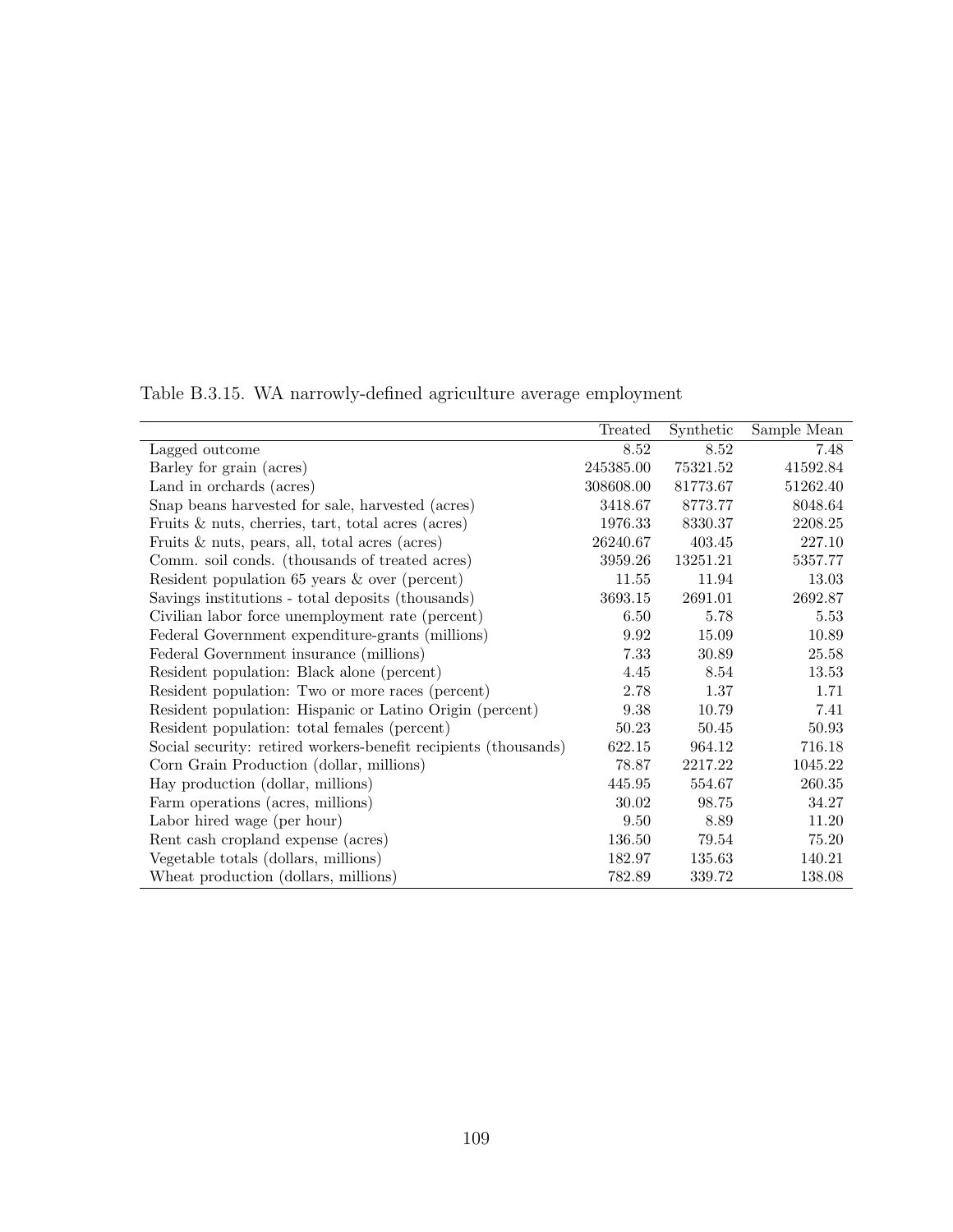|                                                                 | Treated   | Synthetic | Sample Mean |
|-----------------------------------------------------------------|-----------|-----------|-------------|
| Lagged outcome                                                  | 5.91      | 5.94      | 4.82        |
| Barley for grain (acres)                                        | 245385.00 | 12036.46  | 41592.84    |
| Land in orchards (acres)                                        | 308608.00 | 110787.49 | 51262.40    |
| Snap beans harvested for sale, harvested (acres)                | 3418.67   | 17676.70  | 8048.64     |
| Fruits $\&$ nuts, cherries, tart, total acres (acres)           | 1976.33   | 35032.51  | 2208.25     |
| Fruits $\&$ nuts, pears, all, total acres (acres)               | 26240.67  | 1001.38   | 227.10      |
| Comm. soil conds. (thousands of treated acres)                  | 3959.26   | 5728.86   | 5357.77     |
| Resident population $65$ years $\&$ over (percent)              | 11.55     | 12.73     | 13.03       |
| Savings institutions - total deposits (thousands)               | 3693.15   | 3733.34   | 2692.87     |
| Civilian labor force unemployment rate (percent)                | 6.50      | 7.50      | 5.53        |
| Federal Government expenditure-grants (millions)                | 9.92      | 14.36     | 10.89       |
| Federal Government insurance (millions)                         | 7.33      | 4.51      | 25.58       |
| Resident population: Black alone (percent)                      | 4.45      | 13.49     | 13.53       |
| Resident population: Two or more races (percent)                | 2.78      | 1.43      | 1.71        |
| Resident population: Hispanic or Latino Origin (percent)        | 9.38      | 3.78      | 7.41        |
| Resident population: total females (percent)                    | 50.23     | 50.86     | 50.93       |
| Social security: retired workers-benefit recipients (thousands) | 622.15    | 1062.24   | 716.18      |
| Corn Grain Production (dollar, millions)                        | 78.87     | 960.76    | 1045.22     |
| Hay production (dollar, millions)                               | 445.95    | 305.97    | 260.35      |
| Farm operations (acres, millions)                               | 30.02     | 22.56     | 34.27       |
| Labor hired wage (per hour)                                     | 9.50      | 9.01      | 11.20       |
| Rent cash cropland expense (acres)                              | 136.50    | 74.39     | 75.20       |
| Vegetable totals (dollars, millions)                            | 182.97    | 161.09    | 140.21      |
| Wheat production (dollars, millions)                            | 782.89    | 219.83    | 138.08      |

Table B.3.16. WA narrowly-defined agriculture number of establishments

Table B.3.17. CO narrow retail average weekly wage per worker

|                                                  | Treated |        | Synthetic Sample Mean |
|--------------------------------------------------|---------|--------|-----------------------|
| Lagged outcome                                   | 6.65    | 6.57   | 6.30                  |
| College Graduation Rate (percent)                | 52.48   | 52.41  | 53.63                 |
| High School Graduation Rate (percent)            | 76.25   | 76.77  | 75.35                 |
| Population Density (people per square mile)      | 45.97   | 127.83 | 204.23                |
| State Unemployment Rate (percent)                | 5.67    | 5.72   | 5.93                  |
| GDP per capita (dollars, thousands)              | 68.59   | 55.18  | 59.65                 |
| Tobacco Store log average weekly wage per worker | 6.12    | 6.11   | 6.09                  |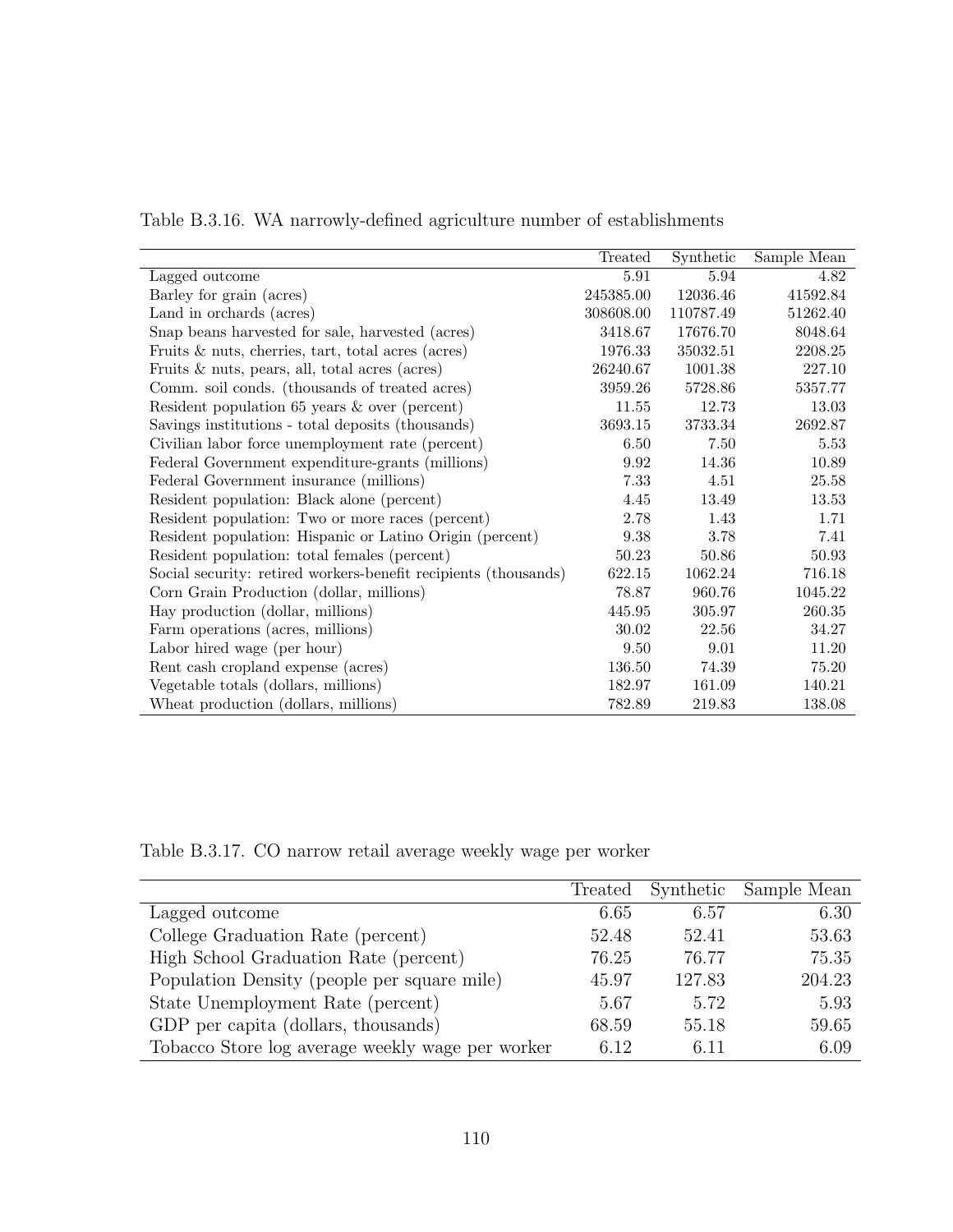| Table B.3.18. CO narrow retail total quarterly wages |  |  |  |  |  |  |
|------------------------------------------------------|--|--|--|--|--|--|
|------------------------------------------------------|--|--|--|--|--|--|

|                                             | Treated |       | Synthetic Sample Mean |
|---------------------------------------------|---------|-------|-----------------------|
| log total quarterly wages 998 lag           | 17.11   | 17.05 | 16.16                 |
| College Graduation Rate (percent)           | 52.48   | 52.45 | 53.63                 |
| High School Graduation Rate (percent)       | 76.25   | 76.28 | 75.35                 |
| Population Density (people per square mile) | 45.97   | 99.35 | 204.23                |
| State Unemployment Rate (percent)           | 5.67    | 5.66  | 5.93                  |
| GDP per capita (dollars, thousands)         | 68.59   | 62.11 | 59.65                 |
| Tobacco Store log total quarterly wages     | 14.78   | 14.76 | 14.66                 |

Table B.3.19. CO narrow retail average employment

|                                             | Treated | Synthetic | Sample Mean |
|---------------------------------------------|---------|-----------|-------------|
| log average employment 998 lag              | 7.90    | 7.85      | 7.31        |
| College Graduation Rate (percent)           | 52.48   | 52.44     | 53.63       |
| High School Graduation Rate (percent)       | 76.25   | 76.28     | 75.35       |
| Population Density (people per square mile) | 45.97   | 87.94     | 204.23      |
| State Unemployment Rate (percent)           | 5.67    | 5.48      | 5.93        |
| GDP per capita (dollars, thousands)         | 68.59   | 63.53     | 59.65       |
| Tobacco Store log average employment        | 6.10    | 6.10      | 6.02        |

Table B.3.20. CO narrow retail number of establishments

|                                             | Treated | Synthetic | Sample Mean |
|---------------------------------------------|---------|-----------|-------------|
| log number of establishments 998 lag        | 6.28    | 6.27      | 5.73        |
| College Graduation Rate (percent)           | 52.48   | 52.54     | 53.63       |
| High School Graduation Rate (percent)       | 76.25   | 76.04     | 75.35       |
| Population Density (people per square mile) | 45.97   | 84.01     | 204.23      |
| State Unemployment Rate (percent)           | 5.67    | 5.49      | 5.93        |
| GDP per capita (dollars, thousands)         | 68.59   | 61.31     | 59.65       |
| Tobacco Store log number of establishments  | 4.77    | 4.74      | 4.47        |

Table B.3.21. WA narrow retail average weekly wage per worker

|                                                  |       |        | Treated Synthetic Sample Mean |
|--------------------------------------------------|-------|--------|-------------------------------|
| Lagged outcome                                   | 6.32  | 6.33   | 6.30                          |
| College Graduation Rate (percent)                | 63.07 | 59.27  | 53.63                         |
| High School Graduation Rate (percent)            | 73.58 | 73.90  | 75.35                         |
| Population Density (people per square mile)      | 95.95 | 158.82 | 204.23                        |
| State Unemployment Rate (percent)                | 6.90  | 6.43   | 5.93                          |
| GDP per capita (dollars, thousands)              | 70.29 | 57.73  | 59.65                         |
| Tobacco Store log average weekly wage per worker | 6.03  | 6.20   | 6.09                          |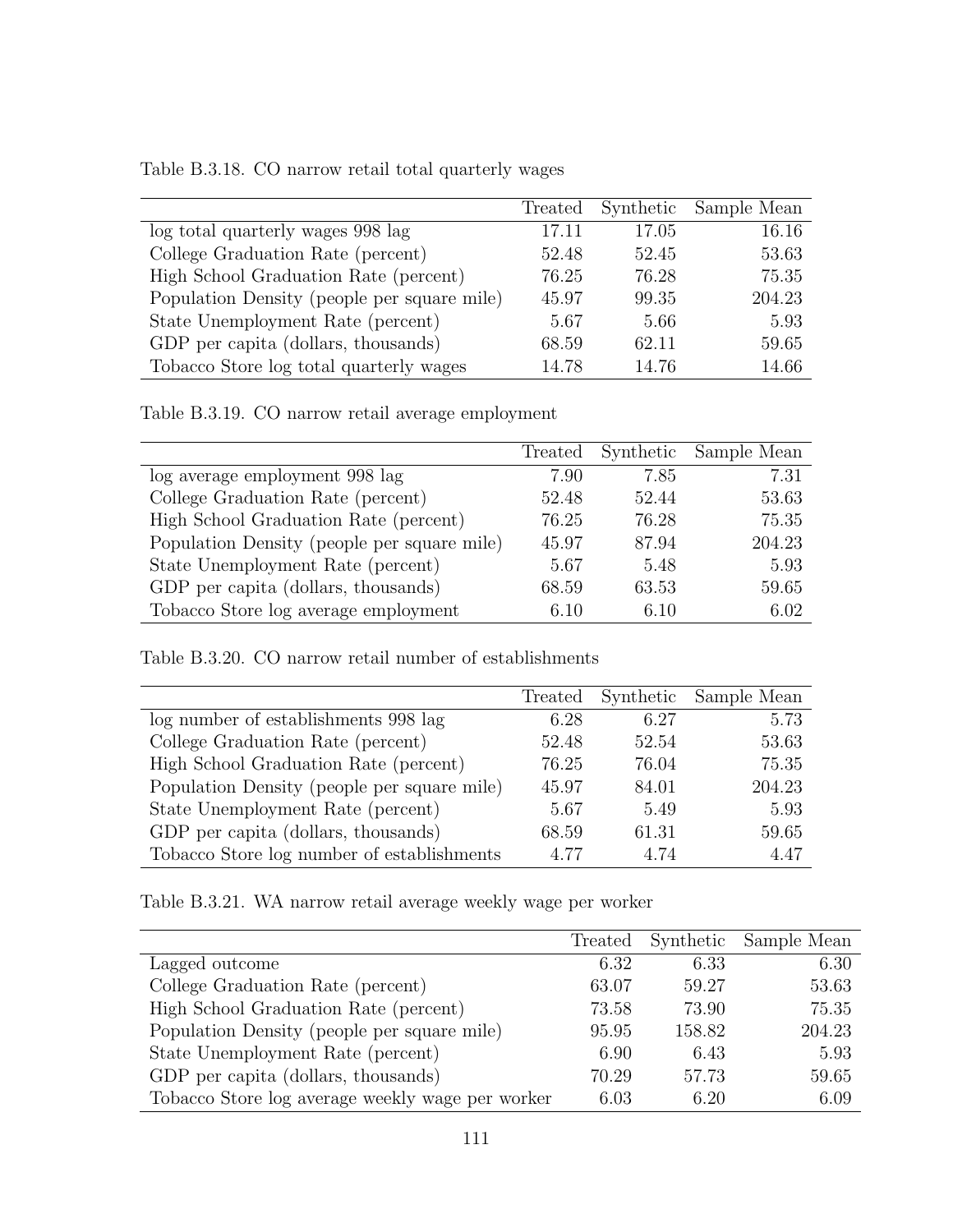| Table B.3.22. WA narrow retail total quarterly wages |  |  |  |
|------------------------------------------------------|--|--|--|
|                                                      |  |  |  |

|                                             | Treated | Synthetic | Sample Mean |
|---------------------------------------------|---------|-----------|-------------|
| log total quarterly wages 998 lag           | 16.09   | 16.07     | 16.16       |
| College Graduation Rate (percent)           | 63.07   | 59.18     | 53.63       |
| High School Graduation Rate (percent)       | 73.58   | 73.89     | 75.35       |
| Population Density (people per square mile) | 95.95   | 362.27    | 204.23      |
| State Unemployment Rate (percent)           | 6.90    | 6.69      | 5.93        |
| GDP per capita (dollars, thousands)         | 70.29   | 69.04     | 59.65       |
| Tobacco Store log total quarterly wages     | 14.52   | 14.71     | 14.66       |

Table B.3.23. WA narrow retail average employment

|                                             |       |        | Treated Synthetic Sample Mean |
|---------------------------------------------|-------|--------|-------------------------------|
| log average employment 998 lag              | 7.20  | 7.24   | 7.31                          |
| College Graduation Rate (percent)           | 63.07 | 59.31  | 53.63                         |
| High School Graduation Rate (percent)       | 73.58 | 75.02  | 75.35                         |
| Population Density (people per square mile) | 95.95 | 342.54 | 204.23                        |
| State Unemployment Rate (percent)           | 6.90  | 6.68   | 5.93                          |
| GDP per capita (dollars, thousands)         | 70.29 | 68.95  | 59.65                         |
| Tobacco Store log average employment        | 5.93  | 6.11   | 6.02                          |

Table B.3.24. WA narrow retail number of establishments

|                                             | Treated |        | Synthetic Sample Mean |
|---------------------------------------------|---------|--------|-----------------------|
| log number of establishments 998 lag        | 5.63    | 6.14   | 5.73                  |
| College Graduation Rate (percent)           | 63.07   | 59.52  | 53.63                 |
| High School Graduation Rate (percent)       | 73.58   | 78.49  | 75.35                 |
| Population Density (people per square mile) | 95.95   | 144.57 | 204.23                |
| State Unemployment Rate (percent)           | 6.90    | 6.26   | 5.93                  |
| GDP per capita (dollars, thousands)         | 70.29   | 57.48  | 59.65                 |
| Tobacco Store log number of establishments  | 4.97    | 4.94   | 4.47                  |

Table B.3.25. CO broad retail average weekly wage per worker

|                                             | Treated |        | Synthetic Sample Mean |
|---------------------------------------------|---------|--------|-----------------------|
| Lagged outcome                              | 6.25    | 6.25   | 6.26                  |
| College Graduation Rate (percent)           | 52.48   | 52.72  | 53.63                 |
| High School Graduation Rate (percent)       | 76.25   | 76.39  | 75.35                 |
| Population Density (people per square mile) | 45.97   | 126.41 | 204.23                |
| State Unemployment Rate (percent)           | 5.67    | 5.76   | 5.93                  |
| GDP per capita (dollars, thousands)         | 68.59   | 59.97  | 59.65                 |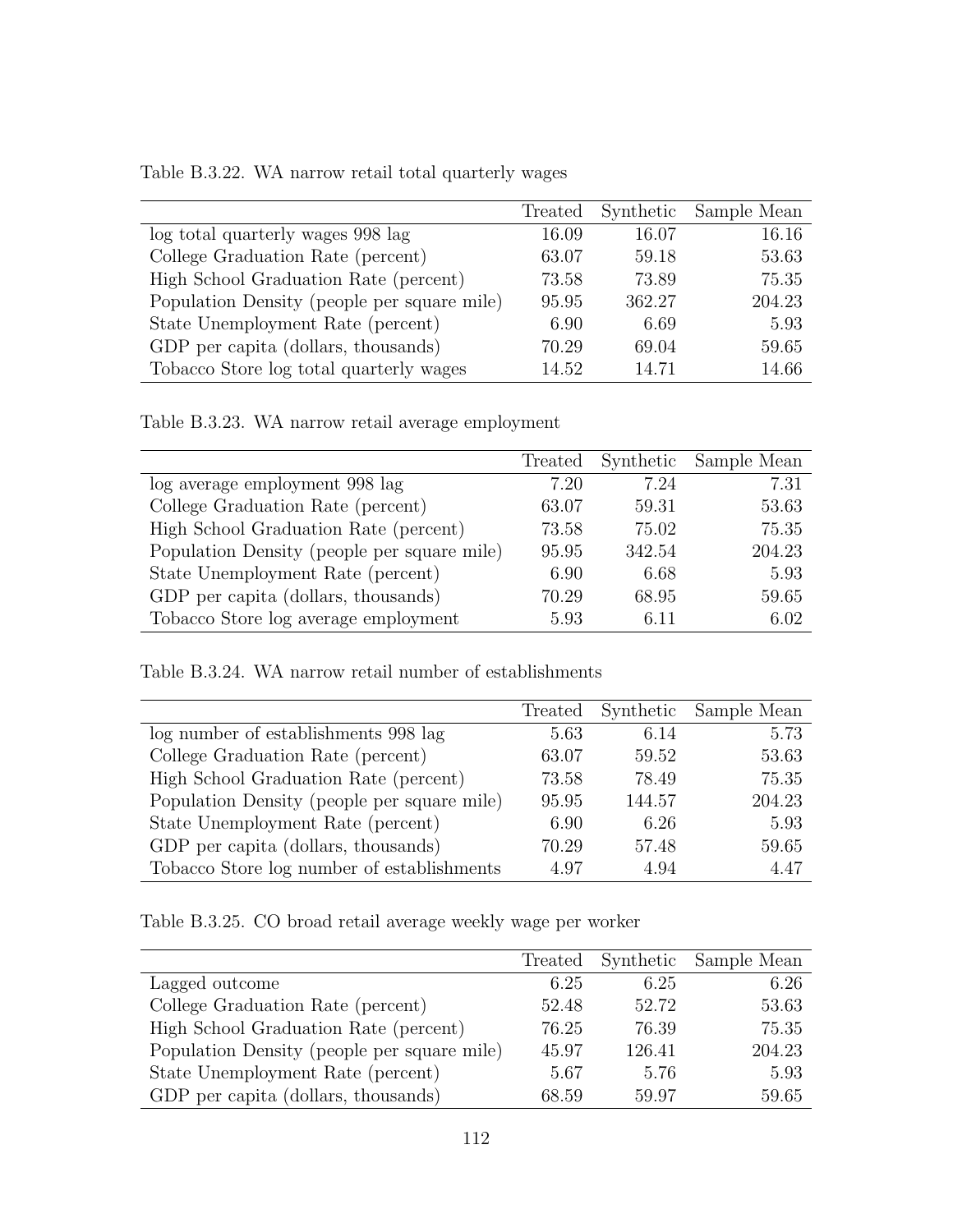| Table B.3.26. CO broad retail total quarterly wages |  |  |  |  |  |  |
|-----------------------------------------------------|--|--|--|--|--|--|
|-----------------------------------------------------|--|--|--|--|--|--|

|                                             | Treated |       | Synthetic Sample Mean |
|---------------------------------------------|---------|-------|-----------------------|
| Lagged outcome                              | 20.04   | 20.04 | 20.14                 |
| College Graduation Rate (percent)           | 52.48   | 48.54 | 53.63                 |
| High School Graduation Rate (percent)       | 76.25   | 76.28 | 75.35                 |
| Population Density (people per square mile) | 45.97   | 68.04 | 204.23                |
| State Unemployment Rate (percent)           | 5.67    | 5.73  | 5.93                  |
| GDP per capita (dollars, thousands)         | 68.59   | 56.62 | 59.65                 |

Table B.3.27. CO broad retail average employment

|                                             |       |       | Treated Synthetic Sample Mean |
|---------------------------------------------|-------|-------|-------------------------------|
| Lagged outcome                              | 11.23 | 11.23 | 11.31                         |
| College Graduation Rate (percent)           | 52.48 | 47.95 | 53.63                         |
| High School Graduation Rate (percent)       | 76.25 | 76.70 | 75.35                         |
| Population Density (people per square mile) | 45.97 | 55.57 | 204.23                        |
| State Unemployment Rate (percent)           | 5.67  | 5.67  | 5.93                          |
| GDP per capita (dollars, thousands)         | 68.59 | 56.81 | 59.65                         |

Table B.3.28. CO broad retail number of establishments

|                                             | Treated |        | Synthetic Sample Mean |
|---------------------------------------------|---------|--------|-----------------------|
| Lagged outcome                              | 8.33    | 8.33   | 8.43                  |
| College Graduation Rate (percent)           | 52.48   | 56.25  | 53.63                 |
| High School Graduation Rate (percent)       | 76.25   | 76.25  | 75.35                 |
| Population Density (people per square mile) | 45.97   | 381.19 | 204.23                |
| State Unemployment Rate (percent)           | 5.67    | 5.79   | 5.93                  |
| GDP per capita (dollars, thousands)         | 68.59   | 68.52  | 59.65                 |
|                                             |         |        |                       |

Table B.3.29. WA broad retail average weekly wage per worker

|                                             | Treated |        | Synthetic Sample Mean |
|---------------------------------------------|---------|--------|-----------------------|
| Lagged outcome                              | 6.40    | 6.40   | 6.26                  |
| College Graduation Rate (percent)           | 63.07   | 53.43  | 53.63                 |
| High School Graduation Rate (percent)       | 73.58   | 70.26  | 75.35                 |
| Population Density (people per square mile) | 95.95   | 264.90 | 204.23                |
| State Unemployment Rate (percent)           | 6.90    | 5.98   | 5.93                  |
| GDP per capita (dollars, thousands)         | 70.29   | 70.85  | 59.65                 |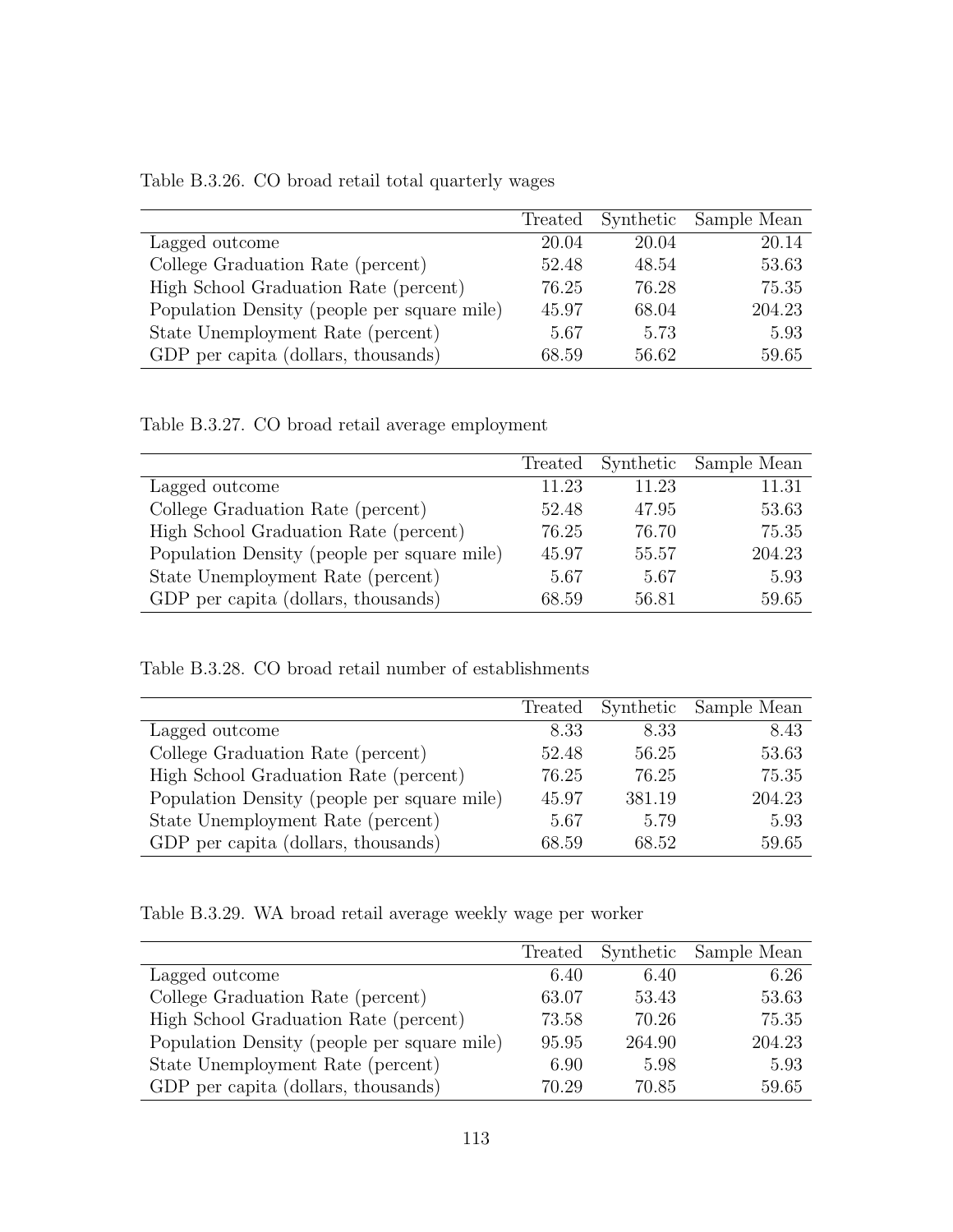|                                             | Treated |        | Synthetic Sample Mean |
|---------------------------------------------|---------|--------|-----------------------|
| Lagged outcome                              | 20.43   | 20.43  | 20.14                 |
| College Graduation Rate (percent)           | 63.07   | 60.78  | 53.63                 |
| High School Graduation Rate (percent)       | 73.58   | 73.94  | 75.35                 |
| Population Density (people per square mile) | 95.95   | 180.77 | 204.23                |
| State Unemployment Rate (percent)           | 6.90    | 5.17   | 5.93                  |
| GDP per capita (dollars, thousands)         | 70.29   | 63.21  | 59.65                 |

Table B.3.30. WA broad retail total quarterly wages

Table B.3.31. WA broad retail average employment

|                                             | Treated |        | Synthetic Sample Mean |
|---------------------------------------------|---------|--------|-----------------------|
| Lagged outcome                              | 11.47   | 11.47  | 11.31                 |
| College Graduation Rate (percent)           | 63.07   | 59.88  | 53.63                 |
| High School Graduation Rate (percent)       | 73.58   | 73.84  | 75.35                 |
| Population Density (people per square mile) | 95.95   | 146.39 | 204.23                |
| State Unemployment Rate (percent)           | 6.90    | 5.87   | 5.93                  |
| GDP per capita (dollars, thousands)         | 70.29   | 58.93  | 59.65                 |

Table B.3.32. WA broad retail number of establishments

|                                             | Treated |        | Synthetic Sample Mean |
|---------------------------------------------|---------|--------|-----------------------|
| Lagged outcome                              | 8.48    | 8.48   | 8.43                  |
| College Graduation Rate (percent)           | 63.07   | 59.59  | 53.63                 |
| High School Graduation Rate (percent)       | 73.58   | 73.87  | 75.35                 |
| Population Density (people per square mile) | 95.95   | 396.66 | 204.23                |
| State Unemployment Rate (percent)           | 6.90    | 6.50   | 5.93                  |
| GDP per capita (dollars, thousands)         | 70.29   | 70.13  | 59.65                 |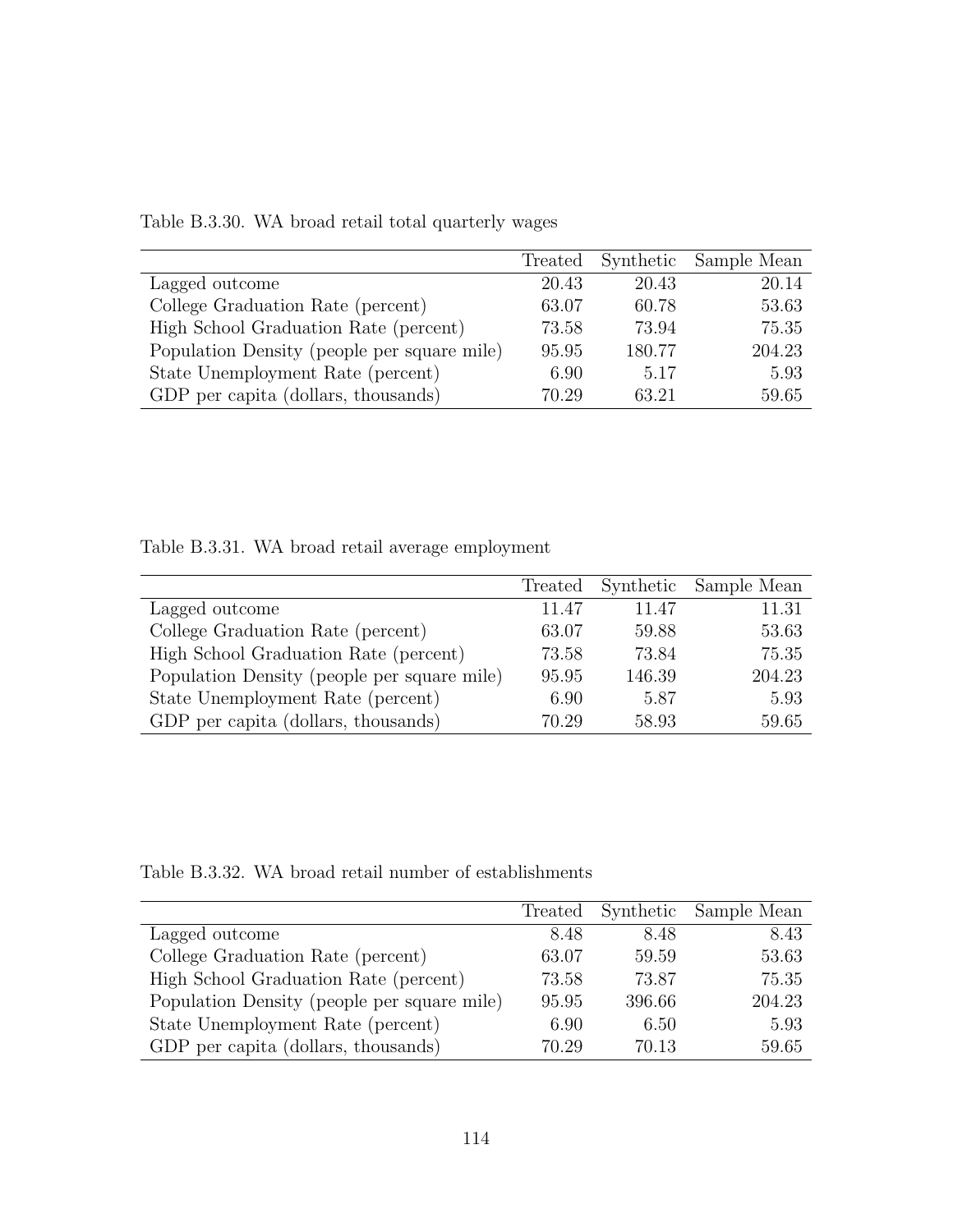### APPENDIX C

### CHAPTER 4 APPENDIX

#### C.1 Tables and Figures

## Figure C.1. Example bid cost reporting

|                |                                   | Actual, 1/1/2013-12/31/2013 |            |                |           | Projected, 1/1/2015-12/31/2015 |                      |
|----------------|-----------------------------------|-----------------------------|------------|----------------|-----------|--------------------------------|----------------------|
|                |                                   | <b>Annualized</b>           |            | <b>Allowed</b> | Annual    |                                | <b>Total Allowed</b> |
|                | <b>Service Category</b>           | Util/1000                   | Avg Cost   | <b>PMPM</b>    | Util/1000 | Avg Cost                       | <b>PMPM</b>          |
| a.             | <b>Inpatient Facility</b>         | 802                         | \$2,358.54 | \$157.71       | 813       | \$2,486.41                     | \$168.47             |
| b.             | <b>Skilled Nursing Facility</b>   | 672                         | 427.90     | 23.97          | 800       | 473.02                         | 31.54                |
| C <sub>1</sub> | Home Health                       | 580                         | 192.78     | 9.32           | 674       | 211.30                         | 11.86                |
| d.             | Ambulance                         | 107                         | 438.99     | 3.92           | 125       | 480.31                         | 4.99                 |
| е.             | DME/Prosthetics/Supplies          | 9,312                       | 14.40      | 11.18          | 10,850    | 15.78                          | 14.27                |
| f.             | OP Facility - Emergency           | 305                         | 747.00     | 19.00          | 323       | 778.66                         | 20.94                |
| g.             | OP Facility - Surgery             | 444                         | 2,133.11   | 78.91          | 462       | 2,196.53                       | 84.57                |
| h.             | OP Facility - Other               | 5,106                       | 108.59     | 46.20          | 5,384     | 112.78                         | 50.60                |
| i.             | Professional                      | 14,225                      | 122.25     | 144.92         | 15,009    | 120.85                         | 151.14               |
| j.             | Part B Rx                         | 1,765                       | 216.40     | 31.83          | 1,861     | 201.07                         | 31.18                |
| k.             | Other Medicare Part B             | 0                           | 0.00       | 0.00           | $\Omega$  | 0.00                           | 0.00                 |
| Ι.             | Transportation (Non-Covered)      | 0                           | 0.00       | 0.00           | $\Omega$  | 0.00                           | 0.00                 |
| m.             | Dental (Non-Covered)              | $\mathbf 0$                 | 0.00       | 0.00           | 195       | 88.10                          | 1.43                 |
| n.             | Vision (Non-Covered)              | 0                           | 0.00       | 0.00           | 0         | 0.00                           | 0.00                 |
| 0.             | Hearing (Non-Covered)             | $\Omega$                    | 0.00       | 0.00           | 0         | 0.00                           | 0.00                 |
| p.             | Health & Education (Non-Covered)  | 19,435                      | 4.92       | 7.96           | 6,791     | 5.53                           | 3.13                 |
| q.             | <b>Other Non-Covered</b>          | 5,347                       | 1.17       | 0.52           | 7,256     | 1.64                           | 0.99                 |
| r.             | COB/Subrg. (outside claim system) |                             |            |                |           |                                | 0.00                 |
| s.             | <b>Total Medical Expenses</b>     |                             |            | \$535.47       |           |                                | \$575.12             |

Notes: This figure is reconstructed from the 2015 bid data for plan H0028-01-0, "Humana Gold Plus", offered in Cedar Rapids, Iowa, and surrounding counties, using the CMS public bid data and the 2015 Bid Pricing Tool (BPT). The 'Actual' columns are excerpted from the "MA Base Period Experience" portion of the BPT. The 'Projected' columns are excerpted from the "MA Projected Allowed Costs" portion.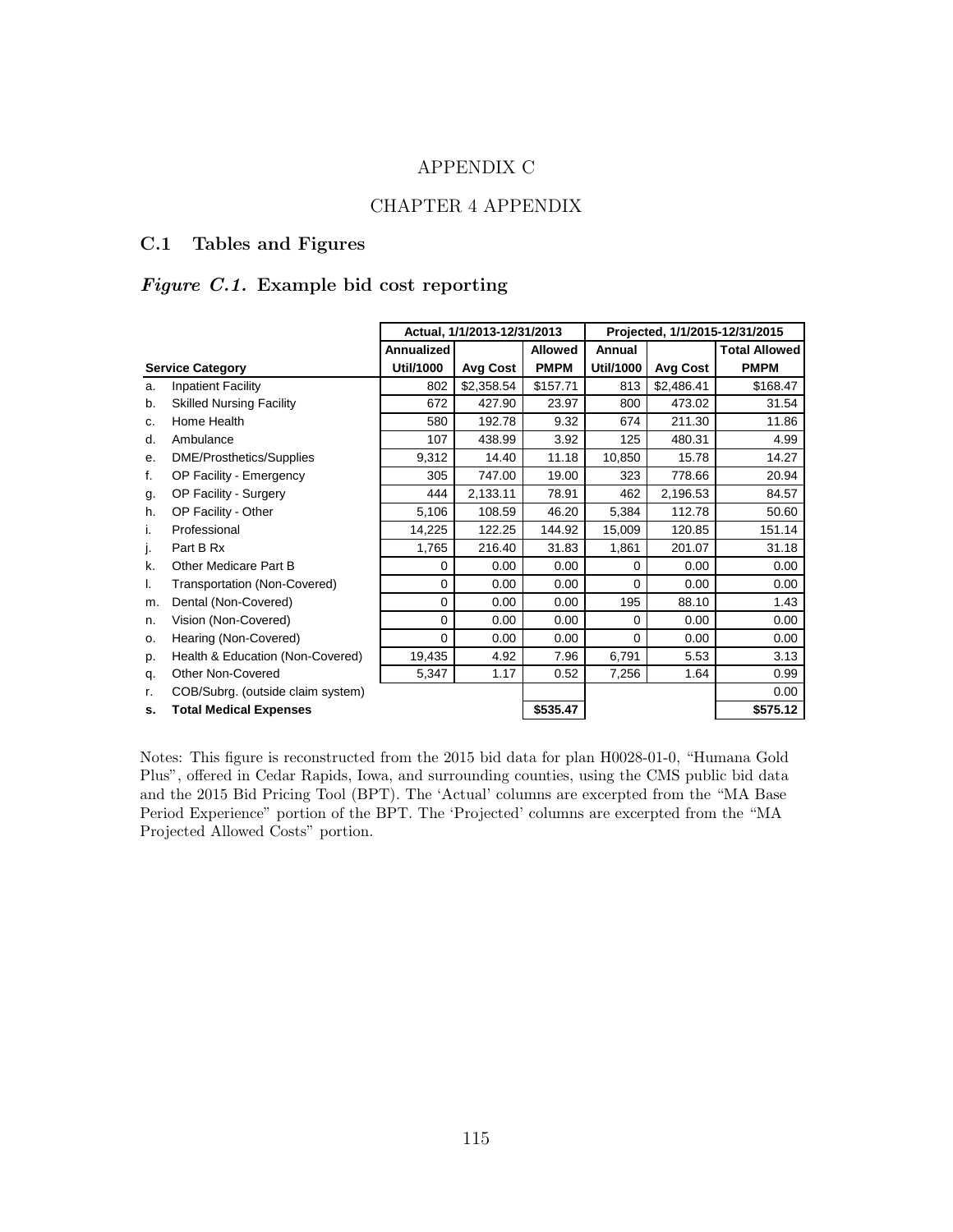

Figure C.2. The distribution of the overall prediction error over time

Notes: An observation is a plan-year. Statistics are unweighted. The overall prediction error is calculated per-member-per-month (PMPM). Negative prediction errors indicate firms overpredicted their costs.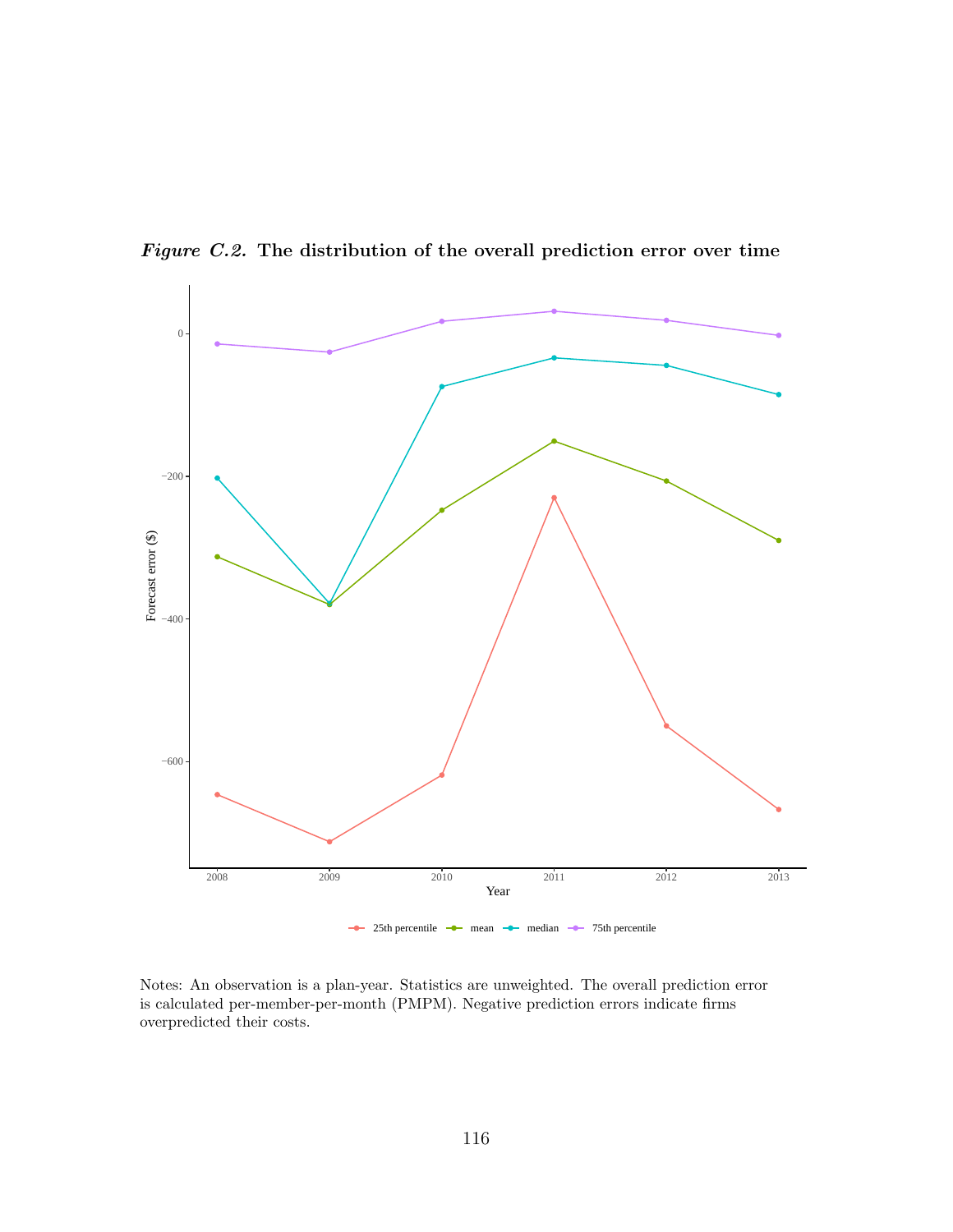|                          |                                             |                                         | 11,670              |                  |                    | Observations                                                                                                                                                   |
|--------------------------|---------------------------------------------|-----------------------------------------|---------------------|------------------|--------------------|----------------------------------------------------------------------------------------------------------------------------------------------------------------|
| 13.30                    | $10.73\,$                                   | 9.69                                    | $7f$ .6             | 8.34             | 2.48               |                                                                                                                                                                |
| 89                       | $15.02$<br>$29.90$                          | $10.21$<br>$20.10$                      | 23.42               | $7.41$<br>12.38  | $\bigcirc$         |                                                                                                                                                                |
| 1134.19<br>38            | 775.25                                      | 726.17                                  | 731.49<br>$11.72\,$ | 683.11           | 312.75<br>$1.06\,$ |                                                                                                                                                                |
|                          |                                             |                                         |                     |                  |                    | Other covariates:<br>Risk-adjusted payment<br>Number of competitors<br>Number of competing plans<br>Log previous enrollment                                    |
| $\overline{\phantom{0}}$ | $\circ$                                     | $\circ$                                 | 0.18                | $\circ$          |                    | $CMS$ -determined quality rating variables:<br>Star rating<br>"Too new' indicator $0.0$<br>"No data' indicator $0$                                             |
|                          | $\circ$                                     |                                         |                     |                  |                    |                                                                                                                                                                |
| $\frac{1}{10}$ .         | 3.5                                         | $\frac{1}{3}$ 0                         | $2.48$<br>0.08      | $rac{1}{0}$      |                    |                                                                                                                                                                |
|                          |                                             |                                         |                     |                  |                    |                                                                                                                                                                |
| 2800                     | 1400                                        | 875                                     | 893.79              | 400              |                    |                                                                                                                                                                |
| $60\,$                   |                                             |                                         | 26.09               | $20\,$           |                    |                                                                                                                                                                |
| 47.5                     |                                             | $\begin{array}{c} 10 \\ 30 \end{array}$ | 11.83               |                  |                    |                                                                                                                                                                |
| 12000                    | $\frac{5000}{15}$                           | 3400                                    | 3437.44             | $\frac{2000}{5}$ |                    |                                                                                                                                                                |
| 5000                     |                                             |                                         | 96.15               | $\bigcirc$       |                    | $chosen\ product\ characteristics:$<br>Firm-chosen product cl<br>Deductible<br>Out-of-pocket limit<br>Primary care copay<br>Specialist copay<br>Hospital copay |
| 158.45                   | 3.27                                        | $-8.42$                                 | $-15.61$            | -38.12           | $-244.07$          |                                                                                                                                                                |
| 2168.77                  |                                             | $-37.73$                                | $-77.03$            | $-167.62$        | $-596.44$          |                                                                                                                                                                |
| 778.10                   | $\begin{array}{c} 1.80 \\ 1.03 \end{array}$ | $-43.10$                                | $-103.09$           | $-243.72$        | $-638.93$          |                                                                                                                                                                |
| 2228.70                  | 5.89                                        | $-89.29$                                | $-270.20$           | $-638.00$        | $-1515.93$         |                                                                                                                                                                |
|                          |                                             |                                         |                     |                  |                    | Prediction errors:<br>Overall<br>Inpatient Facility<br>Professional<br>Outpatient Facility - Surgery                                                           |
| Max                      | 75th                                        | Median                                  | Mean                | 25th             | Min                |                                                                                                                                                                |

Table C.1. Summary statistics Table C.1. Summary statistics

number of competing plans is calculated at the plan level, weighted by the number of plan enrollees in each county covered by the contract. number of competing plans is calculated at the plan level, weighted by the number of plan enrollees in each county covered by the contract. Notes: An observation is a plan-year. Statistics are unweighted. Prediction errors and risk-adjusted payments are per-member-per-month competitors is calculated at the contract level, weighted by the number of contract enrollees in each county covered by the contract. The Notes: An observation is a plan-year. Statistics are unweighted. Prediction errors and risk-adjusted payments are per-member-per-month competitors is calculated at the contract level, weighted by the number of contract enrollees in each county covered by the contract. The (PMPM). Negative prediction errors indicate firms overpredicted their costs. Hospital copays are for seven day stays. The number of (PMPM). Negative prediction errors indicate firms overpredicted their costs. Hospital copays are for seven day stays. The number of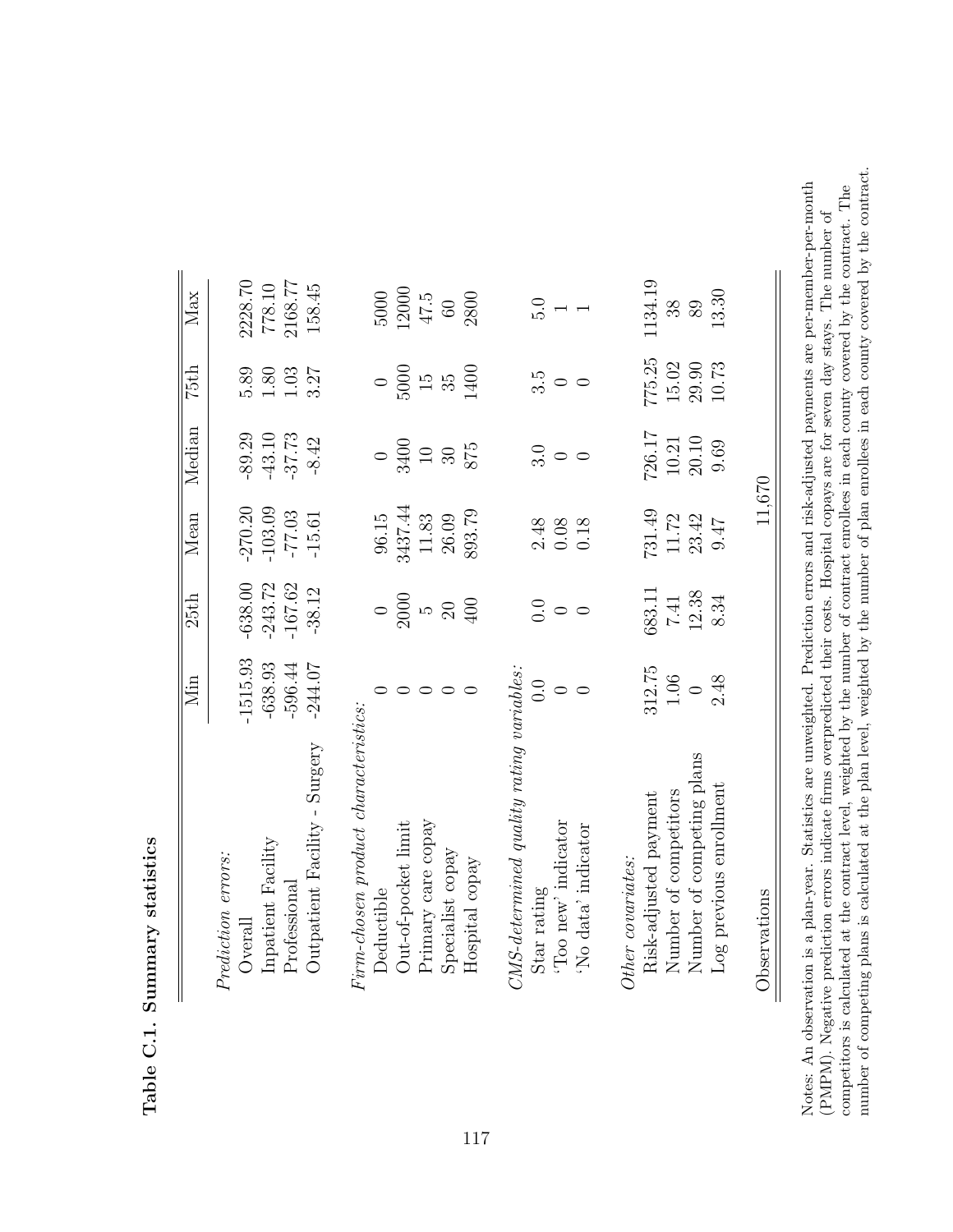|                                      | Overall | Facility |      | Inpatient Professional Outpatient Facility<br>Surgery |
|--------------------------------------|---------|----------|------|-------------------------------------------------------|
| Overall                              |         |          |      |                                                       |
| Inpatient Facility                   | 0.97    |          |      |                                                       |
| Professional                         | 0.84    | 0.82     |      |                                                       |
| <b>Outpatient Facility - Surgery</b> | 0.94    | 0.86     | 0.73 |                                                       |

Table C.2. Correlations between the overall forecast error and its major components

Notes: This table presents correlations between the overall forecast error and its three largest (on average) components. An observation is a plan-year; there are 11,670 observations total. Statistics are unweighted.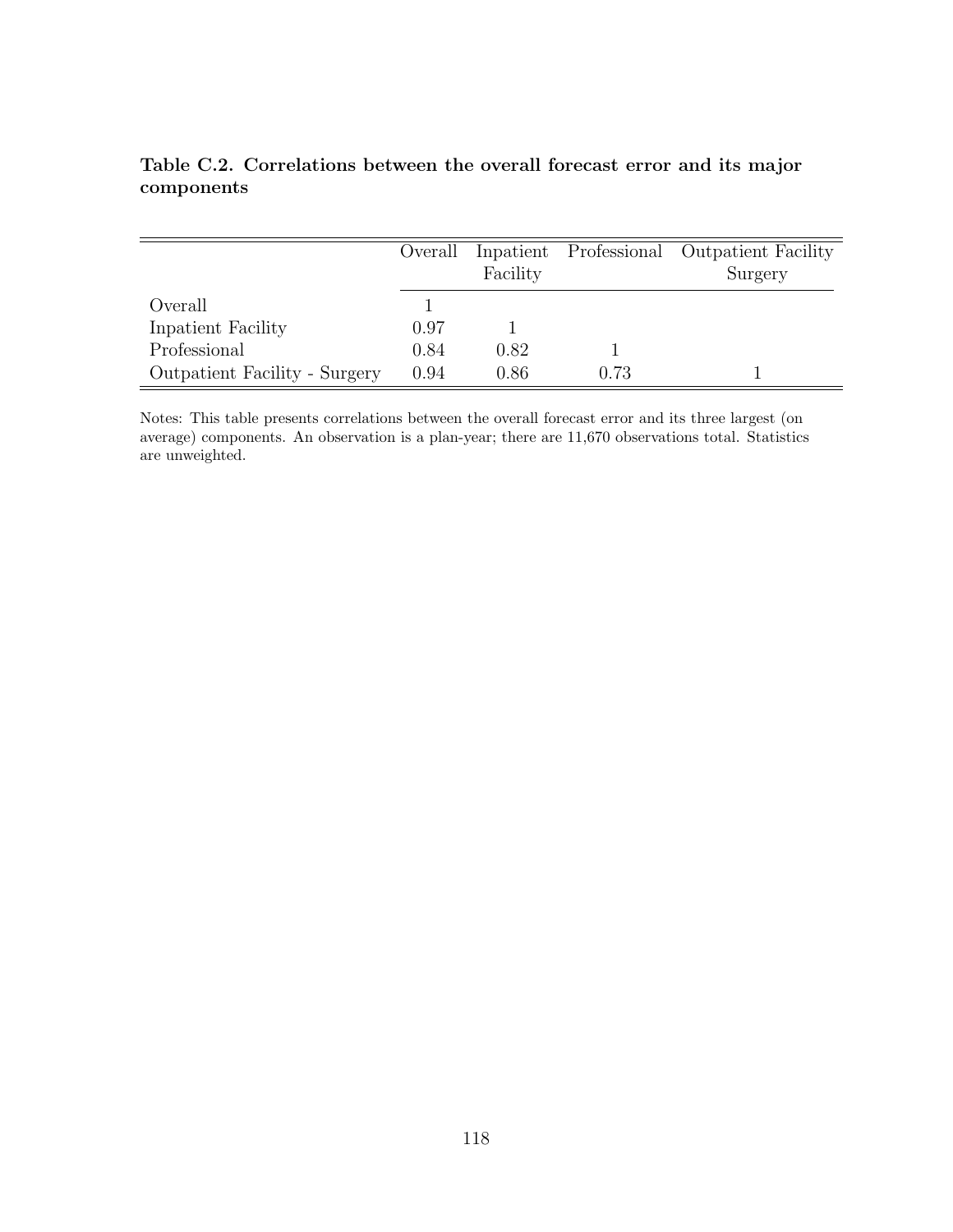|                                          |            |            | Experience  |            |
|------------------------------------------|------------|------------|-------------|------------|
|                                          | First      | Second     | Third       | Last       |
|                                          | quartile   | quartile   | quartile    | quartile   |
| <i>Outcome: Overall prediction error</i> |            |            |             |            |
| Min                                      | $-1515.93$ | $-1358.61$ | $-1247.43$  | $-1308.29$ |
| 25th percentile                          | $-667.15$  | $-632.43$  | $-570.92$   | $-649.47$  |
| Mean                                     | $-308.36$  | $-257.80$  | $-227.50$   | $-287.14$  |
| Median                                   | $-191.04$  | $-79.68$   | $-58.62$    | $-86.17$   |
| 75th percentile                          | $\theta$   | 12.96      | 9.73        | 0.55       |
| Max                                      | 1276.81    | 924.99     | 792.77      | 2228.70    |
|                                          |            |            |             |            |
|                                          |            |            | Competition |            |
|                                          | First      | Second     | Third       | Last       |
|                                          | quartile   | quartile   | quartile    | quartile   |
| <i>Outcome: Overall prediction error</i> |            |            |             |            |
| Min                                      | $-1494.49$ | $-1309.37$ | $-1358.61$  | $-1515.93$ |
| 25th percentile                          | $-590.81$  | $-639.82$  | $-685.87$   | $-614.90$  |
| Mean                                     | $-230.48$  | $-287.67$  | $-307.58$   | $-255.08$  |
| Median                                   | $-56.11$   | $-124.33$  | $-131.33$   | $-81.24$   |
| 75th percentile                          | 13.27      | 7.53       | $-2.87$     | 7.77       |
| Max                                      | 1276.81    | 2278.70    | 792.77      | 1023.31    |

Table C.3. The distribution of the overall prediction error across quartiles of measures of experience and competition

Notes: An observation is a plan-year. Statistics are unweighted. The overall prediction error is calculated per-member-per-month (PMPM). Negative prediction errors indicate firms overpredicted their costs. Our measure of experience is the log of the total number of previous enrollees at the contract level. Our measure of competition is the number of competitors calculated at the contract level, weighted by the number of contract enrollees in each county covered by the contract.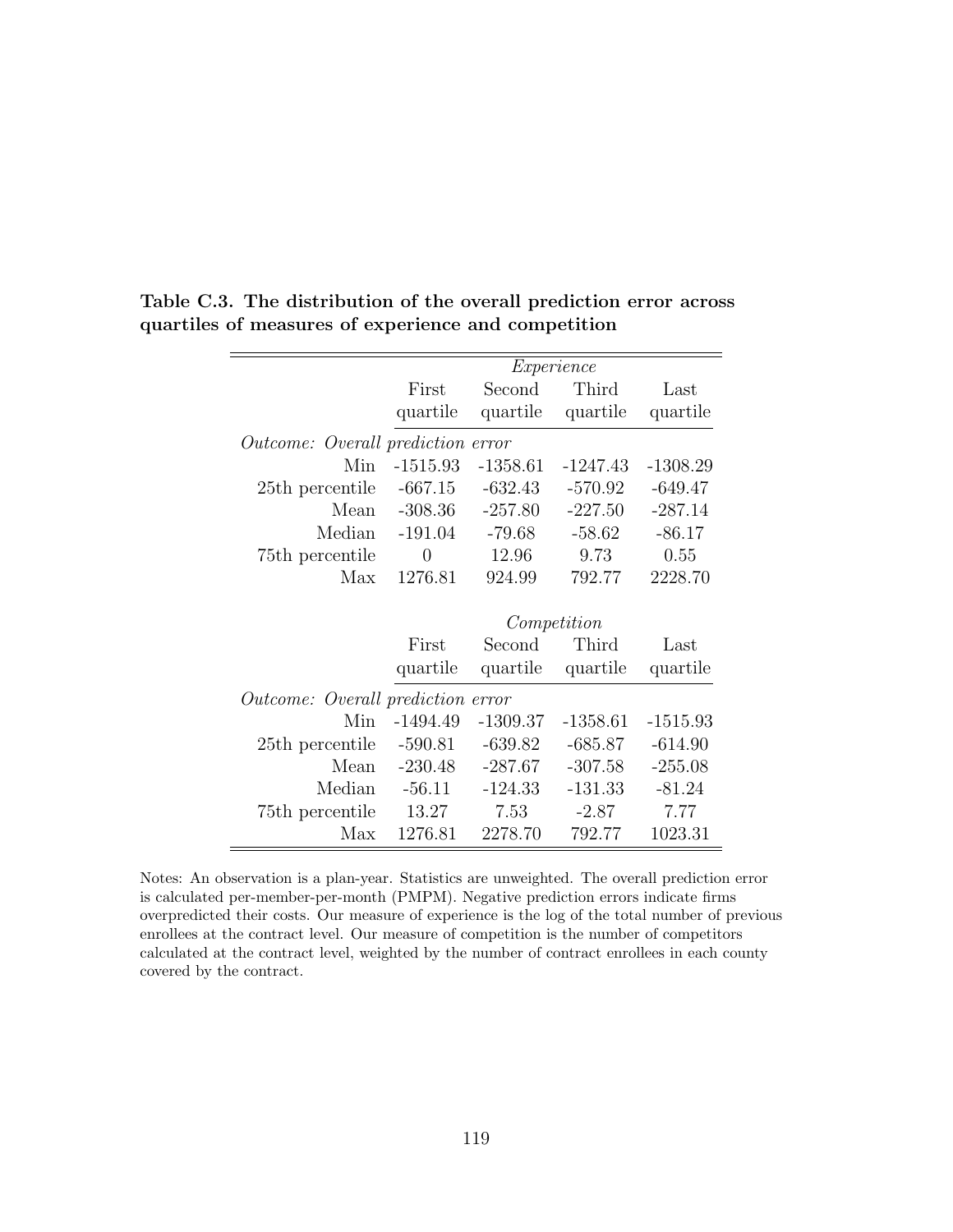|                                  |                                        |                         | Dependent variable: Prediction errors |                            |
|----------------------------------|----------------------------------------|-------------------------|---------------------------------------|----------------------------|
|                                  | <b>Overall</b>                         | Inpatient facility      | OP Facility - Surgery                 | Professional               |
|                                  | $\begin{pmatrix} 1 \end{pmatrix}$      | $\widehat{2}$           | $\widehat{\mathfrak{S}}$              | $\left(\frac{4}{5}\right)$ |
| Overall prediction $error_{t-1}$ | $0.002***$                             | $0.001***$              | $0.0001***$                           | $0.001***$                 |
|                                  | (0.0001)                               | (0.00003)               | (0.00001)                             | (0.00002)                  |
| Log previous enrollment          | 2.945                                  | $-1.907*$               | $-0.572***$                           | $3.122***$                 |
|                                  | (2.461)                                | (1.018)                 |                                       | (0.756)                    |
| Number of competitors            | $6.413***$                             | $3.199***$              | $(0.205)$<br>0.267**                  | 1.661***                   |
|                                  | (1.403)                                | (0.580)                 | (0.117)                               | (0.431)                    |
| plans<br>Number of competing     | $-0.902**$                             | $-0.430***$             | $-0.059*$                             | $-0.229**$                 |
|                                  | (0.367)                                | (0.152)                 | (0.031)                               | (0.113)                    |
| Plan age                         | 46.284***                              | $17.676***$             | $4.218***$                            | $1.924***$                 |
|                                  | (9.357)                                | (3.869)                 | (0.779)                               | (2.872)                    |
| Constant                         | $-811.990***$                          | 295.974***              | 27.565                                | 292.505***                 |
|                                  | (206.648)                              | 85.458)                 | 17.196)                               | (63.439)                   |
| Year FE                          |                                        | ${\rm Yes}$             | $\rm Yes$                             | ${\rm Yes}$                |
| State FE                         | ${\rm \widetilde{Y}_{\rm \acute{e}s}}$ | $\mathbf{Y}\mathbf{es}$ | $\mathbf{Yes}$                        | ${\rm Yes}$                |
| Firm FE                          | ${\rm Yes}$                            | $\rm Yes$               | $\rm Yes$                             | ${\rm Yes}$                |
| Observations                     | 11,530                                 | 11,530                  | 11,530                                | 11,530                     |
| R <sup>2</sup>                   | 0.257                                  | 0.238                   | 0.239                                 | 0.265                      |
| Adjusted $\mathrm{R}^2$          | 0.232                                  | 0.213                   | 0.214                                 | 0.241                      |

Notes: An observation is a plan-year. Estimates are obtained using unweighted OLS. Stars indicate p-values:

∗<sup>p</sup>

<0.1; ∗∗ p<0.05; ∗∗∗ p<0.01.

| i                                                         |
|-----------------------------------------------------------|
| -<br>}                                                    |
| <br> <br>                                                 |
| <br> <br> <br>í                                           |
| $\frac{1}{2}$                                             |
| ha accoriation batwaan pradintion organ and plan observer |
|                                                           |
| $\vdots$                                                  |
| iL 、 て , L L<br>N<br>N<br>H<br>$\frac{1}{2}$              |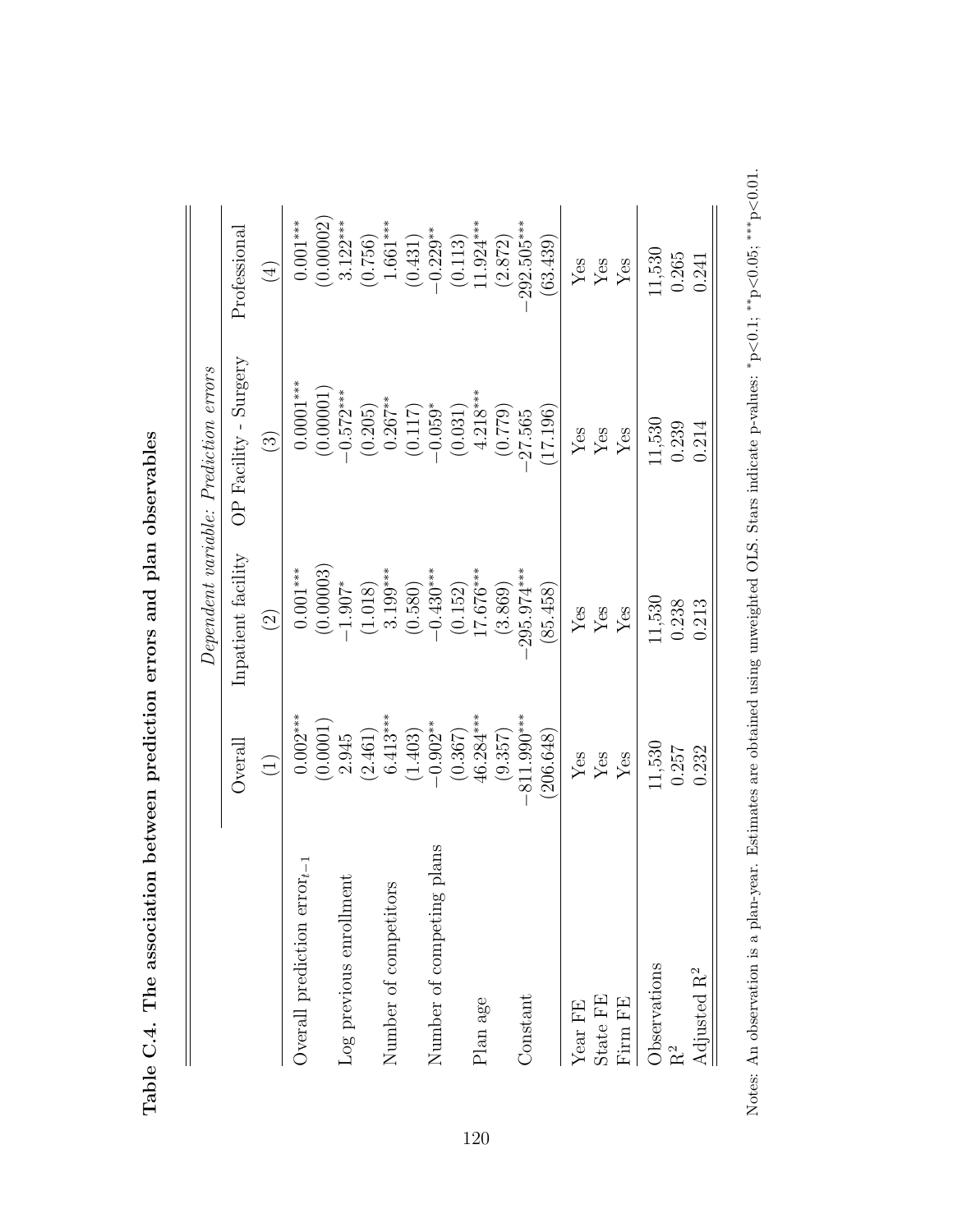| Overall<br>$\begin{pmatrix} 1 \end{pmatrix}$<br>Overall prediction $\text{error}_{t-1}$ |             |                    | Dependent variable: Prediction errors |                              |
|-----------------------------------------------------------------------------------------|-------------|--------------------|---------------------------------------|------------------------------|
|                                                                                         |             | Inpatient facility | OP Facility - Surgery                 | Professional                 |
|                                                                                         |             | $\widetilde{S}$    | $\widehat{\mathbb{G}}$                | $\left( \frac{1}{2} \right)$ |
|                                                                                         | $-0.001***$ | $-0.001***$        | $-0.0001***$                          | $0.0005***$                  |
|                                                                                         | (0.0001)    | (0.00003)          | (0.00001)                             | (0.00002)                    |
| Log previous enrollment                                                                 | $-6.270***$ | $-1.580*$          | $-0.083$                              | $-1.883***$                  |
|                                                                                         | (2.170)     | (0.855)            | (0.158)                               | (0.640)                      |
| Number of competitors                                                                   | $-5.345***$ | $-2.363***$        | $-0.281***$                           | $-0.956***$                  |
|                                                                                         | (1.236)     | (0.487)            | (0.090)                               | (0.365)                      |
| Number of competing plans                                                               | $0.634*$    | $0.336***$         | $-0.023$                              | $0.316***$                   |
|                                                                                         | (0.324)     | (0.128)            | (0.024)                               | (0.096)                      |
| Plan age                                                                                | 43.944***   | 15.107***          | $-4.044***$                           | $-7.898***$                  |
|                                                                                         | (8.248)     | (3.252)            | (0.602)                               | (2.434)                      |
| Constant                                                                                | 888.563***  | $314.236***$       | 68.322***                             | 246.858***                   |
|                                                                                         | 182.162)    | (71.815)           | 13.303                                | (53.755)                     |
| Yes<br>Year ${\rm FE}$                                                                  |             | Yes                | Yes                                   | $Y$ es                       |
| Yes<br>State FE                                                                         |             | Yes                | Yes                                   | Yes                          |
| Yes<br>Firm FE                                                                          |             | $Y$ es             | $Y$ es                                | Yes                          |
| 11,530<br>Observations                                                                  |             | 11,530             | 11,530                                | 11,530                       |
| 0.261<br>R <sup>2</sup>                                                                 |             | 0.259              | 0.218                                 | 0.282                        |
| 0.236<br>Adjusted $\mathbf{R}^2$                                                        |             | 0.234              | 0.191                                 | 0.258                        |

Notes: An observation is a plan-year. Estimates are obtained using unweighted OLS. Stars indicate p-values:

∗<sup>p</sup>

<0.1; ∗∗ p<0.05; ∗∗∗ p<0.01.

| $\frac{1}{2}$                                                                                                                                                                                                                       |
|-------------------------------------------------------------------------------------------------------------------------------------------------------------------------------------------------------------------------------------|
| 5<br>;<br>;                                                                                                                                                                                                                         |
| related resources contribution resources of the contribution of the contribution of the contribution of the contribution of the contribution of the contribution of the contribution of the contribution of the contribution o<br>İ |
| l                                                                                                                                                                                                                                   |
| こうしょう こうしょう こうりょう<br>;                                                                                                                                                                                                              |
| ֧ׅ֧֦֧֦֧֦֧֧֧֧֧֧֧֧֧֧֧֧֧֧֛֧֪֧֛֪֧֚֚֚֚֚֚֚֚֚֚֚֚֚֚֚֚֚֚֚֚֚֚֚֚֚֚֚֚֚֬֝֝֬֝֬֝֬֝֬֝֬֝֬֝֬֝֬֝֬֝֬֝֬֝֬֝֬֝֬֝֬<br>֧֧֧֧֧֧֧ׅ֧֧ׅ֧֧ׅ֧֧ׅ֧֧ׅ֧֧֧֧֧֧֧֧֚֚֚֚֚֚֚֚֚֚֚֚֚֚֚֝֝֓֝֓֝֬֝֬֜֓֝֬֜֓֝֬֜֓֝֬֜֓֝֬֜֝֬֝֬֝֬֝֬֝֬֝֬֝<br>֧֧֧֪֧֧֧֧֧ׅ֧֧֧֧֚֚֚֚֚֚֚֚֚֜֝֝֝֝֝֜֜֜֝֬              |
| $\frac{1}{2}$<br>$\frac{1}{2}$                                                                                                                                                                                                      |
| )<br>)                                                                                                                                                                                                                              |
| י<br> <br> -<br>ノンコンコント<br>$\vdots$                                                                                                                                                                                                 |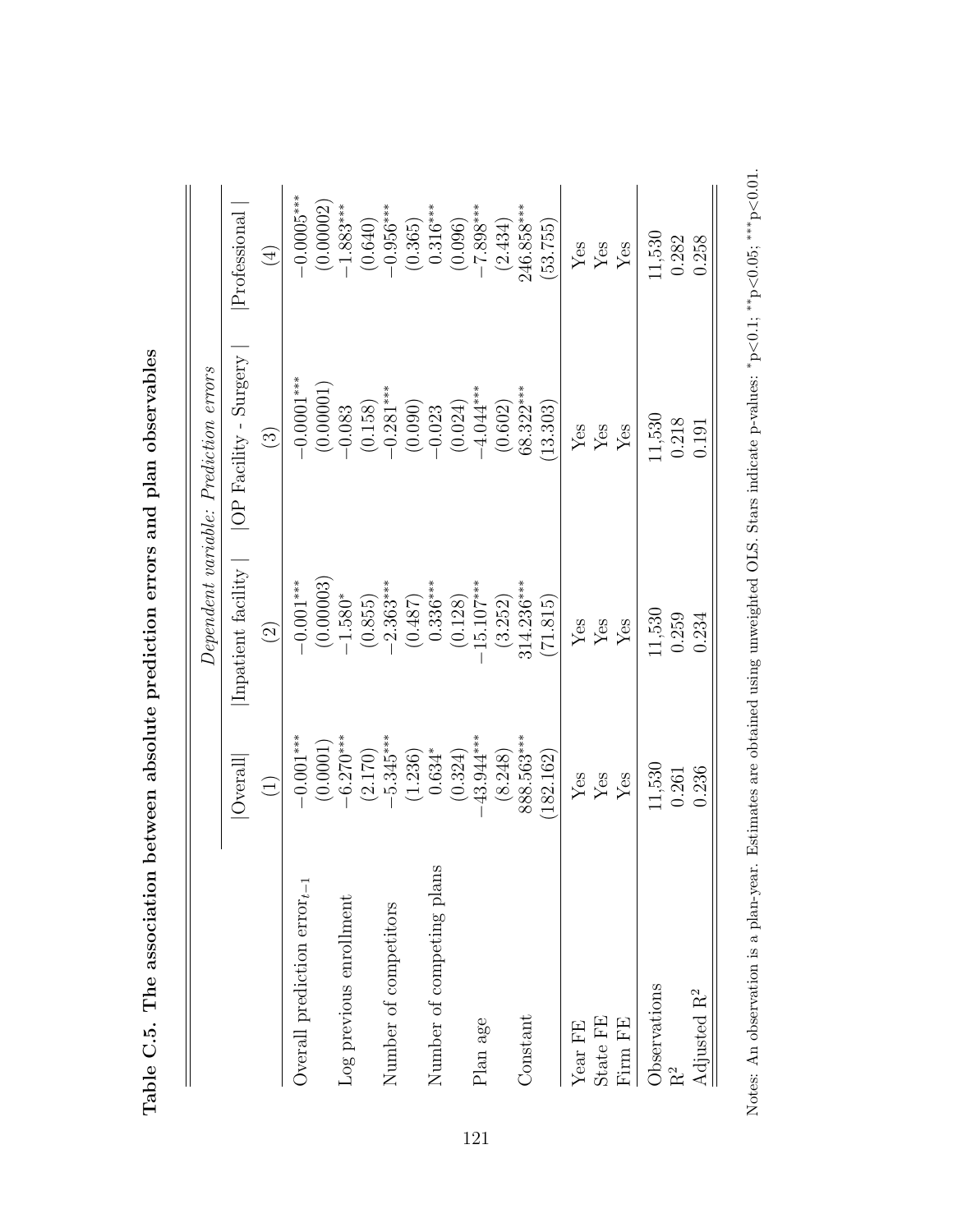| Specialist copay<br>$0.001***$<br>$-0.882***$<br>$-0.006***$<br>29.584 ***<br>$-3.279***$<br>$-3.496***$<br>(0.0002)<br>(0.246)<br>(0.802)<br>(0.001)<br>(5.174)<br>(0.835)<br>26.0924<br>11,670<br>0.475<br>$\rm Yes$<br>$\operatorname{Yes}$<br>${\rm Yes}$<br>$\bigoplus$<br>Primary care copay<br>$-0.001***$<br>$0.009***$<br>(0.0002)<br>$1.477***$<br>$0.319*$<br>(0.182)<br>(0.616)<br>(0.592)<br>(0.001)<br>(3.816)<br>0.545<br>11.83048<br>$-1.320$<br>11,670<br>0.476<br>$\rm Yes$<br>${\rm Yes}$<br>Yes<br>$\odot$<br>$0.373***$<br>784.931***<br>$388.196***$<br>OOP limit<br>$0.588*$<br>(0.052)<br>(169.503)<br>(52.015)<br>(176.471)<br>(0.314)<br>1,093.145<br>1,169.898<br>$-1.900$<br>3437.44<br>11,670<br>0.514<br>$\operatorname{Yes}$<br>$\mathbf{Y}\mathbf{e}\mathbf{s}$<br>${\rm Yes}$<br>$\widehat{c}$<br>$0.369***$<br>56.314**<br><b>Deductible</b><br>43.882*<br>$0.012*$<br>(21.984)<br>(0.041)<br>(6.746)<br>(22.888)<br>(141.780)<br>(0.007)<br>96.14722<br>11.060<br>$-194.165$<br>11,670<br>0.566<br>${\rm Yes}$<br>$\rm Yes$<br>Yes<br>$\bigoplus$<br>Overall prediction $error_{t-1}$<br>Mean Dependent Variable<br>Star 'too new' indicator<br>Star 'no data' indicator<br>Risk-adjusted payment<br>Observations<br>Star rating<br>Constant<br>State FE<br>Firm FE<br>Year FE |                         |       |       | $Dependent\ variable:$ |       |                         |
|-------------------------------------------------------------------------------------------------------------------------------------------------------------------------------------------------------------------------------------------------------------------------------------------------------------------------------------------------------------------------------------------------------------------------------------------------------------------------------------------------------------------------------------------------------------------------------------------------------------------------------------------------------------------------------------------------------------------------------------------------------------------------------------------------------------------------------------------------------------------------------------------------------------------------------------------------------------------------------------------------------------------------------------------------------------------------------------------------------------------------------------------------------------------------------------------------------------------------------------------------------------------------------------------------------------------|-------------------------|-------|-------|------------------------|-------|-------------------------|
|                                                                                                                                                                                                                                                                                                                                                                                                                                                                                                                                                                                                                                                                                                                                                                                                                                                                                                                                                                                                                                                                                                                                                                                                                                                                                                                   |                         |       |       |                        |       | Hospital copay          |
|                                                                                                                                                                                                                                                                                                                                                                                                                                                                                                                                                                                                                                                                                                                                                                                                                                                                                                                                                                                                                                                                                                                                                                                                                                                                                                                   |                         |       |       |                        |       | $\widetilde{5}$         |
| $\rm R^2$                                                                                                                                                                                                                                                                                                                                                                                                                                                                                                                                                                                                                                                                                                                                                                                                                                                                                                                                                                                                                                                                                                                                                                                                                                                                                                         |                         |       |       |                        |       | 0.008                   |
|                                                                                                                                                                                                                                                                                                                                                                                                                                                                                                                                                                                                                                                                                                                                                                                                                                                                                                                                                                                                                                                                                                                                                                                                                                                                                                                   |                         |       |       |                        |       | (0.013)                 |
|                                                                                                                                                                                                                                                                                                                                                                                                                                                                                                                                                                                                                                                                                                                                                                                                                                                                                                                                                                                                                                                                                                                                                                                                                                                                                                                   |                         |       |       |                        |       | $-37.499***$            |
|                                                                                                                                                                                                                                                                                                                                                                                                                                                                                                                                                                                                                                                                                                                                                                                                                                                                                                                                                                                                                                                                                                                                                                                                                                                                                                                   |                         |       |       |                        |       | (12.696)                |
|                                                                                                                                                                                                                                                                                                                                                                                                                                                                                                                                                                                                                                                                                                                                                                                                                                                                                                                                                                                                                                                                                                                                                                                                                                                                                                                   |                         |       |       |                        |       | $-67.160$               |
|                                                                                                                                                                                                                                                                                                                                                                                                                                                                                                                                                                                                                                                                                                                                                                                                                                                                                                                                                                                                                                                                                                                                                                                                                                                                                                                   |                         |       |       |                        |       | (43.072)                |
|                                                                                                                                                                                                                                                                                                                                                                                                                                                                                                                                                                                                                                                                                                                                                                                                                                                                                                                                                                                                                                                                                                                                                                                                                                                                                                                   |                         |       |       |                        |       | $150.724***$            |
|                                                                                                                                                                                                                                                                                                                                                                                                                                                                                                                                                                                                                                                                                                                                                                                                                                                                                                                                                                                                                                                                                                                                                                                                                                                                                                                   |                         |       |       |                        |       | (41.372)                |
|                                                                                                                                                                                                                                                                                                                                                                                                                                                                                                                                                                                                                                                                                                                                                                                                                                                                                                                                                                                                                                                                                                                                                                                                                                                                                                                   |                         |       |       |                        |       | 0.010                   |
|                                                                                                                                                                                                                                                                                                                                                                                                                                                                                                                                                                                                                                                                                                                                                                                                                                                                                                                                                                                                                                                                                                                                                                                                                                                                                                                   |                         |       |       |                        |       | (0.077)                 |
|                                                                                                                                                                                                                                                                                                                                                                                                                                                                                                                                                                                                                                                                                                                                                                                                                                                                                                                                                                                                                                                                                                                                                                                                                                                                                                                   |                         |       |       |                        |       | 983.983***              |
|                                                                                                                                                                                                                                                                                                                                                                                                                                                                                                                                                                                                                                                                                                                                                                                                                                                                                                                                                                                                                                                                                                                                                                                                                                                                                                                   |                         |       |       |                        |       | 266.812)                |
|                                                                                                                                                                                                                                                                                                                                                                                                                                                                                                                                                                                                                                                                                                                                                                                                                                                                                                                                                                                                                                                                                                                                                                                                                                                                                                                   |                         |       |       |                        |       | $\rm Yes$               |
|                                                                                                                                                                                                                                                                                                                                                                                                                                                                                                                                                                                                                                                                                                                                                                                                                                                                                                                                                                                                                                                                                                                                                                                                                                                                                                                   |                         |       |       |                        |       | $\mathbf{Yes}$          |
|                                                                                                                                                                                                                                                                                                                                                                                                                                                                                                                                                                                                                                                                                                                                                                                                                                                                                                                                                                                                                                                                                                                                                                                                                                                                                                                   |                         |       |       |                        |       | $\mathbf{Y}\mathbf{es}$ |
|                                                                                                                                                                                                                                                                                                                                                                                                                                                                                                                                                                                                                                                                                                                                                                                                                                                                                                                                                                                                                                                                                                                                                                                                                                                                                                                   |                         |       |       |                        |       | 893.788                 |
|                                                                                                                                                                                                                                                                                                                                                                                                                                                                                                                                                                                                                                                                                                                                                                                                                                                                                                                                                                                                                                                                                                                                                                                                                                                                                                                   |                         |       |       |                        |       | 11,670                  |
|                                                                                                                                                                                                                                                                                                                                                                                                                                                                                                                                                                                                                                                                                                                                                                                                                                                                                                                                                                                                                                                                                                                                                                                                                                                                                                                   |                         |       |       |                        |       | 0.447                   |
|                                                                                                                                                                                                                                                                                                                                                                                                                                                                                                                                                                                                                                                                                                                                                                                                                                                                                                                                                                                                                                                                                                                                                                                                                                                                                                                   | Adjusted $\mathbf{R}^2$ | 0.551 | 0.498 | 0.459                  | 0.458 | 0.429                   |

Notes: An observation is a plan-year. The overall prediction error is defined as actual costs for the year minus the projected costs at the

∗<sup>p</sup>

<0.1; ∗∗ p<0.05; ∗∗∗ p<0.01.

time of plan submission. Estimates are obtained using unweighted OLS. Stars indicate p-values:

Table C.6. The association between plan benefits and the overall prediction error Table C.6. The association between plan benefits and the overall prediction error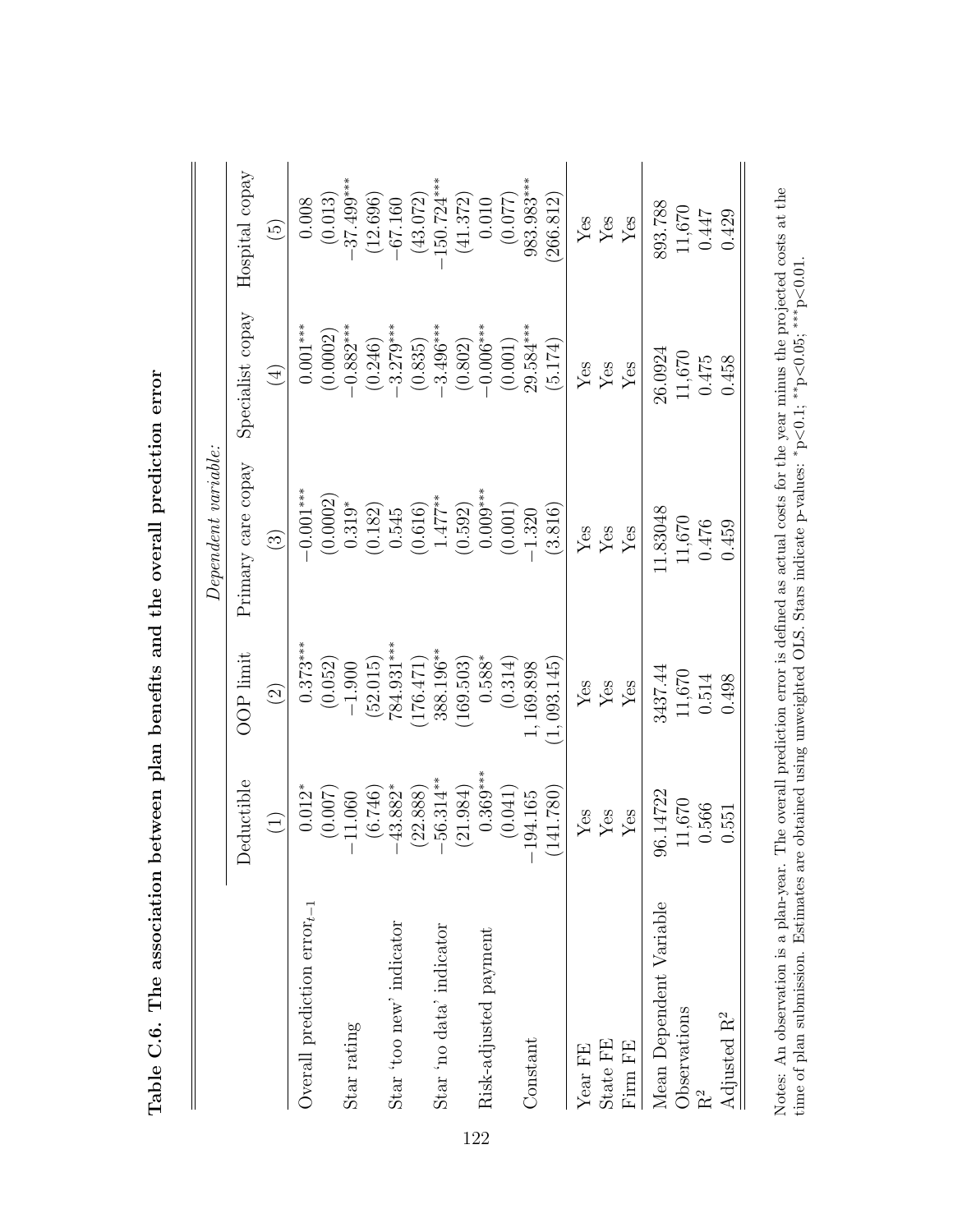|                                   |             |                      | $Dependent\ variable:$ |                  |                                  |
|-----------------------------------|-------------|----------------------|------------------------|------------------|----------------------------------|
|                                   | Deductible  | <b>OOP</b> Limit     | Primary care copay     | Specialist copay | Hospital copay                   |
|                                   | $\bigoplus$ | $\widehat{\odot}$    | $\widehat{\mathbb{C}}$ | $\bigoplus$      | $\widetilde{\mathbb{G}}$         |
| $ \text{Prediction Error} _{t-1}$ | 0.002       | $-0.483***$          | $0.0004*$              | $-0.002***$      | $-0.053***$                      |
|                                   | (0.008)     | (0.059)              | (0.0002)               | (0.0003)         | (0.014)                          |
| Star rating                       | 10.551      | $-5.256$             | $0.306^{\ast}$         | $-0.917***$      | $-39.096***$                     |
|                                   | (6.748)     | (51.987)             | (0.182)                | (0.246)          | (12.690)                         |
| Star 'too new' indicator          | $43.005*$   | 780.005***           | 0.521                  | $-3.335***$      | $-69.828$                        |
|                                   | (22.892)    | 176.355)             | (0.616)                | (0.834)          | (43.048)                         |
| Star 'no data' indicator          | $55.382***$ | $390.855***$         | $1.445**$              | $-3.528***$      | $152.776***$                     |
|                                   | (21.985)    | 169.373              | (0.592)                | (0.801)          | (41.344)                         |
| Risk-adjusted payment             | $0.355***$  | $0.636***$           | $0.010***$             | $-0.005***$      | 0.050                            |
|                                   | (0.041)     | (0.314)              | (0.001)                | (0.001)          | (0.077)                          |
| Constant                          | 191.285     | 1,215.398            | $-1.455$               | 29.616***        | 981.348***                       |
|                                   | (141.791)   | (1,092.351)          | (3.818)                | (5.167)          | 266.643                          |
| Year FE                           | ${\rm Yes}$ | $\operatorname{Yes}$ | ${\rm Yes}$            | ${\rm Yes}$      | $\operatorname{Yes}$             |
| State FE                          | ${\rm Yes}$ | $\operatorname{Yes}$ | ${\rm Yes}$            | ${\rm Yes}$      | $\mathbf{Y}\mathbf{e}\mathbf{s}$ |
| Firm FE                           | Yes         | ${\rm Yes}$          | Yes                    | ${\rm Yes}$      | ${\rm \widetilde{Y}}$ es         |
| Mean Dependent Variable           | 96.14722    | 3437.44              | 11.83048               | 26.0924          | 893.788                          |
| Observations                      | 11,670      | 11,670               | 11,670                 | 11,670           | 11,670                           |
| $\rm R^2$                         | 0.566       | 0.515                | 0.475                  | 0.477            | 0.448                            |
| Adjusted R <sup>2</sup>           | 0.551       | 0.499                | 0.458                  | 0.459            | 0.429                            |
|                                   |             |                      |                        |                  |                                  |

Notes: An observation is a plan-year. The overall prediction error is defined as actual costs for the year minus the projected costs at the

∗<sup>p</sup>

<0.1; ∗∗ p<0.05; ∗∗∗ p<0.01.

time of plan submission. Estimates are obtained using unweighted OLS. Stars indicate p-values:

Table C.7. The association between plan benefits and the absolute overall prediction error Table C.7. The association between plan benefits and the absolute overall prediction error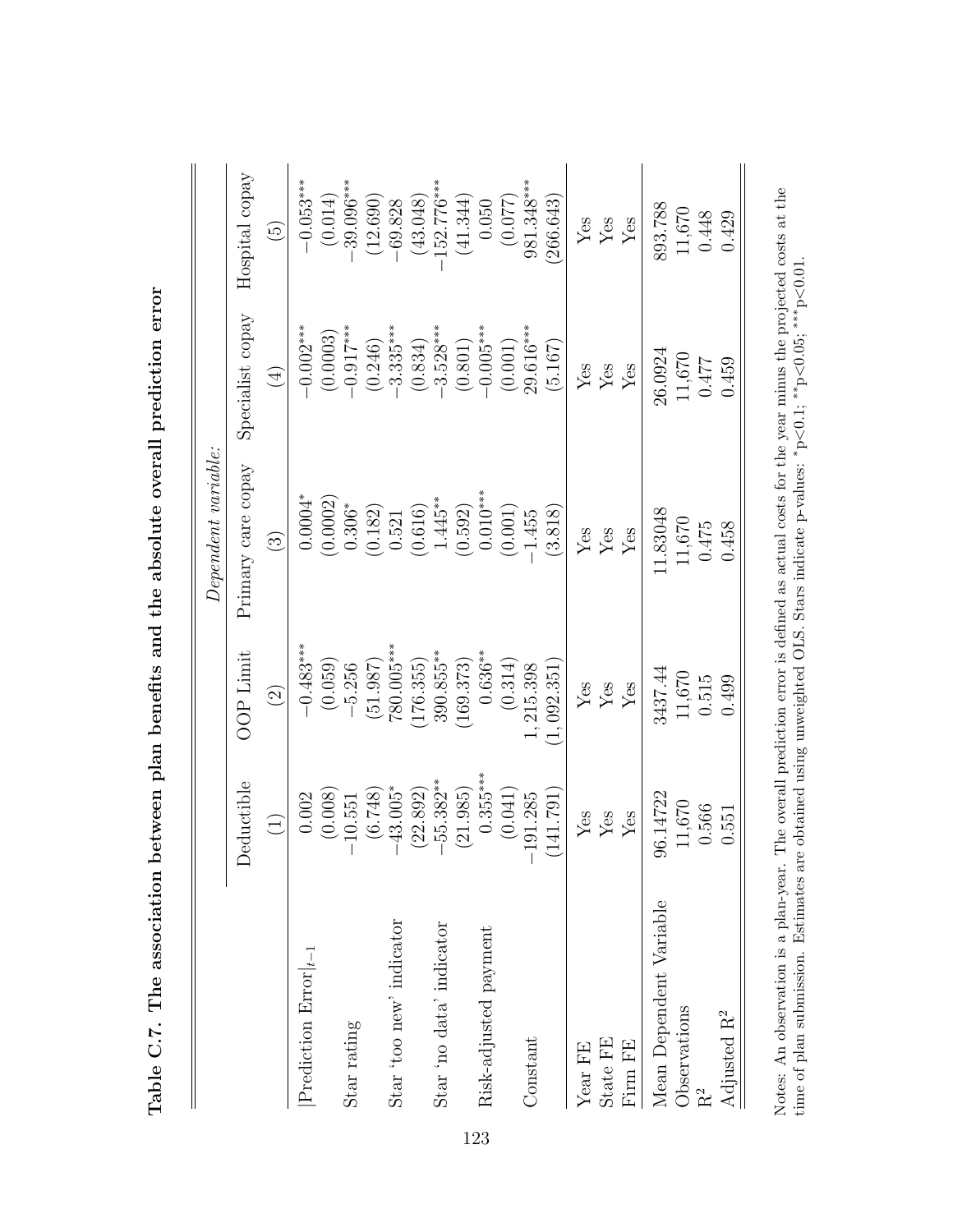#### REFERENCES CITED

- Abadie, A., Diamond, A., & Hainmueller, J. (2010). Synthetic control methods for comparative case studies: Estimating the effect of california's tobacco control program. Journal of the American statistical Association, 105 (490), 493–505.
- Abadie, A., Diamond, A., & Hainmueller, J. (2015). Comparative politics and the synthetic control method. American Journal of Political Science, 59(2), 495–510.
- Abadie, A., & Gardeazabal, J. (2003). The economic costs of conflict: A case study of the basque country. American economic review,  $93(1)$ , 113–132.
- Abaluck, J., Caceres Bravo, M., Hull, P., & Starc, A. (2021). Mortality effects and choice across private health insurance plans. The quarterly journal of economics,  $136(3)$ ,  $1557-1610$ .
- Abouk, R., Ghimire, K. M., Maclean, J. C., & Powell, D. (2021). Does marijuana legalization affect work capacity? evidence from workers' compensation benefits (Tech. Rep.). National Bureau of Economic Research.
- Aizpurua-Olaizola, O., Soydaner, U., Öztürk, E., Schibano, D., Simsir, Y., Navarro, P., . . . Usobiaga, A. (2016). Evolution of the cannabinoid and terpene content during the growth of cannabis sativa plants from different chemotypes. Journal of Natural Products,  $79(2)$ , 324-331. Retrieved from <https://doi.org/10.1021/acs.jnatprod.5b00949> (PMID: 26836472) doi: 10.1021/acs.jnatprod.5b00949
- Altman, E. I. (1968). Financial ratios, discriminant analysis and the prediction of corporate bankruptcy. The journal of finance, 23 (4), 589–609.
- Altman, E. I. (1973). Predicting railroad bankruptcies in america. The Bell Journal of Economics and Management Science, 184–211.
- Alvarez, R., & Görg, H. (2009, January). Multinationals and plant exit: Evidence from Chile. *International Review of Economics & Finance*,  $18(1)$ , 45-51.
- Andrews, L. (2017, Jan). Legal weed is hard to come by in alaska. Anchorage Daily News. Retrieved from [https://www.adn.com/alaska-marijuana/2017/01/](https://www.adn.com/alaska-marijuana/2017/01/04/legal-weed-is-hard-to-come-by-in-alaska/) [04/legal-weed-is-hard-to-come-by-in-alaska/](https://www.adn.com/alaska-marijuana/2017/01/04/legal-weed-is-hard-to-come-by-in-alaska/)
- Audretsch, D. B. (1991). New-firm survival and the technological regime. The Review of Economics and Statistics, 73 (3), 441–450.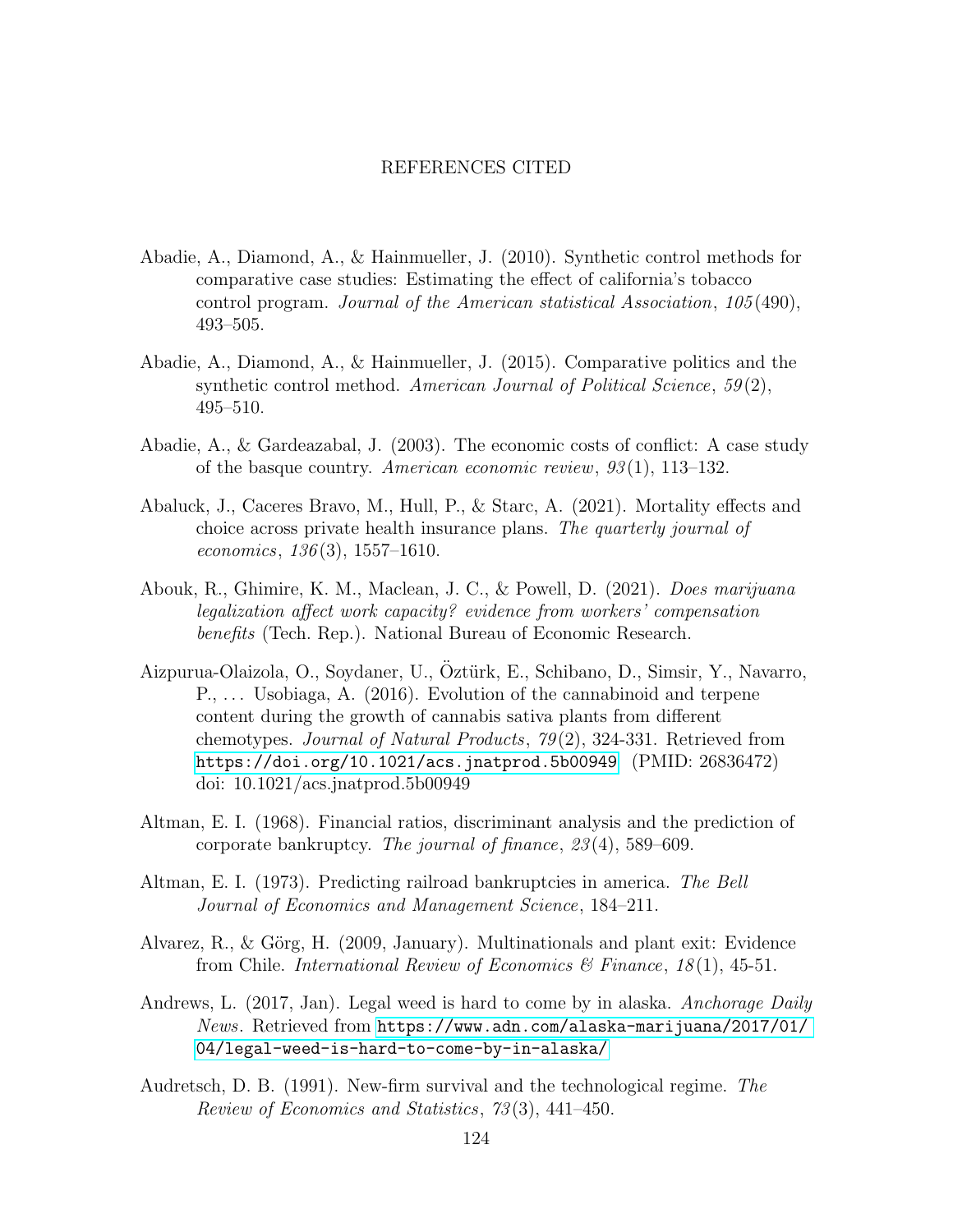- Audretsch, D. B. (1995). The propensity to exit and innovation. Review of Industrial Organization,  $10(5)$ , 589-605.
- Audretsch, D. B., Houweling, P., & Thurik, A. R. (2000). Firm survival in the netherlands. Review of Industrial Organization,  $16(1)$ , 1–11.
- Audretsch, D. B., & Mahmood, T. (1995). New firm survival: new results using a hazard function. The Review of Economics and Statistics,  $77(1)$ , 97-103.
- Aydelotte, J. D., Brown, L. H., Luftman, K. M., Mardock, A. L., Teixeira, P. G., Coopwood, B., & Brown, C. V. (2017). Crash fatality rates after recreational marijuana legalization in washington and colorado. American journal of public health,  $107(8)$ , 1329–1331.
- Baggio, M., Chong, A., & Kwon, S. (2018). Marijuana and alcohol: Evidence using border analysis and retail sales data. Canadian Journal of Economics/Revue canadienne d'économique.
- Baicker, K., & Goldman, D. (2011). Patient cost-sharing and healthcare spending growth. Journal of Economic Perspectives, 25 (2), 47–68.
- Bampasidou, M., & Salassi, M. E. (2019). Agricultural labor trends. Journal of ASFMRA, 6–13.
- Bandick, R. (2007). Multinationals and plant survival in Swedish manufacturing (Discussion Papers No. 07/31). University of Nottingham, GEP.
- Barcott, B., & Whitney, B. (2019). Special report: cannabis jobs count. Leafly.
- Bauhoff, S. (2014). The effect of school district nutrition policies on dietary intake and overweight: a synthetic control approach. Economics  $\mathscr$  Human Biology, 12 , 45–55.
- Berenson, R. A., Sunshine, J. H., Helms, D., & Lawton, E. (2015). Why medicare advantage plans pay hospitals traditional medicare prices. Health Affairs,  $34(8)$ , 1289-1295.
- Berger, E., & Seegert, N. (2020). Half banked: The real effects of financial exclusion on firms (Tech. Rep.). Working paper.
- Bernard, A. B., & Jensen, J. B. (2007). Firm structure, multinationals, and manufacturing plant deaths. The Review of Economics and Statistics,  $89(2)$ , 193–204.
- Berry, S., Levinsohn, J., & Pakes, A. (1995). Automobile prices in market equilibrium. *Econometrica*,  $63(4)$ , pp. 841-890.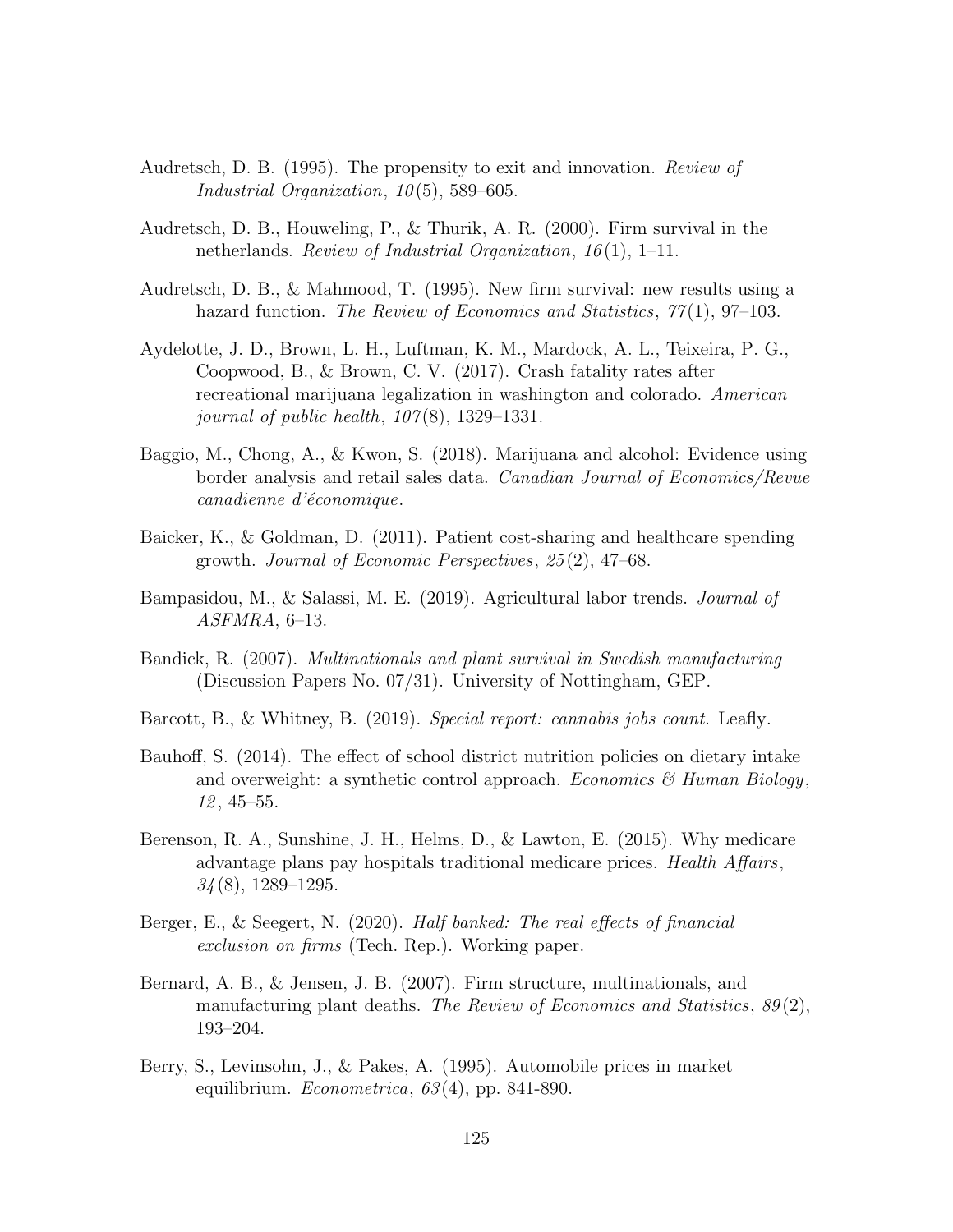- Billmeier, A., & Nannicini, T. (2013). Assessing economic liberalization episodes: A synthetic control approach. Review of Economics and Statistics, 95 (3), 983–1001.
- Blakely, E. J., & Leigh, N. G. (2013). Planning local economic development. Sage.
- Blonigen, B. A., Liebman, B. H., & Wilson, W. W. (2007, December). Trade Policy and Market Power: The Case of the US Steel Industry (NBER Working Papers). National Bureau of Economic Research, Inc.
- Börgers, T., & Sarin, R. (1997). Learning through reinforcement and replicator dynamics. Journal of economic theory,  $77(1)$ , 1–14.
- Bram, J., & Gorton, N. (2017). How is online shopping affecting retail employment? (Tech. Rep.). Federal Reserve Bank of New York.
- Brewin, D. G., Schmitz, T. G., Nolan, J. F., & Gray, R. S. (2017). Grain transportation policy reform in western canada. Canadian Journal of Agricultural Economics, 65 (4), 643–665.
- Brigham, E. F. (1975). Hurdle rates for screening capital expenditure proposals. Financial Management, 17–26.
- Butters, R. A., Sacks, D. W., & Seo, B. (2020). How do national firms respond to local shocks? Available at SSRN 3535206.
- Cabral, M., Geruso, M., & Mahoney, N. (2018). Does privatized medicare benefit patients or producers? evidence from the benefits improvement and protection act. American Economic Review.
- Camerer, C. F., Ho, T.-H., & Chong, J.-K. (2002). Sophisticated experience-weighted attraction learning and strategic teaching in repeated games. Journal of Economic theory,  $104(1)$ , 137–188.
- Canadian Transportation Agency. (2007). Decision No.344-R-2007 https://otc-cta.gc.ca/eng/ruling/344-r-2007.
- Cannabis Business Times. (2020). State of the industry report (Tech. Rep.). Cannabis Business Times. Retrieved from [https://www.cannabisbusinesstimes.com/article/](https://www.cannabisbusinesstimes.com/article/2020-state-of-the-industry-report-nexus-greenhouse-systems/) [2020-state-of-the-industry-report-nexus-greenhouse-systems/](https://www.cannabisbusinesstimes.com/article/2020-state-of-the-industry-report-nexus-greenhouse-systems/)
- Caulkins, J. P. (2010). Estimated cost of production for legalized cannabis (Tech. Rep.). RAND Drug Policy Research Center.
- Cervantes, J. (2006). Marijuana horticulture: The indoor/outdoor medical grower's bible. Van Patten Publishing.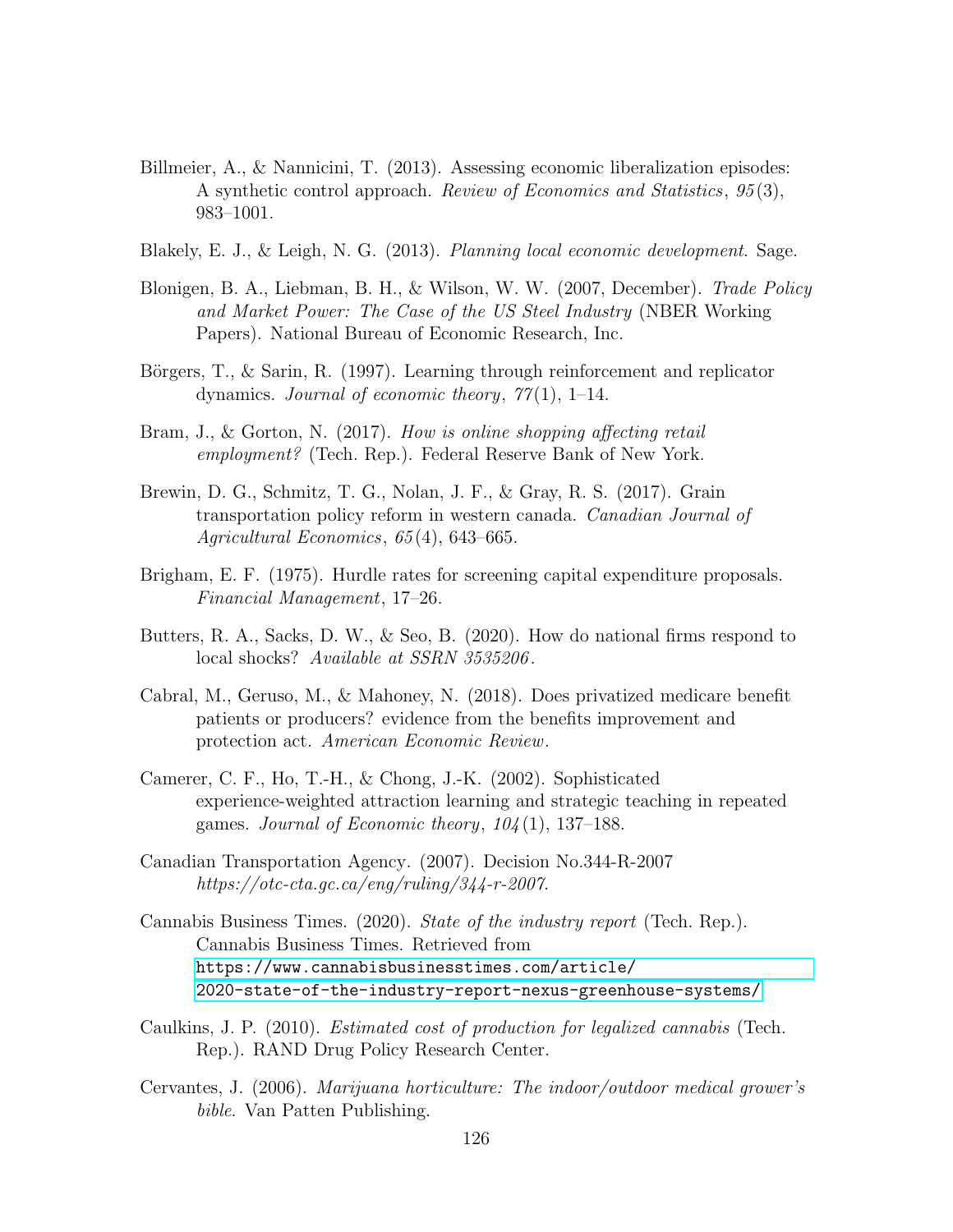- Chakraborty, A., Doremus, J., & Stith, S. (2020). The effects of recreational cannabis access on the labor market: Evidence from colorado (Tech. Rep.).
- Chamon, M., Garcia, M., & Souza, L. (2017). Fx interventions in brazil: a synthetic control approach. Journal of International Economics, 108, 157–168.
- Chan, N. W., Burkhardt, J., & Flyr, M. (2020). The effects of recreational marijuana legalization and dispensing on opioid mortality. Economic  $Inquiry, 58(2), 589-606.$
- Chandra, S., Lata, H., Khan, I. A., & ElSohly, M. A. (2017). Cannabis sativa l.: Botany and horticulture. In S. Chandra, H. Lata, & M. A. ElSohly (Eds.), Cannabis sativa l. - botany and biotechnology (pp. 79–100). Cham: Springer International Publishing. Retrieved from [https://doi.org/10.1007/978-3-319-54564-6](https://doi.org/10.1007/978-3-319-54564-6_3)<sub>-3</sub> doi: 10.1007/978-3-319-54564-6 3
- Chelwa, G., van Walbeek, C., & Blecher, E. (2017). Evaluating south africa's tobacco control policy using a synthetic control method. Tobacco Control,  $26(5)$ , 509-517.
- Chen, M.-Y. (2002). Survival duration of plants: Evidence from the us petroleum refining industry. International Journal of Industrial Organization, 20(4), 517–555.
- Coibion, O., Gorodnichenko, Y., & Kumar, S. (2018). How do firms form their expectations? new survey evidence. American Economic Review,  $108(9)$ , 2671–2713.
- Colombo, M. G., & Delmastro, M. (2000). A note on the relation between size, ownership status and plant's closure: sunk costs vs. strategic size liability. Economics Letters,  $69(3)$ ,  $421-427$ .
- Commission, M. P. A., et al. (2021). The medicare advantage program: status report. In Report to the congress: Medicare payment policy.
- Crawford, V. P. (2003). Lying for strategic advantage: Rational and boundedly rational misrepresentation of intentions. American Economic Review, 93 (1), 133–149.
- Curto, V., Einav, L., Levin, J., & Bhattacharya, J. (2021). Can health insurance competition work? evidence from medicare advantage. Journal of Political Economy,  $129(2)$ , 570–606.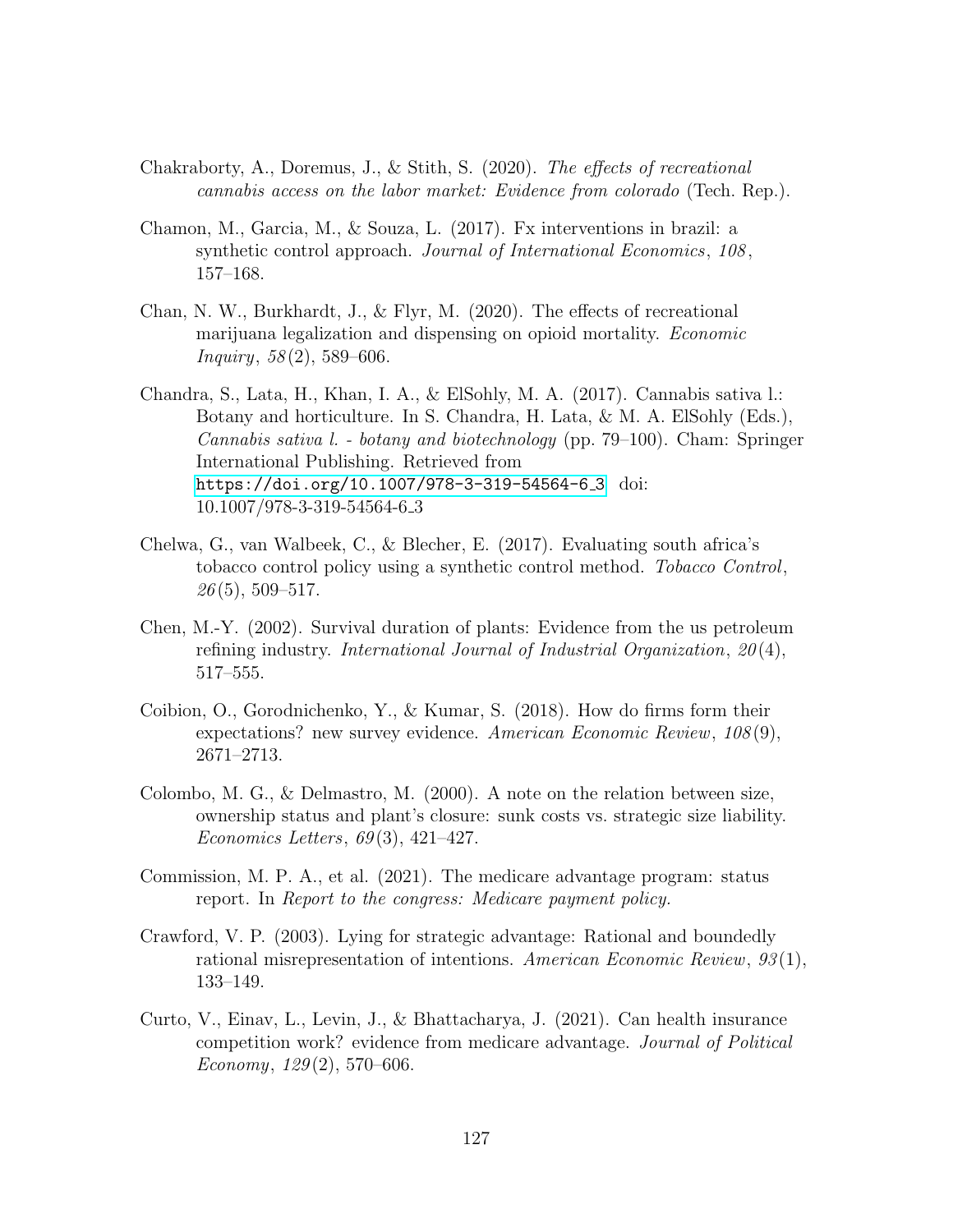- de Figueiredo, J. M., & Silverman, B. S. (2012). Firm survival and industry evolution in vertically related populations. Management Science,  $58(9)$ , 1632–1650.
- De Vany, A. S., & Saving, T. R. (1977). Product quality, uncertainty, and regulation: The trucking industry. The American Economic Review,  $67(4)$ , 583–594.
- Doraszelski, U., & Markovich, S. (2007). Advertising dynamics and competitive advantage. The RAND Journal of Economics, 38 (3), 557–592.
- Dragone, D., Prarolo, G., Vanin, P., & Zanella, G. (2019). Crime and the legalization of recreational marijuana. Journal of economic behavior  $\mathcal C$ organization, 159 , 488–501.
- Dranove, D., & Satterthwaite, M. A. (2000). The industrial organization of health care markets. *Handbook of health economics*, 1, 1093–1139.
- Duggan, M., Starc, A., & Vabson, B. (2016). Who benefits when the government pays more? pass-through in the medicare advantage program. Journal of Public Economics, 141 , 50 - 67. Retrieved from [http://](http://www.sciencedirect.com/science/article/pii/S0047272716300767) [www.sciencedirect.com/science/article/pii/S0047272716300767](http://www.sciencedirect.com/science/article/pii/S0047272716300767) doi: https://doi.org/10.1016/j.jpubeco.2016.07.003
- Duncan, D., Ross, J. M., & Mikesell, J. L. (2019). Can the federal budget process promote fiscal sustainability? evidence from synthetic control using lasso. Evidence from Synthetic Control Using Lasso (December 4, 2019).
- Dunne, P., & Hughes, A. (1994, June). Age, Size, Growth and Survival: UK Companies in the 1980s. Journal of Industrial Economics,  $\mathcal{L}(2)$ , 115-140.
- Dunne, T., Klimek, S. D., & Roberts, M. J. (2005). Exit from regional manufacturing markets: The role of entrant experience. International Journal of Industrial Organization, 23 (5-6), 399–421.
- Dunne, T., Roberts, M. J., & Samuelson, L. (1988, Winter). Patterns of Firm Entry and Exit in U.S. Manufacturing Industries. RAND Journal of Economics,  $19(4)$ ,  $495-515$ .
- Dunne, T., Roberts, M. J., & Samuelson, L. (1989). The growth and failure of us manufacturing plants. The Quarterly Journal of Economics,  $104(4)$ , 671–698.
- Elston, J. A., & Agarwal, R. (2004). Bank influence, firm performance and survival: Empirical evidence from germany 1970-1986. Corporate Ownership and Control,  $1(2)$ , 65–71.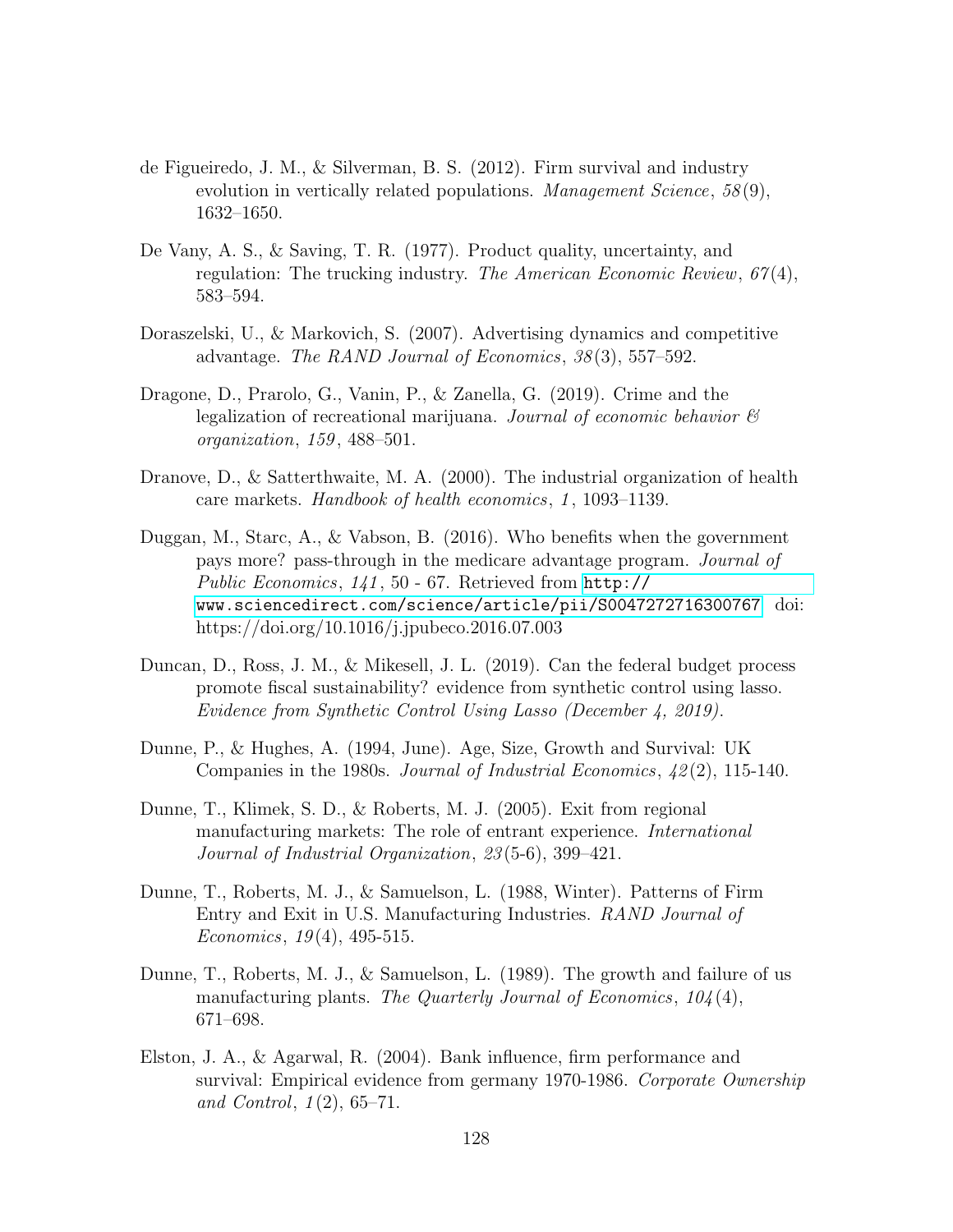- Erev, I., & Roth, A. E. (1998). Predicting how people play games: Reinforcement learning in experimental games with unique, mixed strategy equilibria. American economic review, 848–881.
- Ericson, R., & Pakes, A. (1995). Markov-perfect industry dynamics: A framework for empirical work. The Review of Economic Studies,  $62(1)$ , 53–82.
- Escalante, C. L., & Luo, T. (2017). Sustaining a healthy farm labor force: issues for policy consideration. *Choices*,  $32(1)$ , 1–9.
- Ferman, B. (2021). On the properties of the synthetic control estimator with many periods and many controls. Journal of the American Statistical Association, 116 (536), 1764–1772.
- Ferman, B., & Pinto, C. (2021). Synthetic controls with imperfect pretreatment fit.  $Quantitative\ Economics, 12(4), 1197-1221.$
- Ferman, B., Pinto, C., & Possebom, V. (2020). Cherry picking with synthetic controls. Journal of Policy Analysis and Management, 39 (2), 510–532.
- Figueroa, J. F., Wadhera, R. K., Frakt, A. B., Fonarow, G. C., Heidenreich, P. A.,  $Xu, H, \ldots$  others (2020). Quality of care and outcomes among medicare advantage vs fee-for-service medicare patients hospitalized with heart failure. JAMA cardiology, 5 (12), 1349–1357.
- Firpo, S., & Possebom, V. (2016). Synthetic control estimator: A generalized inference procedure and confidence sets. Sao Paulo School of Economics, EESP-FGV .
- Franklin, P. J. (1974). Some observations on exit from the motor insurance industry, 1966-1972. The Journal of Industrial Economics, 22 (4), 299–313.
- Friedman, J., Hastie, T., & Tibshirani, R. (2010). Regularization paths for generalized linear models via coordinate descent. Journal of statistical software,  $33(1)$ , 1.
- Frittelli, J. (2005). Grain transport: modal trends and infrastructure implications..
- Fudenberg, D., & Kreps, D. M. (1993). Learning mixed equilibria. Games and economic behavior,  $5(3)$ ,  $320-367$ .
- Fudenberg, D., & Tirole, J. (1986, July). A Theory of Exit in Duopoly. Econometrica, 54 (4), 943-960.
- Gaynor, M., Ho, K., & Town, R. J. (2015). The industrial organization of health-care markets. *Journal of Economic Literature*, 53(2), 235–84.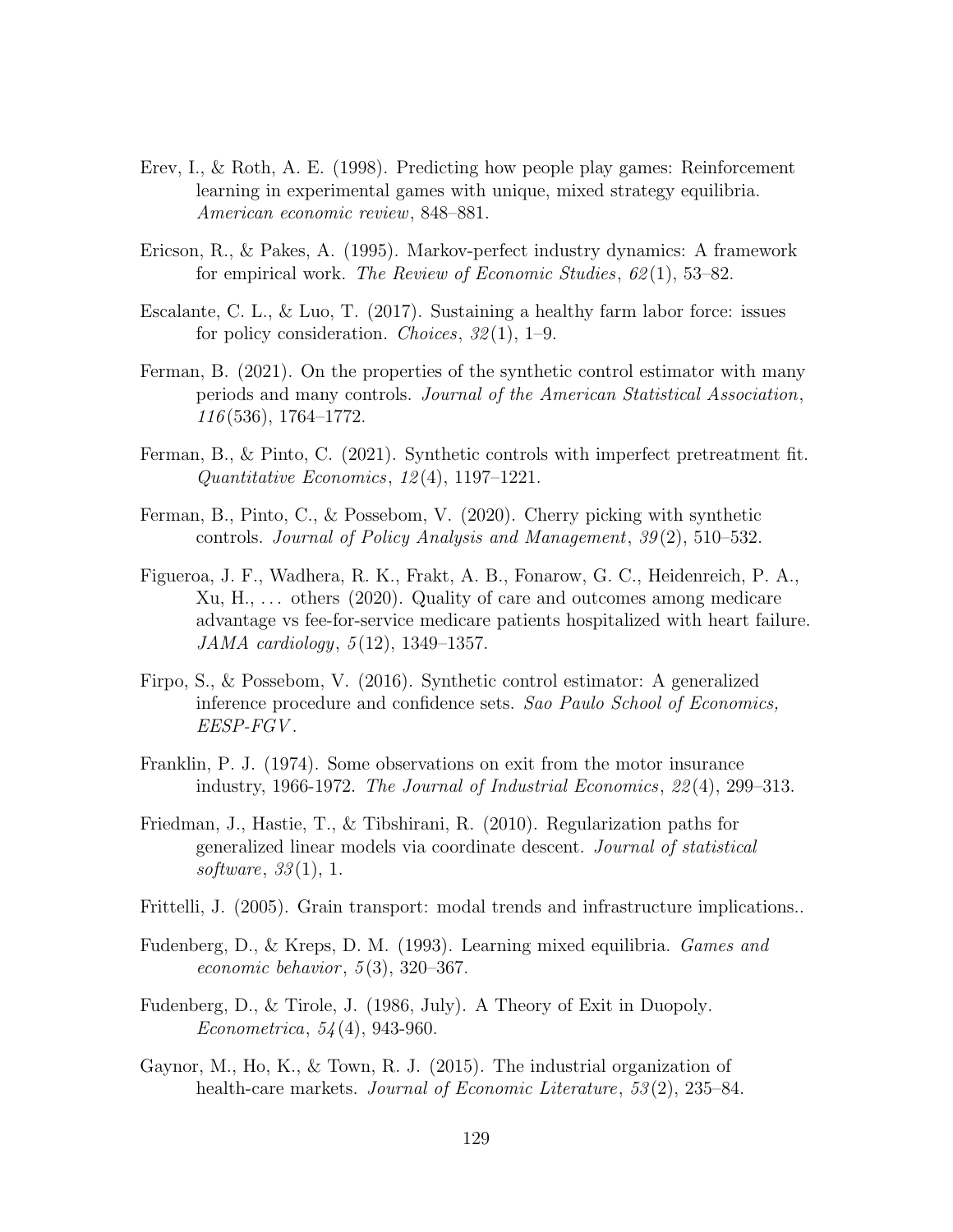- Ghemawat, P., & Nalebuff, B. (1985, Summer). Exit. RAND Journal of Economics,  $16(2)$ , 184-194.
- Ghemawat, P., & Nalebuff, B. (1990). The devolution of declining industries. The Quarterly Journal of Economics,  $105(1)$ , 167-186.
- Ghimire, K. M., & Maclean, J. C. (2020). Medical marijuana and workers' compensation claiming. Health economics, 29 (4), 419–434.
- Gibson, J. K., & Harris, R. I. D. (1996, August). Trade Liberalisation and Plant Exit in New Zealand Manufacturing. The Review of Economics and Statistics, 78 (3), 521-529.
- Graham, J. R., Harvey, C. R., & Rajgopal, S. (2005). The economic implications of corporate financial reporting. Journal of accounting and economics,  $40(1-3)$ , 3–73.
- Hall, W., & Lynskey, M. (2016). Evaluating the public health impacts of legalizing recreational cannabis use in the united states.  $Addiction, 111(10),$ 1764–1773.
- Hansen, B., Miller, K., Seo, B., & Weber, C. (2020). Taxing the potency of sin goods: Evidence from recreational cannabis and liquor markets. National Tax Journal, Forthcoming.
- Hansen, B., Miller, K., & Weber, C. (2017). The taxation of recreational marijuana: Evidence from washington state (Tech. Rep.). National Bureau of Economic Research.
- Hansen, B., Miller, K., & Weber, C. (2018). Auditing and enforcement in the recreational marijuana industry. In 111th annual conference on taxation.
- Hansen, B., Miller, K., & Weber, C. (2020a). Early evidence on recreational marijuana legalization and traffic fatalities. *Economic inquiry*,  $58(2)$ , 547–568.
- Hansen, B., Miller, K., & Weber, C. (2020b). Federalism, partial prohibition, and cross-border sales: Evidence from recreational marijuana. Journal of Public Economics, 187 , 104159.
- Hansen, B., Miller, K., & Weber, C. (2021a). Up in smoke? the market for cannabis. In K. F. Zimmermann (Ed.), Handbook of labor, human resources and population economics (pp. 1–29). Cham: Springer International Publishing. Retrieved from [https://doi.org/10.1007/978-3-319-57365-6](https://doi.org/10.1007/978-3-319-57365-6_138-1) 138-1 doi: 10.1007/978-3-319-57365-6 138-1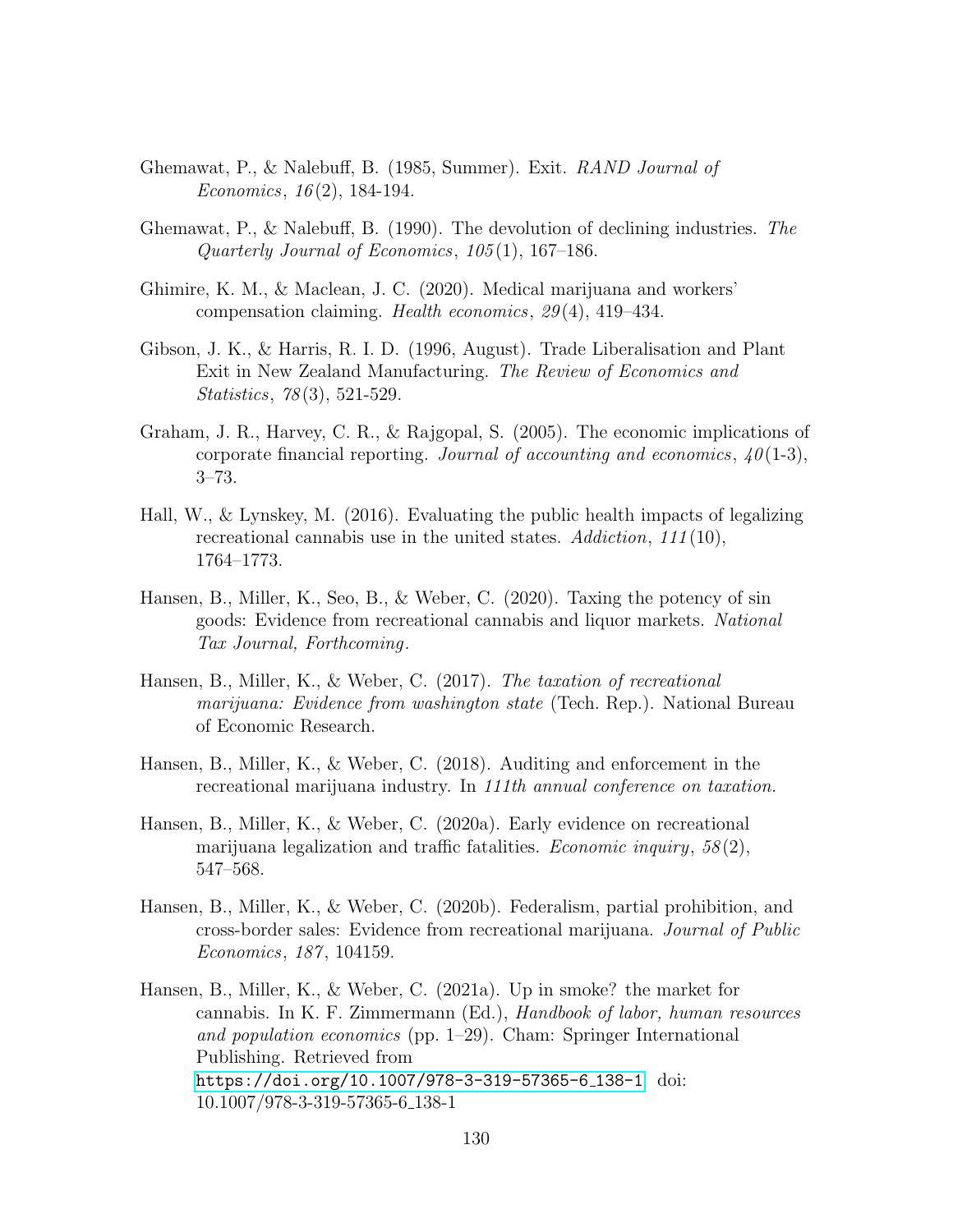- Hansen, B., Miller, K. S., & Weber, C. (2021b). Vertical integration and production inefficiency in the presence of a gross receipts tax (Tech. Rep.). National Bureau of Economic Research.
- Hao, Z., & Cowan, B. W. (2020). The cross-border spillover effects of recreational marijuana legalization. Economic inquiry,  $58(2)$ ,  $642-666$ .
- Hart, S., & Mas-Colell, A. (2000). A simple adaptive procedure leading to correlated equilibrium. Econometrica, 68 (5), 1127–1150.
- Hollenbeck, B., & Uetake, K. (2019). Taxation and market power in the legal marijuana industry. Available at SSRN 3237729.
- Holmes, S. (2013). Fresh fruit, broken bodies: Migrant farmworkers in the united states (Vol. 27). Univ of California Press.
- Huang, W. (2003). *Shuttle train adoption strategy* (Unpublished master's thesis). North Dakota State University, Fargo, North Dakota. (North Dakota State University Press)
- Hughes, L. A., Schaible, L. M., & Jimmerson, K. (2020). Marijuana dispensaries and neighborhood crime and disorder in denver, colorado. Justice Quarterly,  $37(3)$ , 461–485.
- Ifrach, B., & Weintraub, G. Y. (2016, 09). A Framework for Dynamic Oligopoly in Concentrated Industries. The Review of Economic Studies, 84 (3), 1106-1150. Retrieved from <https://doi.org/10.1093/restud/rdw047> doi: 10.1093/restud/rdw047
- Jena, A. B., & Philipson, T. J. (2008). Cost-effectiveness analysis and innovation. Journal of health economics,  $27(5)$ , 1224–1236.
- Jordan, M. (2020, Apr). Farmworkers, mostly undocumented, become 'essential' during pandemic. The New York Times. Retrieved from [https://www.nytimes.com/2020/04/02/us/](https://www.nytimes.com/2020/04/02/us/coronavirus-undocumented-immigrant-farmworkers-agriculture.html) [coronavirus-undocumented-immigrant-farmworkers-agriculture.html](https://www.nytimes.com/2020/04/02/us/coronavirus-undocumented-immigrant-farmworkers-agriculture.html)
- Jovanovic, B. (1982, May). Selection and the Evolution of Industry. *Econometrica*, 50 (3), 649-670.
- Kerr, D. C., Bae, H., Phibbs, S., & Kern, A. C. (2017). Changes in undergraduates' marijuana, heavy alcohol and cigarette use following legalization of recreational marijuana use in oregon.  $Addiction, 112(11),$ 1992–2001.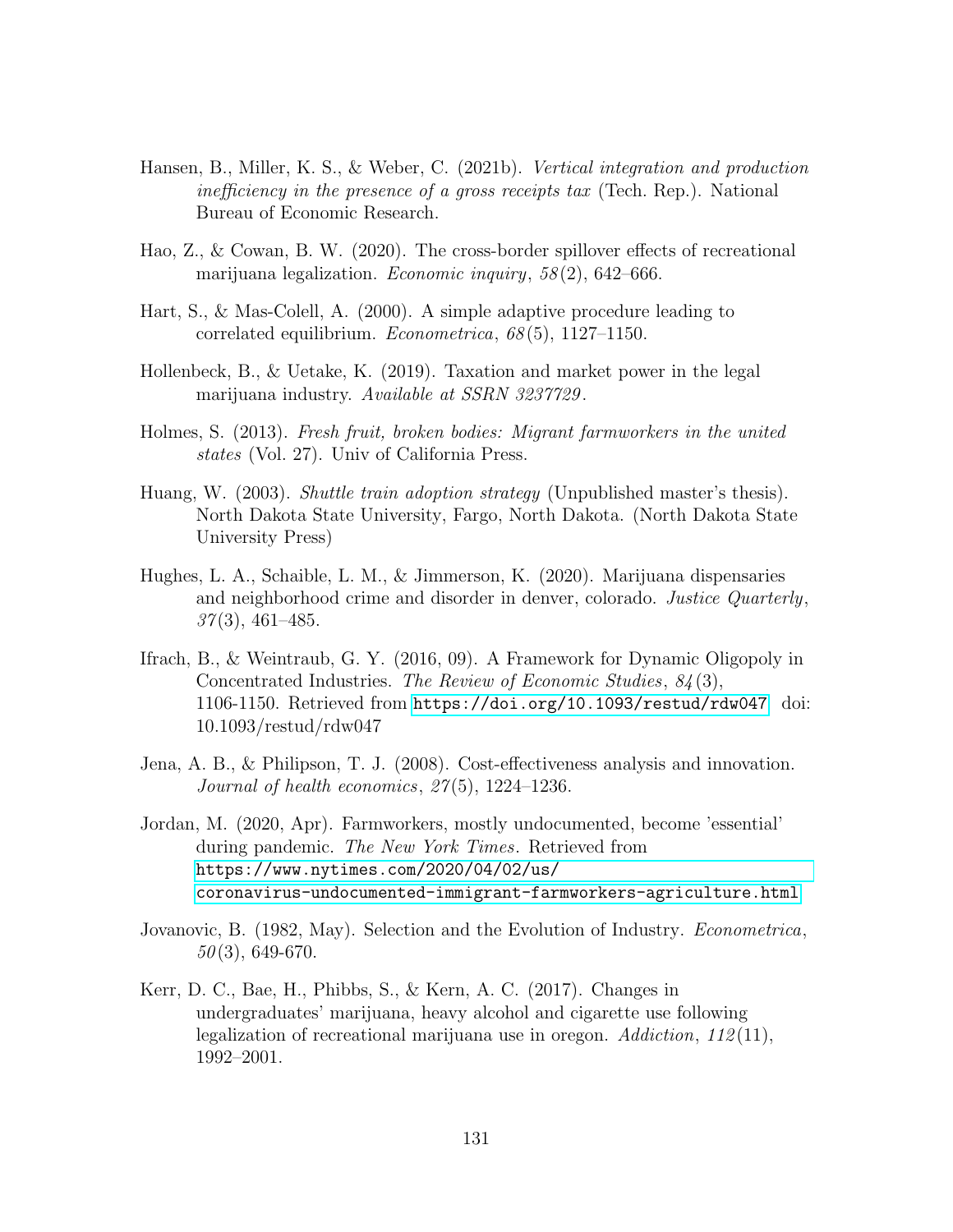- Keys, A. (2020, January 17). Gov. lujan grisham unveils recreational marijuana legalization proposal. KRQE Albequerque. Retrieved 2020/07/03, from [https://www.krqe.com/news/politics-government/gov-lujan-grisham](https://www.krqe.com/news/politics-government/gov-lujan-grisham-unveils-recreational-marijuana-legalization-proposal/) [-unveils-recreational-marijuana-legalization-proposal/](https://www.krqe.com/news/politics-government/gov-lujan-grisham-unveils-recreational-marijuana-legalization-proposal/)
- Kilmer, B. (2019). How will cannabis legalization affect health, safety, and social equity outcomes? it largely depends on the 14 ps. The American journal of drug and alcohol abuse,  $\mu$ 5(6), 664–672.
- Kim, H. (2021). Heterogeneous impacts of cost shocks, strategic bidding and pass-through: Evidence from the new england electricity market. American Economic Journal: Microeconomics.
- Kimura, F., & Kiyota, K. (2006). Exports, fdi, and productivity: Dynamic evidence from japanese firms. Review of World Economics, 142(4), 695–719.
- Krissman, F. (2017). America's largest cannabis labor market. Humboldt State University, Department of Anthropology.
- Larson, E. K., & James, N. F. (2007). Assessing the Effects of Road Pricing on an Industry: The Grain Handling and Transportation System in Saskatchewan. Journal of the Transportation Research Forum, 46 (3), 1-19. doi: 10.22004/ag.econ.206895
- Larson, E. K., & Nolan, J. F. (2007). Assessing the effects of road pricing on an industry: the grain handling and transportation system in saskatchewan. Journal of the Transportation Research Forum, 46 , 69–86.
- Lawrence, R., Nolan, J., & Schoney, R. (2016). Simulating contestability in freight transportation: the canadian grain handling and transportation system. Journal of Transport Economics and Policy, 50, 1–25.
- Lieberman, M. B. (1990, Winter). Exit from declining industries: 'shakeout' or 'stakeout'? RAND Journal of Economics, 21 (4), 538-554.
- Liesch, P. W., & Knight, G. A. (1999). Information internalization and hurdle rates in small and medium enterprise internationalization. Journal of International Business Studies, 30 (2), 383–394.
- Liu, Z.-N., Yu, X.-Y., Jia, L.-F., Wang, Y.-S., Song, Y.-C., & Meng, H.-D. (2021). The influence of distance weight on the inverse distance weighted method for ore-grade estimation. Scientific Reports, 11 (1), 1–8.
- Luckstead, J., & Devadoss, S. (2019). The importance of h-2a guest workers in agriculture. Choices,  $34(1)$ , 1–8.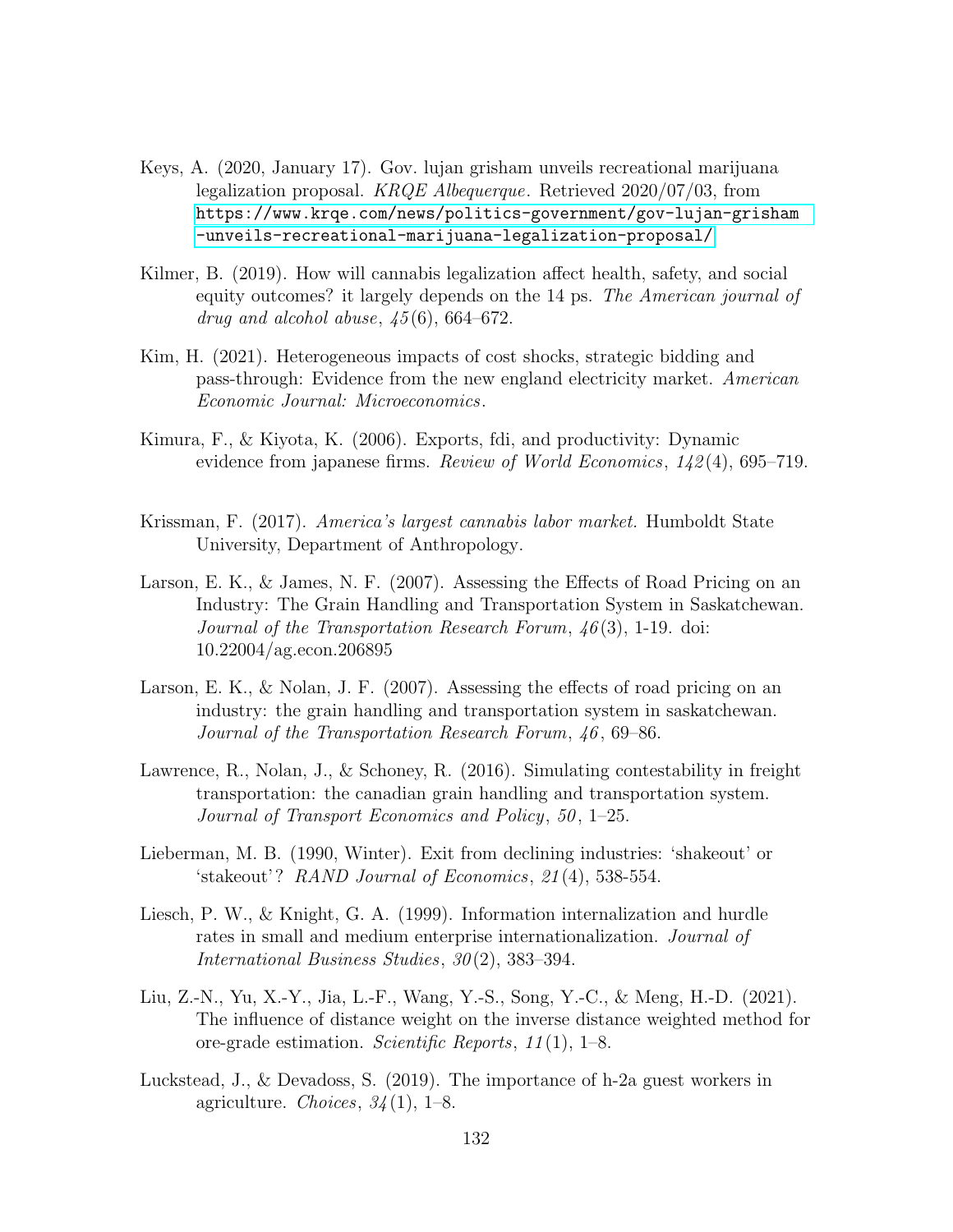- Maclean, J. C., Ghimire, K. M., & Nicholas, L. H. (2021). Marijuana legalization and disability claiming. Health Economics,  $30(2)$ , 453-469.
- Mata, J., Portugal, P., & Guimaraes, P. (1995). The survival of new plants: Start-up conditions and post-entry evolution. International Journal of Industrial Organization, 13 (4), 459–481.
- McGuire, T. G., Newhouse, J. P., & Sinaiko, A. D. (2011). An economic history of medicare part c. The Milbank Quarterly, 89(2), 289–332.
- Meyers, D. J., & Trivedi, A. N. (2021). Medicare advantage chart reviews are associated with billions in additional payments for some plans. Medical *Care*,  $59(2)$ ,  $96-100$ .
- Meyers, D. J., Trivedi, A. N., Wilson, I. B., Mor, V., & Rahman, M. (2021). Higher medicare advantage star ratings are associated with improvements in patient outcomes: Study examines how medicare quality ratings impact patient outcomes for those enrolled in medicare advantage. Health Affairs,  $40(2)$ , 243–250.
- Michalowsky, B., Hoffmann, W., Kennedy, K., & Xie, F. (2020). Is the whole larger than the sum of its parts? impact of missing data imputation in economic evaluation conducted alongside randomized controlled trials. The European Journal of Health Economics, 21 (5), 717–728.
- Milgrom, P., & Roberts, J. (1991). Adaptive and sophisticated learning in normal form games. Games and economic Behavior,  $3(1)$ ,  $82-100$ .
- Miller, A. M., Rosenman, R., & Cowan, B. W. (2017). Recreational marijuana legalization and college student use: Early evidence. SSM-Population Health,  $3, 649 - 657$ .
- Miller, K., & Seo, B. (2021). The effect of cannabis legalization on substance demand and tax revenues. National Tax Journal,  $74(1)$ , 107-145.
- Miller, K. S., Petrin, A., Town, R., & Chernew, M. (2021). Optimal managed competition subsidies (Tech. Rep.). National Bureau of Economic Research.
- Miller, K. S., & Wilson, W. W. (2018). Governance structure and exit: Evidence from california hospitals. Review of Industrial Organization,  $53(1)$ ,  $31-55$ .
- Motel, S. (2015). Six facts about marijuana. Pew Research Fact Tank. Retrieved 10/22/2016, from [http://www.pewresearch.org/fact-tank/2015/04/14/](http://www.pewresearch.org/fact-tank/2015/04/14/6-facts-about-marijuana/) [6-facts-about-marijuana/](http://www.pewresearch.org/fact-tank/2015/04/14/6-facts-about-marijuana/)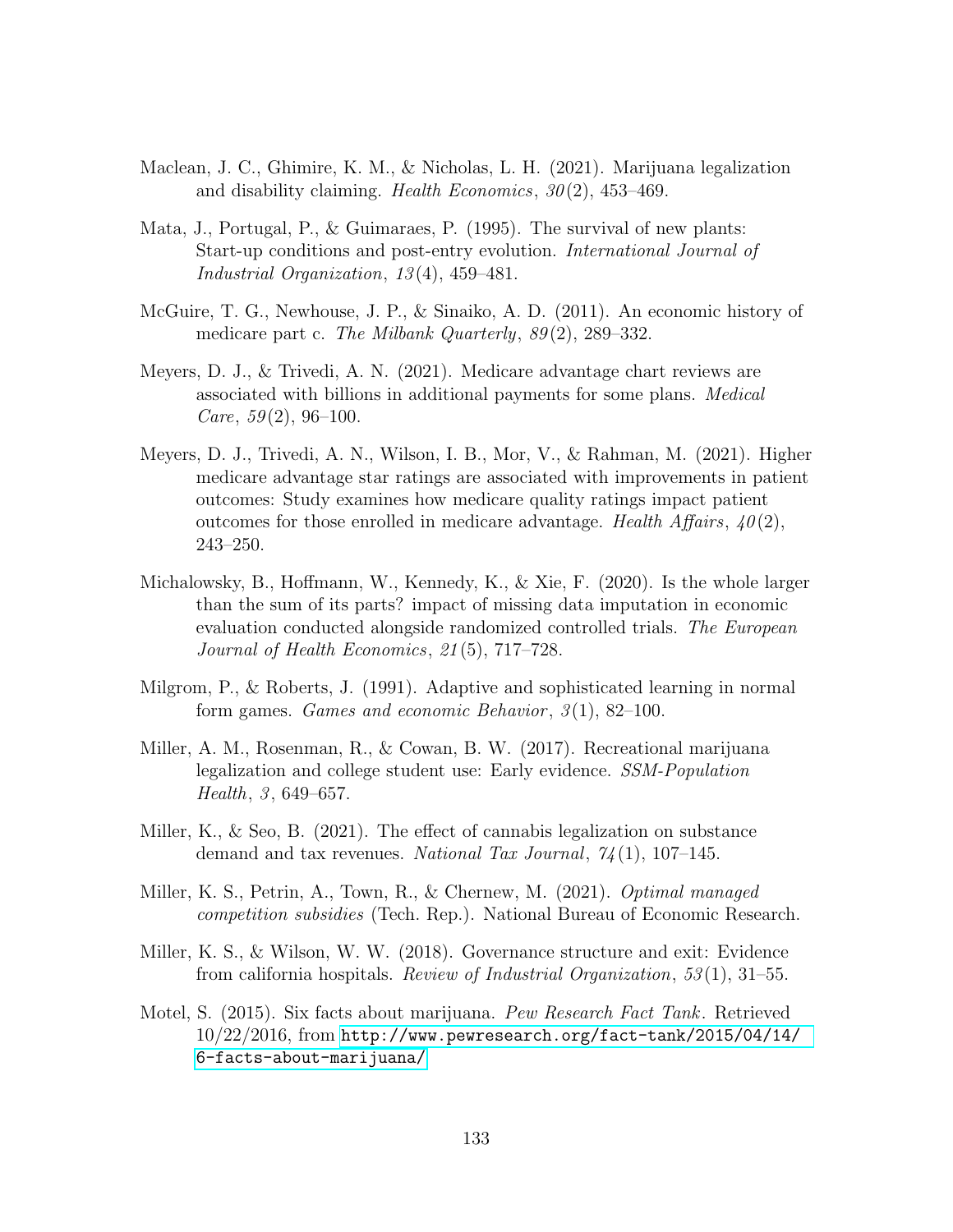- Murray, J. S., & Reiter, J. P. (2016). Multiple imputation of missing categorical and continuous values via bayesian mixture models with local dependence. Journal of the American Statistical Association, 111 (516), 1466–1479.
- Neumark, D., Zhang, J., & Ciccarella, S. (2008). The effects of wal-mart on local labor markets. Journal of Urban Economics, 63 (2), 405–430.
- Nicholas, L. H., & Maclean, J. C. (2019). The effect of medical marijuana laws on the health and labor supply of older adults: Evidence from the health and retirement study. Journal of Policy Analysis and Management, 38(2), 455–480.
- Nolan, J. (2007). Saskatchewan: Geographic perspectives. In Transportation (chap. 19). Regina, SK: Canadian Plains Research Centre Press.
- Nolan, J. F., & Kerr, W. A. (2012). The estey review's contribution to transportation policy. Journal of International Law and Trade Policy, 13 (2), 243–262.
- Park, S., White, L., Fishman, P., Larson, E. B., & Coe, N. B. (2020). Health care utilization, care satisfaction, and health status for medicare advantage and traditional medicare beneficiaries with and without alzheimer disease and related dementias. JAMA network open,  $\beta(3)$ , e201809–e201809.
- Prater, M. E., Sparger, A., Bahizi, P., & O'Neil, D. J. (2013). Rail Market Share of Grain and Oilseed Transportation. Journal of the Transportation Research Forum,  $52(2)$ , 1-25. doi:  $10.22004/\text{ag.econ}.207350$
- Reynolds, S. S. (1988). Plant closings and exit behaviour in declining industries. Economica, 55 (220), 493–503.
- Rutström, E. E., & Wilcox, N. T. (2009). Stated beliefs versus inferred beliefs: A methodological inquiry and experimental test. Games and Economic Behavior,  $67(2)$ , 616–632.
- Sabia, J. J., & Nguyen, T. T. (2018). The effect of medical marijuana laws on labor market outcomes. The Journal of Law and Economics, 61(3), 361–396.
- Sacirbey, O. (2016, Dec). Testing, supply issues 'could be death knell' for oregon mj market. MJBizDaily. Retrieved from [https://mjbizdaily.com/](https://mjbizdaily.com/testing-supply-issues-could-be-death-knell-for-oregon-mj-market/) [testing-supply-issues-could-be-death-knell-for-oregon-mj-market/](https://mjbizdaily.com/testing-supply-issues-could-be-death-knell-for-oregon-mj-market/)
- Sarmiento, C., & Wilson, W. W. (2005). Spatial modeling in technology adoption decisions: The case of shuttle train elevators. American Journal of Agricultural Economics,  $87(4)$ , 1034-1045.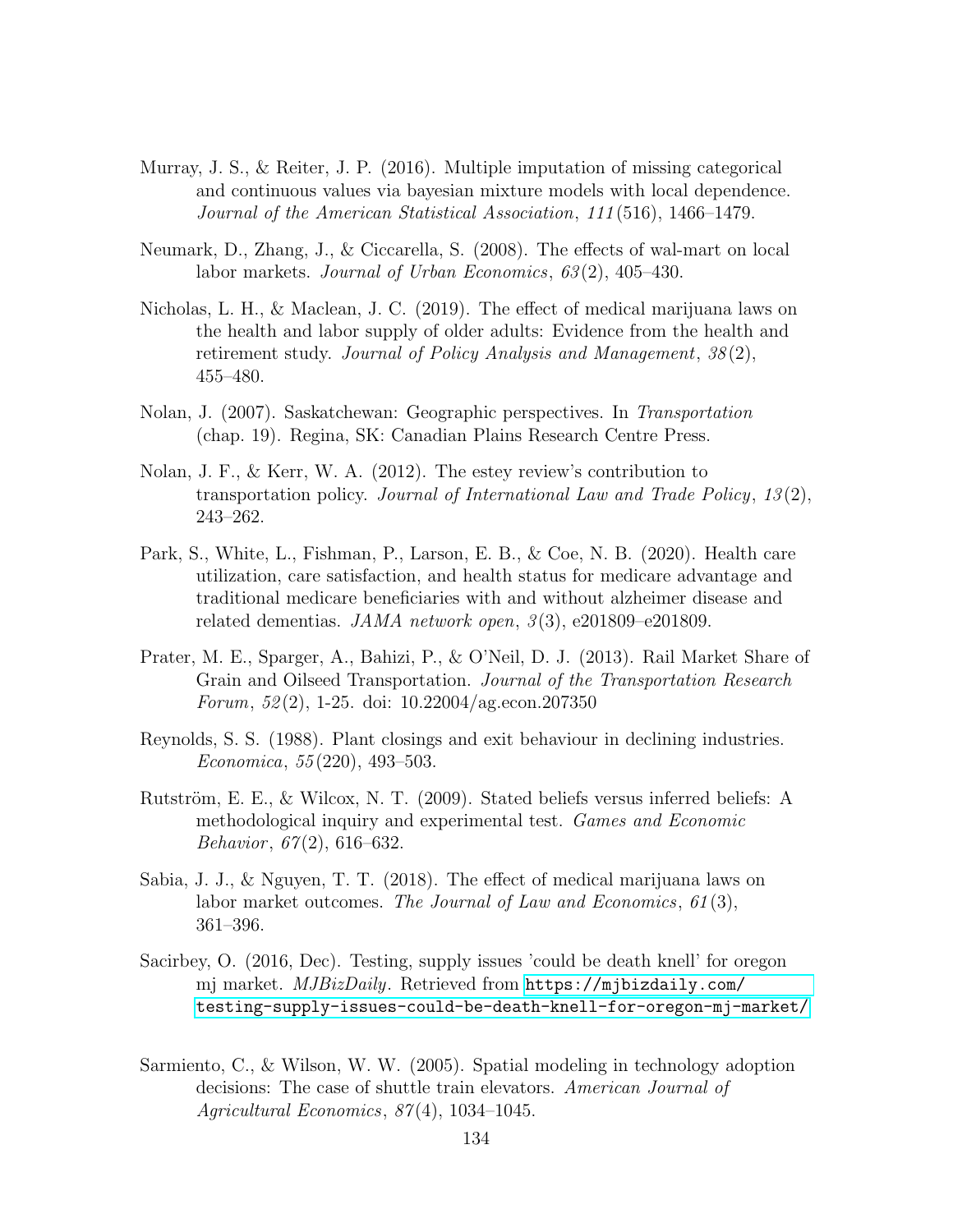Schaneman, B. (2019). Marijuana, hemp cross-pollination a budding conflict. AP News. Retrieved from [https://apnews.com/article/wa-state-wire-ca-state-wire-jay](https://apnews.com/article/wa-state-wire-ca-state-wire-jay-inslee-cannabis-marijuana-eded257dc4de4ce19a5388a7acbf7c38) [-inslee-cannabis-marijuana-eded257dc4de4ce19a5388a7acbf7c38](https://apnews.com/article/wa-state-wire-ca-state-wire-jay-inslee-cannabis-marijuana-eded257dc4de4ce19a5388a7acbf7c38)

- Schmiesing, B. H., Blank, S. C., & Gunn, S. P. (1985). The influence of technological change on grain elevator pricing efficiency. North Central Journal of Agricultural Economics,  $7(2)$ , 95-107.
- Segarra, A., & Callejón, M. (2002). New firms' survival and market turbulence: New evidence from spain. Review of Industrial Organization,  $20(1)$ , 1–14.
- Selyem, B. K. (2000). The legacy of country grain elevators: A photo essay. Kansas History,  $23(1-2)$ .
- Shepard, H., Parker, J., Darby, P., & Ainsworth, C. C. (1999). Sex expression in hop (humulus lupulus l. and h. japonicus sieb. et zucc.): floral morphology and sex chromosomes. Sex determination in plants, 8, 139–50.
- Sills, E. O., Herrera, D., Kirkpatrick, A. J., Brandão Jr, A., Dickson, R., Hall, S., . . . others (2015). Estimating the impacts of local policy innovation: the synthetic control method applied to tropical deforestation. PloS one,  $10(7)$ , e0132590.
- Simmins, G. (2004). Prairie grain elevators: An old purpose in search of a new form. Challenging Frontiers, 205-230.
- Smart, R., & Pacula, R. L. (2019). Early evidence of the impact of cannabis legalization on cannabis use, cannabis use disorder, and the use of other substances: findings from state policy evaluations. The American journal of drug and alcohol abuse,  $\frac{45}{6}$ , 644–663.
- Smith, V. M., Powell, M., Mungeam, D., & Emmons, R. G. (2019). Stakeholder perceptions of the impact of cannabis production on the southern oregon food system. Journal of Agriculture, Food Systems, and Community Development,  $8(4)$ , 125–135.
- Song, Z., Landrum, M. B., & Chernew, M. E. (2013). Competitive bidding in medicare advantage: Effect of benchmark changes on plan bids. Journal of health economics, 32 (6), 1301–1312.
- Starfield, B., Shi, L., & Macinko, J. (2005). Contribution of primary care to health systems and health. The milbank quarterly,  $83(3)$ ,  $457-502$ .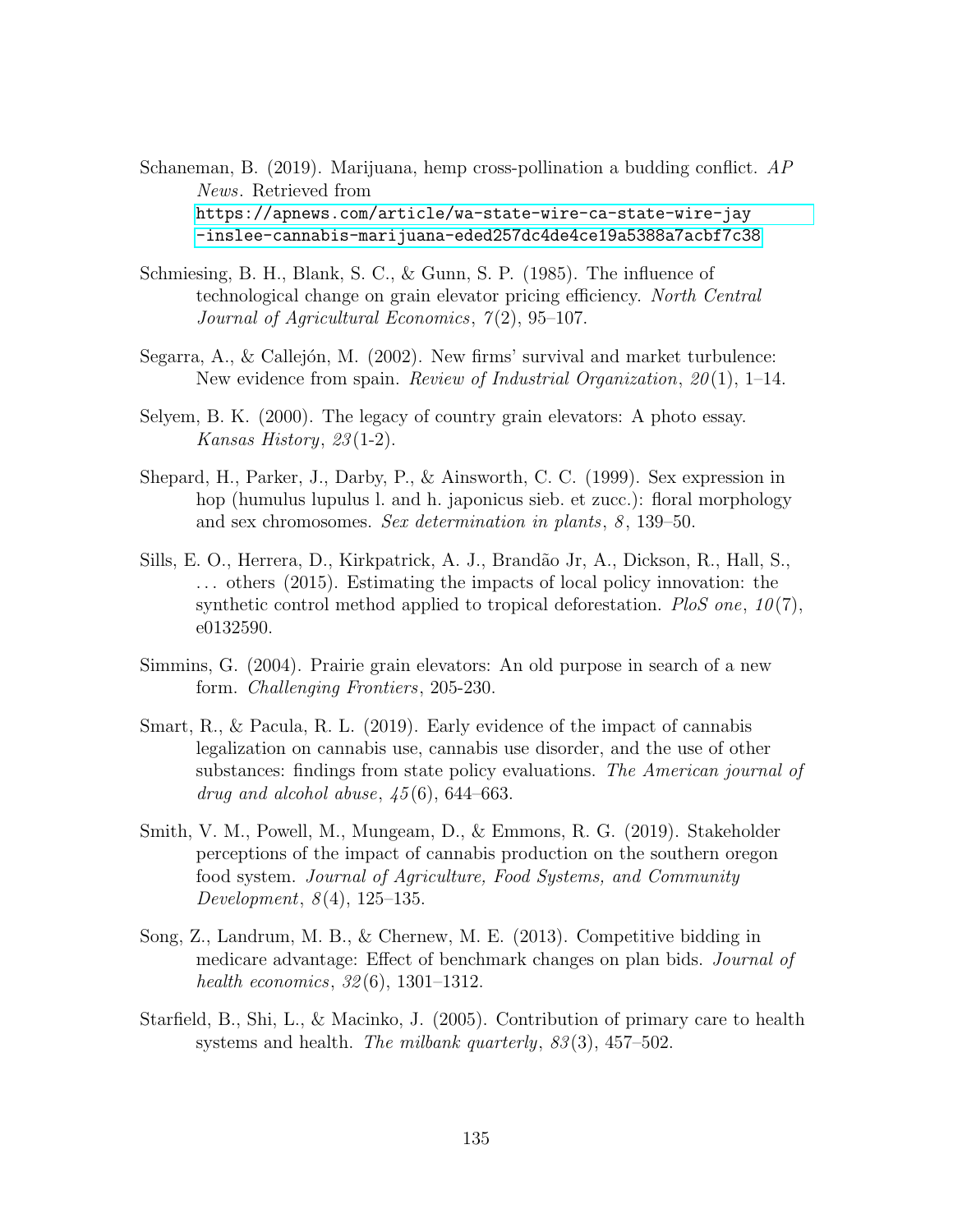- Stoicheff, L. (2018, April 3). The impact of santa cruz county agriculture's labor shortage. Good Times Santa Cruz. Retrieved 2020/07/03, from [https://goodtimes.sc/cover-stories/](https://goodtimes.sc/cover-stories/impact-santa-cruz-county-agriculture-labor-shortage/) [impact-santa-cruz-county-agriculture-labor-shortage/](https://goodtimes.sc/cover-stories/impact-santa-cruz-county-agriculture-labor-shortage/)
- Thomas, D. (2018). License quotas and the inefficient regulation of sin goods: Evidence from the washington recreational marijuana market. Available at SSRN 3312960.
- Thomas-Lycklama-Nijeholt, G. (2012). On the road for work: Migratory workers on the east coast of the united states (Vol. 7). Springer Science & Business Media.
- Thraves, B. D. (2007). Saskatchewan: Geographic perspectives (No. 52). University of Regina Press.
- Tibshirani, R. (1996). Regression shrinkage and selection via the lasso. Journal of the Royal Statistical Society: Series B (Methodological), 58 (1), 267–288.
- Ullman, D. F. (2017). The effect of medical marijuana on sickness absence. Health economics,  $26(10)$ , 1322–1327.
- Vachal, K., & Bitzan, J. (1997). Implications of a north american grain marketing system for prairie transportation and elevators (Tech. Rep.). Upper Great Plains Transportation Institute, North Dakota State University.
- Valachovic, Y., Quinn-Davidson, L., Stackhouse, J., Butsic, V., et al. (2019). Perceptions of cannabis among humboldt county timberland and ranchland owners. California Agriculture, 73 (3), 161–168.
- Van Beveren, I. (2007). Footloose multinationals in belgium? Review of World Economics,  $143(3)$ , 483-507.
- Van Buuren, S., Brand, J. P., Groothuis-Oudshoorn, C. G., & Rubin, D. B. (2006). Fully conditional specification in multivariate imputation. Journal of statistical computation and simulation, 76 (12), 1049–1064.
- Van Buuren, S., & Groothuis-Oudshoorn, K. (2010). mice: Multivariate imputation by chained equations in r. Journal of statistical software, 1–68.
- van Ours, J. C., & Williams, J. (2015). Cannabis use and its effects on health, education and labor market success. Journal of Economic Surveys, 29 (5), 993–1010.
- Wallace, A. (2020, June 25). Why more states could legalize cannabis in 2021. CNN Business. Retrieved 2020/07/03, from [https://www.cnn.com/2020/](https://www.cnn.com/2020/06/24/business/cannabis-legalize-2021-recession/index.html) [06/24/business/cannabis-legalize-2021-recession/index.html](https://www.cnn.com/2020/06/24/business/cannabis-legalize-2021-recession/index.html)